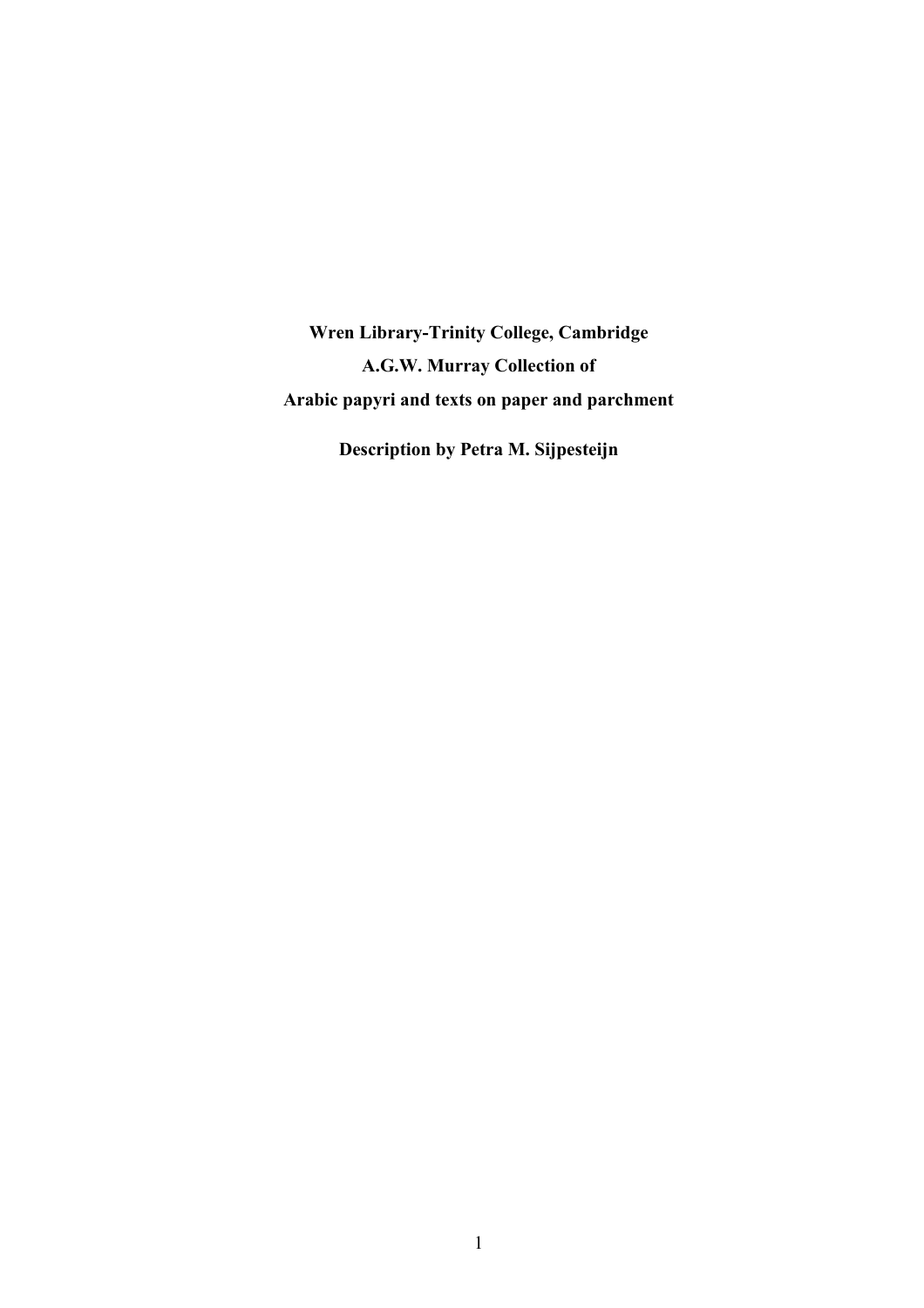# **Ar. 1**

### AMULET

Recto: 20 lines written in black ink, in a very fine hand on parchment complete on all sides; end of lines have elongated letters; many horizontal and vertical folding lines and a discoloured patch on verso indicate that document was worn as amulet in container; no diacritical dots Amulet repeating the pious formula (*la ilah illa huwa* = there is no god but He) Verso: blank

paper Arabic provenance unknown unpublished 7.1 (h) x 5.1 (w) 4th-5th AH/10th-11th AD

# **Ar. 2**

#### **AMULET**

Recto: 67 lines printed on dark brown paper with block print; 6.5 cm long block with large decorative writing at the top of the page; lines in main text are interrupted by bands of decorations; complete on all sides; some holes in the text; ink is smudged in many places; no diacritical dots

Amulet containing the phrase: *la ilah illa huwa* = there is no god but He Verso: blank

paper Arabic provenance unknown unpublished 25.5 (h) x 5.0 (w) Fatimid period (AD 10th-12th)

#### **Ar. 3 a**

LETTER

Recto: 4 lines written in black ink on light brown paper; top and right margin preserved; one small lacuna; some diacritical dots; unconventional ligatures in basmala

Fragment of a letter written to someone addressed as "my lord" (*ya-sayyidi*), the sender conveys that he has sent the addressee something or someone; rest of fragment consists of blessings on addressee (*adama 'izzaka* = may He increase your position)

Verso: 2 lines written in same direction and with same hand as recto; top and left margins preserved

Continuation of letter on recto

paper Arabic provenance unknown unpublished 8.7 (h) x 8 (w)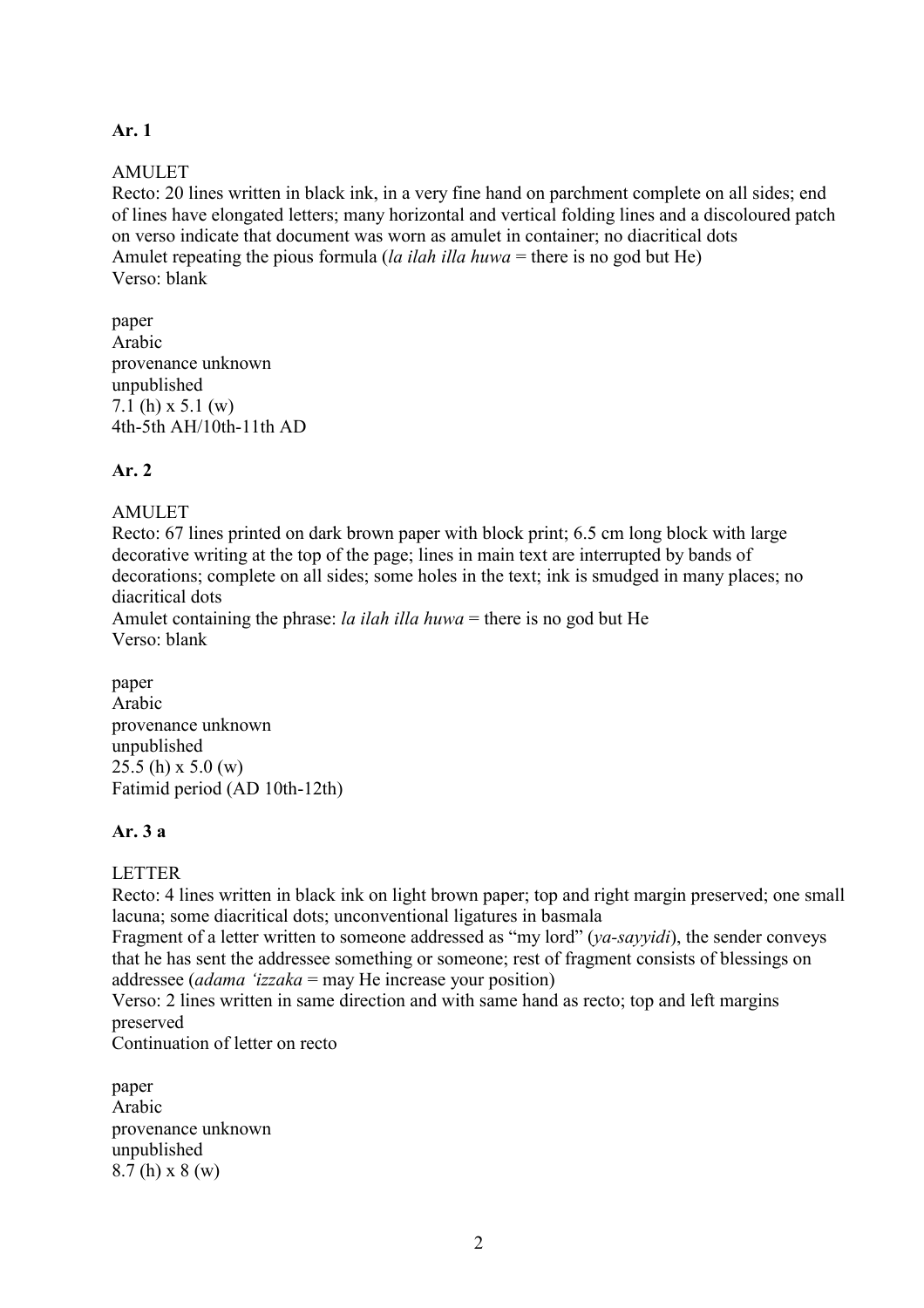### 4th-6th AH/10th-12th AD

# **Ar. 3 b**

# LETTER

Recto: 4 lines written in black ink on brown paper; two small lacunae; top, left and right margins preserved; some diacritical dots

Complete note asking the addressee to pay Musa the rent of … dirham and a *daniq* (= 1/6 of a dirham) for a stable (*dar al-istabl*)

Verso: traces of ink at bottom of paper

paper Arabic provenance unknown unpublished 4.3 (h) x 6.7 (w) 4th-6th AH/10th-12th AD

# **Ar. 3 c**

# LETTER

Recto: 2 lines written in black ink on light paper; broken off on all sides; left bottom corner torn away; no diacritical dots; some unconventional ligatures

Fragment of a letter mentioning that a female person was with the addressee (*kanat ma'i)* and that the addressee has sent something (*fa-in kunta tathbutu al-…*) Verso: blank

paper Arabic provenance unknown unpublished 3.8 (h) x 4.7 (w) 4th-6th AH/10th-12th AD

# **Ar. 3 d**

NON-LITERARY TEXT

Recto: 10 lines written in black ink on light brown paper; top and right margins preserved; no diacritical dots;

List of gifts (*hiba* ) received from third persons (Muhammad b. al-shaykh Abu …); a date is written at the beginning of the text following basmala; 382 AH (991/992 AD) same as that mentioned on verso

Verso: 1 line in same hand and same writing direction as recto; containing same date as recto 382 AH (991/992 AD)

paper Arabic provenance unknown unpublished 13.3 (h) x 6.0 (w)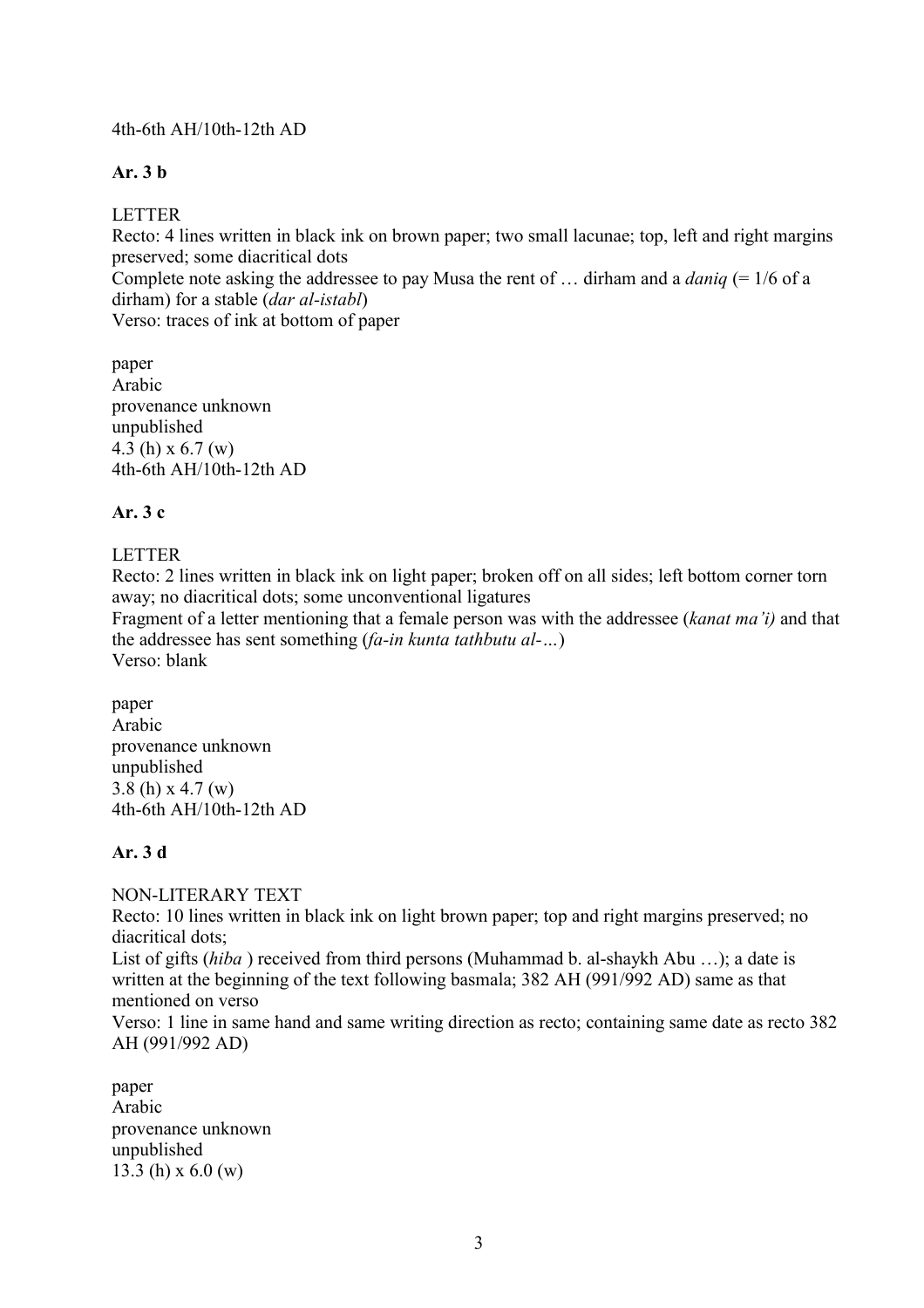### 382 AH/991-992 AD

# **Ar. 3 e**

ACCOUNT

Recto: 5 lines written with black ink on brown paper; right and bottom margin preserved; no diacritical dots List of names and produce (grain) they are owed; (Abasa [???] the guard)

Verso: traces of 2 lines written in same direction as recto; bottom and left margins preserved; some diacritical dots

paper Arabic provenance unknown unpublished 9.0 (h) x 5.0 (w) 4th AH/10th AD

# **Ar. 3 f**

# LETTER

Recto: 8 lines written with black ink on light brown paper pierced by many wormholes and one line in right margin; left, bottom and right margins preserved; 8 horizontal folding lines at two cm intervals; some diacritical dots; unconventional ligatures especially in greeting formulae at beginning and end of letter

Complete letter; requesting the sender who is addressed as "my brother, my lord" (*ya-akhi, ya sayyidi* ) to tell a third person the amount (*wa-ta'arifuhu al-qima* ) and get from him 11 gold necklaces (*wa-tatasal minhu qilada dhahab 'adadaha ihda 'ashara* ) and announcing that the price of some products will be conveyed to the addressee; the sender also refers to a third person who is his colleague and friend (*wa-huwa sahibi wa-mahbub alayya* ) and for whom the sender has to do something without delay (*wa la-tuakhkhir 'anhu* {*'anhu*} *dhalika* )

# LEGAL DOCUMENT

Verso: 13 lines written in same direction as recto and two lines written at a 180° turn compared to recto; some diacritical dots

Sales document of half a *faddan* of land bought by Hamid b. 'Abd al-Qawa for one and a half dinar from Tamam b. Shanuda; the four borders of the property are defined; the money is defined as being whole, weighed coins (*bi-mal mablagha min al-'ayn al-wazin …*) ends with a waranty against faults in ownership (*damana lahu al-darak min sa'ir al-nas* ) and two witnesses, one autograph, one written by someone else; dated Thursday, 4 days passed from Shawwal 504 AH (22 April 1111)

paper Arabic provenance unknown unpublished 18.5 (h) x 13.2 (w) 504 AH/ 1111 AD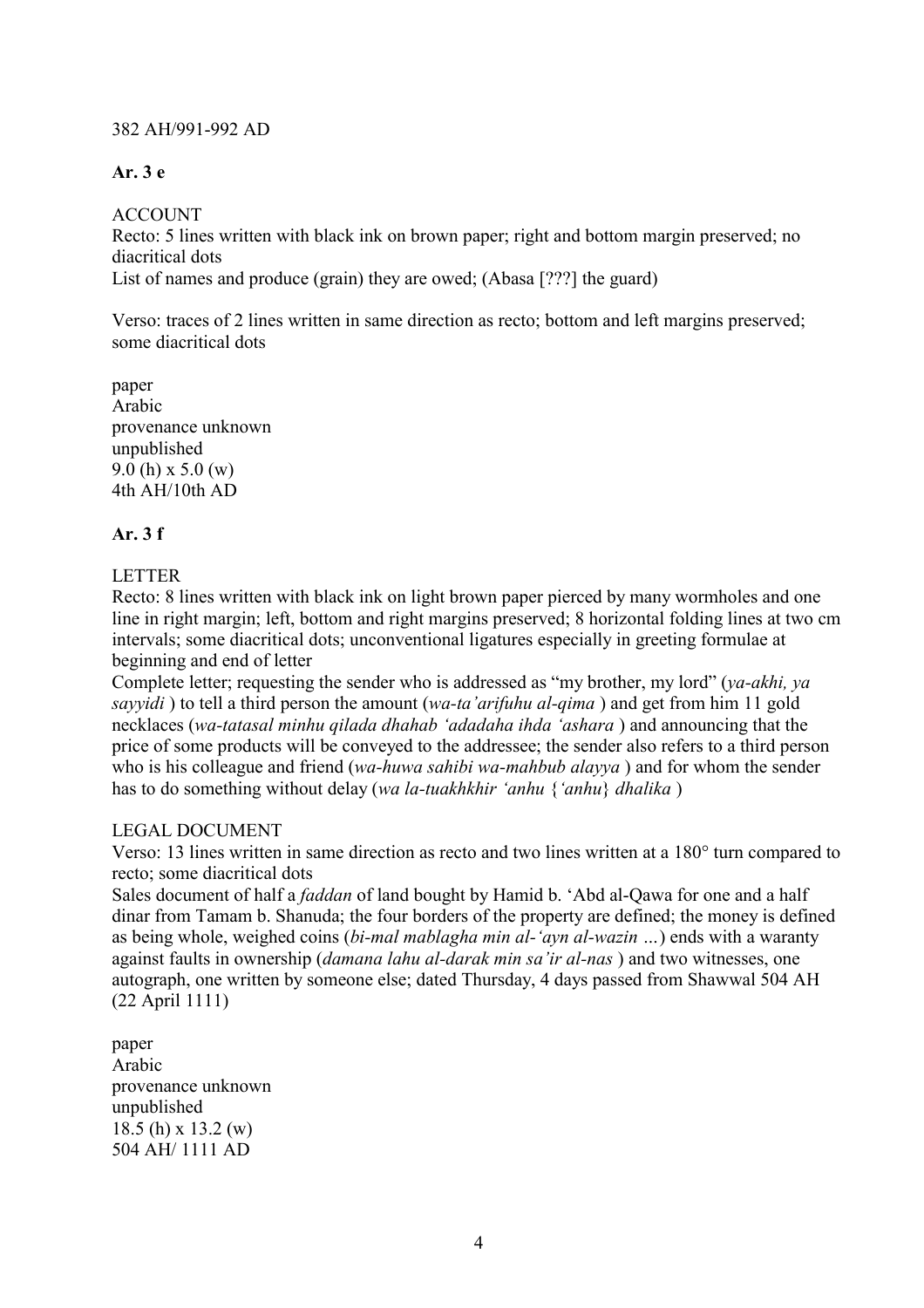### **Ar. 4 a**

LETTER

Recto: 7 lines written in black ink on brown paper; left, bottom and right margins preserved; no diacritical dots, many unconventional ligatures;

Fragment of a note recording that the sender has asked some people about some matter (*wasa'altuhum bi-l-hajja* ); Arabic number "3" at bottom of paper

Verso: 6 lines written in black ink; left and bottom margins preserved; older text than recto Note containing Arabic number "4" at end of line 4

paper Arabic provenance unknown unpublished 5.5 (h) x 6.4 (w) 7th-10th AH/AD 13th-16th

# **Ar. 4 b**

# LETTER

Recto: 5 lines written in faded black ink on light brown paper; complete on all sides: two horizontal folding lines at 2.5 cm distance and two vertical folding lines at 1.7 cm distance; no diacritical dots

Note recording that Muhammad paid three ratls (*artal* ) bread, dated 4th of Ramadan year 3?? Verso: blank

paper Arabic provenance unknown unpublished 5.7 (h) x 5.6 (w) 4th-6th AH/10th-12th AD

# **Ar. 4 c**

PEN TRIALS

Recto: 9 lines written in black ink on brown paper; no diacritical dots; many unconventional ligatures; three horizontal lines dividing the text; right and bottom margin preserved; 4 horizontal folding lines at 2.5-3 cm distance and 1 vertical folding line Trials of formulae, among which the basmala; text is divided by three horizontal lines Verso: blank

paper Arabic provenance unknown unpublished 13.0 (h) x 9.5 (w) 7th-10th AH/AD 13th-16th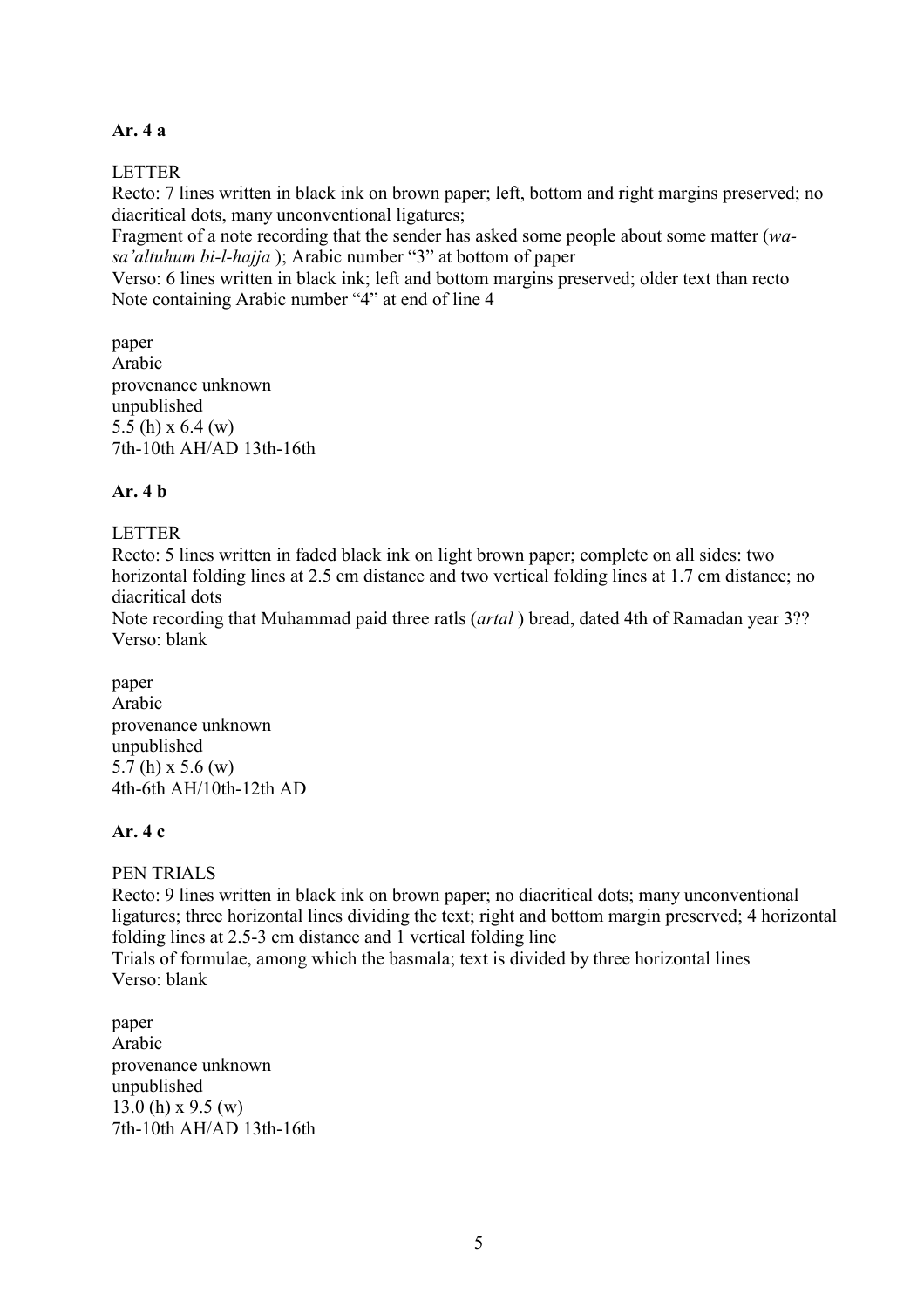### **Ar. 4 d**

LETTER

Recto: 6 lines written in black ink on light brown paper; no diacritical dots, sin has a horizontal line over it; bottom margin preserved; some unconventional ligatures

Fragment of a letter blessing a third person (*atala allah baqa'ahu* = may God prolong his life) and mentioning that the sender asked someone about something the latter mentioned (*wa-sa'altuhu 'an al-… yadhkuru an*[…)

### ACCOUNT

Verso: 7 lines written in black ink; no diacritical dots; unconventional ligatures; written in same direction as recto; three horizontal lines divide the text

List of Greek letters used as numerals and sentence containing the date "Friday"

paper Arabic provenance unknown unpublished 6.7 (h) x 11.0 (w) 4th-6th AH/10th-12th AD

# **Ar. 4 e**

### LETTER

Recto: 8 lines written in black ink on brown paper; top and left margins preserved; some diacritical dots; many unconventional ligatures Fragment of a letter noting that the sender has written to a woman (*katabta laha*)

#### NON-LITERARY TEXT

Verso: traces of two lines of black ink different hand than recto written in same direction

paper Arabic provenance unknown unpublished 20.6 (h) x 4.3 (w) 8th-9th AH/14th-15th AD

# **Ar. 4 f**

# LETTER

Recto: 6 lines written in black ink on dark brown paper; few diacritical dots; left and right margins preserved; one horizontal folding line

Fragment of a letter blessing the addressee, addressed in polite third person, very extensively and wishing him all the progress and success in life without difficulties including some unusual formulae (*atala allah baqa'ahu wa-adama 'izzahu wa-ni'amahu wa-harasa hibahu wa-ja'alani min kull su fidahu* = may God prolong his life and may He increase his position and may He protect His gifts and may He make me for all evil his ransom)

# LETTER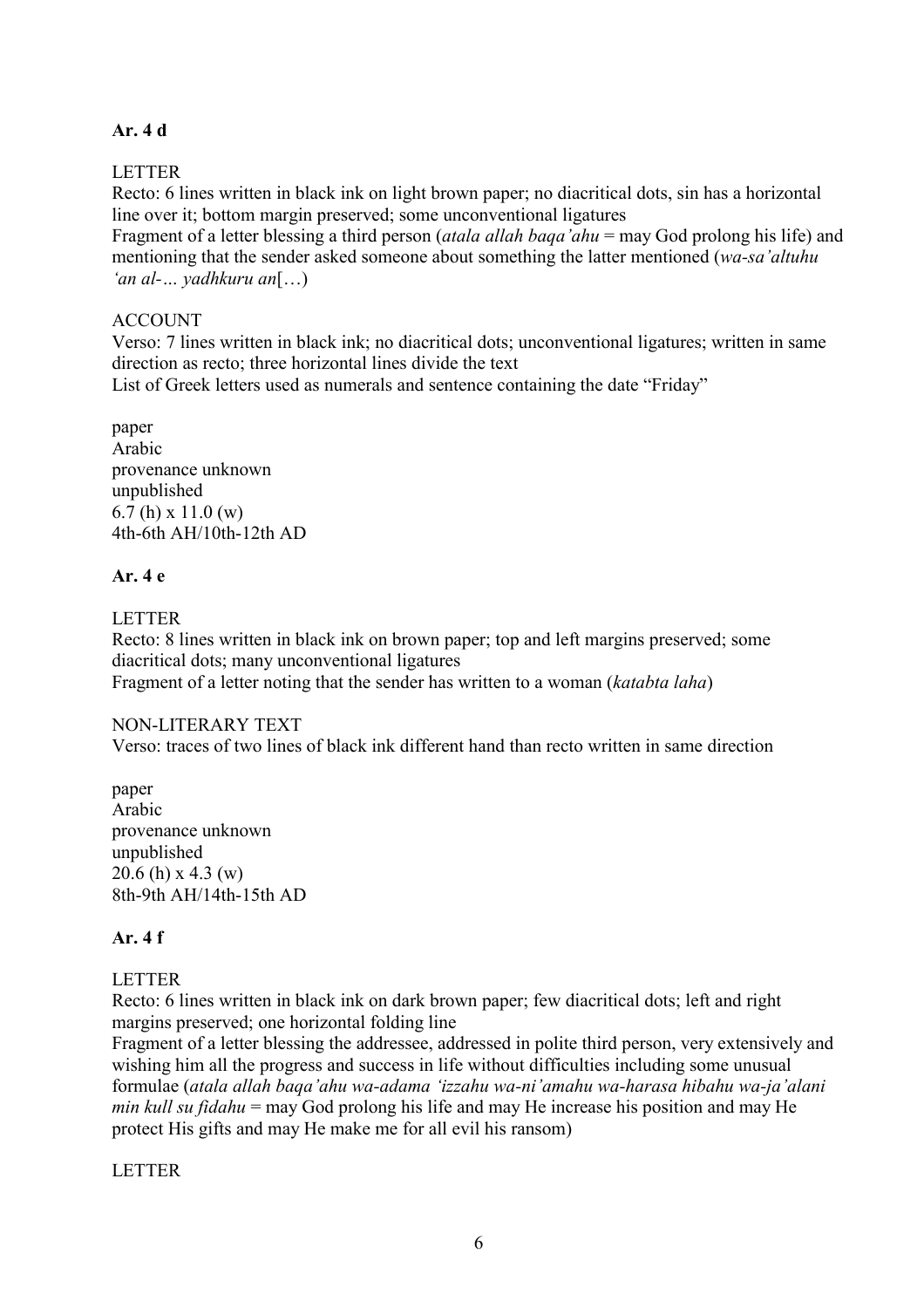Verso: 4 lines in different hand than recto; later than recto; complete on all sides; few diacritical dots; many unconventional ligatures

Beginning of a letter containing blessings for a third person (*rahimahu allah wa-radda 'anhu* = may God have mercy on him and be pleased with him)

paper Arabic provenance unknown unpublished 7.4 (h) x 17.3 (w) 5th-6th AH/11th-12th AD

# **Ar. 5**

LITERARY TEXT

Recto: two pages from a codex; 11 and 12 lines in brown ink faded in some places written on light brown paper; complete on all sides (margins 2.5 cm); several large lacunae; some fragments belonging to same and other texts are grouped around the main pages; many diacritical dots Text mentions "God's book" (*kitab allah* ); some parts are in direct speech ( verso l. 6-7 *qultu khabarni bi-abi wa-ummi* )

Verso: 11 and 12 lines written in same direction and same hand as recto with later writing in black ink in the margin

Continuation of the text written on recto

paper Arabic provenance unknown unpublished 15.4 (h) x 13.4 (w) and 15.8 (h) x 13.4 (w)

# **Ar. 6 a**

#### LETTER

Recto: 16 lines written in black ink on light brown paper and one line in right margin; 18 horizontal folding lines at irregular intervals; left, bottom and right margins preserved; diacritical dots; end of a letter by a man to an elder couple (his parents?); sender expresses hope that he be relieved of his worries concerning the addressee, who is addressed as "my lord" (*ya-sayyidi*), the noble one (*ya-sharif*) and shaykh; he also asks about a woman and the people of her house (*alsaghir wa-l-kabir* = the old and the young), saying that he misses all of them; he conveys greetings to the people of the house and of the neighbourhood and urges the two addressees to send him a letter via Hashim asking him for anything they need

Verso: 5 lines written in same hand at a 180° turn compared to recto

End of the letter started on recto conveying greetings to different people and their mothers and the people of the neighbourhood.

paper Arabic provenance unknown unpublished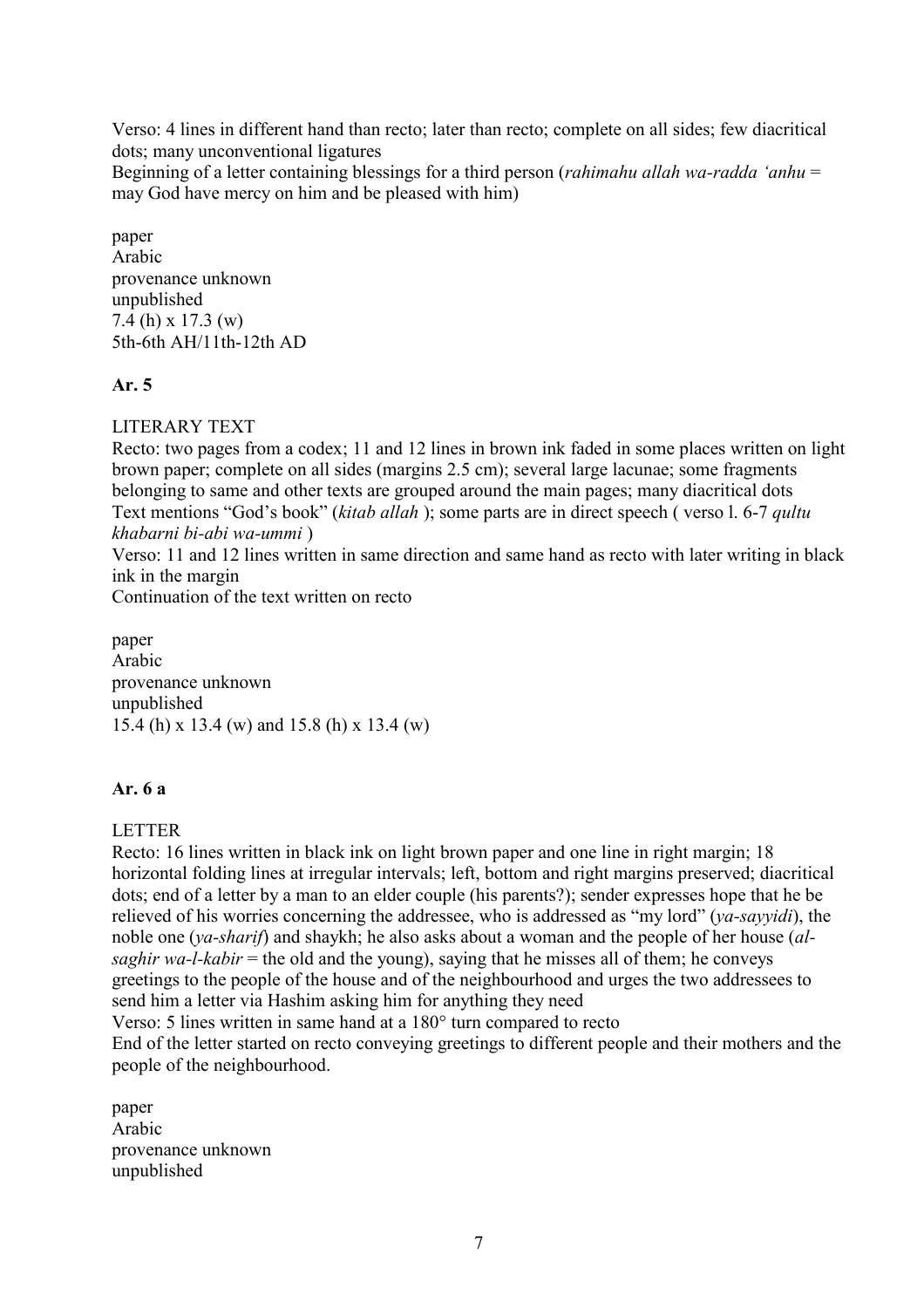18 (h) x 8.2 (w) 4th-6th AH/10th-12th AD

### **Ar. 6 b**

LITERARY TEXT

Recto: 14 lines written in black ink on light brown paper; few diacritical dots; complete on all sides

Fragment of a literary text about being washed with water and purifying substance, a demand to pray for the "friend, brother and sons"; amulet or magical text[???]

Verso: 13 lines written in same direction and same hand as recto

Continuation and end of the text written on recto ending with the basmala; instructions about something

paper Arabic provenance unknown unpublished 13.0 (h) x 9.8 (w) 4th-6th AH/10th-12th AD

# **Ar. 6 c**

LETTER

Recto: 2 lines of black ink written on dark brown paper; top margin preserved; no diacritical dots Fragment of a letter mentioning someone's father (*abuhu* ) Verso: traces of very faded ink; Arabic number "3"

paper Arabic provenance unknown unpublished 7.3 (h) x 8.0 (w) 4th-6th AH/10th-12th AD

# **Ar. 6 d**

# LETTER

Recto: 7 lines written with black ink on light brown paper; one horizontal and one vertical folding line; some diacritical dots note concerning produce; Mahmud Jarwil [???] mentioned Verso: 6 lines written at a 180° turn compared to recto Account<sup>[???]</sup>

Paper Arabic Provenance unknown Unpublished  $10.2$  (h) x  $8.8$  (w) 4th-6th AH/10th-12th AD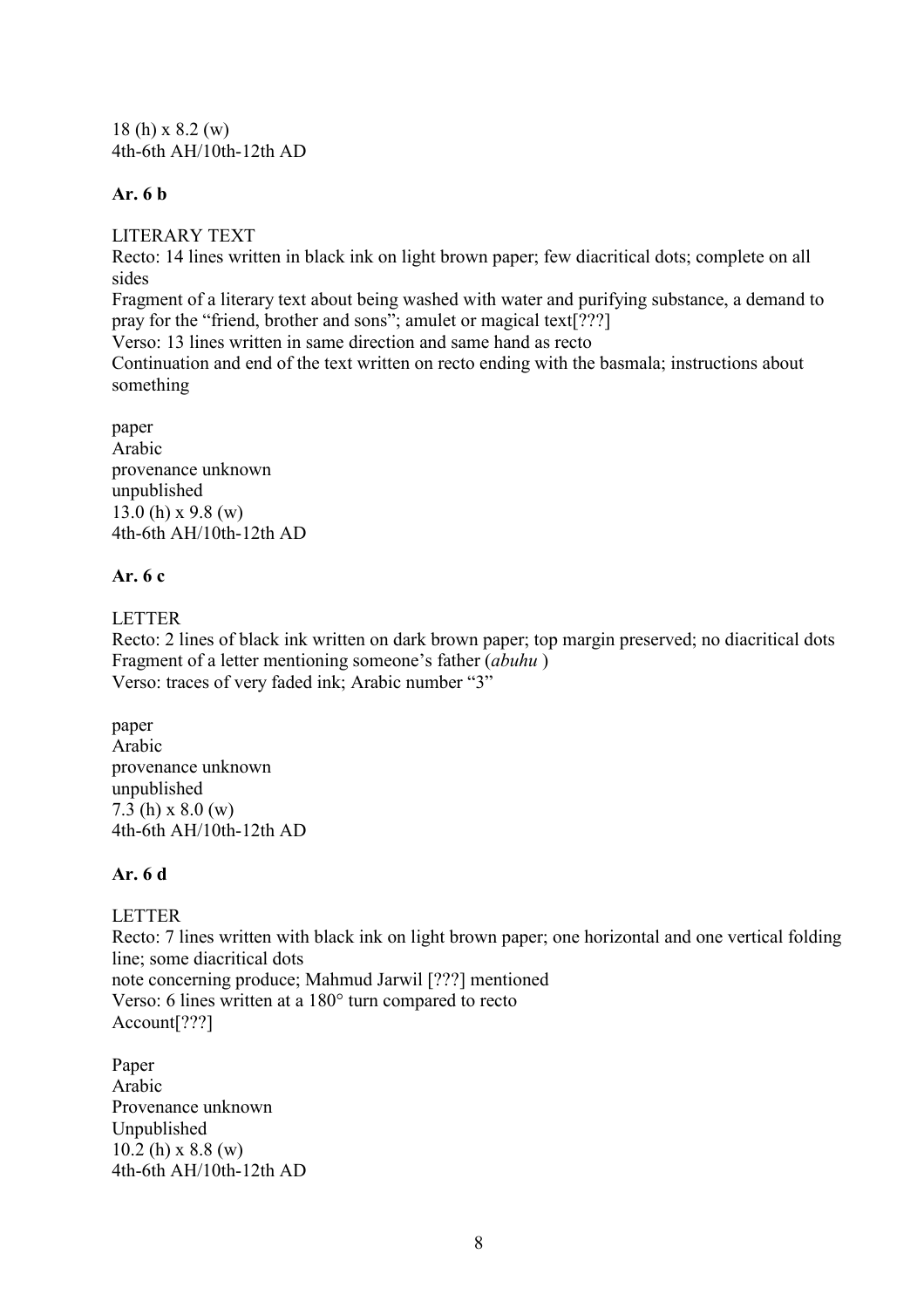### **Ar. 7 a**

### LITERARY TEXT

Recto: table in black, brown and red ink consisting of text inside squares drawn with black ink; squares contain individual letters and combinations of letters Verso: table in brown and red ink; squares contain words Related to time calculation

Paper Arabic Provenance unknown Unpublished 7.0 (h) x 19.0 (w)

### **Ar. 7 b**

### LITERARY TEXT

Recto: text surrounded by decoration written in black and red ink; table of contents with page numbers[???]

Verso: continuation of same text

paper Arabic provenance unknown unpublished 11.8 (h) x 11.1 (w)

# **Ar. 7 c**

NON-LITERARY TEXT Recto: 2 lines written in black ink on light brown paper; top, left and bottom margin preserved; worm eaten in few places causing small lacunae; unconventional ligatures Fragment of a note Verso: blank

paper Arabic provenance unknown unpublished 6.5 (h) x 8.3 (w) 4th-6th AH/10th-12th AD

# **Ar. 7 d**

NON-LITERARY TEXT Recto: 7 lines written in black ink on brown paper; left margin preserved; badly damaged by worm holes and tares; Note mentioning Muhammad b. Yahya b. al-… Abu al-Fadl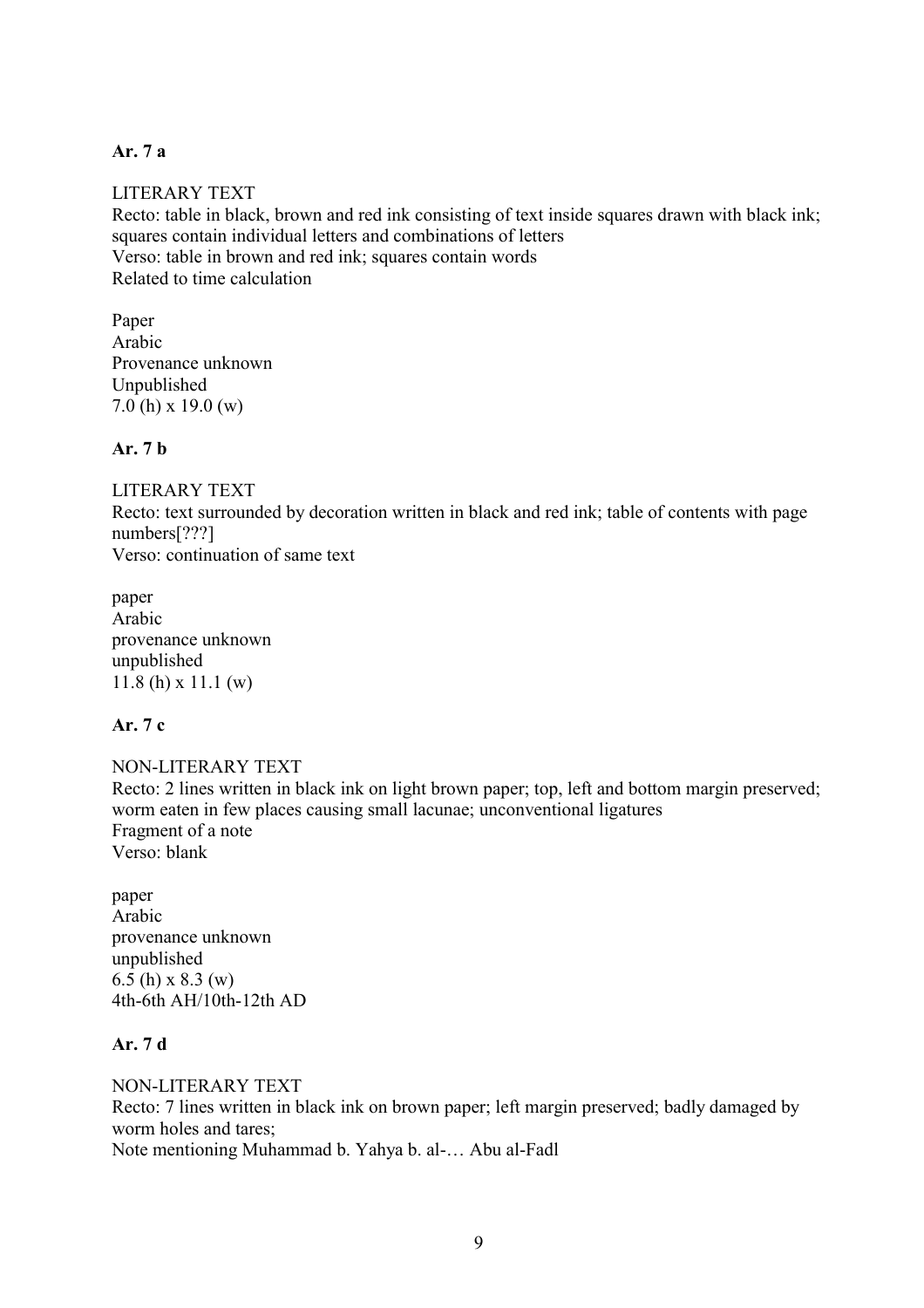paper Arabic provenance unknown unpublished 7.2 (h) x 9.2 (w) 4th-6th AH/10th-12th AD

### **Ar. 7 e**

ACCOUNT Recto: 18 lines written in fine hand with black ink on light brown paper; few lacunae; no diacritical dots Two columns of text preceded by horizontal lines and headings at the top Verso: 21 lines Continuation of account on recto; one heading "day" (*yawm* )

Paper Arabic Provenance unknown Unpublished 9.9 (h) x 7.2 (w) 4th-6th AH/10th-12th AD

# **Ar. 7 f**

### LETTER

Recto: 4 lines written in black ink on brown paper; complete on all sides; few diacritical dots; many unconventional ligatures

Fragment of a note to someone addressed as "my lord, my brother" (*sayyidi, akhkhi* ) concerning something the addressee took from the sender and which the sender wants back, the sender also asks to know the day a third person left

# LETTER

Verso: 2 lines related to recto written in same handwriting and same direction; Fragment of a letter containing the basmala and the remark that the letter has arrived (*wasalat alruq'a ya-sayyidi* )

paper Arabic provenance unknown unpublished 4.5 (h) x 17.0 (w) 4th-6th AH/10th-12th AD

# **Ar. 8 a**

# LETTER

Recto: 9 lines written in faded black ink on light brown paper; top margin preserved; worm-eaten causing several lacunae; some diacritical dots; unconventional ligatures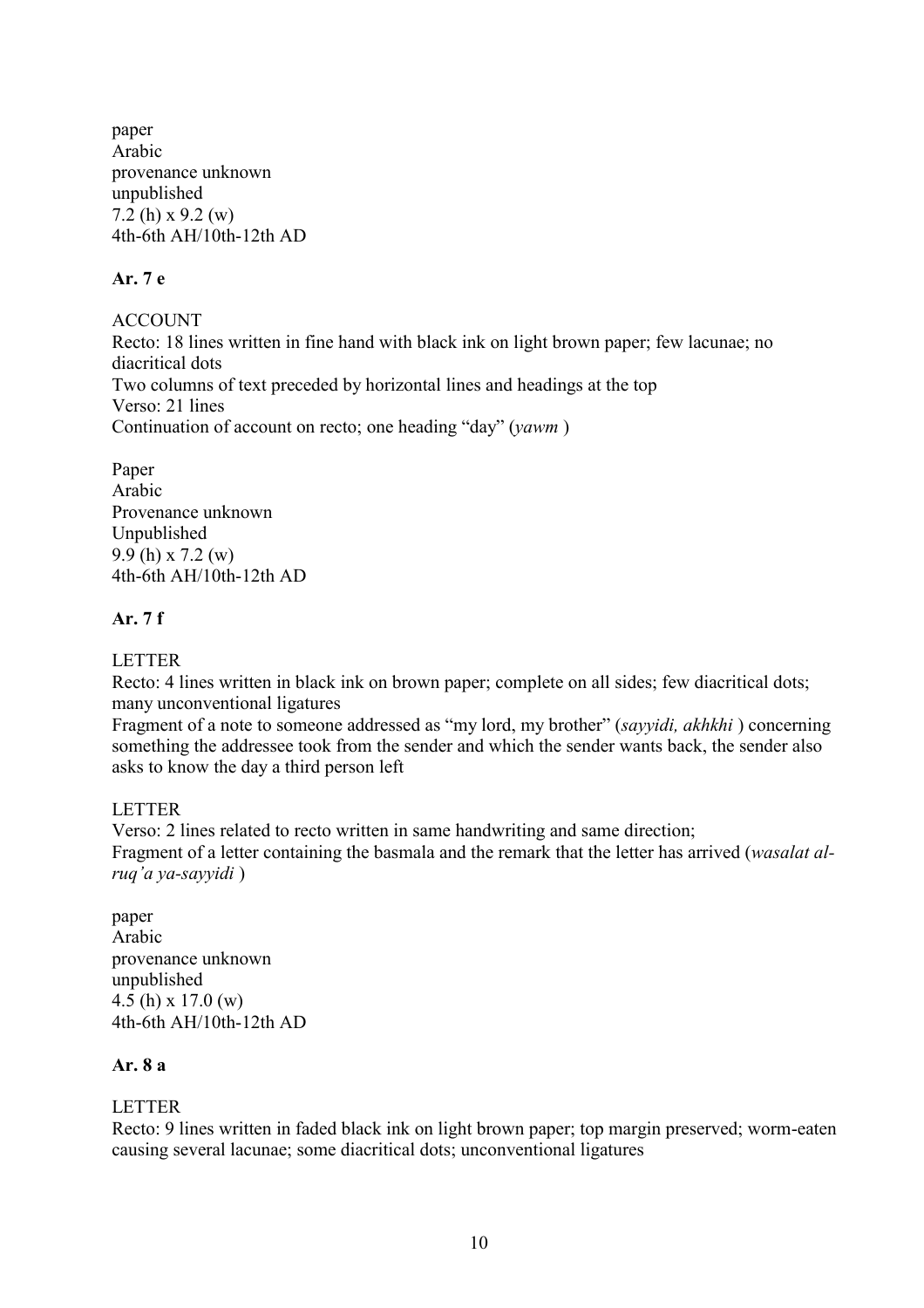Fragment of the beginning of a letter mentioning that the sender returned; addressee is addressed as "my lord" (*sayyidi* ) Verso: 4 lines written at a 180° turn compared to recto Continuation of text on recto

paper Arabic provenance unknown unpublished 10.0 (h) x 12.3 (w) 4th-6th AH/10th-12th AD

# **Ar. 8 b**

AMULET

Recto: 22 lines in black ink written on dark brown paper; several large holes in middle of paper; 2 horizontal folding lines at 3.5 cm distance; complete on all sides; no diacritical dots; many unconventional ligatures

Verso: 3 lines written in same hand and direction as recto;

Continuation text on recto; writing is followed by two magical figures; square with six smaller squares with numbers inside and a 6 pointed star with words and letters inside

paper Arabic provenance unknown unpublished 17.3 (h) x 7.7 (w)

# **Ar. 8 c**

LETTER

Recto: 7 lines written in black ink on yellow paper; left and bottom margin preserved; few diacritical dots

Note concerning payments

Verso: continuation of recto; 7 lines written in same hand in same direction and one in the left margin

Paper Arabic Provenance unknown Unpublished 6.7 (h) x 7.1 (w) 4th-6th AH/10th-12th AD

# **Ar. 8 d**

NON-LITERARY TEXT Recto: Coptic

LETTER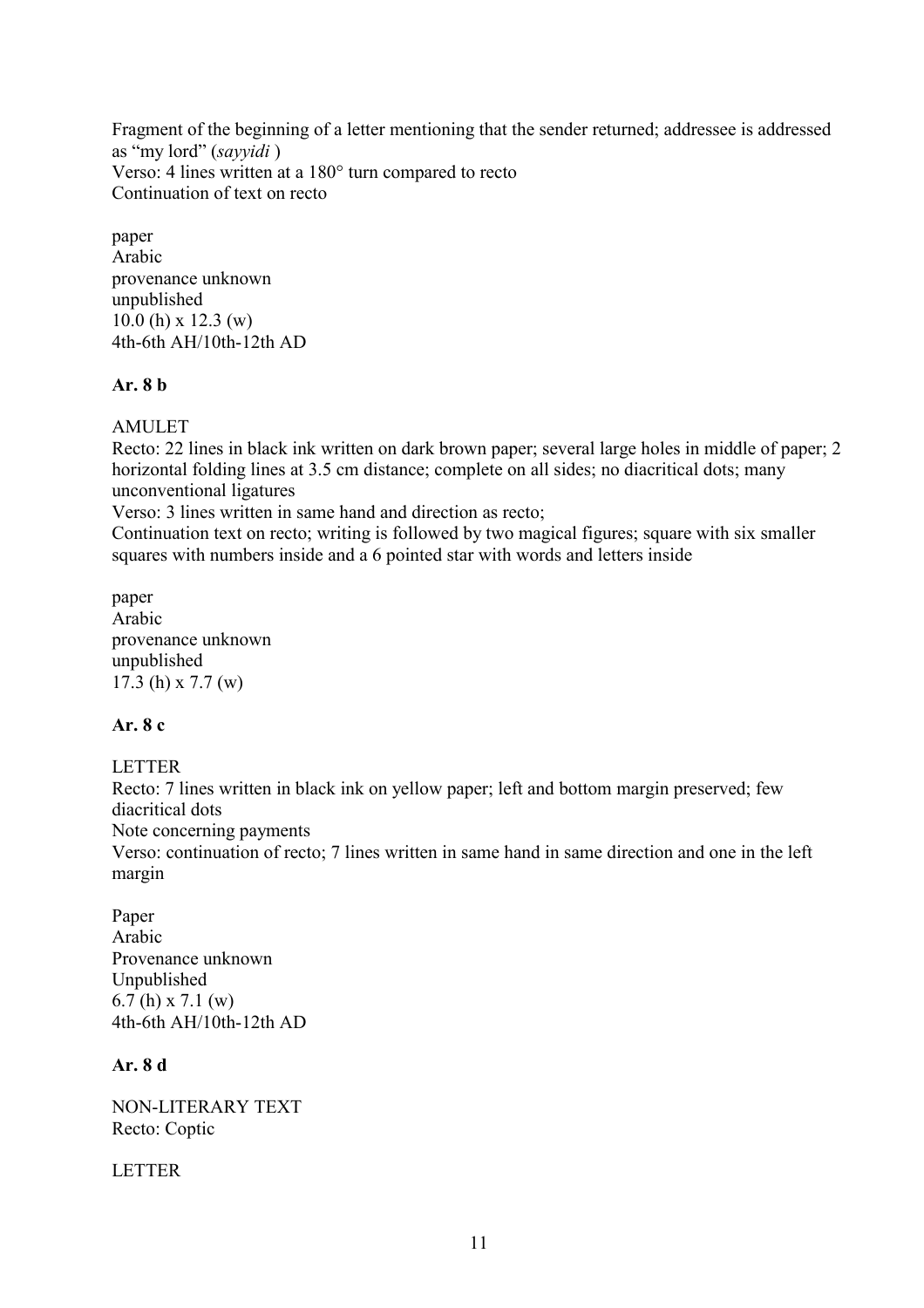Verso: 3 lines in black ink on light brown paper written at a 90° turn compared to recto; several small lacunae; bottom margin preserved Fragment of a letter containing the phrase "God willing" (*in sha'a allah* )

paper Arabic provenance unknown unpublished 5.2 (h) x 7.5 (w) 4th-6th AH/10th-12th AD

# **Ar. 8 e**

LETTER Recto: 7 lines written in black ink on brown paper Final part of letter fragment Ar. 8 a Verso: 5 lines written at a 180° turn compared to recto

paper Arabic provenance unknown unpublished 5.7 (h) x 8.0 (w) 4th-6th AH/10th-12th AD

# **Ar. 8 f**

NON-LITERARY TEXT

Recto: 4 lines written in black ink faded in some places on light brown paper and 2 lines in right margin; few lacunae; left, right and bottom margins preserved; 3 horizontal folding lines at 1.7 cm intervals; 1 vertical folding line; no diacritical dots; many unconventional ligatures Final half of a note concerning [???]

Verso: 4 lines in very faded black ink and traces of clearer, darker black ink

paper Arabic provenance unknown unpublished 6.7 (h) x 10.6 (w) 4th-6th AH/10th-12th AD

# **Ar. 9 a**

# LEGAL DOCUMENT

Recto: six lines of writing in brownish black ink on dark brown paper; one tear in left margin; bottom and right margins preserved; no diacritical dots; vertical line over sin End of legal document containing witness statements; (*shahida fulan ibn fulan 'ala*] *iqrar alqa'id al-musamma fi hadha al-kitab … wa-kataba bi-khatihi fi tarikhihi* = so and so witnessed the statement of the trader named in this document and he wrote [his testimony] in his own hand on the date [of the document])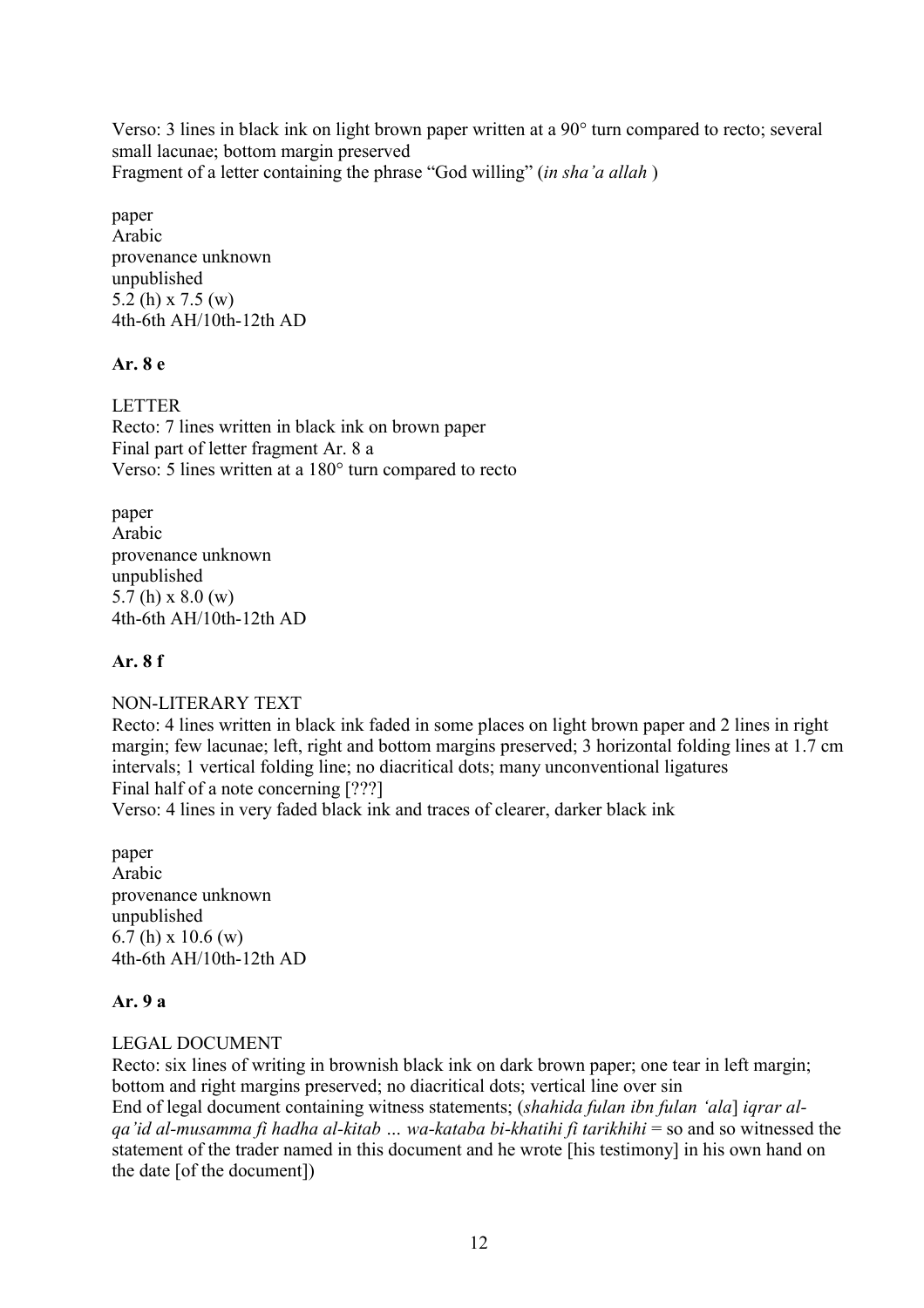Verso: blank

paper Arabic provenance unknown unpublished 11.0 (h) x 7.5 (w) 4th AH/10th AD

# **Ar. 9 b**

# **ACCOUNT**

Recto: 8 lines written in black ink on light brown paper; bottom margin complete; no diacritical dots; horizontal line between line 4 and 5

Fragment of a text containing numbers written with Greek letters; parts repeated above and under horizontal line

# LETTER

Verso: 6 lines written in black ink 180° compared to recto; bottom margin preserved; no diacritical dots {broken off etc.}

Beginning of a letter to someone addressed as "my master and my lord" (*mawlai wa-rabbi* ) with end of basmala and opening blessings (*atala* [*allah baqa'aka* = may God prolong your life) for addressee; sender also expresses hope for something (*wa-arju an* )

paper Arabic provenance unknown unpublished 10.8 (h) x 4.2 (w) 4th AH/10th AD

# **Ar. 9 c**

# LETTER

Recto: 3 lines written in black ink on light brown paper with some darker spots; top and bottom margin preserved; some diacritical dots; three horizontal folding lines on 4-4.5 cm distance and one vertical folding line 1 cm from right margin

Note concerning land-tax (*kharaj* ) for the year 348 AH (959-960 AD), mentioning the "money of the two shares known as …" (*mal al-hissatayn al-ma'rufayn bi-* )

# TAX LIST

Verso: earlier than recto (only top margin preserved) account with four lines written in black ink with much finer pen than recto; writing direction same as recto; some traces at left upper corner of same handwriting as recto

List of personal names (Ishaq b. Muhammad; Ja'far b. Ahmad; Muhammad b. al-Husein) and amounts written with Greek letters

paper Arabic provenance unknown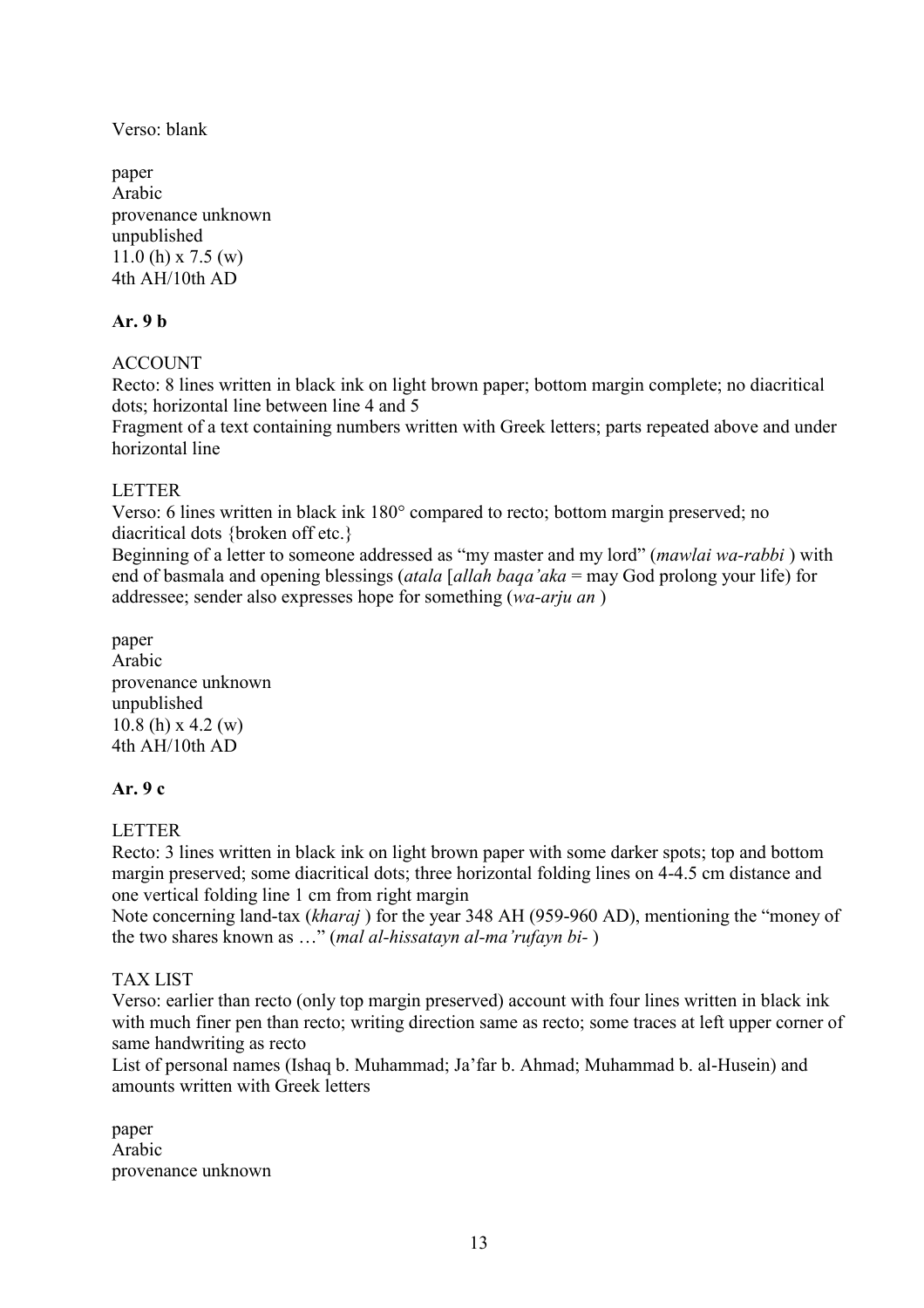unpublished 11.2 (h) x 7.7 (w) 4th AH/10th AD

# **Ar. 9 d**

# ACCOUNT

Recto: four lines written in black ink on dark brown paper; no diacritical dots; bottom and right margin preserved; large hole in centre of paper

Fragment of a list of individual amounts written with Greek letters and total at bottom line (*wasara …ta'baru [???] mal al-rijal jama'ha …*)

Verso: blank

paper Arabic provenance unknown unpublished 6.7 (h) x 9.8 (w) 4th AH/10th AD

# **Ar. 9 e**

# LETTER

Recto: 5 lines of black ink slightly faded written on light brown paper; bottom and right margin preserved; no diacritical dots

Letter mentions agricultural products (l. 5 *zaitun* = olives; *sha'ir* = barley) and refers to another letter the sender had sent to a third person informing him of something; the name of this third person is followed by an unusual blessing (l. 2 *adama allah khalqahu* = may God increase his existence) and other letters written and received by the sender are also mentioned; the sender also refers to the share of the earnings owed to him (l. 3 *ma kana li min al-kasub* )

Verso: 3 lines written in same hand as recto at a 180° turn compared to recto; top and left margins preserved; no diacritical dots; some unconventional ligatures

Continuation of letter written on recto mentioning the case of a third person (l. 1 *'amr Abu al-…*); addressee is addressed as "my lord" (l. 1 *ya-sayyidi* )

paper Arabic provenance unknown unpublished 7.7 (h) x 8.5 (w) 4th AH/10th AD

# **Ar. 9 f**

# LETTER

Recto: 6 lines written in black ink on grey paper; no diacritical dots; broken off on all sides Fragment of a letter consisting exclusively of pious formulae directed at the recipient (*atabahu allah laka* = may God make it/him pleasant for you; *ayyadaka allah* = may God support you; *'azzaka allah* = may God strengthen you); addressee is addressed as "my lord" (*sayyidi* )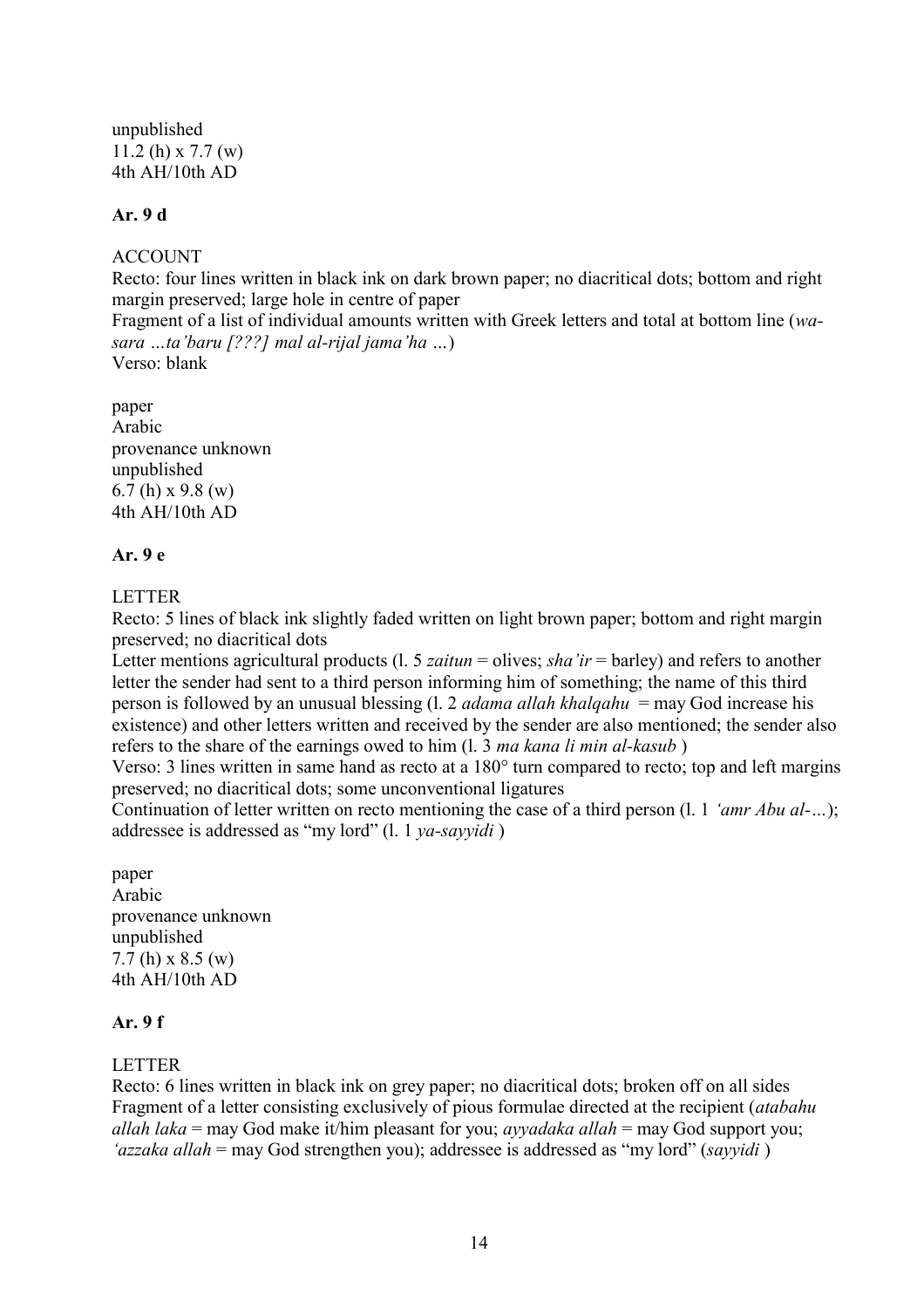### NON-LITERARY TEXT

Verso: 3 lines written in faded black ink in same direction as recto but in different hand; top margin preserved; some diacritical dots

paper Arabic provenance unknown unpublished 7.6 (h) x 4.0 (w) 4th AH/10th AD

# **Ar. 9 g**

# LEGAL DOCUMENT

Recto: 4 lines of black ink on light brown paper; no diacritical dots; unconventional ligatures; right margin preserved

End of debt acknowledgement for agricultural products in the form of a future sale (*habba 'ashra irdabban* = 10 irdabb grain; *qasab irdabb jam'* = one irdabb sugar cane in total); to be paid to the creditor/seller or to whomever will present the present document; ends with autograph witness statements ('Ali b. Muhammad b. al-Husein) dated 32(?)4 AH (935-936 AD)

Verso: Coptic

paper Arabic/Coptic provenance unknown unpublished 5.5 (h) x 15.5 (w) 32(?)4 AH/935-936 AD (date recto)

# **Ar. 10 a**

# ACCOUNT

Recto: 9 lines written in brown faded and black ink on dark brown paper; no diacritical dots; top and left margin preserved; three horizontal folding lines preserved at 3.5-4 cm intervals Only the amounts written in Greek letters have been preserved, and the remark: "and that makes" (*fa-dhlika* ); also some Arabic numbers

# ACCOUNT

Verso: very faded brown ink; top, right and bottom margins preserved; some diacritical dots; different hand to recto; written in same direction List mentioning a total number of *qirats*.

paper Arabic provenance unknown unpublished 14.2 (h) x 10.7 (w)  $4th$  AH/10th AD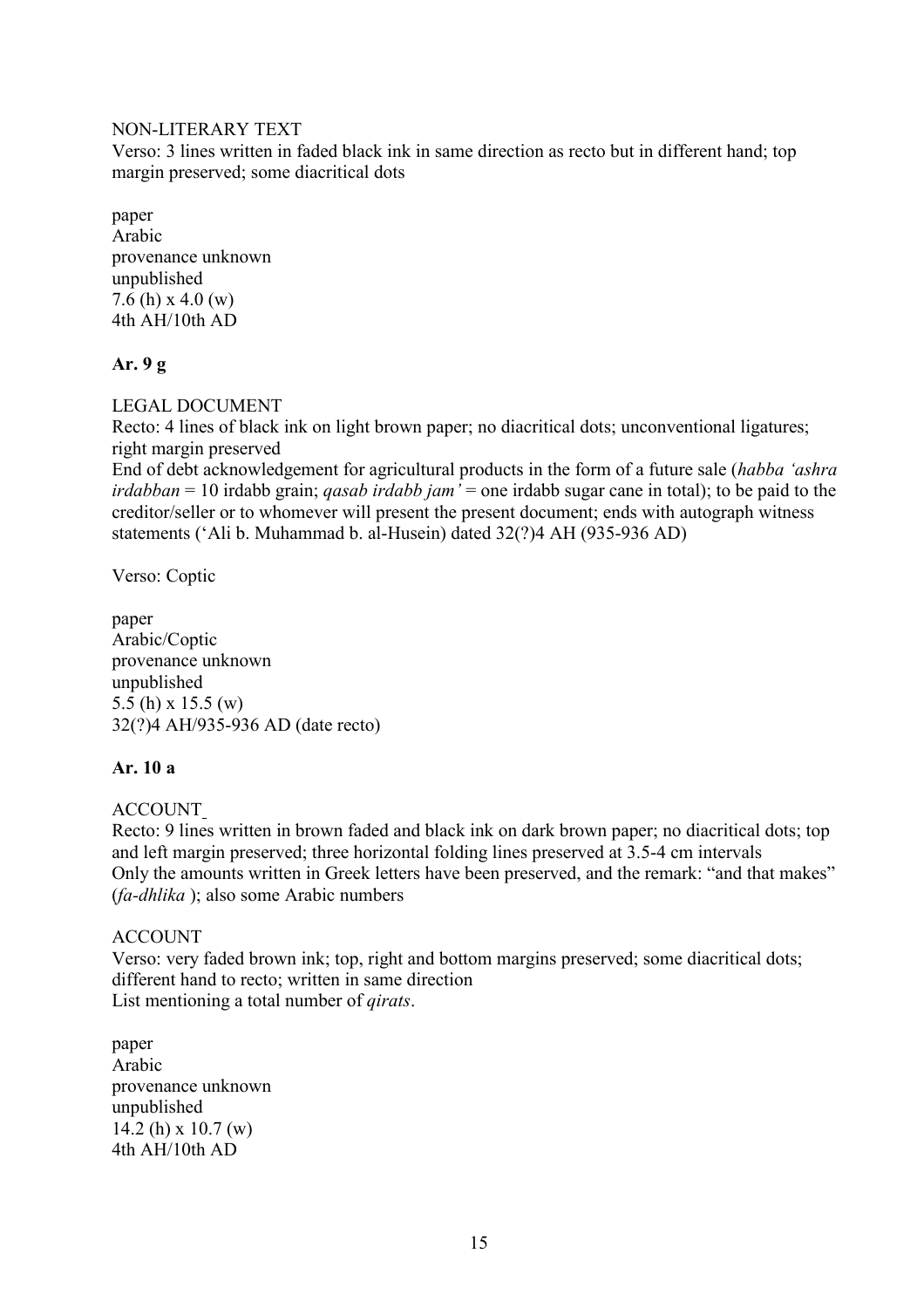# **Ar. 10 b**

LETTER

Recto: left, top and bottom margins preserved; 11 lines written in brown ink on light brown papyrus; some small lacunae in papyrus; one diacritical dot

Letter with right half missing but opening blessings and concluding greetings of which have been preserved, with commercial contents; sender requests the addressee whom he addresses as "my brother" (*ya-akhkhi* ) to buy something for a third person, because the sender is busy (*li-anni wallahi mushtaghil*); he also mentions that there was at the sender's house the price of one and a half *qist* (liquid measure) of oil; sender also tells recipient that he has asked a third person in the answer to the latter's letter to buy him something

(1) …]may God prolong your life and may He increase your position and your support

- 2) …]and your happiness [???] to [you] and continue his blessings on you
- 3) …]…they related [and they …] that every … was
- 4) …]and I ask you, oh my brother, may God prolong your life
- 5) …]…that you buy for him, because I, by God, am busy
- 6) …]may God make it sufficient for me and for you through his mercy towards it/him
- 7) …]…that I keep [???] your share which belongs to you with me and its weight is
- 8) …]… from with me the price of the one *qist* and a half of the oil
- 9) …]… the answer to his letter that he buys you
- 10)…]… that I send you my best wishes
- 11)…]greetings and the goodness of God)

Verso: address 2 lines written in same hand at a 180° turn compared to recto; no diacritical dots; from M… b. Muhammad b. Muslim (to) Abu Ya'qub Ishaq b. Sulaiman

paper Arabic provenance unknown unpublished 9.5 (h) x 8.5 (w) 4th AH/10th AD

# **Ar. 10 c**

#### AGRICULTURAL LIST

Recto: 11 lines written in black ink on light brown paper with darker spots; left margin preserved; some small lacunae; some diacritical dots; horizontal line over sin

List of personal names (Petrus the cowboy –*al-baqqar–*; Stephan; George; Ayyub b. George; the deacon –*al-shammas*–) and amounts (*kil* ) of agricultural products (*qamh =* grain, *qirt* = trefoil) to be cultivated; unusually two persons are allowed to cultivate what is preferable to them (*yazra'u ma ahabb*) numbers written with Greek letters

Verso: 9 lines continuation of text on recto written in same direction

Heading: amount of (produce) from land cultivated with grain (*kil min* place name *min ard … yuzra'u qamh* ) followed by list of personal names (Hamina; Stephan; Shanuda; George)

paper Arabic provenance unknown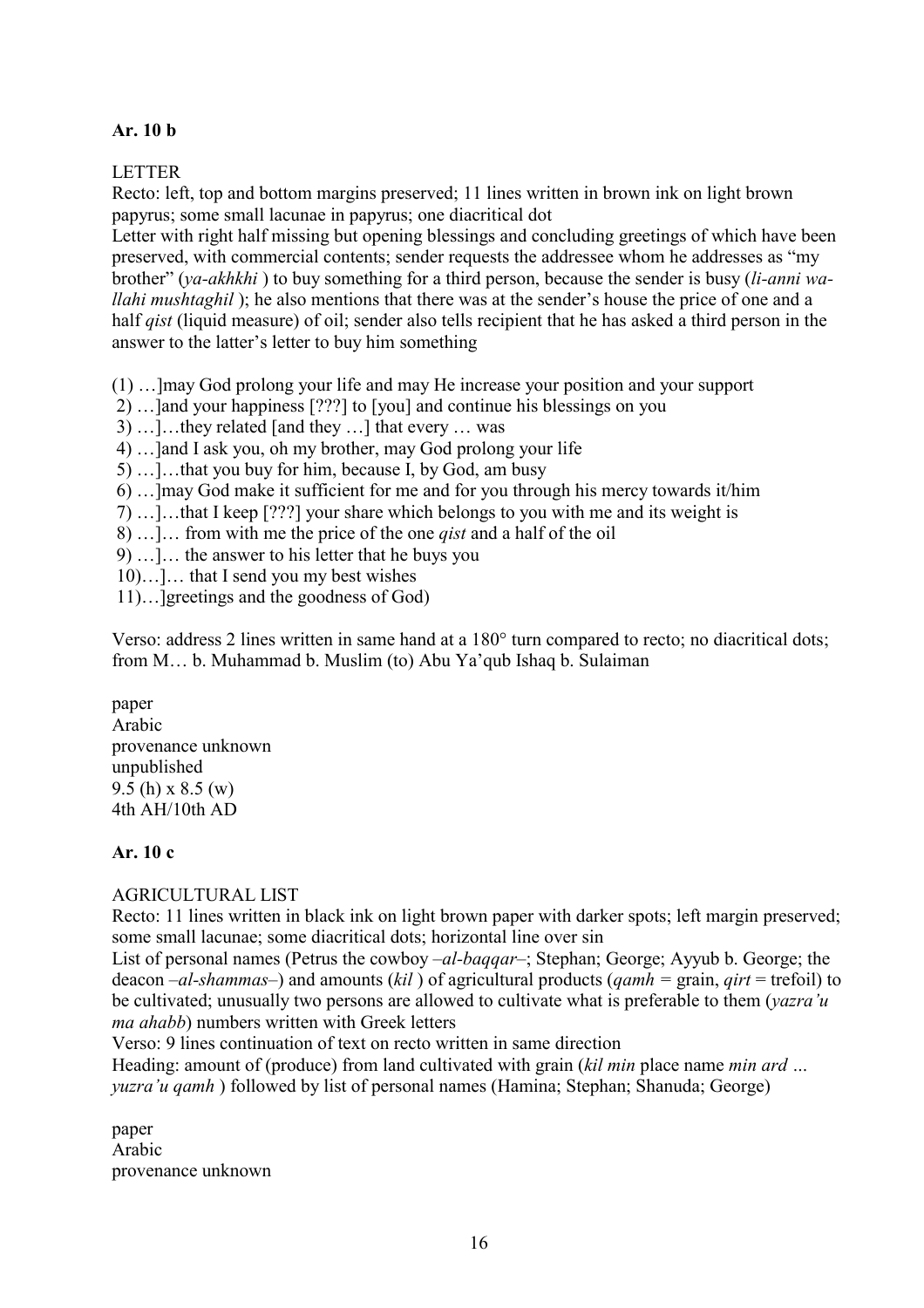unpublished 11.0 (h) x 9.3 (w) 4th AH/10th AD

# **Ar. 10 d**

### ACCOUNT

Recto: 12 lines written in black ink and 3 in reddish brown ink on light brown paper; traces of 3 lines on torn and damaged left page; bottom and left margin preserved; some diacritical dots Leaf from a register, mentioning separate amounts in dinars and dirhams and totals of accounts and referring to receiving payments; crossed out lines might indicate payments were fulfilled; last three lines in different colour ink mention date: Tuesday […] Dhu al-Qa'da 354 AH (November 965 AD)

Verso: 16 lines written in black ink at a 180° turn compared to recto in same hand; left margin preserved; traces of 3 lines on left page

Continuation of text on recto; amounts of dinars for prices of fabrics (*thaub* ) and number of textiles; some lines crossed out sign that payment was fulfilled; the last two entries are followed by the remark "corrected" (*sahahtu* ); a reference is made to some produce in the boat of Kayl (*wa-alladhi tahtaha fi markab Kayl* ); on the left page mention is made to the receipt of money (*qabada* )

paper Arabic provenance unknown unpublished 17.3 (h) x 10.6 (w) 354 AH/965 AD (date on recto)

# **Ar. 11 a**

# LEGAL DOCUMENT

Recto: 4 lines written in faded black ink on yellow parchment; broken off on all sides; no diacritical dots; text consists of two fragments fitted together

Fragment of a sales document of property; mentions the east border extending to a house (*al-hadd al-thalith wa* ]*- huwa al-sharqi yantaha ila al-manzil* ) and another border (*al-hadd al-rabi'a* ) of a piece of property

Verso: blank

parchment Arabic provenance unknown unpublished 2.5 (h) x 14.0 (w) and 2 (h) x 5.5 (w) 4th AH/10th AD

# **Ar. 11 b**

# LETTER

Recto: 3 lines written in black ink on light brown paper; right margin preserved; one vertical and two horizontal folding lines at 2 cm distance; no diacritical dots; many unconventional ligatures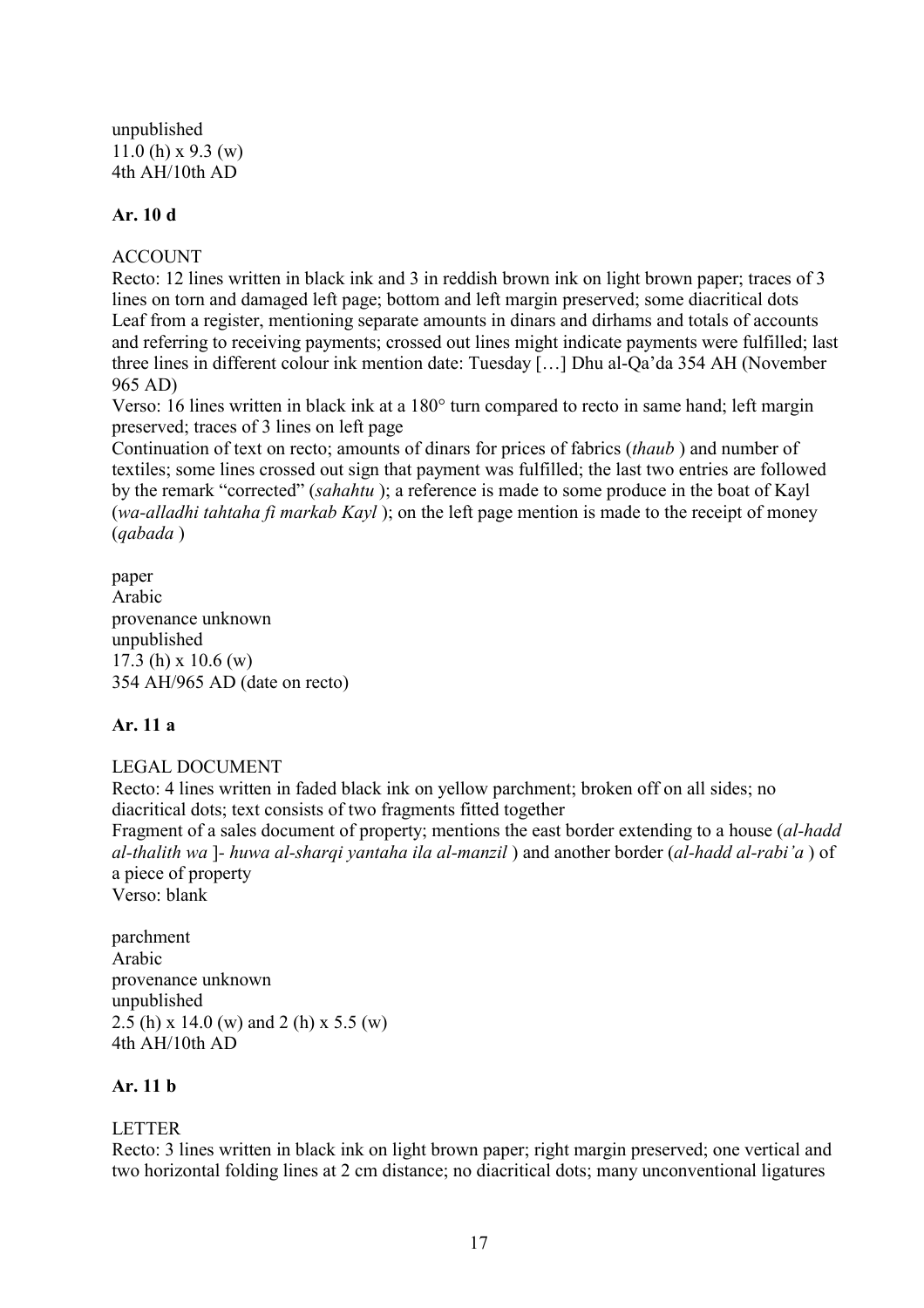Fragment of a letter beginning with "every letter you write to me, oh my master and lord" (*kull kitabika ya-sayyidi wa mawlai* ); also reference to a letter from the addressee to which the sender has replied (*risalatuka ajabuha* )

Verso: 2 lines written at a 180° turn compared to recto; no diacritical dots

Address letter on recto: "To my brother and my lord Abu Mansur, may God bestow honours on you and may He increase your position and your support and your happiness and …" (*li akhkhi wa-sayyidi Abi Mansur akramahu allah wa-adama 'izzahu wa-ta'yidahu wa-sa'adatahu wa-…*)

paper Arabic provenance unknown unpublished 4.8 (h) x 6.5 (w) 4th AH/10th AD

# **Ar. 11 c**

# RECEIPT FOR A TAX PAYMENT

Recto: 5 lines of text in two different hands written in black ink on light brown paper; top, left and bottom margins preserved; some small lacunae; no diacritical dots; many unconventional ligatures Receipt for a tax payments for the year 501 AH (AD 1107/1108) mentioning: "the farmers of the estates known as …" (*al-muzari'ina bi-l-diya'tayn al-ma'rufayn bi-* ) followed by a note recording the entry in one of the diwans

Verso: same direction as recto; 6 lines written in same hand

List recording tax payments starting with the basmala for the year 501 AH (AD 1107/1108) mentioning: "the farmers of the estates known as …" (*al-muzari'ina bi-l-diya'tayn al-ma'rufayn bi-*) in an exact copy of the text on recto; three extra words spread over rest of page refer to different entries

paper Arabic provenance unknown unpublished 13.7 (h) x 7.0 (w) 501 AH/AD 1107-1108

# **Ar. 11 d**

# LETTER

Recto: 6 lines written in black ink on brown paper; top and right margins preserved; few lacunae; diacritical dots in one place; unconventional ligatures

Fragment of a reply directed to Marcurios (*marqura* ) in which the sender tells the addressee of a third person's request to get something back (*wa-dhakkaraka wa-taliba bi-dhalika* = and he reminded you and he requested it)

# NON-LITERARY TEXT

Verso: 1 line written in different hand than recto in same direction

paper Arabic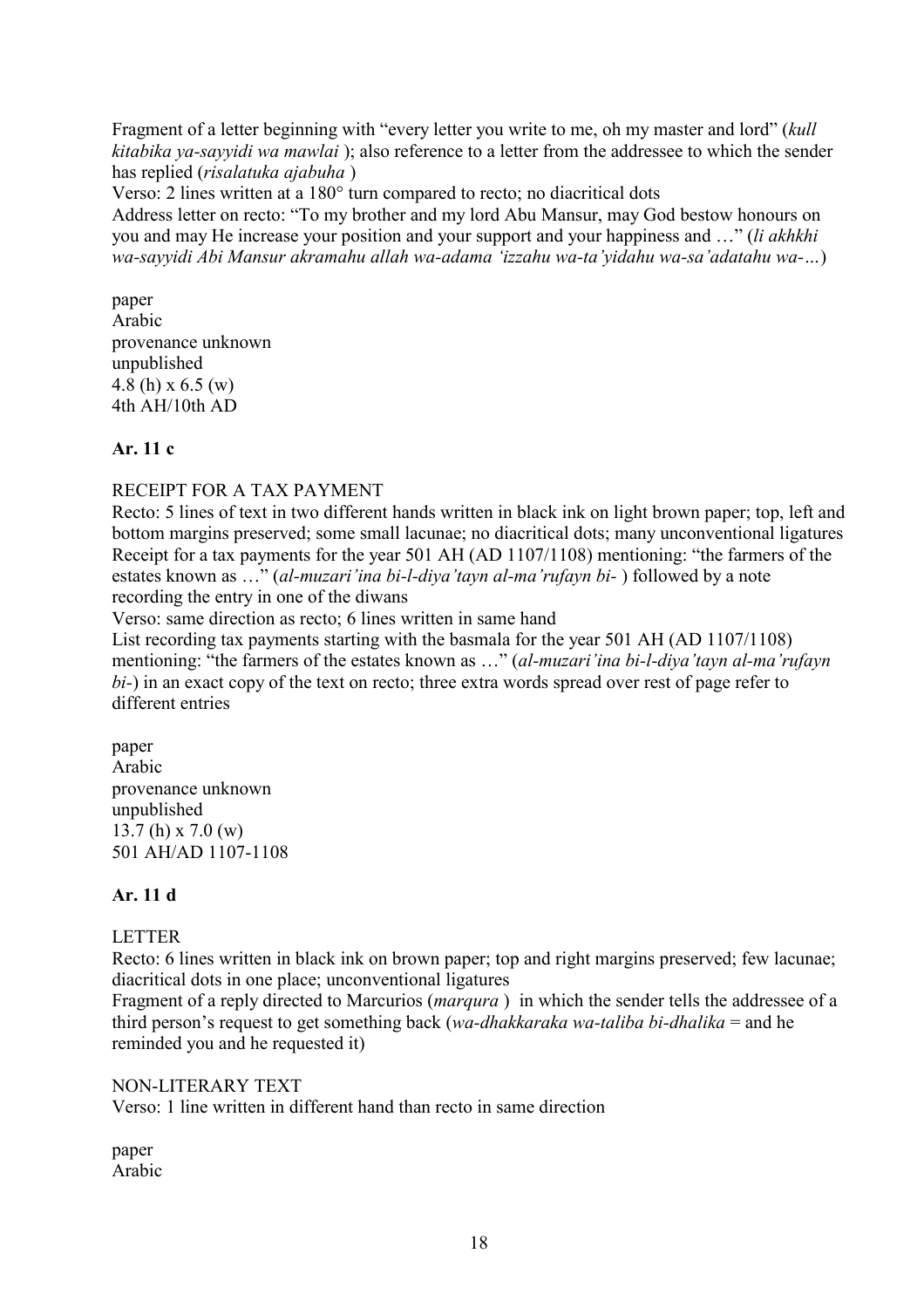provenance unknown unpublished 6.2 (h) x 8.0 (w) 4th-5th AH/AD10th-11th

### **Ar. 11 e**

NON-LITERARY TEXT Recto: 5 lines written in slightly faded black ink on brown paper in very fine hand; bottom margin preserved; no diacritical dots Fragment of a note mentioning a third person's affair (*amruhu* )

### LEGAL DOCUMENT

Verso: 4 lines in different hand than recto in same direction; bottom margin preserved; dated (*fi tarikh* […*Dhu* ] *al-qa'da sanna khamsa* […); possibly the end of a legal document

paper Arabic provenance unknown unpublished 6.0 (h) x 5.5 (w) 4th AH/10th AD

### **Ar. 11 f**

### LETTER

Recto: 7 lines written in black ink on brown paper; first line does not belong to main text; separated from rest by blank space; broken off on all sides; one small lacuna not damaging text; no diacritical dots

Fragment of letter with commercial content containing references to products brought to partners (*ma hamala ila asha*[*b*; *min dhalika ma hamala* ); the names 'Abd al-Rahman and Abu Musa are also mentioned

# ACCOUNT

Verso: 7 lines written in same direction as recto in different hand; no diacritical dots; broken off on all sides; some words crossed out

List of payments/deliveries made to people; amounts written in Greek letters

paper Arabic provenance unknown unpublished 9.8 (h) x 3.0 (w) 4th AH/10th AD

# **Ar. 11 g**

# ACCOUNT

Recto: 5 lines written in black ink on light brown paper; left margin preserved; one small lacuna; no diacritical dots; unconventional ligatures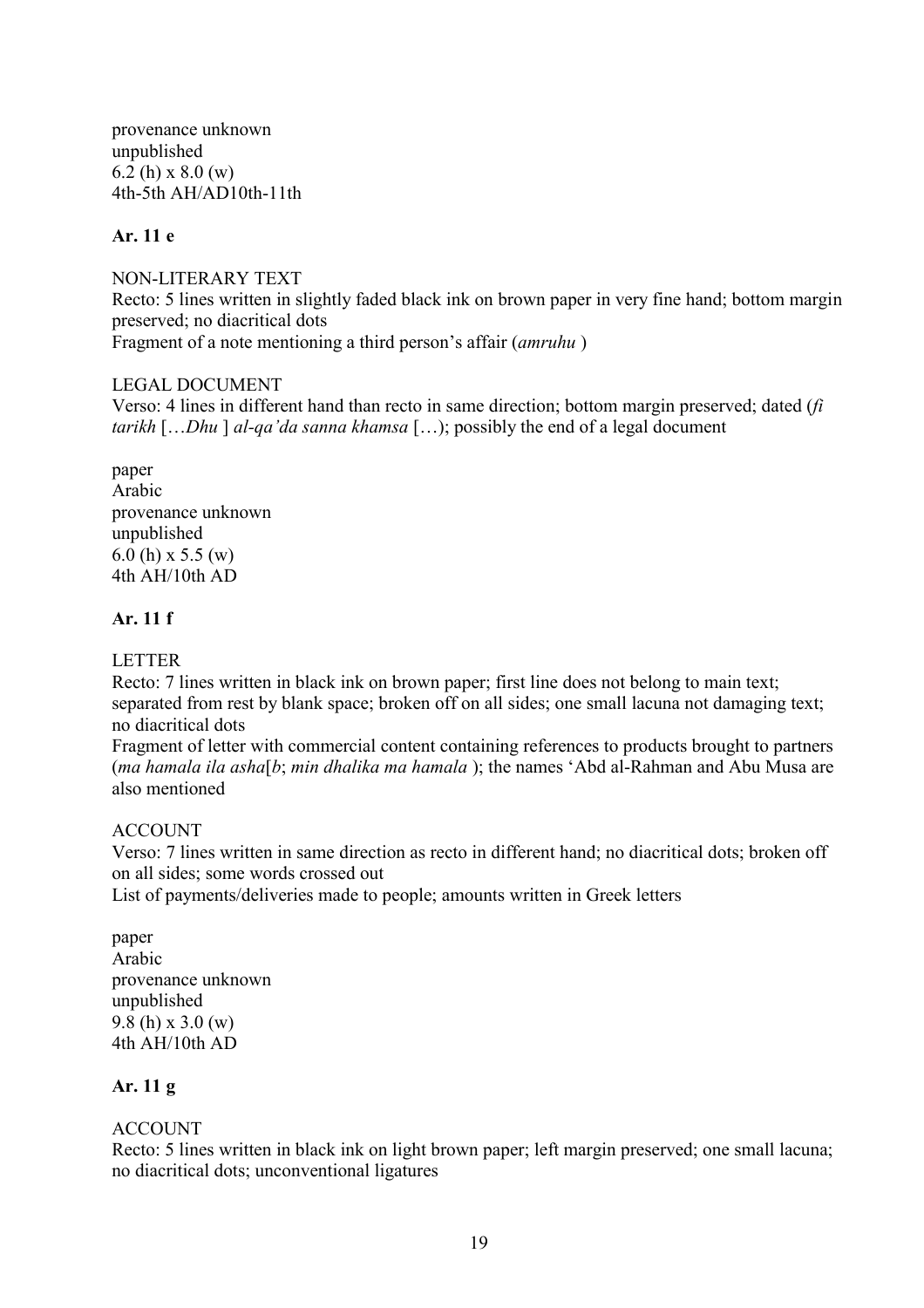Fragment of a list with numbers written with Greek letters and one cross to indicate payment was fulfilled; also blessings to addressee preceding and following lines of account (*wa-sa'adatuka*; *wa-'azzaka allah* ), and date mentioned: Thursday (*a*]*l-yawm wa-huwa yawm al-khamis* )

### LETTER

Verso: 3 lines written in same direction as recto; broken off on all sides therefore written before recto; no diacritical dots

Fragment of end of a letter mentioning a date (*yawm al-ahad li-tisa' khalun min* [*…* = Sunday nine days remaining of [the month …) and conveying many greetings to a third person

#### paper Arabic provenance unknown unpublished 6.7 (h) x 4.2 (w) 4th AH/10th AD

# **Ar. 11 h**

# NON-LITERARY TEXT

Recto: 4 lines written in black ink on dark brown paper; right and top margins preserved; no diacritical dots; horizontal line over sin; unconventional ligatures Fragment of a note concerning monetary amounts indicated by Greek letters received (*qabada* ) and mentioning dirhams [???]

#### LETTER

Verso: 3 lines written at a 90° turn compared to recto in different hand; later than recto for top, bottom and right margin preserved; no diacritical dots; unconventional ligatures in basmala Note demanding a payment from the addressee

paper Arabic provenance unknown unpublished 4.2 (h) x 8.0 (w) 4th AH/10th AD

# **Ar. 11 i**

# LETTER

Recto: 5 lines written in black ink on dark brown paper; two lines in left and top margin; top, left and right margins preserved; one large hole in middle of paper; some diacritical dots and many unconventional ligatures

Fragment of a letter containing blessings on addressee or third person

Verso: 4 lines written at a 180° turn compared to recto; 2 lines in right margin; left, right and bottom margins preserved; few diacritical dots and many unconventional ligatures Continuation of letter on recto ending with conveyance of greetings [???]

paper Arabic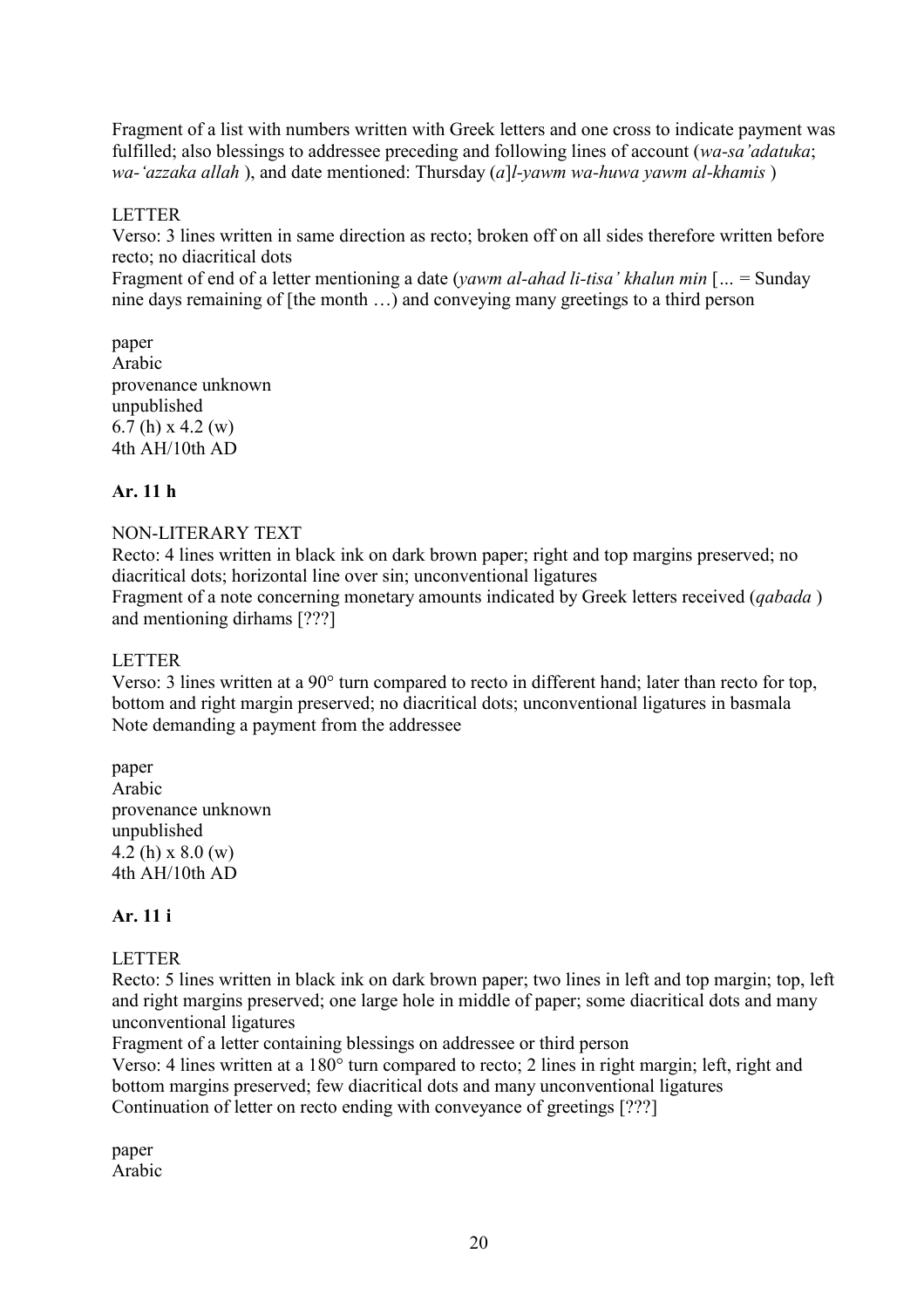provenance unknown unpublished 8.6 (h) x 8.3 (w) 4th AH/10th AD

### **Ar. 12**

### LETTER

Recto: 22 lines written in black ink on light brown paper and 2 in right margin; complete on all sides; many diacritical dots; vowel signs in basmala; horizontal folding lines Letter mentioning family members of a female; addressee is addressed as 'brother' (ya-akhkh); the house of Zachary (l. 7-8) is mentioned; abbreviated colloquial forms used (*'ala dha kullihi*; *fi hadh al-yawm* ) [???]; no final alif after 3rd perfect plural verb form Verso: 7 lines written at a 180° turn compared to recto Continuation of letter on recto mentioning agricultural matters (*qata'tu al-qamh akhadhtu al-naqa wa-ta'amtuhum al-sha'ir* = the grain has been cut, the clean part/ones taken and the barley fed to them)

paper Arabic provenance unknown unpublished 30.2 (h) x 13.0 (w) 4th AH/10th AD

### **Ar. 13 a**

# LETTER

Recto: 3 lines written in black ink on brown papyrus parallel to fibres; right margin preserved; no diacritical dots

Fragment of a letter mentioning letter sent by sender to addressee and several letters from the addressee

#### NON-LITERARY TEXT

Verso: 3 lines written in different hand than recto; two different hands on verso; same direction as recto; no diacritical dots Text mentioning the name Ahmad b. 'Abd al-Rahman b. Isa

papyrus Arabic provenance unknown unpublished 6.0 (h) x 16.5 (w) 3rd AH/9th AD

#### **Ar. 13 b**

#### TAX LIST

Recto: 5 lines written in black ink on light brown papyrus parallel to fibres; top margin preserved; no diacritical dots; horizontal line over sin; unconventional ligatures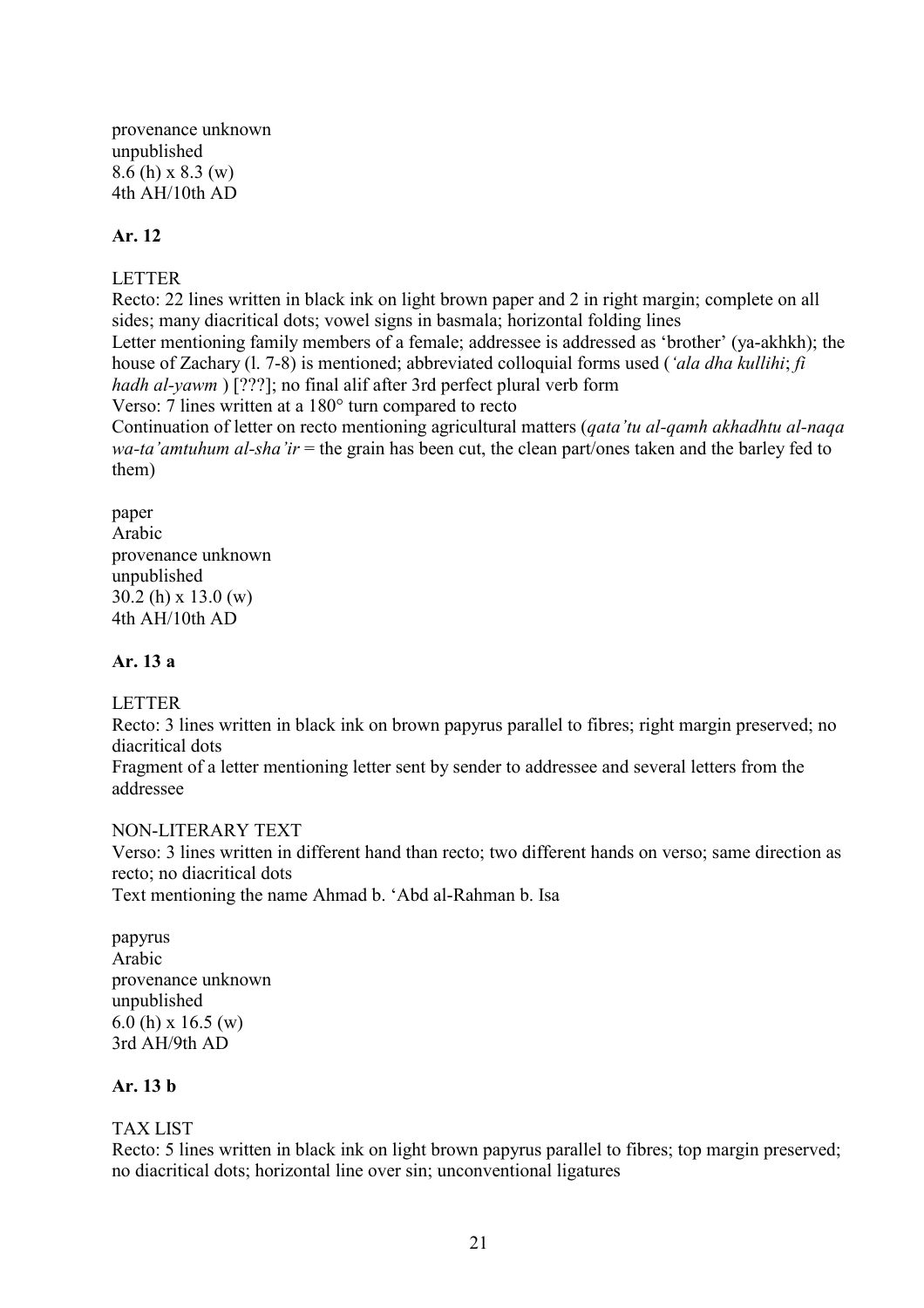Tax payments consisting of personal names (Barus; Yuhanis) and indicating whether they had paid for themselves (*'an nafsihi*) Verso: 1 line writing direction at a 90° turn compared to recto Traces of Greek letters used as numerals

papyrus Arabic provenance unknown unpublished 8.3 (h) x 4.5 (w) 3rd AH/9th AD

# **Ar. 13 c**

TAX LIST

Recto: 4 lines written in black ink on light brown papyrus at right angles to fibres; no diacritical dots; left and right margin preserved

List of Arabic names ('Abd al-Malik b. Musa, Muhammad b. , Salma b. Ishaq) with amounts using Greek letters for numerals

Verso: blank

papyrus Arabic provenance unknown unpublished 5.1 (h) x 14.0 (w) 2nd AH/8th AD

# **Ar. 13 d**

TAX LIST

Recto: 10 lines written in black ink on dark brown papyrus at right angles to fibres; bottom margin preserved; few diacritical dots; two fragments connected List of names (Muhammad b. Ibrahim, 'Ali b.Asbagh) followed by amounts received from them using Greek letters for numbers Verso: traces of two lines written in same direction as recto

Greek letters and Arabic numbers used as numbers

papyrus Arabic provenance unknown unpublished 6.5 (h) x 7.0 (w) and 1.0 (h) x 1.2 (w) 3rd AH/9th AD

# **Ar. 13 e**

# LETTER

Recto: 2 lines written in black ink on light brown papyrus at right angles to fibres; right margin preserved; no diacritical dots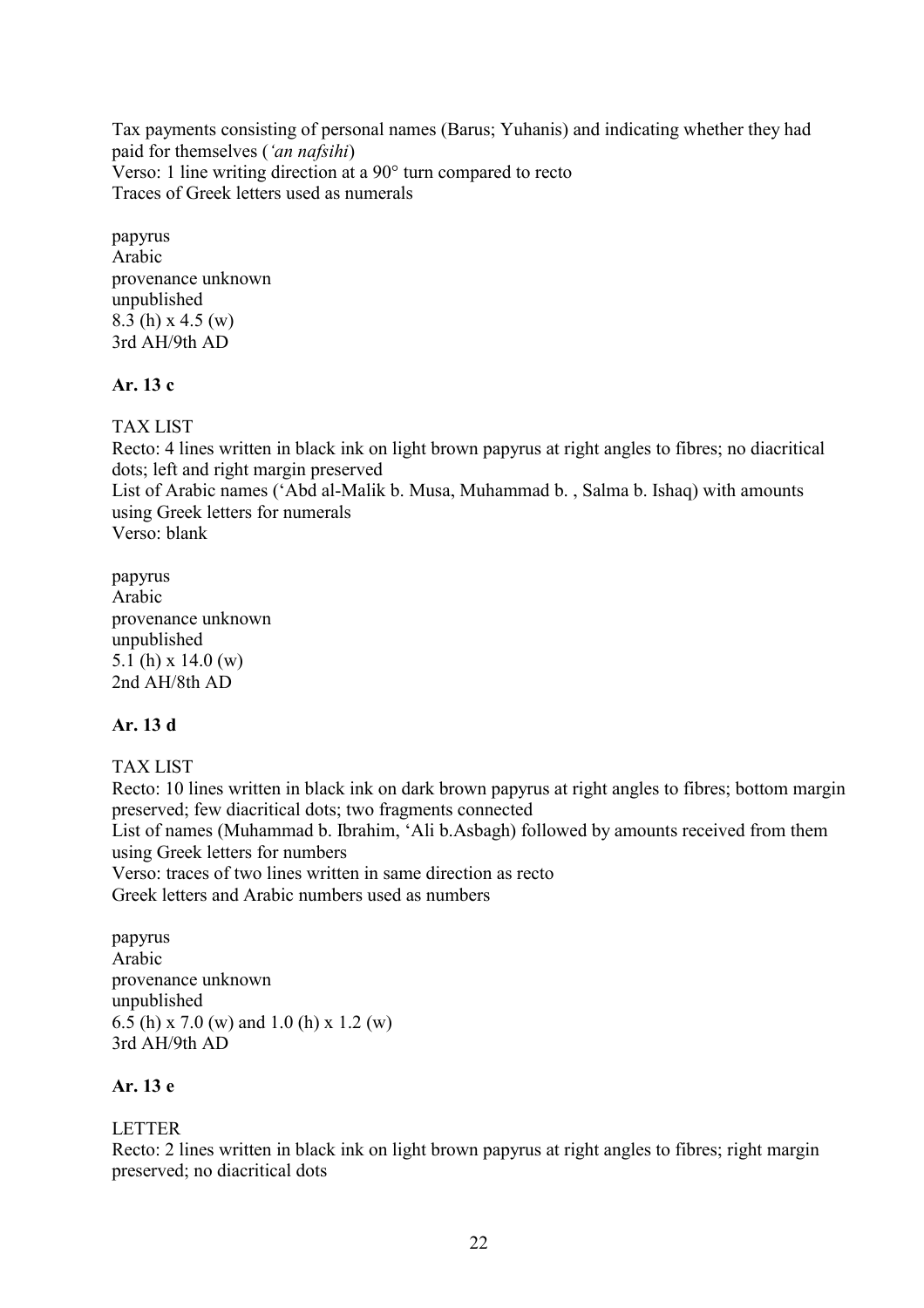Fragment of a letter mentioning that if something or someone does not arrive from the sender (*wainna lam yusil minni k.a..*) and giving blessings to a third person (*atala allah baqa'a Muhammad* = may God prolong the life of Muhammad) Verso: blank

papyrus Arabic provenance unknown unpublished 3.2 (h) x 7.7 (w) 3rd AH/9th AD

# **Ar. 13 f**

TAX LIST

Recto: 11 lines written in black ink on dark brown papyrus at right angles to fibres; broken off on all sides; no diacritical dots; horizontal line over sin

List of Arabic names (Isa; Fasila; Ahmad b. 'Abd al-H…, 'Abdallah b. Muhammad, Ja'far b. Ahmad, 'Abd al-Rahman b. …, 'Amil b. 'Isa, 'Isa b. …, Muhammad b. Ghallaq) and whether they had paid their taxes for themselves (*ada fulan ibn fulan 'an nafsihi* = so and so paid for himself) Verso: blank

papyrus Arabic provenance unknown unpublished 16.2 (h) x 5.3 (w) 3rd AH/9th AD

# **Ar. 13 g**

LETTER

Recto: 2 lines written in black ink on light brown papyrus at right turn to fibres; top margin preserved; no diacritical dots

Address of letter on verso with only the name of the addressee preserved; the name of the sender would have been written on the lost right half of the papyrus; (*li-abi al-fadl atala allah baqa'ahu wa-adama 'izzahu* = to Abu al-Fadl, may God prolong his life and increase his honour) Verso: 1 line written in same direction as recto

Beginning of the letter whose address is written on recto; only the beginning of the basmala is preserved

papyrus Arabic provenance unknown unpublished 4.5 (h) x 11.8 (w) 2nd-3rd AH/8th-9th AD

**Ar. 13 h**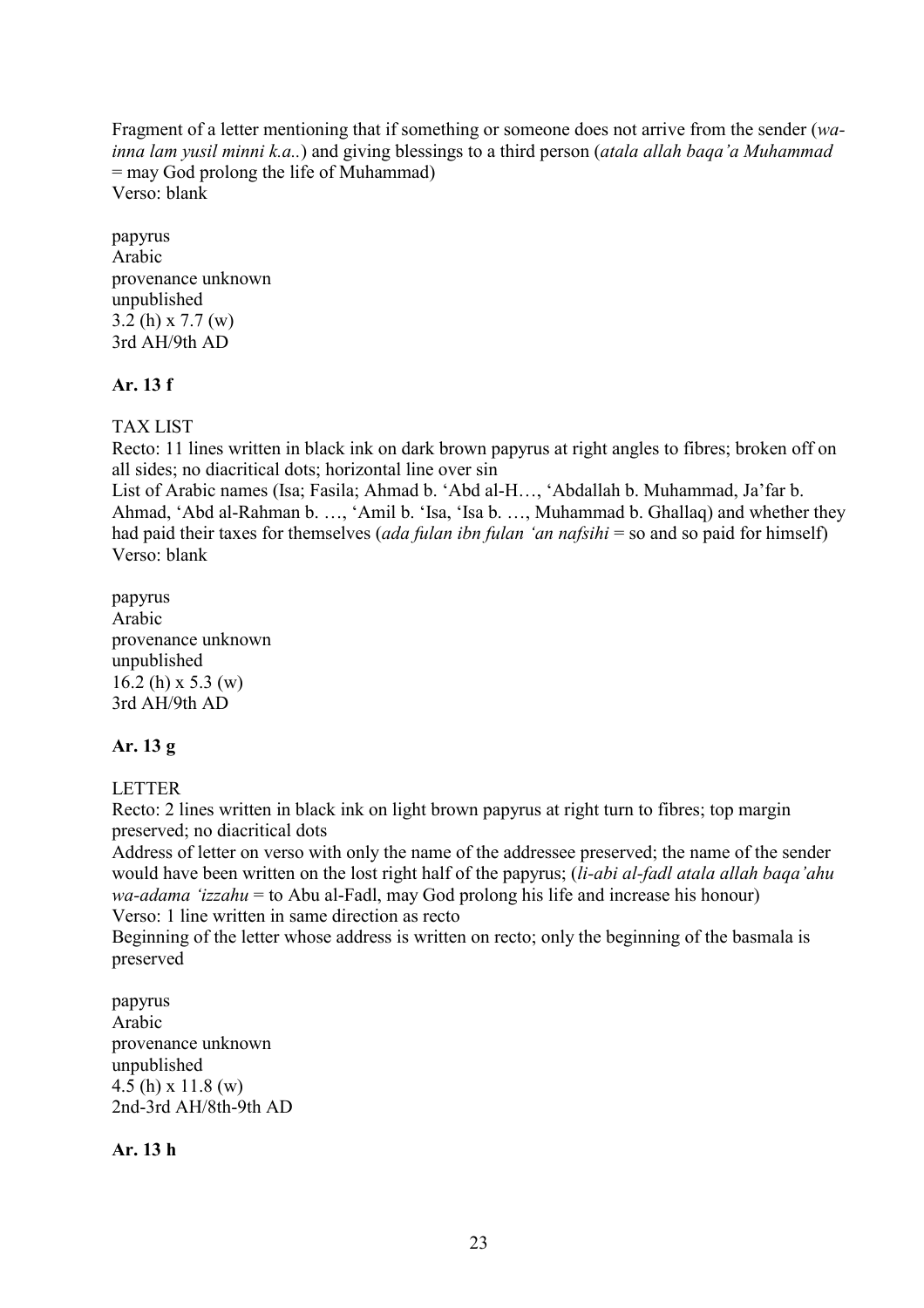### LETTER

Recto: 4 lines written in black ink on brown papyrus parallel to fibres; left margin preserved; one horizontal tear in papyrus from left margin; no diacritical dots; unconventional ligatures Fragment of a letter concerning agricultural matters; mentions cultivation of trefoil (*qirt* ); sender also writes that he has been asked something

#### ACCOUNT

Verso: traces of 4 lines written in same direction as recto Fragment of an account

papyrus Arabic provenance unknown unpublished 4.5 (h) x 2.4 (w) 3rd AH/9th AD

### **Ar. 14 a**

Coptic papyrus provenance unknown unpublished 4.5 (h) x 3.8 (w)

### **Ar. 14 b**

# TAX LIST

Recto: 11 lines written in faded black ink on light brown papyrus parallel to fibres; right margin preserved; left bottom corner torn off; no diacritical dots

List of personal Christian names (Dawud b. …, George, Ishaq b. Ibrahim, 'Abdallah) and amounts cultivated; numbers written with Greek letters

Verso: 3 lines {direction of writing}

Continuation of list recto; only the numbers using Greek letters have been preserved

papyrus Arabic provenance unknown unpublished 9.7 (h) x 12.4 (w) 3rd AH/9th AD

### **Ar. 14 c**

#### LETTER

Recto: 6 lines written in faded black ink on brown papyrus written parallel to fibres; top and left margin preserved; ink faded and papyrus frayed in many places damaging the text; one large tear extending from left margin; no diacritical dots

Fragment of a letter mentioning that a third person (Victor) had mentioned something to the sender after which the sender sent him a letter (*wa-ma dhakara biqtur wa-qad katabtu ilayhi*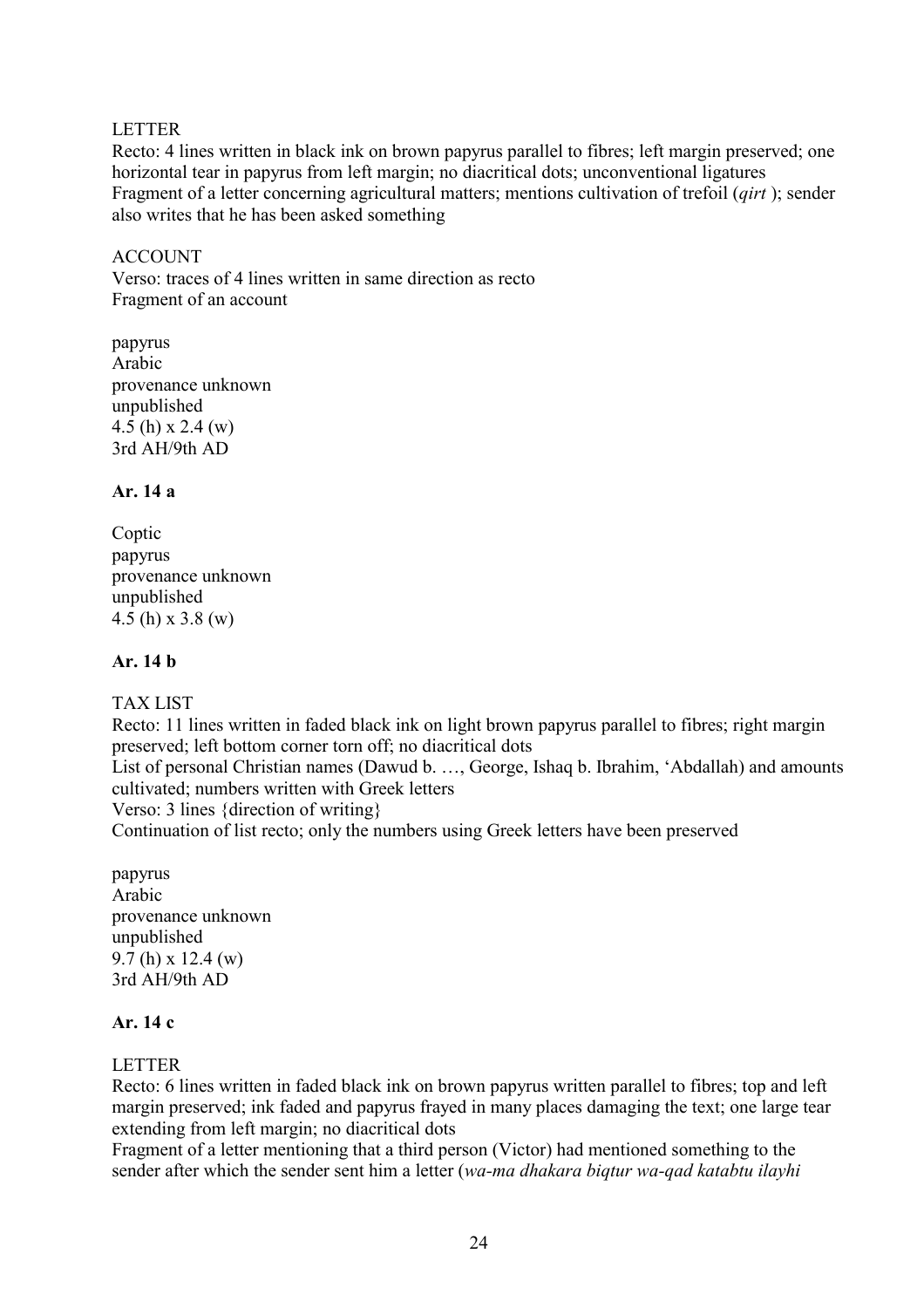*kitaba* ) and a letter written to the sender by Abu Khalid (written with defective alif) (*ma kitaba*[???] *ilayy Abu Khalid 'azzahu allah* ); the sisters of the addressee are mentioned

# LETTER

Verso: 4 lines written in same direction as, but by a different, much larger, hand than recto; right margin preserved; earlier than recto; diacritical dots in two places; ink faded Fragment of a letter mentioning that some news had reached the sender concerning the addressee (*qad balaghni anna 'amraka* ) and a sum of money or amount (*mablagh* ) is mentioned

papyrus Arabic provenance unknown unpublished 12.0 (h) x 11.0 (w) 3rd AH/9th AD

# **Ar. 14 d**

# LETTER

Recto: 5 lines written in black ink on light brown papyrus at right angles to fibres; right margin preserved; no diacritical dots;

Fragment of a letter concerning commercial matters; sender mentions a payment of two dirham (*yadfa'u al-dirhamayni ila …*) and a shipment of some produce to somewhere or someone (*fi haml al-na'ab ila …*)

# NON-LITERARY TEXT

Verso: 2 lines written in same direction as recto; top and left margin preserved; no diacritical dots; later than verso

Fragment of a text with only the basmala and traces of second line

papyrus Arabic provenance unknown unpublished 10.9 (h) x 16.2 (w) 3rd AH/9th AD

# **Ar. 15 a**

# TAX LIST

Recto: 5 lines written in black ink on light brown paper; right margin preserved; few diacritical dots; some unconventional ligatures List of names and agricultural produce [???]

# LETTER

Verso: 3 lines written in different hand at a 90° turn compared to recto; some diacritical dots; Fragment of a letter mentioning a messenger and that the sender has sent someone

paper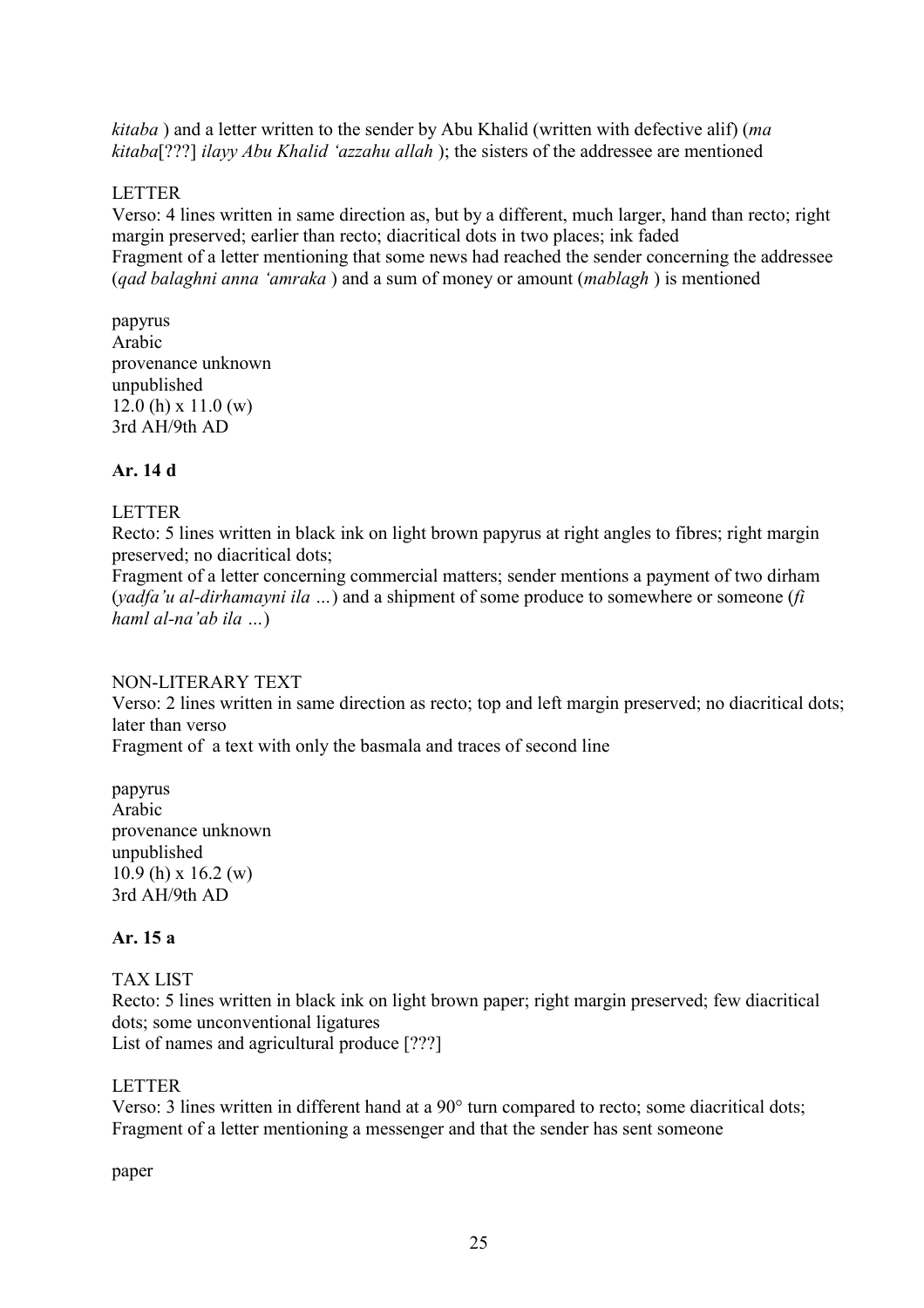Arabic provenance unknown unpublished 5.2 (h) X 4.2 (w) 4th AH/10th AD

# **Ar. 15 b**

# LETTER

Recto: 5 lines written in faded black ink on light brown papyrus at right angles with fibres; left margin preserved; no diacritical dots

Fragment of a letter urging the addressee to do something as quickly as possible (*'ala akthar al- 'ajal* = with the utmost hurry) the sender also expresses blessings for a third person {add arabic} Verso: blank

papyrus Arabic provenance unknown unpublished 8.0 (h) x 13.5 (w) 3rd AH/9th AD

### **Ar. 15 c**

ACCOUNT

Recto: 5 lines written with black ink on light brown paper; no diacritical dots; right and top margin preserved

Fragment of a list consisting of personal names (Harmuta, Peter, Hamisa) and amounts; crosses preceding personal names probably indicate that payment was fulfilled Verso: 4 lines written in same direction as recto; top and left margin preserved

paper Arabic provenance unknown unpublished 11.0 (h) x 8.0 (w) 4th AH/10th AD

# **Ar. 15 d**

# LETTER

Recto: 5 lines written in black ink on light brown paper; top margin preserved; no diacritical dots Fragment of a letter mentioning personal names (Muhammad, Yuhanis)

Verso: 9 lines beginning of text continued on recto; no diacritical dots; top margin preserved Beginning of the letter continued on recto containing many personal names (Abu Muhammad, Hasan b. 'Ali)

paper Arabic provenance unknown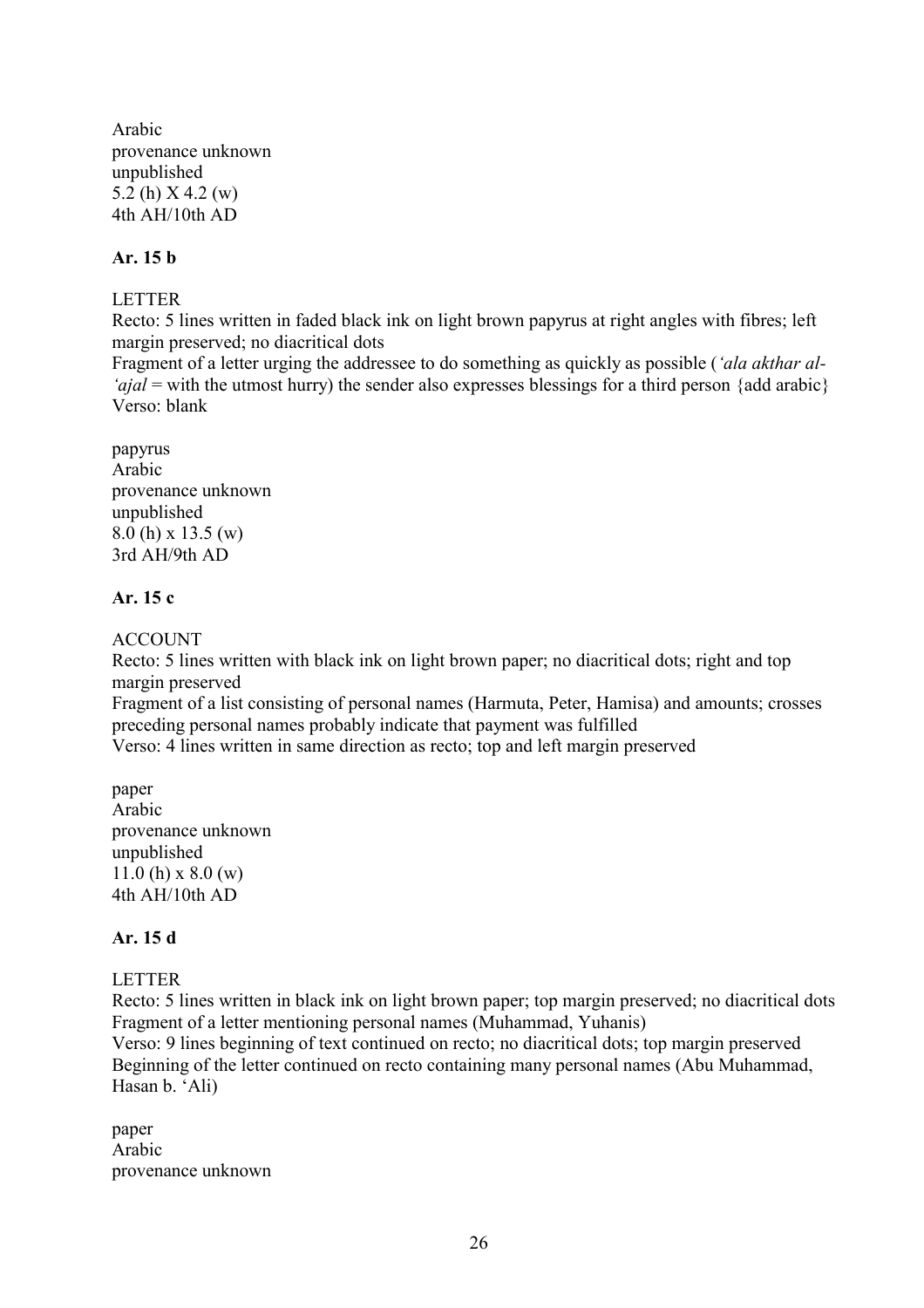unpublished 3.2 (h) x 11.7 (w) 4th AH/10th AD

# **Ar. 15 e**

#### **LETTER**

Recto: 8 lines written in black ink on light brown papyrus parallel to fibres; right and bottom margin preserved; no diacritical dots

Fragment of a letter mentioning the treasury (*bayt al-mal* ) and a third person called Abu Bakr followed by a blessing; at bottom of page a Greek number (year [???]) is written Verso: blank

papyrus Arabic provenance unknown unpublished  $12.0$  (h) x 6.5 (w) 3rd AH/9th AD

### **Ar. 15 f**

NON LITERARY TEXT Recto: 1 line written in black ink on brown paper; right, bottom, left and top margins preserved; no diacritical dots {check this} Unidentifiable writing and pen trials Verso: 1 line in same hand and direction as recto Continuation of same unidentifiable writing as on recto

paper Arabic provenance unknown unpublished 4.8 (h) x 9.7 (w) 5th AH/11th AD

#### **Ar. 16 a**

#### LETTER

Recto: 5 lines written in black ink on brown papyrus parallel to fibres; right (1.5 cm) and top (2 cm) margins preserved; some small lacunae; no diacritical dots; unconventional ligatures Fragment of a letter containing the beginning of the basmala and mentioning that a the sender wrote a letter (*wa-katabtu i* [*la …*) and another letter (*kitab* ) is mentioned Verso: blank

papyrus Arabic provenance unknown unpublished 8.3 (h) x 3.8 (w)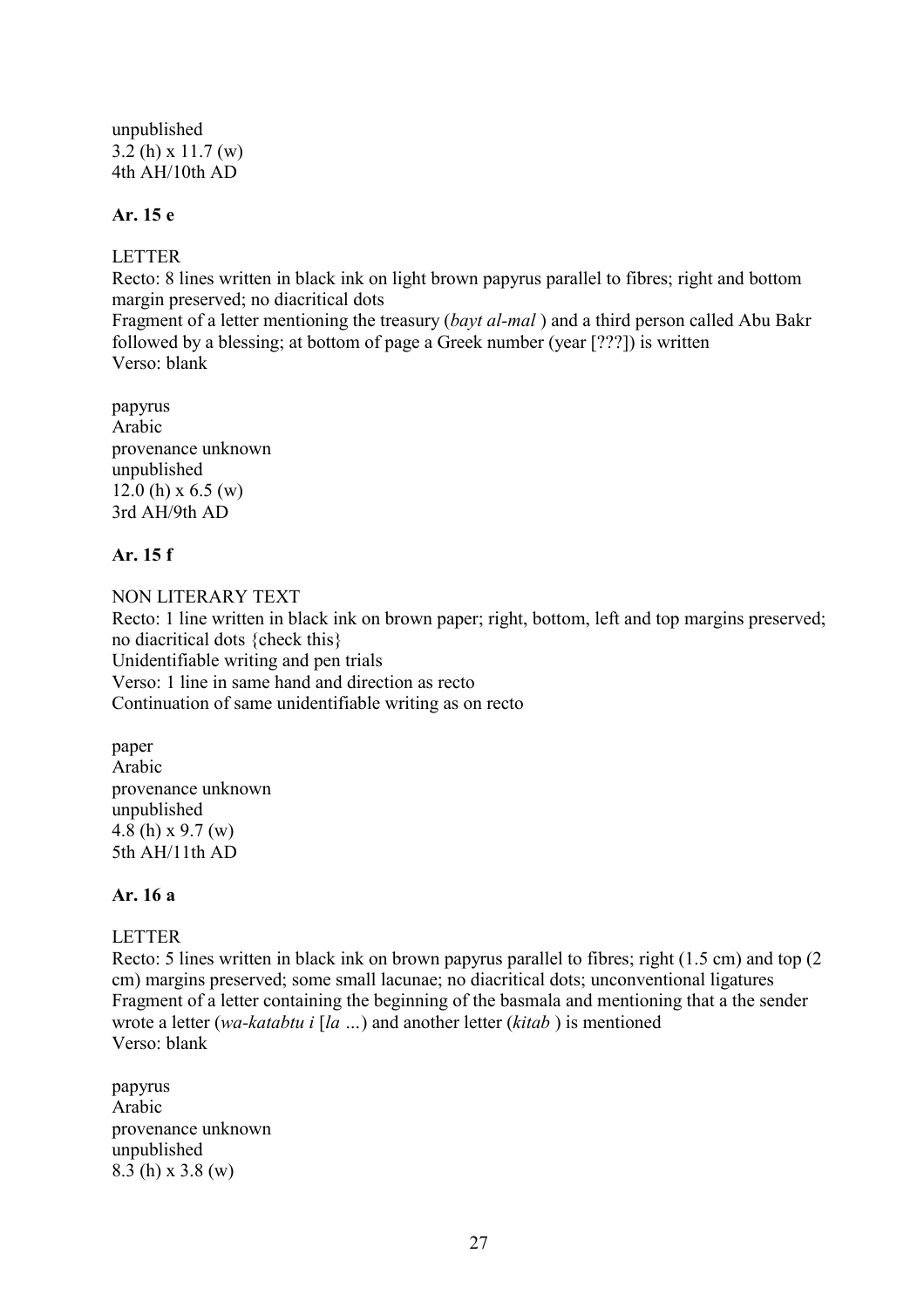### 3rd AH/9th AD

### **Ar. 16 b**

### LETTER

Recto: 8 lines written in faded black ink on light brown papyrus parallel to fibres; left margin preserved; papyrus is very frayed on the right side making most of the text unreadable; no diacritical dots Verso: blank

papyrus Arabic provenance unknown unpublished h 14.5 x w 7.9 3rd AH/9th AD

### **Ar. 16 c**

#### NON-LITERARY TEXT

Recto: 3 lines written in black ink on brown papyrus at right angles to fibres; bottom (7.7 cm) margin preserved; many lacunae; no diacritical dots Verso: blank

papyrus Arabic provenance unknown unpublished 13.7 (h) x 7.2 (w) 3rd AH/9th AD

#### **Ar. 16 d**

NON-LITERARY TEXT Recto: 3 lines written in black ink on brown papyrus parallel to fibres; broken off on all sides; some fibres have come lose; no diacritical dots Fragment of a letter mentioning Tarif freedman of Muhammad Verso: blank

papyrus Arabic provenance unknown unpublished 4.6 (h) x 6.6 (w) 3rd AH/9th AD

### **Ar. 16 e**

#### NON-LITERARY TEXT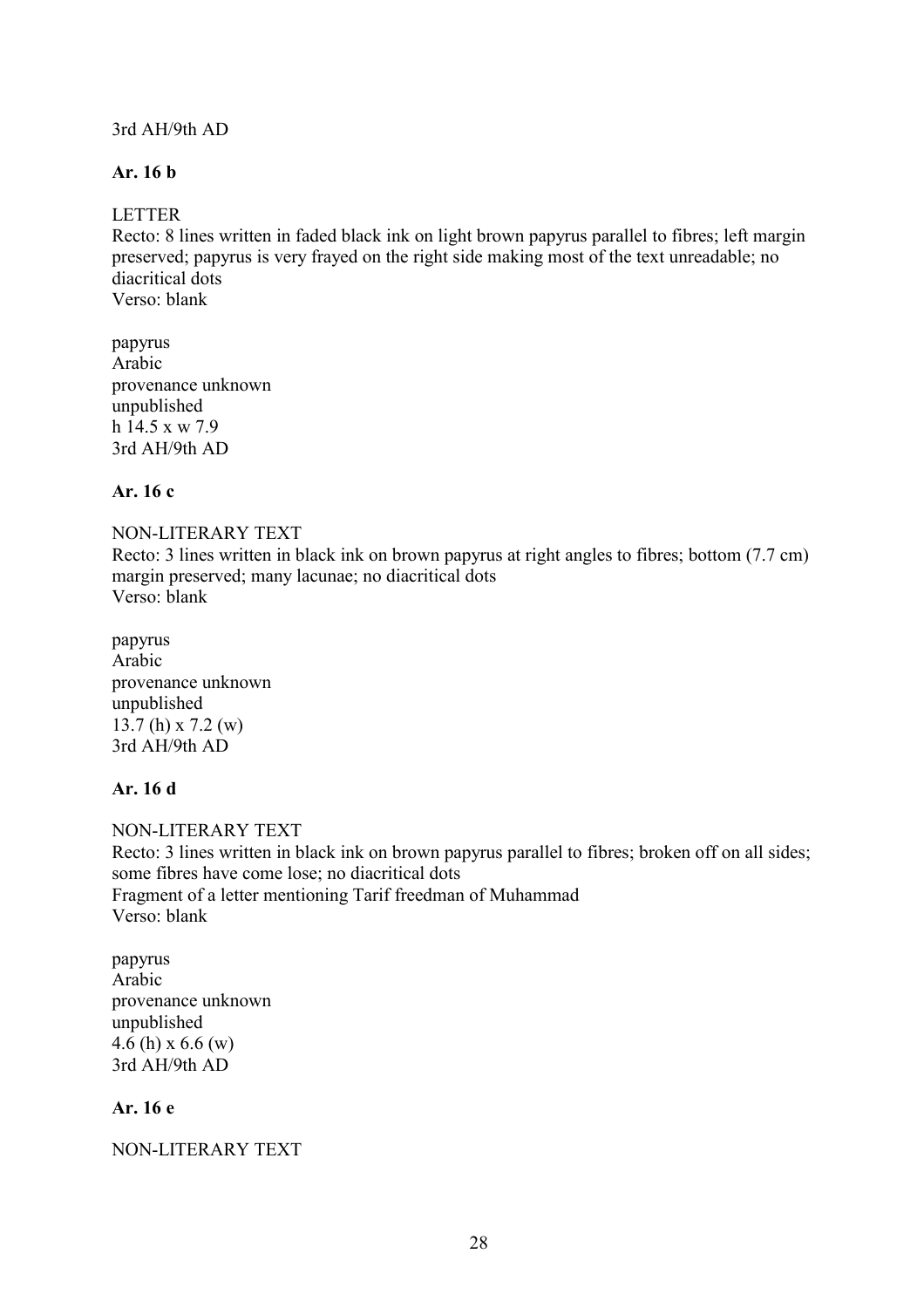Recto: 2 lines written in black ink on dark brown papyrus at right angles to fibres; broken off on all sides; one tear extending to middle of papyrus from top margin; no diacritical dots Fragment containing letter halves only

### NON-LITERARY TEXT

Verso: 1 line written in very faded ink in same direction as recto but in a different hand

papyrus Arabic provenance unknown unpublished 1.9 (h) x 2.9 (w) 3rd AH/9th AD

### **Ar. 16 f**

# ACCOUNT

Recto: 3 lines written in faded black ink on light brown papyrus at right angles to fibres; broken off on all sides; no diacritical dots Greek letters used as numerals is the only text remaining Verso: blank

papyrus Arabic provenance unknown unpublished 7.7 (h) x 10 (w) 3rd AH/9th AD

# **Ar. 16 g**

NON-LITERARY TEXT Recto: 2 lines written in black ink on brown papyrus at right angles to fibres; broken off on all sides; no diacritical dots Verso: trace of darker black ink

papyrus Arabic provenance unknown unpublished 1.8 (h) x 5.5 (w) 3rd AH/9th AD

# **Ar. 16 h**

NON-LITERARY TEXT Recto: 1 line written with black ink on light brown papyrus parallel to fibres; broken off on all sides; no diacritical dots Verso: traces of two lines written in same direction as recto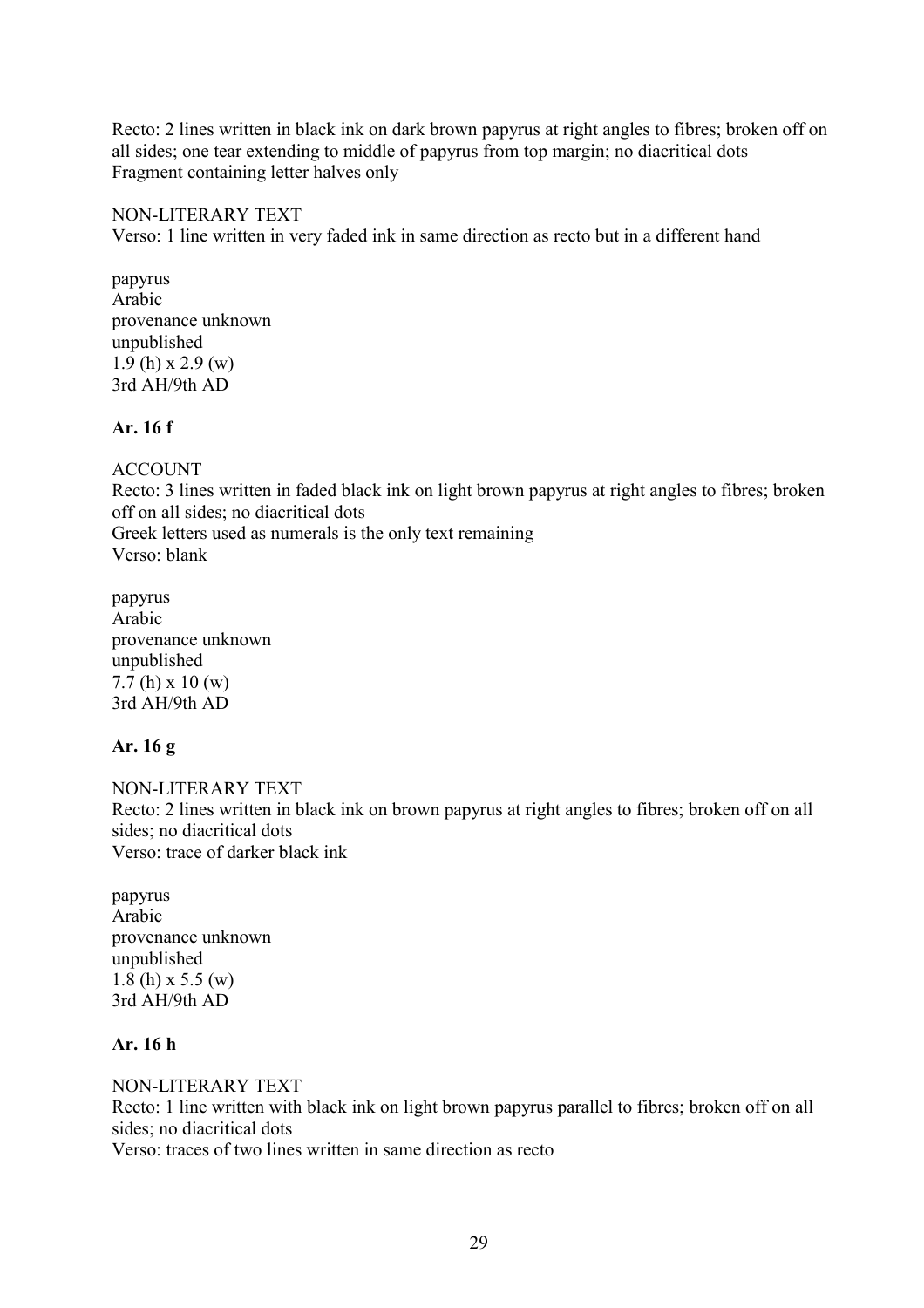papyrus Arabic provenance unknown unpublished  $2.0$  (h) x  $2.0$  (w) 3rd AH/9th AD

### **Ar. 16 i**

LETTER

Recto: 2 lines written in black ink on brown papyrus parallel to fibres; broken off on all sides; no diacritical dots Fragment containing part of an eulogy on the addressee (*..ka allah* ) Verso: traces of one line of text written in same direction as recto

papyrus Arabic provenance unknown unpublished 3.0 (h) x 4.2 (w) 3rd AH/9th AD

### **Ar. 16 j**

NON-LITERARY TEXT

Recto: 2 lines written in black ink on brown papyrus at right angles to fibres; broken off on all sides; no diacritical dots; unconventional ligatures Fragment of a text mentioning the annual tax assessment (*'imara* )

#### LEGAL TEXT

Verso: 4 lines written in same direction as recto but in a different hand; broken off on all sides; no diacritical dots End of legal document containing the date 244 AH (858/859 AD) and autograph witness statements (Isa b. 'A[…; Hajjaj)

papyrus Arabic provenance unknown unpublished 4.9 (h) x 4.8 (w) 244 AH/ 858-859 AD (date verso)

# **Ar. 17 a**

### LETTER

Recto: 1 line written in black ink on light brown papyrus parallel to fibres; broken off on all sides; no diacritical dots

Fragment of the beginning of a letter containing part of an opening formula with a blessing for the addressee (*at* ]*ala allah baq* [*aka* = may God prolong your life) Verso: blank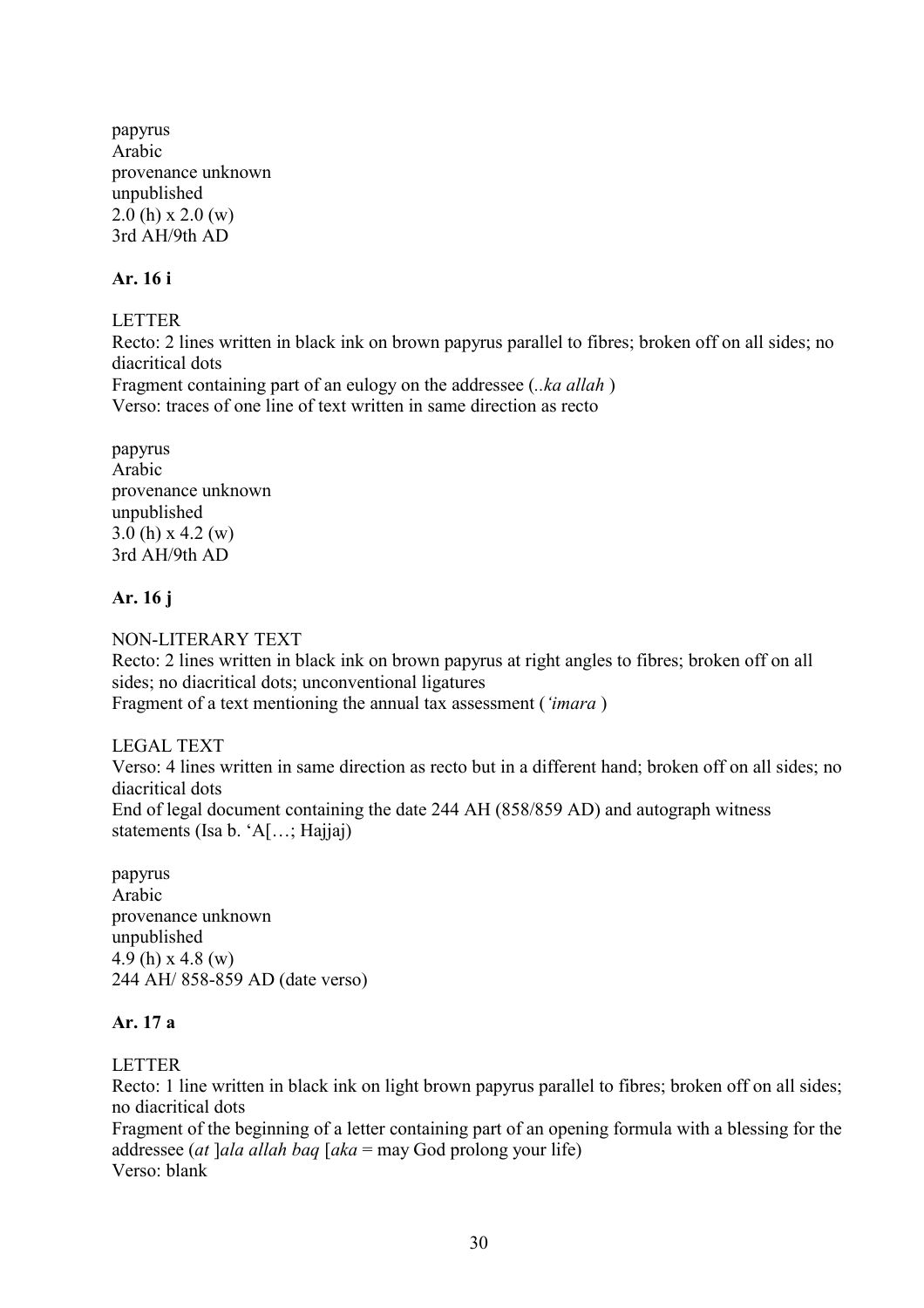papyrus Arabic provenance unknown unpublished 3.9 (h) x 5.3 (w) 3rd AH/9th AD

# **Ar. 17 b**

#### LETTER

Recto: 3 lines written in black ink (disappeared at places) on light brown papyrus at right angles to fibres; broken off on all sides; some small lacunae; no diacritical dots; horizontal stroke over sin Fragment of a letter mentioning that the sender asked for something

#### LETTER

Verso: 2 lines written at a 90° turn compared to recto in a different hand than recto; broken off on all sides; no diacritical dots

Fragment of a letter containing a blessing for the addressee (*'azzaka* )

papyrus Arabic provenance unknown unpublished 6.5 (h) x 6.2 (w) 3rd AH/9th AD

# **Ar. 17 c**

# ACCOUNT

Recto: 6 lines written in black ink on light brown papyrus parallel to fibres; left margin (0.5 cm) preserved; no diacritical dots; some text is crossed out Fragment of a list mentioning the year and amounts written using Greek letters as numerals

#### LETTER

Verso: 1 line written in same direction as recto but in a different hand; no diacritical dots; right (3.2 cm) and top (4.3 cm) margin preserved thus later than recto; no diacritical dots Beginning of a letter containing opening formula (*akramaka* [*allah* )

papyrus Arabic provenance unknown unpublished 5.6 (h) x 7.0 (w) 3rd AH/9th AD

# **Ar. 17 d**

LETTER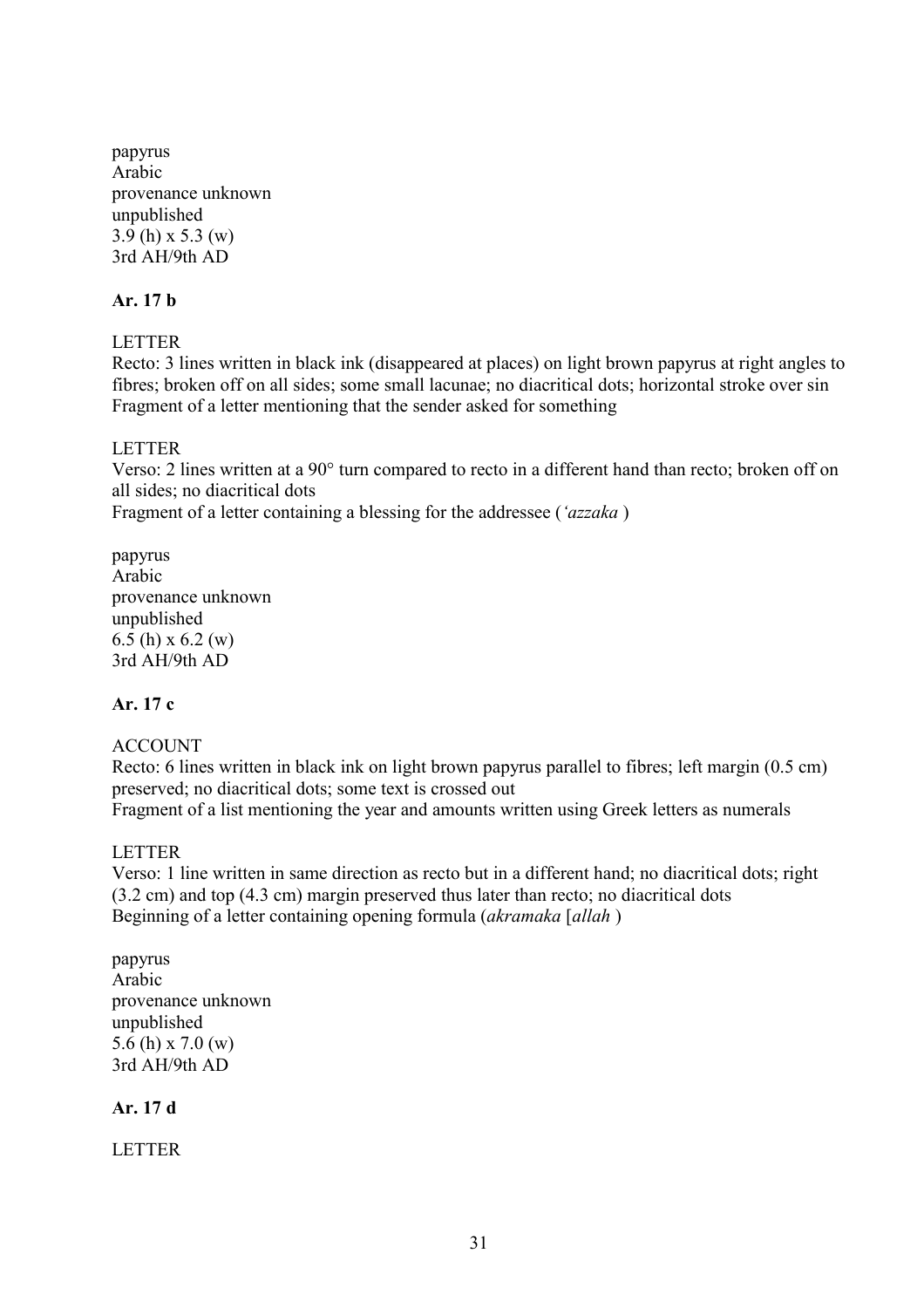Recto: 3 lines written in black ink on brown papyrus parallel to fibres; broken off on all sides; some diacritical dots; horizontal stroke over sin Fragment of a letter noting that the sender did something for himself (*'ala nafsi* ) and containing the expression "God willing" (*in sha allah* ) Verso: blank

papyrus Arabic provenance unknown unpublished 5.0 (h) x 8.8 (w) 3rd AH/9th AD

# **Ar. 17 e**

# ACCOUNT

Recto: 7 lines written in black ink on light brown papyrus at right angles to fibres; broken off on all sides; papyrus is frayed in some places; large lacuna on left half of the papyrus due to fraying of papyrus; some diacritical dots; one horizontal line between lines 3 and 4 Register containing entries of different amounts of dinars Verso: blank

papyrus Arabic provenance unknown unpublished 11.3 (h) x 21.5 (w) 3rd AH/9th AD

# **Ar. 17 f**

NON-LITERARY TEXT Recto: 5 lines written in black ink and one word written in upper right hand corner on light brown papyrus at right angles to fibres; broken off on all sides; no diacritical dots Verso: blank

papyrus Arabic provenance unknown unpublished 6.8 (h) x 3.0 (w) 3rd AH/9th AD

# **Ar. 17 g**

#### LETTER

Recto: 3 lines written in faded black ink on brown papyrus parallel to fibres; broken off on all sides; some lacunae; no diacritical dots

Fragment of a letter mentioning that someone has contributed something (*yada* )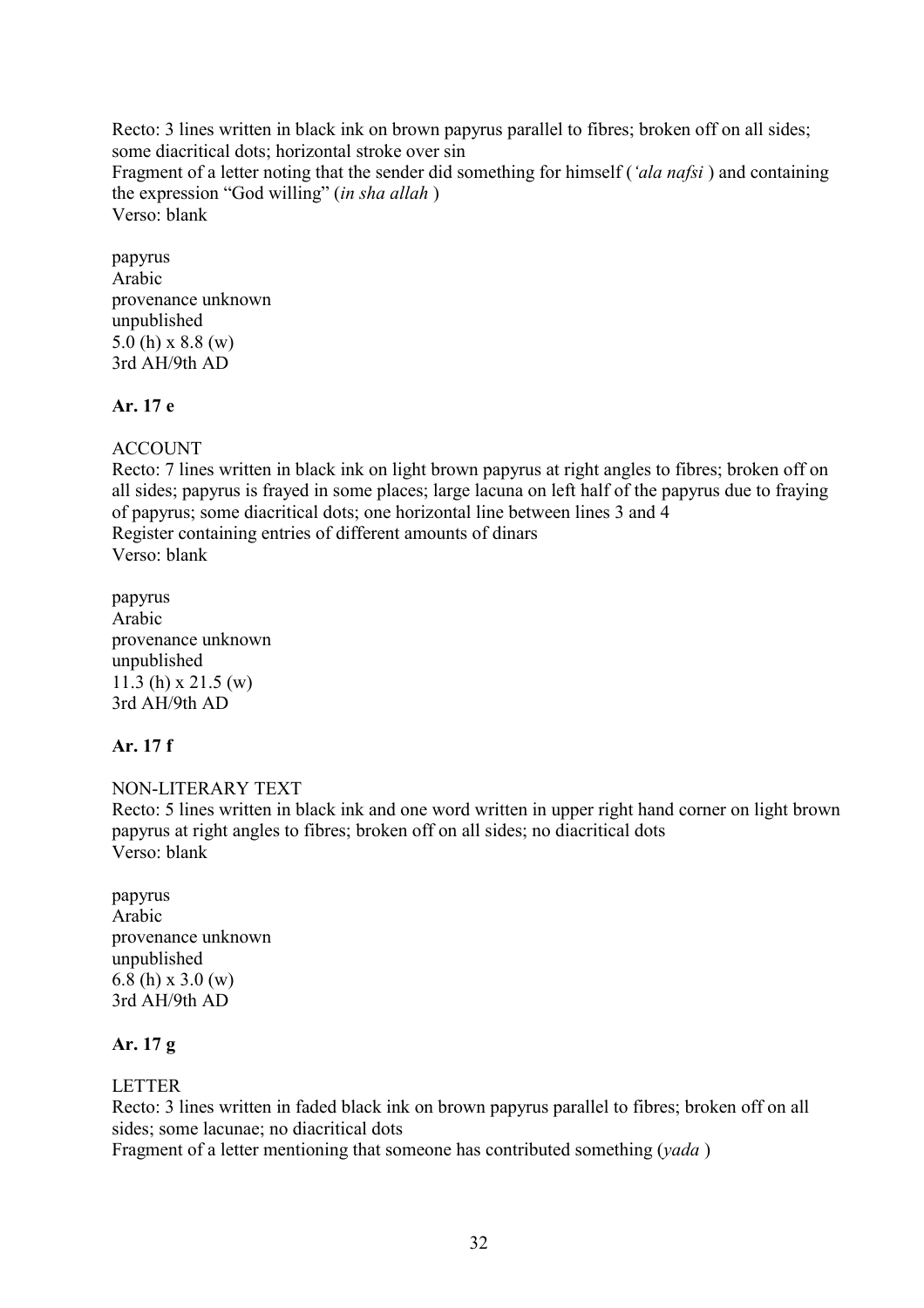### ACCOUNT

Verso: 4 lines written in faded black ink in same direction as recto; top margin preserved thus later than recto; no diacritical dots

Fragment of an account listing agricultural products (*qamh* = grain) and amounts using Greek letters for numerals

papyrus Arabic provenance unknown unpublished 5.7 (h) x 18.4 (w) 3rd AH/9th AD

#### **Ar. 18 a**

#### LETTER

Recto: 2 lines written in black ink disappeared at places on brown papyrus at right angles to fibres; broken off on all sides; no diacritical dots Fragment of beginning of a letter containing part of an opening formula (*…*] *wa-salamataka* = …] and your health) Verso: blank

papyrus Arabic provenance unknown unpublished 7.5 (h) x 7.0 (w) 3rd AH/9th AD

#### **Ar. 18 b**

#### LETTER

Recto: 2 lines written in black ink on light brown papyrus at right angles to fibres; right (3.0 cm) margin preserved; papyrus fibres have got lose resulting in lacunae in text; no diacritical dots Fragment of a letter with part of an opening formula relating the good health of the writer (*katabtu ilayka wa-anni bi-ha*]*l salama* = I am writing to you while I am in a] state of good health)

#### NON-LITERARY TEXT

Verso: traces of two lines written at a 90° turn compared to recto

papyrus Arabic provenance unknown unpublished 4.5 (h) x 8.6 (w) 3rd AH/9th AD

### **Ar. 18 c**

ACCOUNT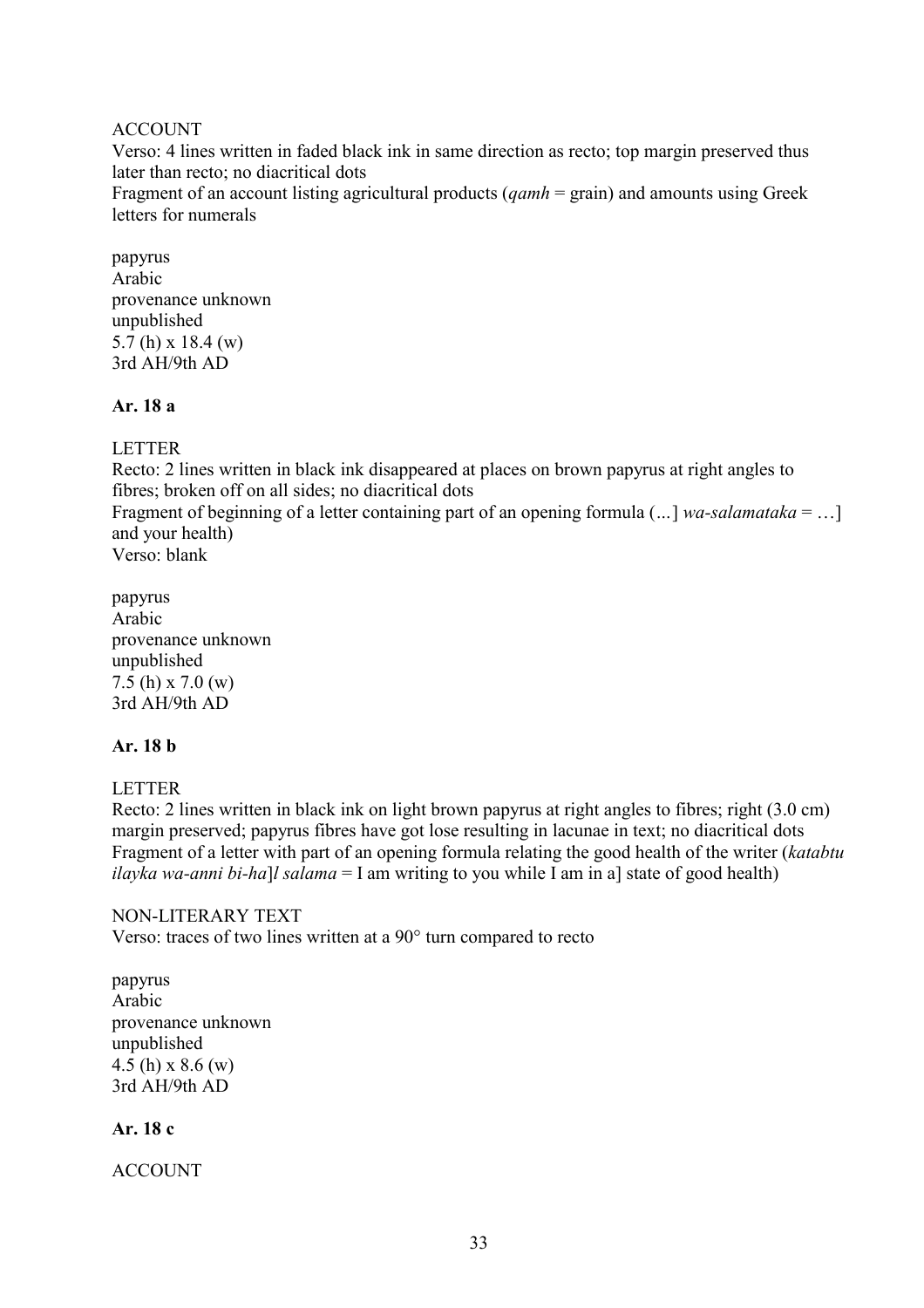Recto: 2 lines written in black ink on brown papyrus at right angles to fibres; broken off on all sides; no diacritical dots Fragment of an account with a name and a cross as checkmark underneath the text indicating payment was fulfilled; Arabic number "7" Verso: blank

papyrus Arabic provenance unknown unpublished 4.1 (h) x 7.8 (w) 3rd AH/9th AD

# **Ar. 18 d**

### LETTER

Recto: incorrectly joined with Ar. 18 e; 1 line of text written in black ink on light brown papyrus at right angles to fibres; top (1.7 cm) and left (3.7 cm) margins preserved; no diacritical dots Fragment of a letter mentioning that a someone has not yet received something that was mentioned in a document (*lam yaqbid ma qad yusammi fi* [*…*) Verso: blank

papyrus Arabic provenance unknown unpublished 3.2 (h) x 9.8 (w) 3rd AH/9th AD

# **Ar. 18 e**

NON-LITERARY TEXT Recto: incorrectly joined with Ar. 18 d; 1 line written in black ink on light brown papyrus at right angles to fibres; broken off on all sides; no diacritical dots; unconventional ligatures Fragment of a text containing the word "God" (*allah* ) Verso: blank

papyrus Arabic provenance unknown unpublished 6.3 (h) x 6.8 (w) 3rd AH/9th AD

# **Ar. 18 f**

#### LETTER

Recto: 3 lines written in faded black ink on grey papyrus at right angles to fibres; broken off on all sides; papyrus fibres have disappeared in many places resulting in lacunae; no diacritical dot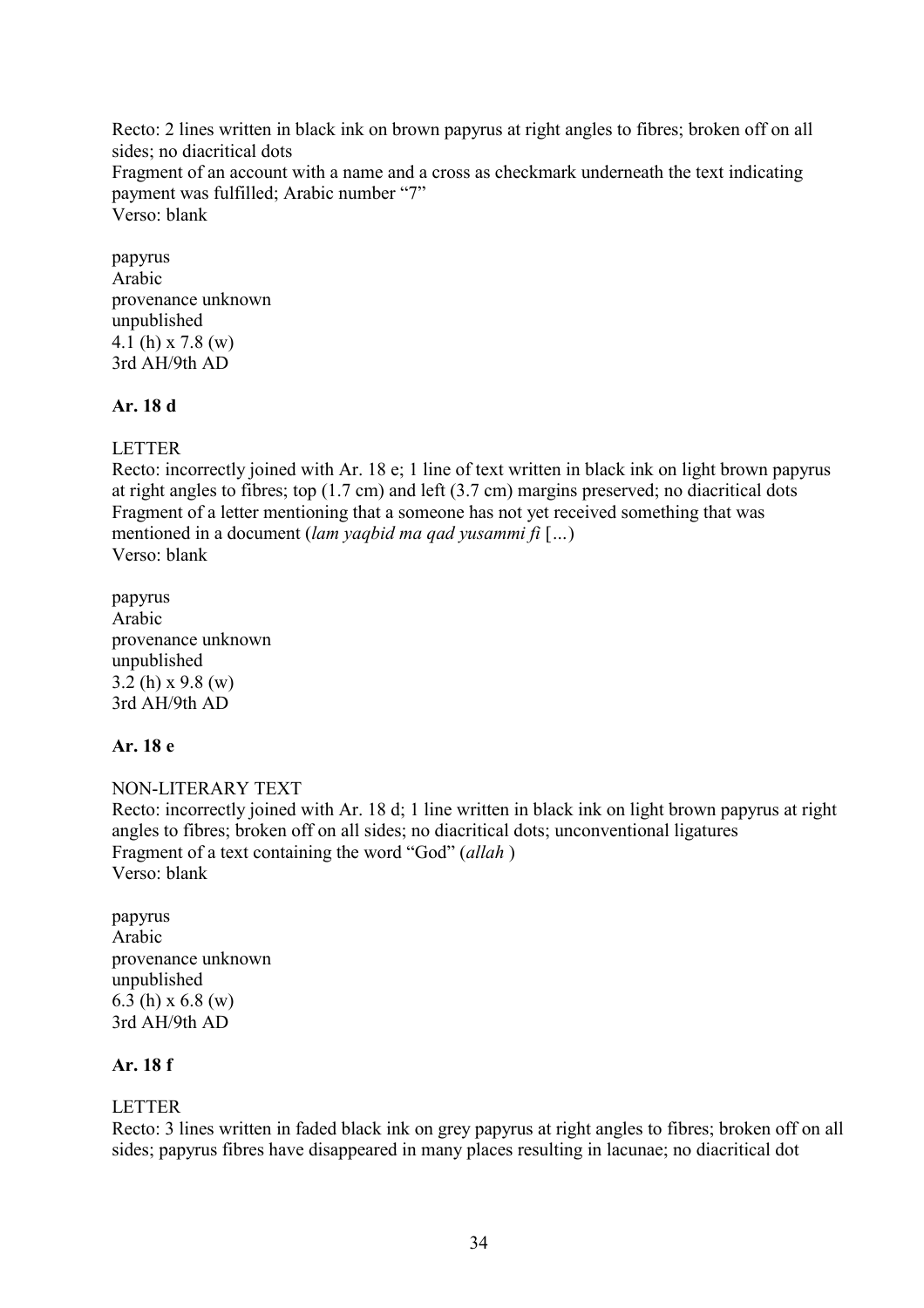Fragment of a letter with commercial contents; sender tells addressee to buy something (*an tishtari* ) and urges him not to delay something (*la tu'akhir dhalika* )

### LETTER

Verso: 1 line written in same direction as recto but in a different hand; broken off on all sides; no diacritical dots

Fragment of a letter urging the addressee to look into something (*fa-unzur* )

papyrus Arabic provenance unknown unpublished 3.9 (h) x 10.1 (w) 3rd AH/9th AD

### **Ar. 18 g**

NON-LITERARY TEXT Recto: incorrectly joined to Ar. 18 h; 1 line written in black ink on light brown papyrus at right angles to fibres; broken off on all sides; no diacritical dots Verso: blank

papyrus Arabic provenance unknown unpublished 1.9 (h) x 4.1 (w) 3rd AH/9th AD

# **Ar. 18 h**

NON-LITERARY TEXT

Recto: incorrectly joined to Ar. 18 g; 1 line written in black ink on light brown papyrus at right angles to fibres; right (3.0 cm) margin preserved; no diacritical dots; unconventional ligatures Verso: blank

papyrus Arabic provenance unknown unpublished 2.5 (h) x 7.6 (w) 3rd AH/9th AD

# **Ar. 18 i**

# LETTER

Recto: 4 lines written in very faded black ink on grey papyrus parallel to fibres; broken off on all sides; some diacritical dots

Fragment of a letter referring to "my letter" (*kitabi* )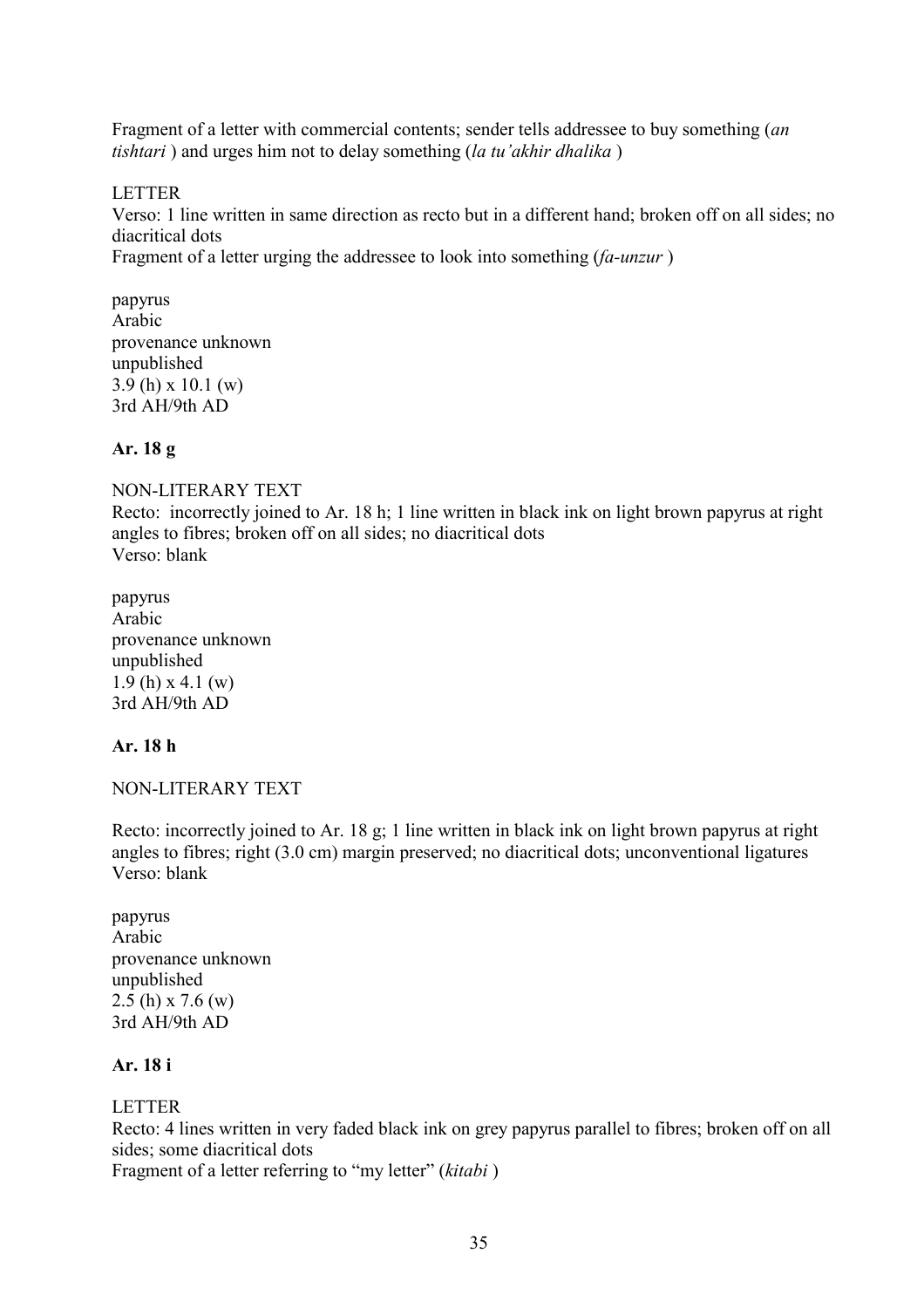### NON-LITERARY TEXT

Verso: traces in darker black ink written in same direction but different hand than recto; no diacritical dots; horizontal stroke over the sin

papyrus Arabic provenance unknown unpublished 4.9 (h) x 2.2 (w) 3rd AH/9th AD

# **Ar. 18 j**

**LETTER** 

Recto: 6 lines written in very faded black ink on light brown papyrus at right angles to fibres; bottom (2.6 cm) margin preserved; upper left corner torn off; no diacritical dots Verso: traces of one line written in same direction but in different hand than recto; no diacritical dots

papyrus Arabic provenance unknown unpublished 6.8 (h) x 5.1 (w) 3rd AH/9th AD

# **Ar. 18 k**

# LETTER

Recto: 2 lines written in black ink on light brown papyrus at right angles to fibres; broken off on all sides; no diacritical dots

Fragment of a letter in which the sender refers to something he has written (*dalika katabtu* ) Verso: trace of ink written in same direction but different hand than recto

papyrus Arabic provenance unknown unpublished 3.1 (h) x 3.3 (w) 3rd AH/9th AD

# **Ar. 18 l**

# LETTER

Recto: 1 line written in faded black ink on light brown papyrus parallel to fibres; top (2.5) margin preserved; large part of papyrus in middle of right margin is broken away; diacritical dots Address: to Abu Ja'far …

Verso: traces of 1 line written in same direction in same hand as recto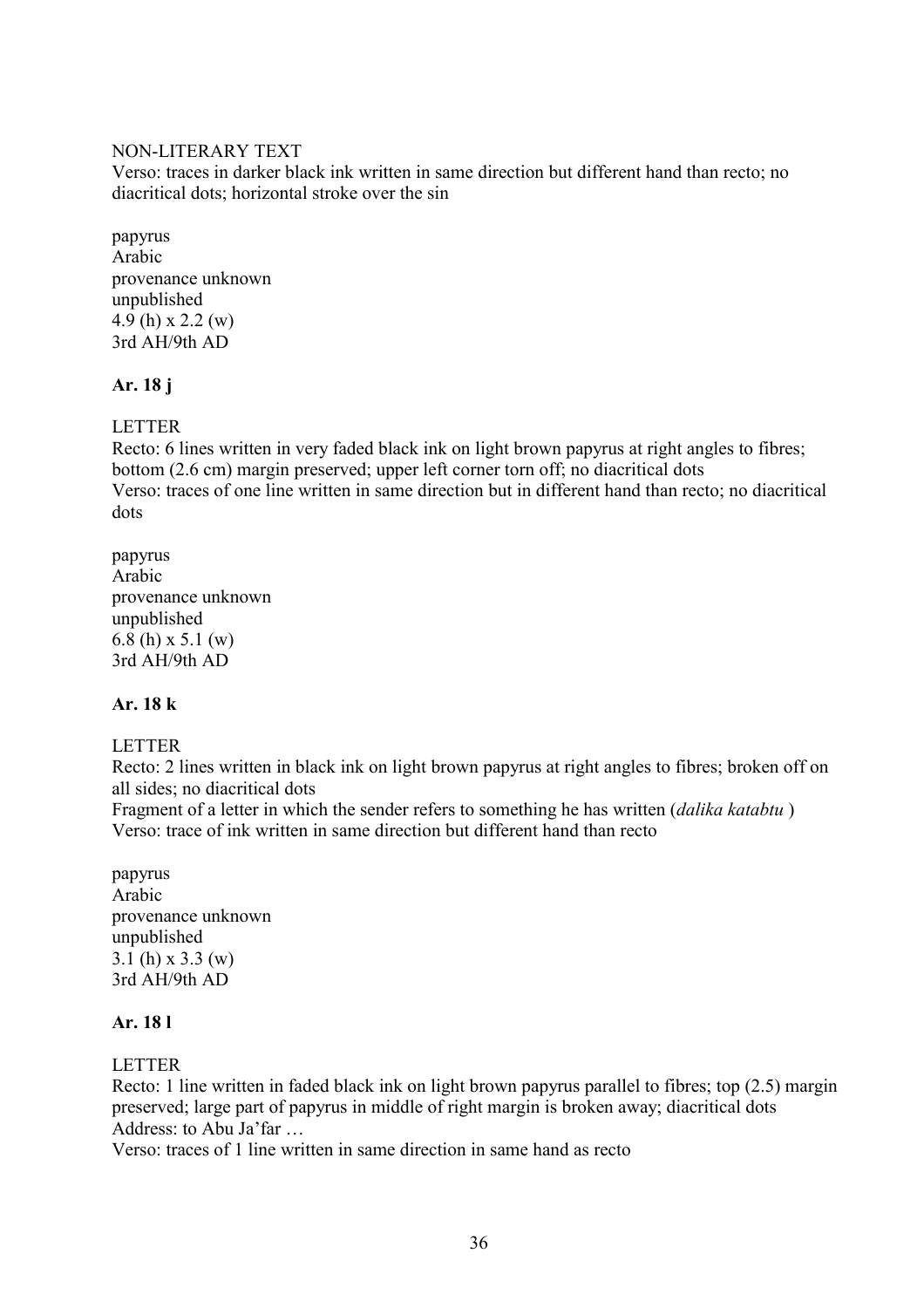papyrus Arabic provenance unknown unpublished 7.2 (h) x 8.6 (w) 3rd AH/9th AD

# **Ar. 19**

PROTOCOL AND SCRIBAL EXERCISES

Recto: black and dark brown ink on brown papyrus written at right angles to fibres; broken off on all sides; text consists of many fragments; no diacritical dots

Protocol with interlinear scribal exercises of letter formulae (*hafazaka allah* ); protocols date to the first and second centuries hijra

### LETTER

Verso: fragments of a letter written in same direction but in different hand than recto; verso is later than recto; some diacritical dots

Fragments of a letter urging the addressee to write the sender (*wa-ta'jala al-kitab ilayna* )

papyrus Arabic provenance unknown unpublished 13.7 (h) x 7.2 (w) 1st-2nd AH/7th-8th AD and 3rd AH/9th AD

### **Ar. 20 a**

### LETTER

Recto: 4 lines written in black ink on brown papyrus parallel to fibres; right and left margins preserved; many larger and small worm holes; papyrus is frayed at the top; no diacritical dots Fragment of a letter containing a blessing for the addressee (*wa-atamma ni'matahu 'alayka wazada fi ihsanihi* = and may He bestow upon you a full measure of His bounty and may He increase His goodness to you) Verso: 2 lines written in same direction as recto

Address of letter on recto

papyrus Arabic/Coptic provenance unknown unpublished 8.0 (h) x 10.3 (w) 3rd AH/9th AD

**Ar. 20 b**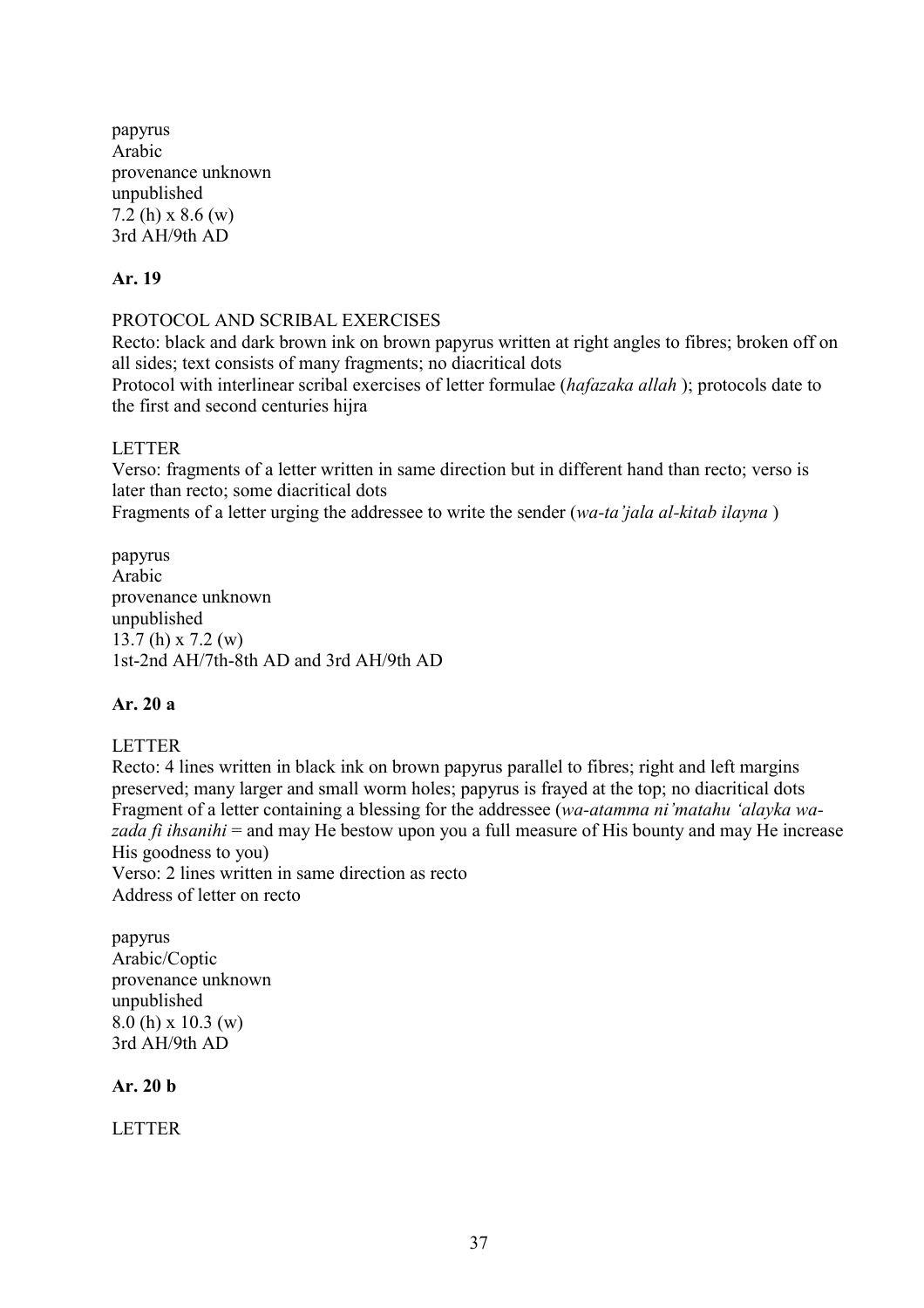Recto: 7 lines written in black ink on dark brown papyrus parallel to fibres; top (2.5 cm) and left margins preserved; upper and lower right corners torn off; papyrus has got lose in several places resulting in lacunae; no diacritical dots; many unconventional ligatures; very cursive script Fragment of a letter beginning with basmala and opening formulae (*atala allah baqa'aka waadama 'izzaka* = may God prolong your life and may He increase your position) mentioning a the addressee's house (*ila manzilika* ), "our partners" (*ashabuna* ) and that the sender hopes for something (*arju*)

Verso: Coptic

papyrus Arabic/Coptic provenance unknown unpublished 13.6 (h) x 11.3 (w) 3rd AH/9th AD

# **Ar. 20 c**

# NON-LITERARY TEXT

Recto: 1 line written in black ink on light brown papyrus; top (3.8 cm) margin preserved; papyrus fibres are lose with many lacunae; no diacritical dots Fragment of a text containing the name 'Abdallah Verso: blank

papyrus Arabic provenance unknown unpublished 5.8 (h) x 6.3 (w) 3rd AH/9th AD

## **Ar. 20 d**

### LETTER

Recto: incorrrectly joined to Ar. 20 e; 5 lines written in black ink on dark brown papyrus at right angles to fibres; right (2.8 cm) margin preserved; many worm holes and holes in papyrus due to wear and tear; no diacritical dots; horizontal line over sin Fragment of a letter

# LETTER

Verso: 4 lines written in same direction, but different hand than recto: top and left margins preserved; many diacritical dots Fragment of a letter

papyrus Arabic provenance unknown unpublished 10.9 (h) x 9.2 (w)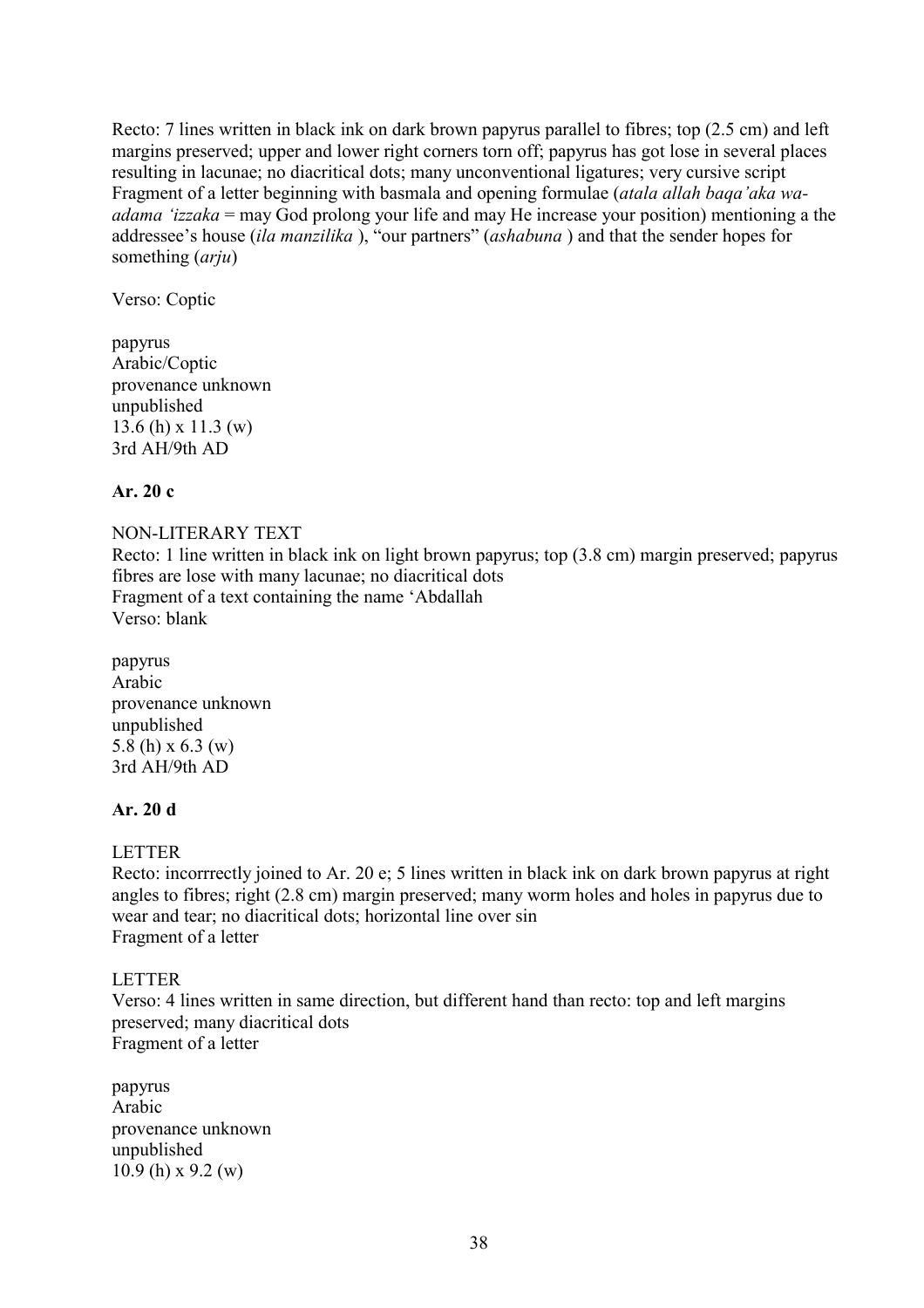## 3rd AH/9th AD

# **Ar. 20 e**

## LETTER

Recto: incorrrectly joined to Ar. 20 d; 3 lines written in black ink on dark brown papyrus at right angles to fibres; broken off on all sides; many worm holes and holes in papyrus due to wear and tear; no diacritical dots Fragment of a letter

## LETTER

Verso: 1 line written in same direction, but different hand than recto: broken off on all sides; many diacritical dots; many unconventional ligatures Fragment of a letter

papyrus Arabic provenance unknown unpublished 3.5 (h) x 9.3 (w) 3rd AH/9th AD

## **Ar. 20 f**

## NON-LITERARY TEXT

Recto: 3 lines written in black ink on light brown papyrus parallel to fibres; broken off on all sides; papyrus fibres have come lose in many places resulting in many lacunae; no diacritical dots

### NON-LITERARY TEXT

Verso: 2 lines written in same direction, but different hand than recto; no diacritical dots

papyrus Arabic provenance unknown unpublished 4.0 (h) x 4.1 (w) 3rd AH/9th AD

# **Ar. 20 g**

### LETTER

Recto: 3 lines written with black ink on brown papyrus at right angles to fibres; broken off on all sides; diacritical dots in one place

Fragment of a letter mentioning that the sender has asked a third person something (*sa'altuhu*)

Verso: 1 line written in same direction but different hand than recto; broken off on all sides; no diacritical dots

papyrus Arabic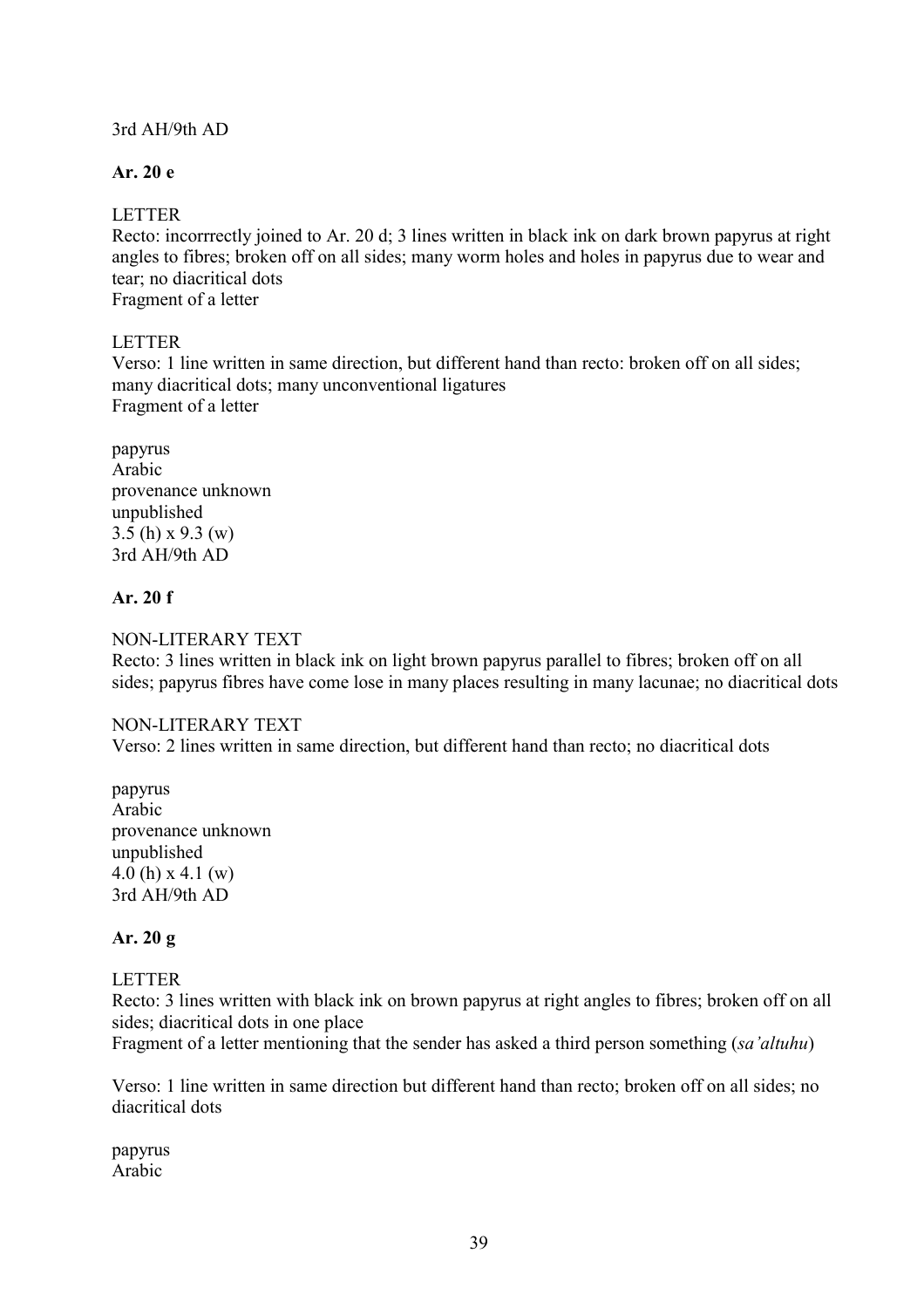provenance unknown unpublished 3.9 (h) x 2.1 (w) 3rd AH/9th AD

### **Ar. 20 h**

### LETTER

Recto: 3 lines written in black ink on dark brown papyrus at right angles to fibres; broken off on all sides; many small holes in papyrus; some diacritical dots

Fragment of a letter in which the sender writes that he has asked God to have mercy on him and the addressee (*wa-sa'al*]*tu allah an yarhamuna* [*wa-ayyaka* ) and mentioning the letter written by the sender (*kitabi hadha* )

Verso: blank

papyrus Arabic provenance unknown unpublished 5.1 (h) x 8.5 (w) 3rd AH/9th AD

### **Ar. 20 i**

## NON-LITERARY TEXT

Recto: 1 line written in black ink on brown papyrus at right angles to fibres; broken off on all sides; two small worm holes in papyrus; diacritical dots Fragment of a text containing the name "Kayl" Verso: blank

papyrus Arabic provenance unknown unpublished 2.0 (h) x 2.3 (w) 3rd AH/9th AD

# **Ar. 21 a**

# LETTER

Recto: 10 lines written in black ink on dark brown paper; mould on the paper has rendered most of the text unreadable; large holes in the paper at middle of top and bottom margin and many smaller holes due to worm holes; small margins on all four sides preserved; some diacritical dots; many unconventional ligatures

Letter in which the sender expresses his hope that the someone will be able to do something (*waarju an … 'ala dhalika* )

### LETTER

Verso: 10 lines written at a 180° turn compared to recto in similar handwriting; earlier than recto, for only right margin preserved; no diacritical dots; unconventional ligatures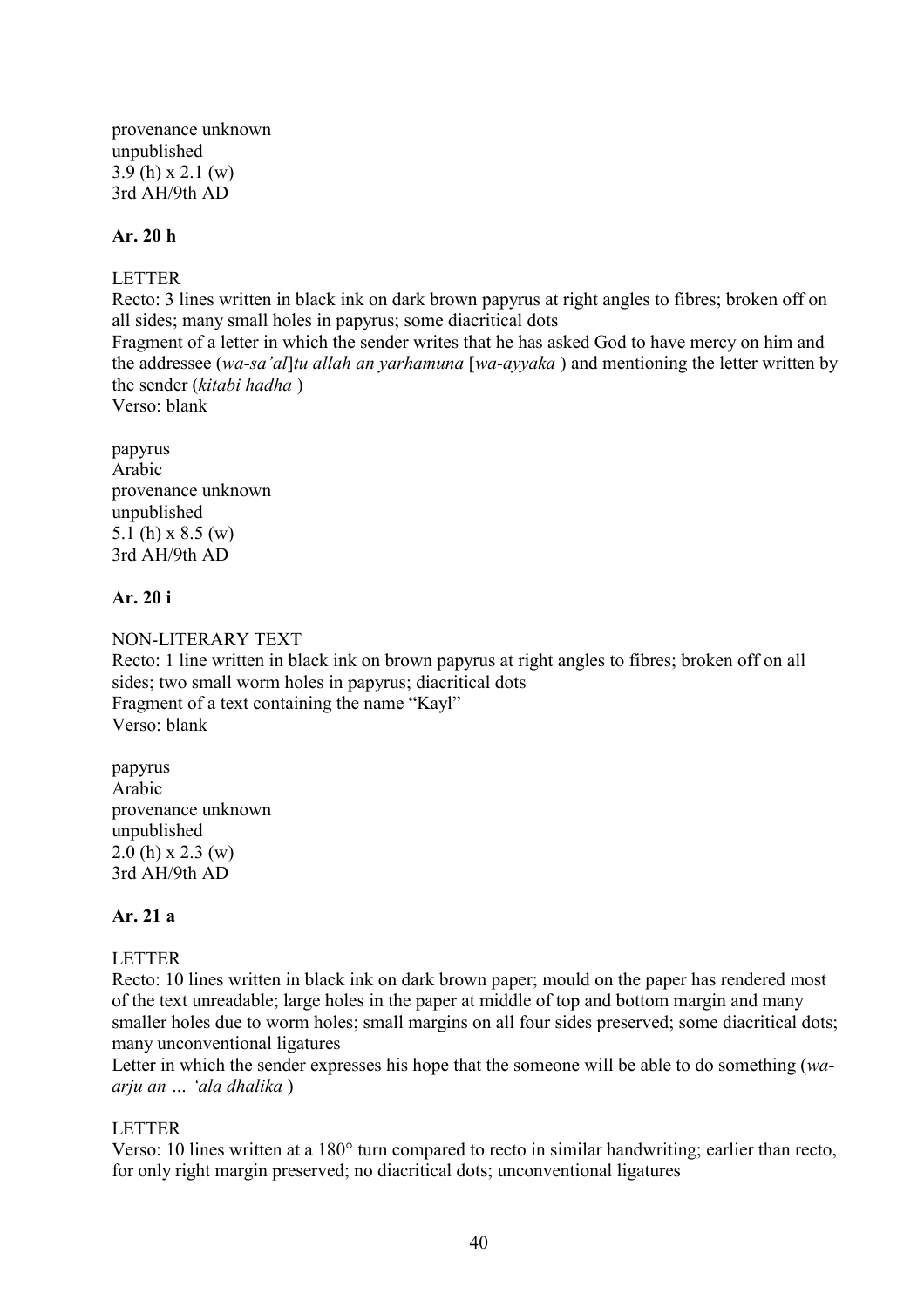### Fragment of a letter

paper Arabic provenance unknown unpublished 12.2 (h) x 15.7 (w) 6th AH/12th AD

# **Ar. 21 b**

# **LETTER**

Recto: 3 lines written in black ink on greyish brown paper; right (1.0 cm) and bottom (0.7 cm) margins preserved; diacritical dots

Fragment of the end of a letter mentioning "camels" (*jamal* ) and part of a farewell formulae Verso: blank

paper Arabic provenance unknown unpublished 4.4 (h) x 5.2 (w) 6th AH/12th AD

# **Ar. 21 c**

### ACCOUNT

Recto: 6 lines written in black ink on light brown paper; top (1.0 cm), right and bottom (2.0 cm) margins preserved; top right corner broken off; several smaller holes in paper; no diacritical dots Fragment of an account with Greek letters used as numerals Verso: blank

paper Arabic provenance unknown unpublished 8.5 (h) x 4.1 (w) 6th AH/12th AD

# **Ar. 21 d**

### **PETITION**

Recto: 4 lines written in black ink on yellow paper; top (3.5 cm) and right (2.3 cm) margins preserved; several small lacunae; some diacritical dots

Fragment of the beginning of a petition containing the *tarjama* (*'abduhu wa-*[…), the basmala and the beginning of the petition

Verso: address of petition on recto written in same direction as recto; from …]shr b. Ishaq

paper Arabic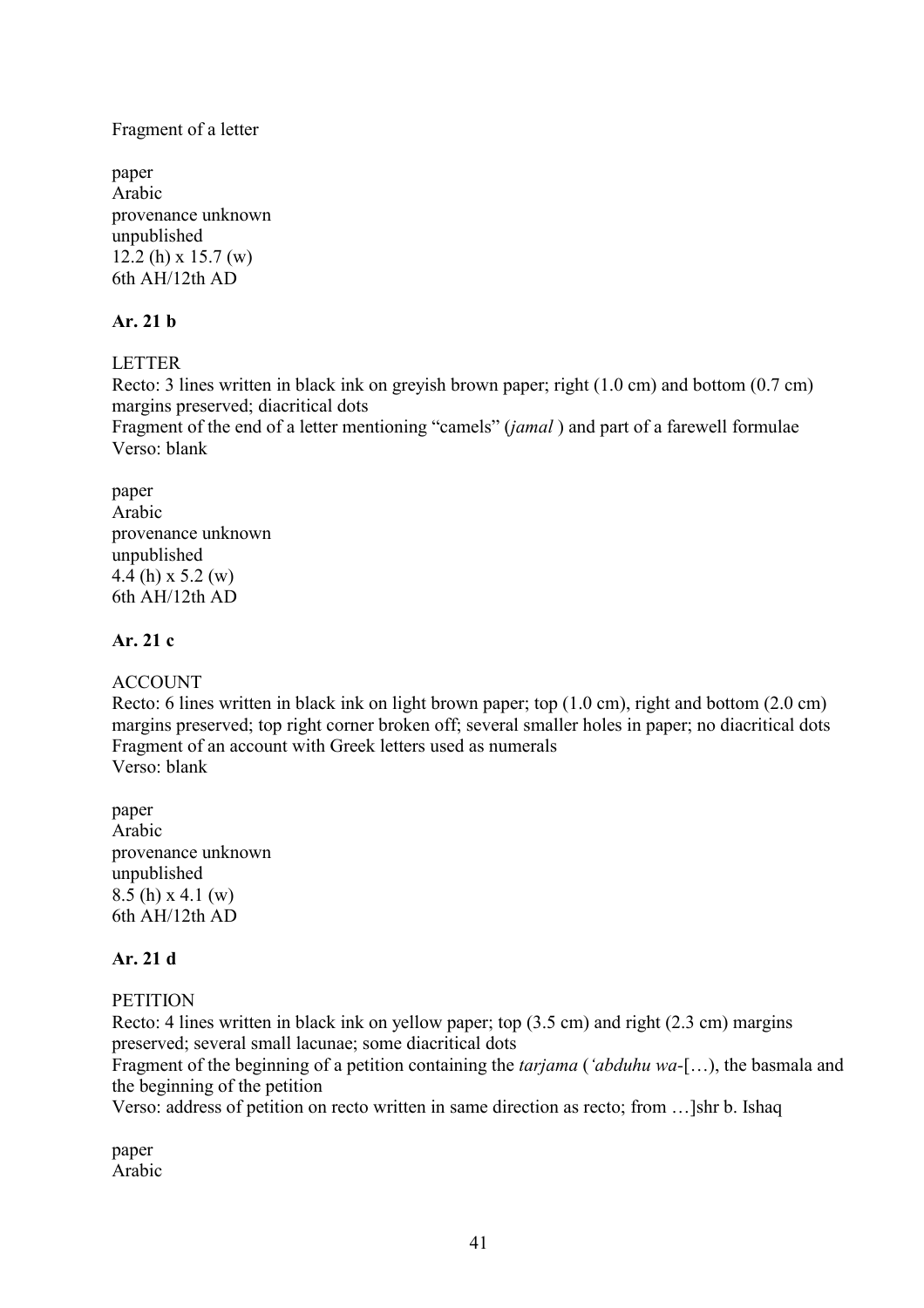provenance unknown unpublished 12.2 (h) x 15.7 (w) 6th AH/12th AD

# **Ar. 21 e**

NON-LITERARY TEXT Recto: 1 line written in black ink on light brown paper; bottom (2.5 cm) margin preserved; some small holes in paper Verso: 3 lines written n same direction as recto

paper Coptic provenance unknown unpublished 3.0 (h) x 4.5 (w) 6th AH/12th AD

## **Ar. 21 f**

NON-LITERARY TEXT Recto: 3 lines of very faded black ink written on dark brown paper; right margin preserved; some small lacunae due to worm holes Fragment of a text containing a cross sign (account [???] with payment fulfilled) Verso: blank

paper Arabic provenance unknown unpublished 3.9 (h) x 3.4 (w) 6th AH/12th AD

# **Ar. 22**

# ACCOUNT

Recto: 16 lines written in black ink on red paper; right margin preserved; text consists of two fragments; few diacritical dots List of amounts and produce and coins (*dhahab* = gold; *sha'ir* = clover) Verso: continuation of same text; 12 lines

paper Arabic provenance unknown unpublished 11.2 (h) x 12.3 (w) and 10.5 (h) x 4.2 (w) 6th AH/12th AD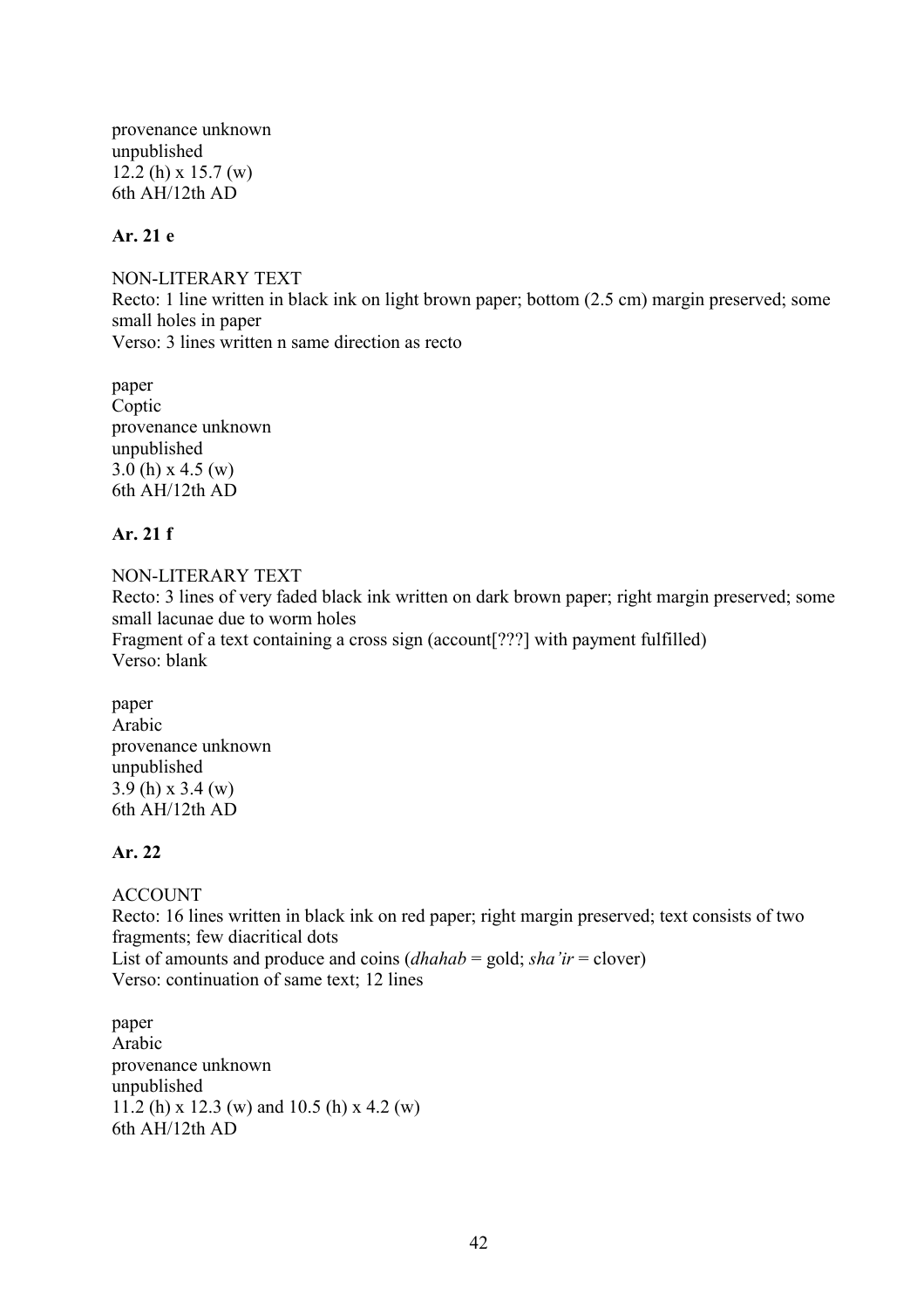# **Ar. 23 a**

### NON-LITERARY TEXT

Recto: 3 lines written in black ink on brown paper; broken off on all sides; many small lacunae in paper due to worm holes; right bottom corner torn away; few diacritical dots Fragment of text mentioning the name 'Abd al-Razaq

### ACCOUNT

Verso: 3 lines written in same direction as recto; broken off on all sides; no diacritical dots Fragment of an account with one cross drawn in the middle

paper Arabic provenance unknown unpublished 5.5 (h) x 9.5 (w) 6th AH/12th AD

## **Ar. 23 b**

### NON-LITERARY TEXT

Recto: 4 lines of smudged black ink on light brown paper; right margin preserved; no diacritical dots; many unconventional ligatures

Verso: traces of ink written at a 90° turn compared to recto written in a much finer different hand than recto

paper Arabic provenance unknown unpublished 3.8 (h) x 5.4 (w) 6th AH/12th AD

# **Ar. 23 c**

LETTER

Recto: 4 lines written in faded black ink on brown paper; broken off on all sides; one hole in paper; no diacritical dots Fragment of a letter with commercial content referring to four *ratl* and a distance measure (*dhira'*) Verso: blank

paper Arabic provenance unknown unpublished 3.6 (h) x 5.7 (w) 6th AH/12th AD

**Ar. 23 d**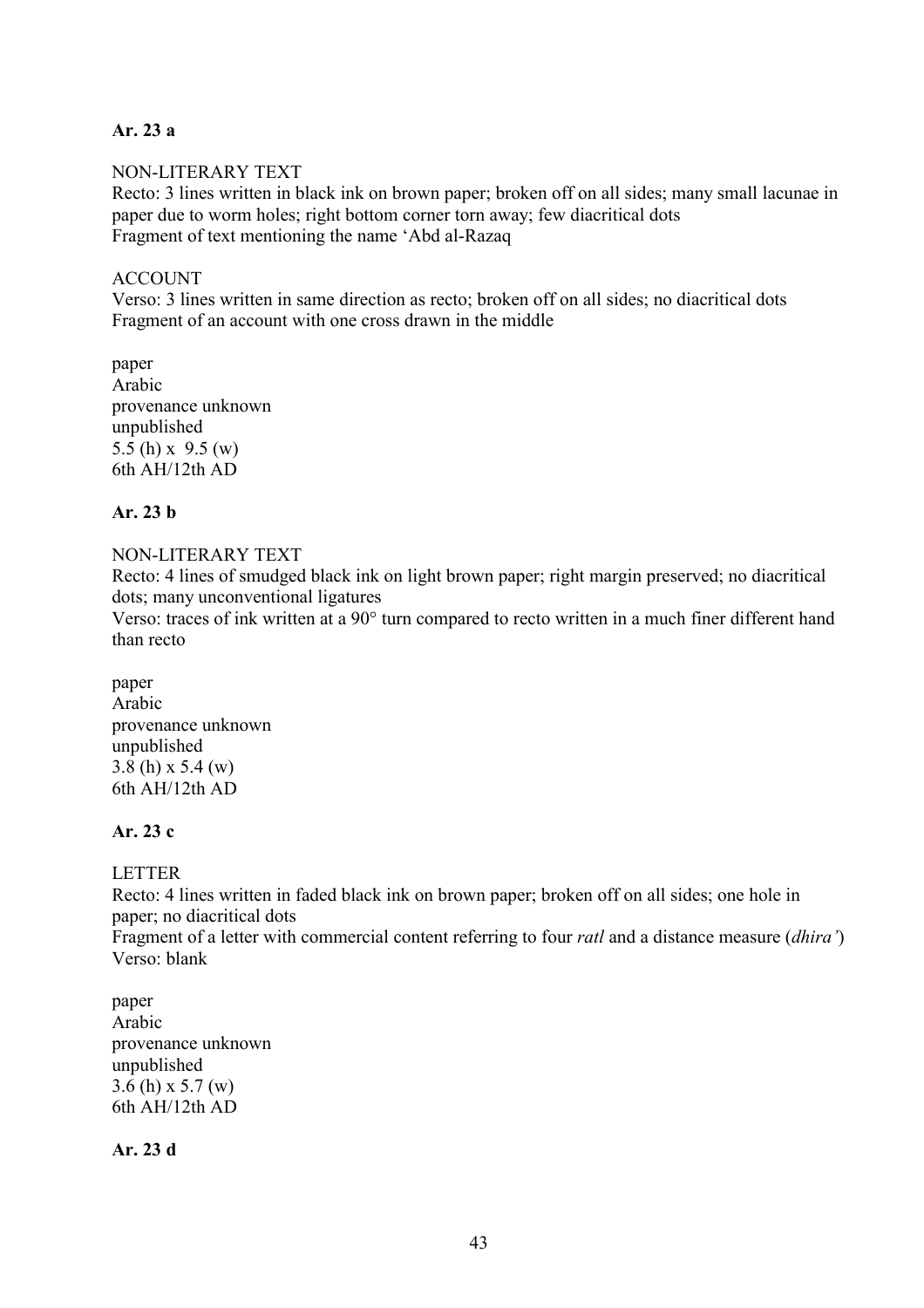### NON-LITERARY TEXT

Recto: 2 lines written on dark brown paper; right (1.5 cm) margin preserved; no diacritical dots Fragment of a text containing the sentence "for Musa" (*'an Musa* ) Verso: 2 lines written in same handwriting at 180° to recto Continuation of text on recto

paper Arabic provenance unknown unpublished 5.1 (h) x 3.6 (w) 6th AH/12th AD

## **Ar. 23 e**

## NON-LITERARY TEXT

Recto: 3 lines written in black ink disappeared in many places on brown paper; left (1.5 cm) margin preserved; many worm holes; no diacritical dots; 3 horizontal folding lines at 0.5 cm intervals Verso: blank

paper Arabic provenance unknown unpublished 4.0 (h) x 6.8 (w) 6th AH/12th AD

### **Ar. 24 a**

### ACCOUNT

Recto: 6 lines written in black ink on light brown papyrus at right angles to fibres; broken off on all sides; papyrus fibres have come lose in many places; no diacritical dots List of amounts of produces *(hibba = grain; kattan = flax)* written with Greek letters as numerals

### LETTER

Verso: 1 line written at a 180° turn compared to recto in different hand; no diacritical dots; broken off on all sides

Address of a letter containing only the name of the sender: "from Victor b. Estephan" the lost left half of the papyrus would have contained the name of the addressee

papyrus Arabic provenance unknown unpublished 9.5 (h) x 7.2 (w) 3rd AH/9th AD

**Ar. 24 b**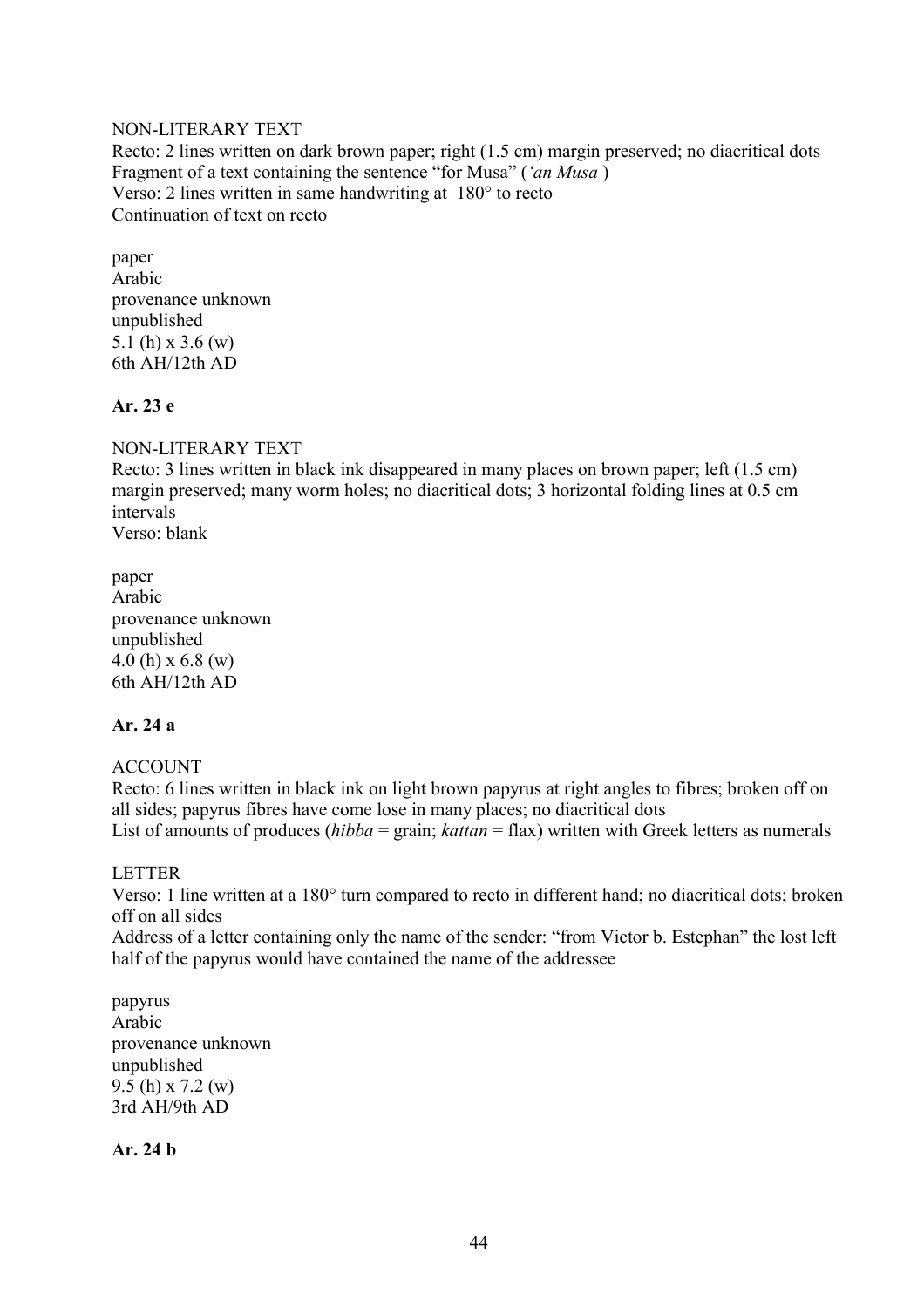## TAXLIST

Recto: 3 lines written in black ink on brown papyrus at right angles to the fibres; broken off on all sides; right half of the papyrus is unreadable due to fraying of fibres and mud covering the text; no diacritical dots

Tax list recording how much every person has paid (*ida 'Umar wa-Sar…*) Verso: trace of 1 line written in same direction and same hand as recto

papyrus Arabic provenance unknown unpublished 4.2 (h) x 9.0 (w) 3rd AH/9th AD

## **Ar. 24 c**

# LIST

Recto: 8 lines written in black ink on brown papyrus at right angles to fibres; top (1.0 cm) margin preserved; left top corner torn off; some papyrus fibres got lose resulting in vertical line of lacunae; some diacritical dots

Fragment of a list of property rented out to persons (*Yahya b. Muhammad wa-akra …*; *Karim waakra*; Ishaq) followed by an unusual blessing (*harasa allaha hibbahu*[???]) Verso: blank

papyrus Arabic provenance unknown unpublished 10.1 (h)  $x$  6.9 (w) 3rd AH/9th AD

# **Ar. 24 d**

### LETTER

Recto: 5 lines written in black ink on light brown papyrus parallel to fibres; broken off on all sides; upper left corner broken off; no diacritical dots Fragment of a letter mentioning something at the sender's (*min 'indi* ) and containing a blessing for the addressee (*'azzaka* [*allah* )

### NON-LITERARY TEXT

Verso: traces of ink written in same direction as recto but in different hand

papyrus Arabic provenance unknown unpublished 6.1 (h) x 2.6 (w) 3rd AH/9th AD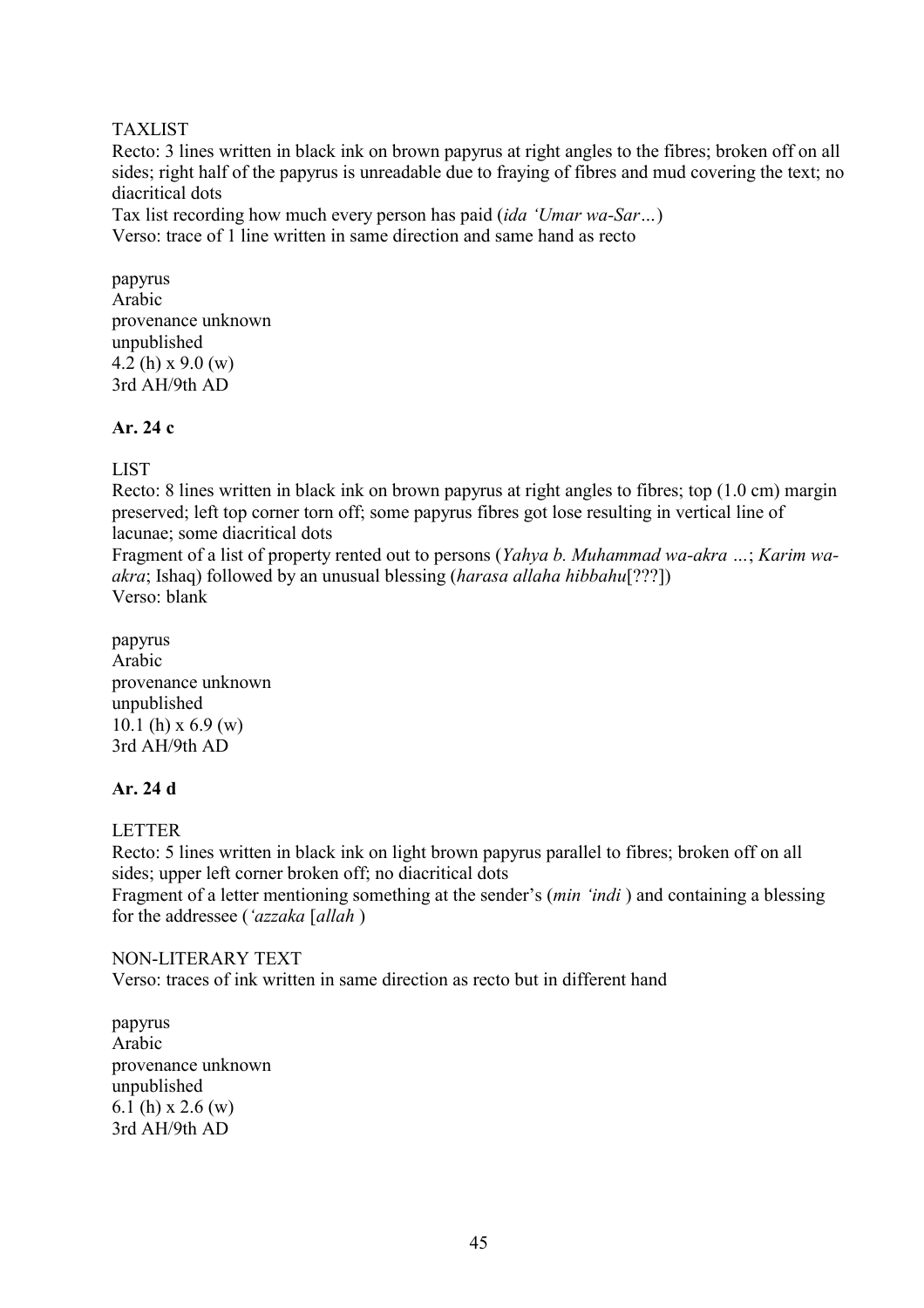# **Ar. 24 e**

## ACCOUNT

Recto: 5 lines written in black ink on light brown papyrus at right angles to fibres; broken off on all sides; bottom left corner broken off; no diacritical dots

Fragment of an account mentioning names and amounts using Greek letters for numerals Verso: traces of ink unreadable

papyrus Arabic provenance unknown unpublished 6.6 (h) x 4.3 (w) 3rd AH/9th AD

## **Ar. 24 f**

## LETTER

Recto: 7 lines written in black ink on light brown papyrus at right angles to fibres; right (1.5 cm) margin preserved; right upper corner broken off; few diacritical dots

Fragment of a letter mentioning that the sender asked a third person for something (*fa-sa'altuhu … bi-dhalika* ) and making a reference to someone or something that was at the addressee's (*alladhi kana ma'aka* ) and mentioning that the sender was in good health when writing this letter (*kitabi hadha* [*wa-anna fi 'afiya fa-*]*l-hamdu li-llah* )

### LETTER

Verso: 2 lines written in same direction but in different hand than recto; right margin preserved; no diacritical dots

Fragment of a note ordering the sender to pay the slave girl something (*adfa' ila al-jariya* )

papyrus Arabic provenance unknown unpublished 8.3 (h) x 9.2 (w) 3rd AH/9th AD

# **Ar. 24 g**

# TAX LIST

Recto: 4 lines written in faded black ink on brown papyrus at right angles to fibres; left margin preserved; no diacritical dots

Fragment of a tax list containing Greek letters for numbers and the word "he paid/contributed" (*ada*)

Verso: blank

papyrus Arabic provenance unknown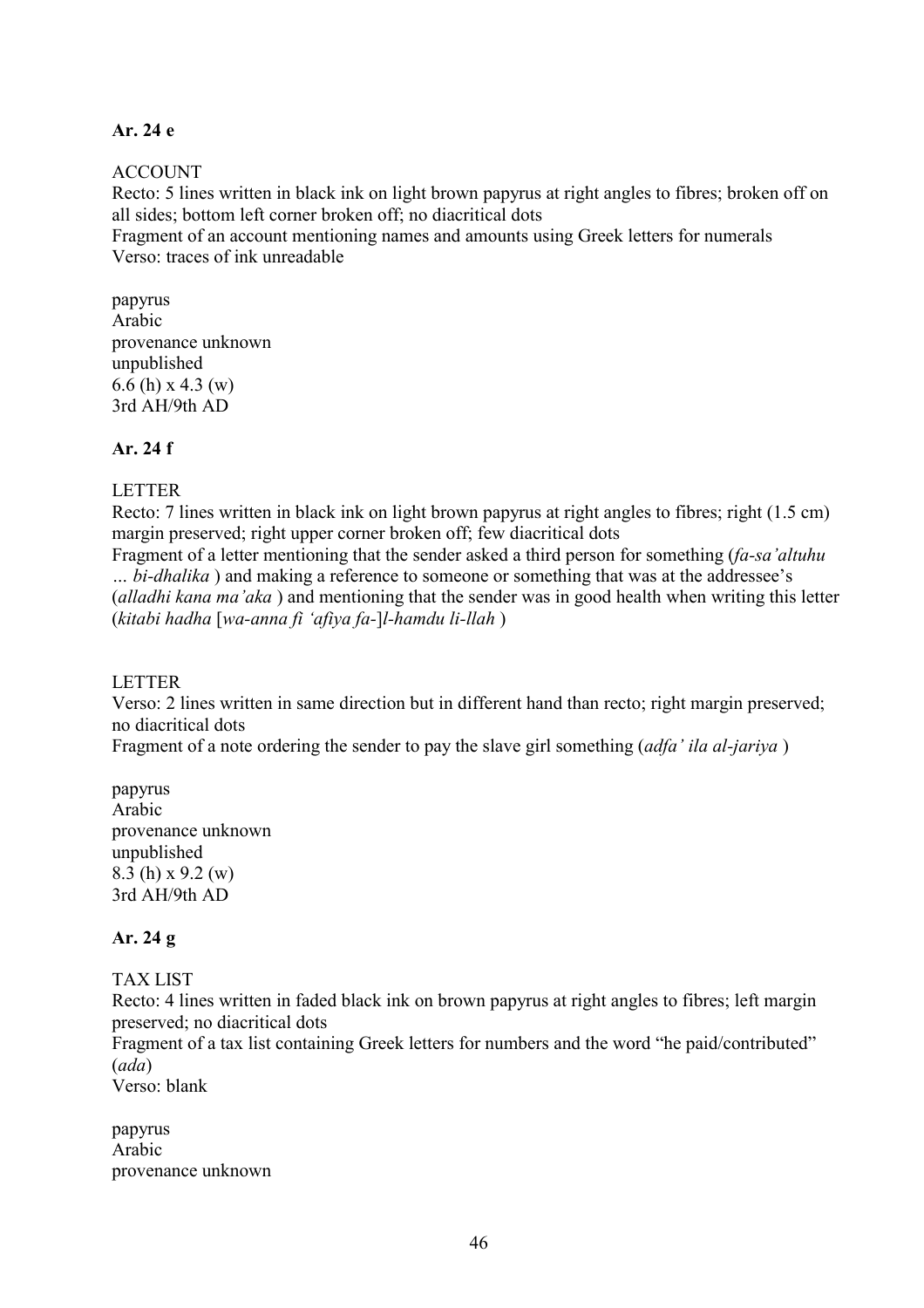unpublished 4.4 (h) x 1.9 (w) 3rd AH/9th AD

# **Ar. 24 h**

ACCOUNT

Recto: 1 line of black ink on brown papyrus at right angles to fibres; broken off on all sides; two diacritical dots

Fragment of an account showing part of a horizontal line dividing the different entries on the list and part of a personal name (Muhammad b. 'I[sa) Verso: blank

papyrus Arabic provenance unknown unpublished 2.6 (h) x 2.0 (w) 3rd AH/9th AD

# **Ar. 24 i**

NON-LITERARY TEXT Recto: 1 line written in black ink on light brown papyrus parallel at fibres; broken off on all sides; no diacritical dots; two dots over sin Only part of the basmala at beginning of the text has been preserved Verso: blank

papyrus Arabic provenance unknown unpublished 2.3 (h) x 3.4 (w) 3rd AH/9th AD

# **Ar. 24 j**

NON-LITERARY TEXT Recto: 3 lines written in black ink disappeared at places on brown papyrus; broken off on all sides; right bottom corner broken off; many diacritical dots

# ACCOUNT

Verso: 4 lines written at same direction as recto; broken off on all sides; no diacritical dots Fragment of an account containing only the Greek letters used as numerals

papyrus Arabic provenance unknown unpublished 3.4 (h) x 2.8 (w)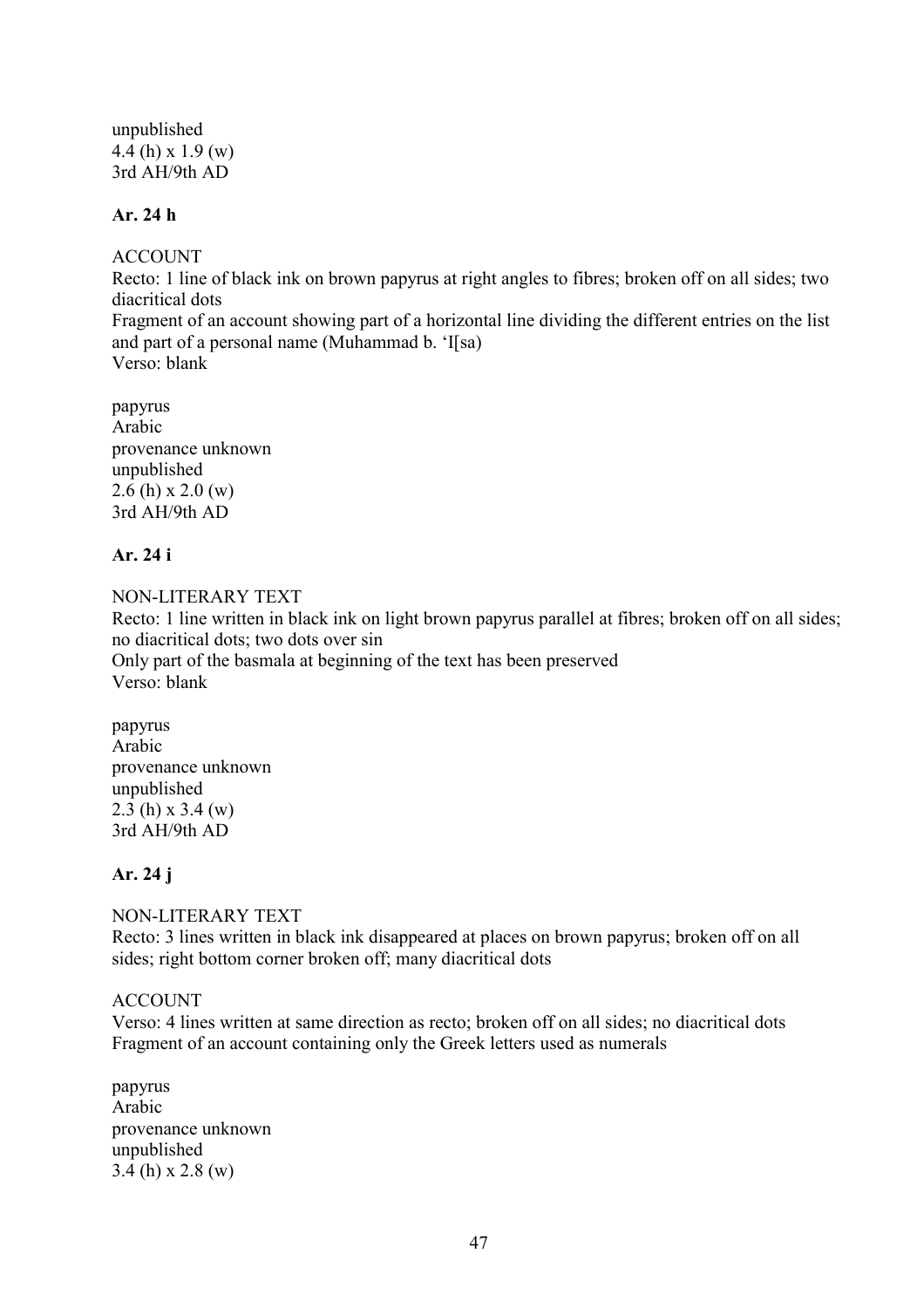3rd AH/9th AD

# **Ar. 24 k**

ACCOUNT

Recto: 2 lines written in black ink on light brown papyrus; broken off on all sides; no diacritical dots

Fragment of an account of which only one Greek letter used as numeral and the end of a name (*b. Muhammad*[???]) are visible

### NON-LITERARY TEXT

Verso: traces of ink written in same direction but different hand than recto

papyrus Arabic provenance unknown unpublished 1.7 (h) x 3.2 (w) 3rd AH/9th AD

# **Ar. 24 l**

ACCOUNT

Recto: 3 lines written in black ink on brown papyrus parallel to fibres; broken off on all sides Fragment of an account using Greek letters as numerals Verso: blank

papyrus Arabic provenance unknown unpublished 2.3 (h) x 1.5 (w) 3rd AH/9th AD

# **Ar. 24 m**

NON-LITERARY TEXT

Recto: papyrus is mounted at a 180° turn compared to writing direction; 1 line written in black ink on brown papyrus parallel to fibres; bottom (1.7 cm) margin preserved; no diacritical dots Verso: blank

papyrus Arabic provenance unknown unpublished 2.4 (h) x 2.3 (w) 3rd AH/9th AD

**Ar. 24 n**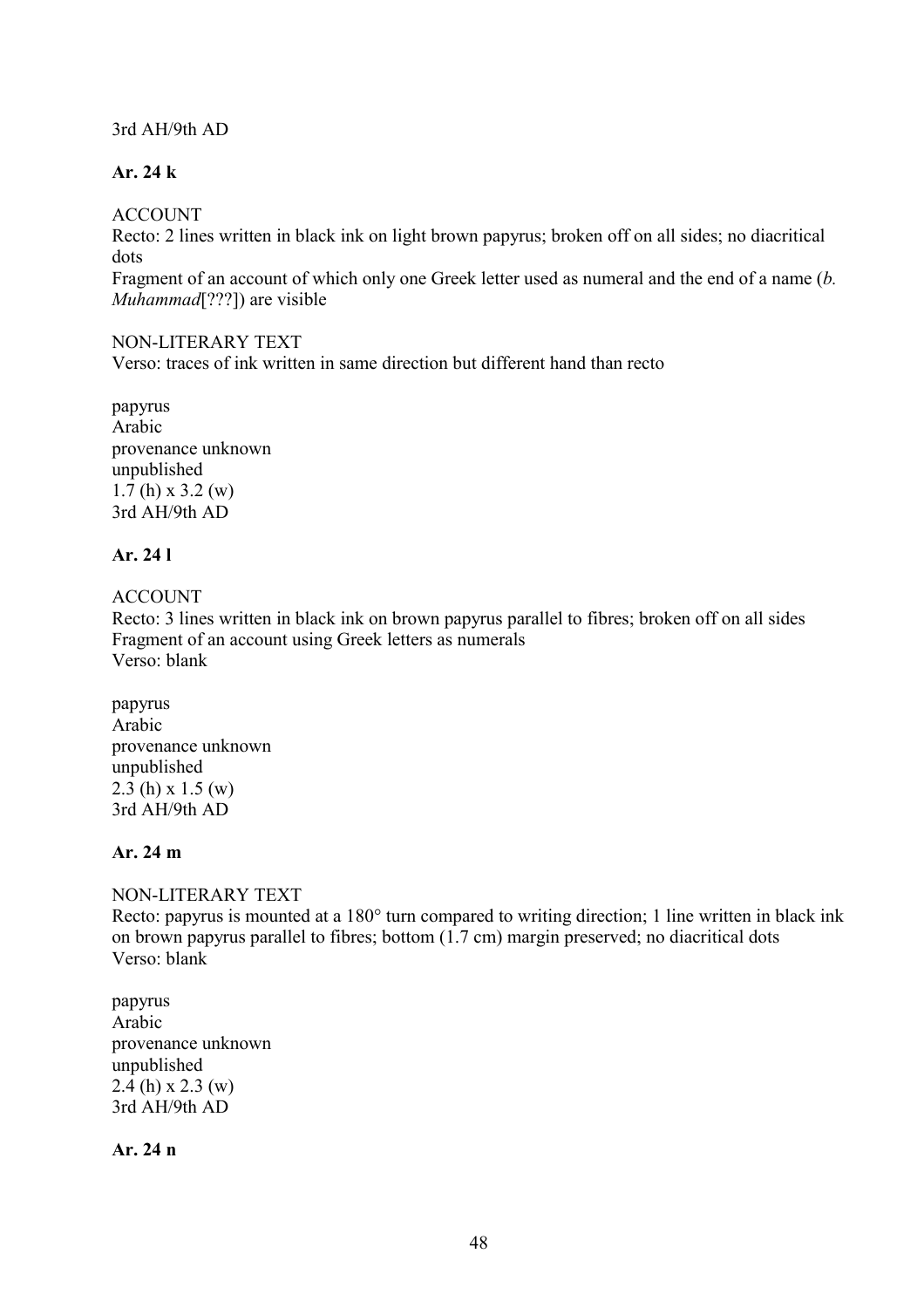### NON-LITERARY TEXT

Recto: 1 line written in black ink on light brown papyrus parallel to fibres; broken off on all sides; no diacritical dots Verso: blank

papyrus Arabic provenance unknown unpublished 2.3 (h) x 1.2 (w) 3rd AH/9th AD

# **Ar. 24 o**

NON-LITERARY TEXT Recto: 2 lines written in black ink on brown papyrus at right angles to fibres; bottom (1.4 cm) margin preserved; no diacritical dots Verso: blank

papyrus Arabic provenance unknown unpublished  $2.5$  (h) x 1.9 (w) 3rd AH/9th AD

# **Ar. 24 p**

# ACCOUNT

Recto: 5 lines written in black ink on dark brown papyrus at right angles to fibres; broken off on all sides; diacritical dots Fragment of an account with the horizontal lines dividing different entries Verso: blank

papyrus Arabic provenance unknown unpublished 5.5 (h) x 5.0 (w) 3rd AH/9th AD

# **Ar. 24 q**

NON-LITERARY TEXT Recto: 4 lines written in black ink on brown papyrus parallel to fibres; top (1.5 cm) and left (0.7 cm) margins preserved; no diacritical dots Fragment of a note mentioning land tax (*kharaj* )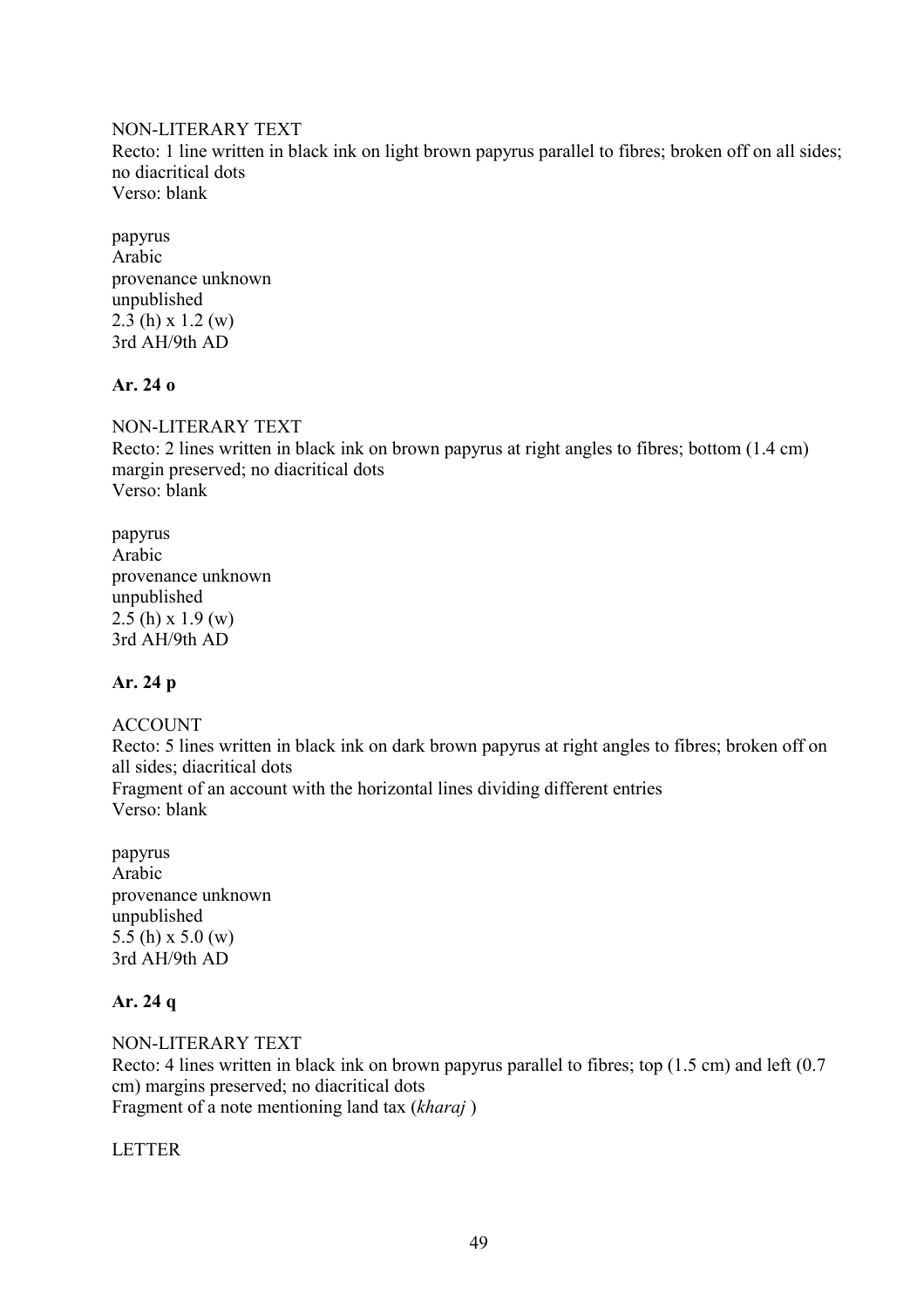Verso: 3 lines written in same direction, but larger different hand than recto; broken off on all sides, thus earlier than recto; no diacritical dots Letter mentioning the brother of the sender (*akhkhi* )

papyrus Arabic provenance unknown unpublished 4.6 (h) x 4.3 (w) 3rd AH/9th AD

# **Ar. 25 a**

## **ACCOUNT**

Recto: 4 lines written in black ink on light grey paper; right (1.0 cm ) margin preserved; top left corner torn off; few diacritical dots

## LETTER

Verso: 2 lines written in same direction but different hand than recto; all four margins (top 2.2 cm; bottom 1.4 cm) are preserved so later than recto; no diacritical dots; unconventional ligatures Complete note mentioning a servant of the addressee (*li-khidmatika* )

paper Arabic provenance unknown unpublished 5.7 (h) x 8.3 (w) 6th AH /12th AD

# **Ar. 25 b**

### LETTER

Recto: 8 lines written in faded black ink on light brown paper; top (1.8 cm) and left margins preserved; many small worm holes; no diacritical dots

### LETTER

Verso: 7 lines written in same direction but in different much finer hand than recto; right (2.5 cm) and top (2.0 cm) margins preserved

paper Arabic provenance unknown unpublished 8.5 (h) x 3.7 (w) 4th AH/10th AD

# **Ar. 25 c**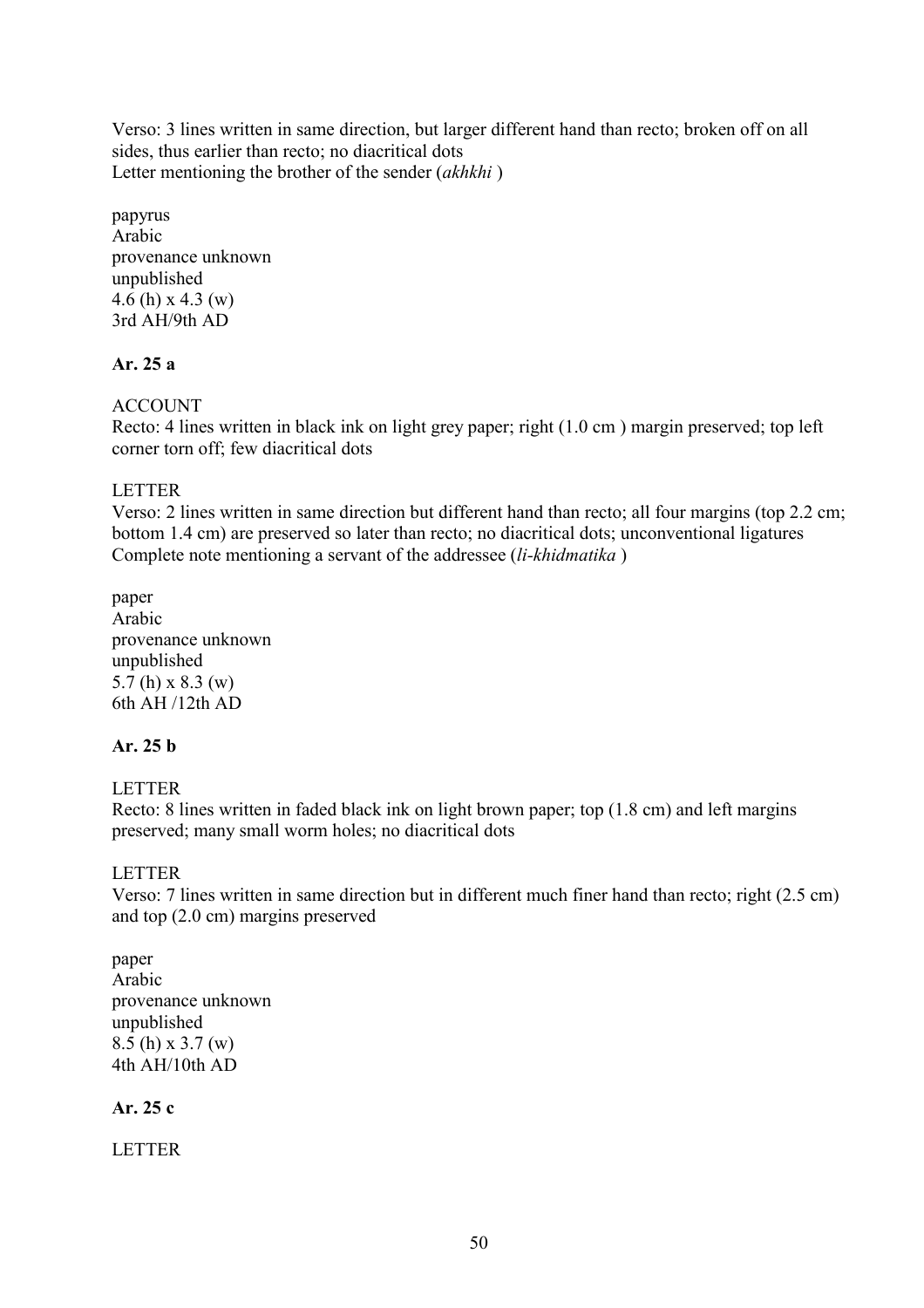Recto: 2 lines written in black ink on grey paper and 2 lines written at a 90° turn in right and left margins; bottom margin preserved; one horizontal folding line; no diacritical dots Fragment of a letter mentioning that something has arrived (*an yablugha* )

## LETTER

Verso: 6 lines of very faded black ink at a 180° turn compared to recto in a different hand; broken off on all sides; some diacritical dots

Fragment of a letter mentioning that the sender wants to inform the addressee of something (*'alamu*[*ka*)

paper Arabic provenance unknown unpublished 8.7 (h) x 4.3 (w) 4th AH/10th AD

# **Ar. 25 d**

### NON-LITERARY TEXT

Recto: 3 lines written in black ink on brown paper; left margin preserved; some small lacunae; three horizontal folding lines at 1.5 cm intervals; no diacritical dots; unconventional ligatures Verso: blank

paper Arabic provenance unknown unpublished 5.0 (h) x 5.0 (w) 4th AH/10th AD

## **Ar. 25 e**

### ACCOUNT

Recto: 6 lines of text written in black ink on light brown paper; left margin preserved; large hole in middle of paper;

Fragment of two pages from a register with folding line in the centre; horizontal lines divide three different entries on the pages recording different quantities of *qirats* (*sab'a wa-nusf qirat* ) Verso: blank

paper Arabic provenance unknown unpublished 4.1 (h) x 4.8 (w) 4th AH/10th AD

### **Ar. 25 f**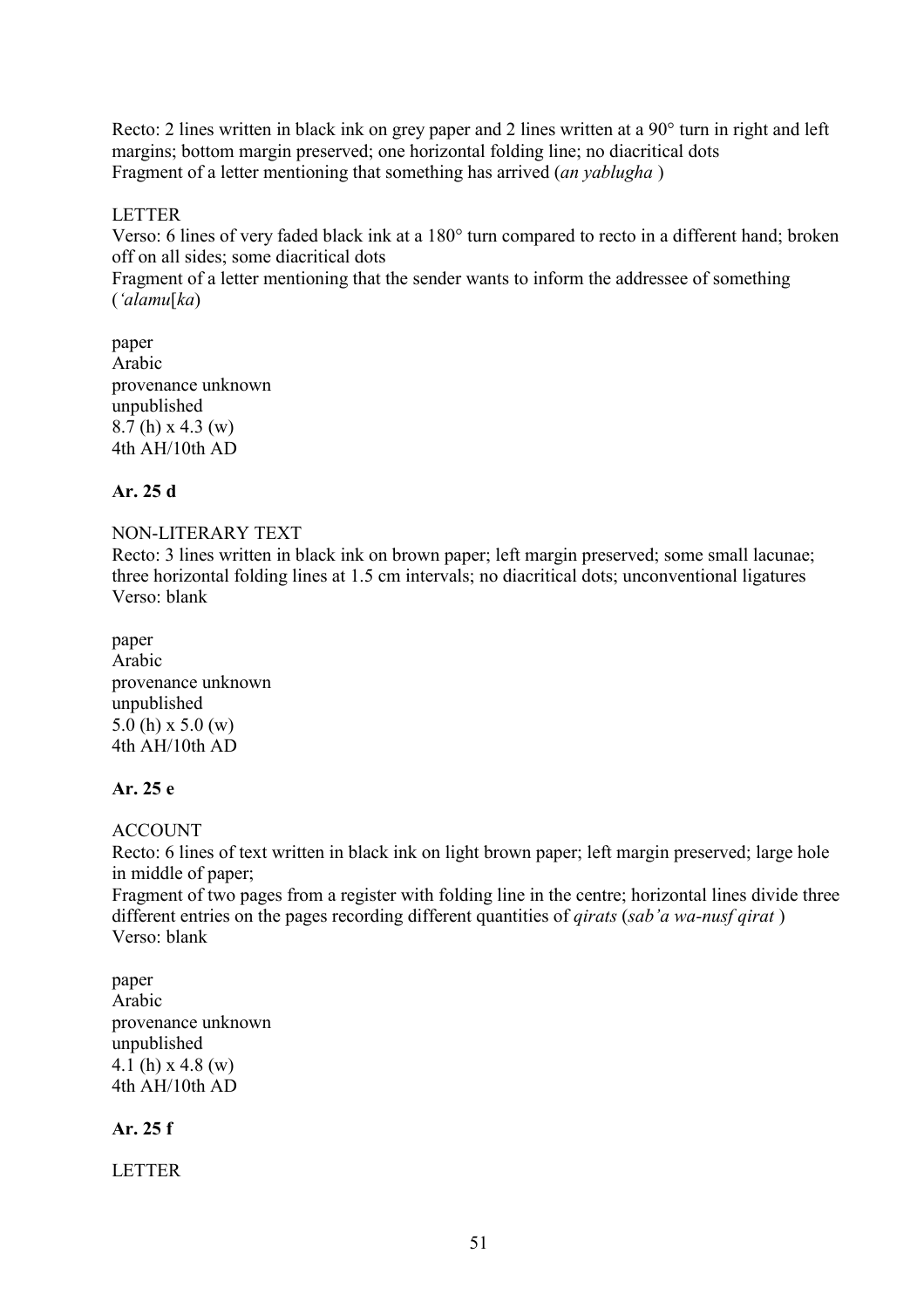Recto: 8 lines written in black ink on dark brown paper and 1 line written at a 90° turn in left margin; text consists of many fragments; right (0.7 cm) margin preserved; diacritical dots in one place

Fragment of a letter mentioning that someone paid everything that he owed (*dafa'a jami'a ma*  [*kana*] *'alayhi* )

Verso: traces of ink written at a 180° turn compared to recto in different much finer hand

paper Arabic provenance unknown unpublished 5.2 (h) x 5.2 (w) ; 2.2 (h) x 2.1 (w) ; 0.8 (h) x 1.2 (w) ; 2.5 (h) x 1.9 (w) ; 4.4 (h) x 1.8 (w) ; 1.3 (h)  $x 1.4 (w)$ ; 2.1 (h)  $x 1.9 (w)$ ; 3.5 (h)  $x 3.8 (w)$ ; 4.1 (h)  $x 2.5 (w)$ ; 1.4 (h)  $x 1.3 (w)$ ; 1.3 (h)  $x 1.3$  $(w)$ ; 2.0 (h) x 1.7 (w); 0.9 (h) x 0.5 (w); 1.3 (h) x 0.8 (w); 1.2 (h) x 0.7 (w) 4th AH/10th AD

# **Ar. 26 a**

#### ACCOUNT

Recto: 6 lines written in black ink on brown papyrus at right angles to fibres; broken off on all sides; left bottom corner broken off; some papyrus fibres got loose resulting in holes in the papyrus; no diacritical dots

Fragment of an account using Greek letters for numerals

Verso: traces of ink written at a 180° turn compared to recto

papyrus Arabic provenance unknown unpublished 12.2 (h) x 8.1 (w) 3rd AH/9th AD

### **Ar. 26 b**

LETTER

Recto: 1 line written in black ink on brown papyrus parallel to fibres; top (3.7 cm) and left (3.5 cm) margins preserved; diacritical dot in one place

Half of address containing name of sender; the name of the addressee would have been written on the now lost right half of the papyrus; Victor b. Stephan Verso: blank

papyrus Arabic provenance unknown unpublished 7.1 (h) x 8.8 (w) 3rd AH/9th AD

**Ar. 26 c**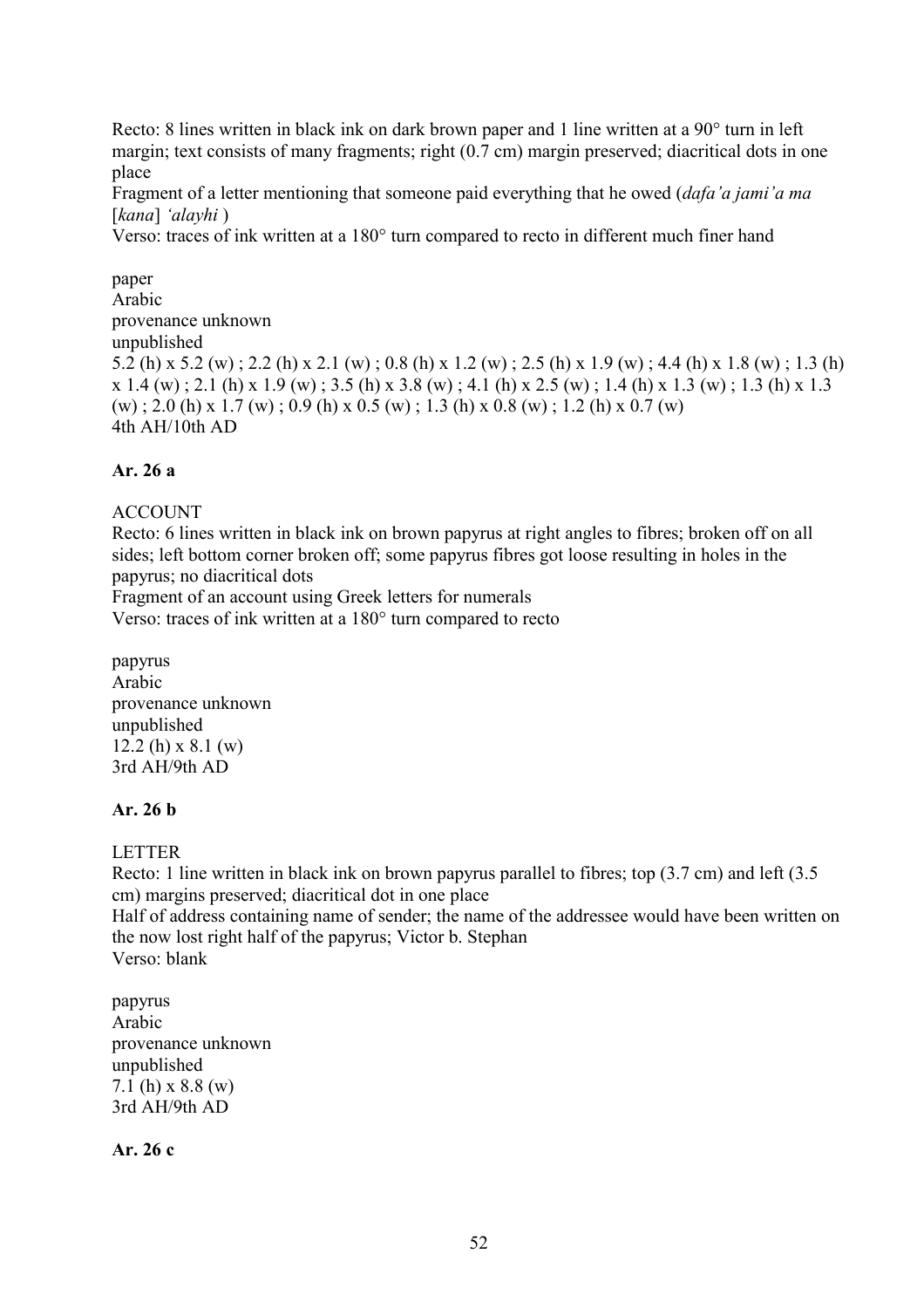### LEGAL DOCUMENT

Recto: 2 lines written in black ink on brown papyrus parallel to fibres of which one is faded out; right (3.9 cm) margin preserved; diacritical dots

Fragment of the end of a legal document with the end of a witness statement (*kataba Baqam bikhatihi* = Baqam wrote [his witness statement] in his own hand)

### NON-LITERARY TEXT

Verso: 4 lines written in same direction but different hand than recto; broken off on all sides thus written earlier than recto; diacritical dots

Fragment of a text mentioning amounts of something

papyrus Arabic provenance unknown unpublished 7.8 (h) x 11.4 (w) 3rd AH/9th AD

## **Ar. 26 d**

## NON-LITERARY TEXT

Recto: 4 lines written in ornamental script with black ink on light brown papyrus parallel to fibres; broken off on all sides and fibres have come lose on all sides; some diacritical dots Fragment of a text with commercial contents mentioning *mithqal* and a number of something (*'adaduha* )

### NON-LITERARY TEXT

Verso: 1 line written in much finer different hand than recto at 90° turn compared to recto

papyrus Arabic provenance unknown unpublished 12.0 (h)  $x\,9.9$  (w) 1st-2nd AH/7th-8th AD

### **Ar. 26 d**

### PEN TRIALS

Recto: 7 lines written in black ink on brown papyrus at right angles to fibres; broken off on all sides; the fibres on the right side have got lost; no diacritical dots Fragment containing scribal exercises of the basmala Verso: 4 lines written at 90° turn compared to recto in different hand [Coptic ???]

papyrus Arabic provenance unknown unpublished 5.5 (h) x 11.1 (w) 3rd AH/9th AD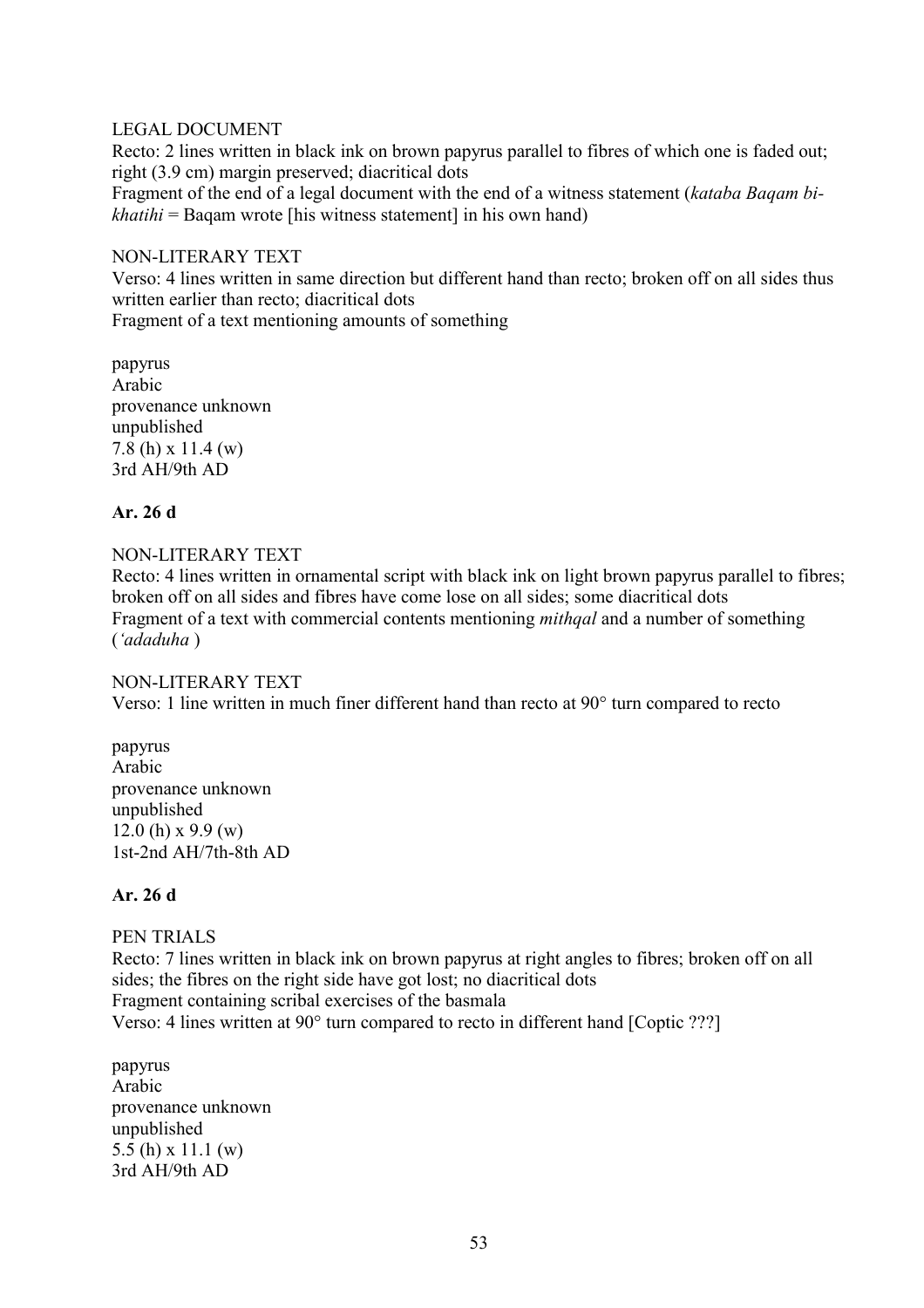## **Ar. 27 a**

## LETTER

Recto: 5 lines written in faded black ink on brown papyrus at right angles to fibres; broken off on all sides; papyrus has got lose in many places creating many lacunae; no diacritical dots Fragment of a letter

## ACCOUNT

Verso: 5 lines written in the same direction but in a much finer hand than recto; right (1.4 cm) margin preserved; no diacritical dots; horizontal line over sin Fragment of an account containing Greek letters for numerals

papyrus Arabic provenance unknown unpublished 14.1 (h) x 10.7 (w) 3rd AH/9th AD

## **Ar. 27 b**

**LETTER** 

Recto: 4 lines written in black ink on brown papyrus at right angles to fibres; broken off on all sides; text consists of two fragments; diacritical dots in one place Fragment of a letter mentioning that the sender was pleased about something (*sarartu* ) Verso: very faint traces of ink at 180° turn compared to recto

papyrus Arabic provenance unknown unpublished 4.2 (h) x 3.5 (w) and 2.1 (h) x 3.4 (w) 3rd AH/9th AD

# **Ar. 27 c**

NON-LITERARY TEXT Recto: 1 line written in black ink on brown papyrus at right angles to fibres; broken off on all sides; no diacritical dots Fragment of a text of which only part of the basmala is preserved Verso: blank

papyrus Arabic provenance unknown unpublished 3.4 (h) x 10.3 (w) 3rd AH/9th AD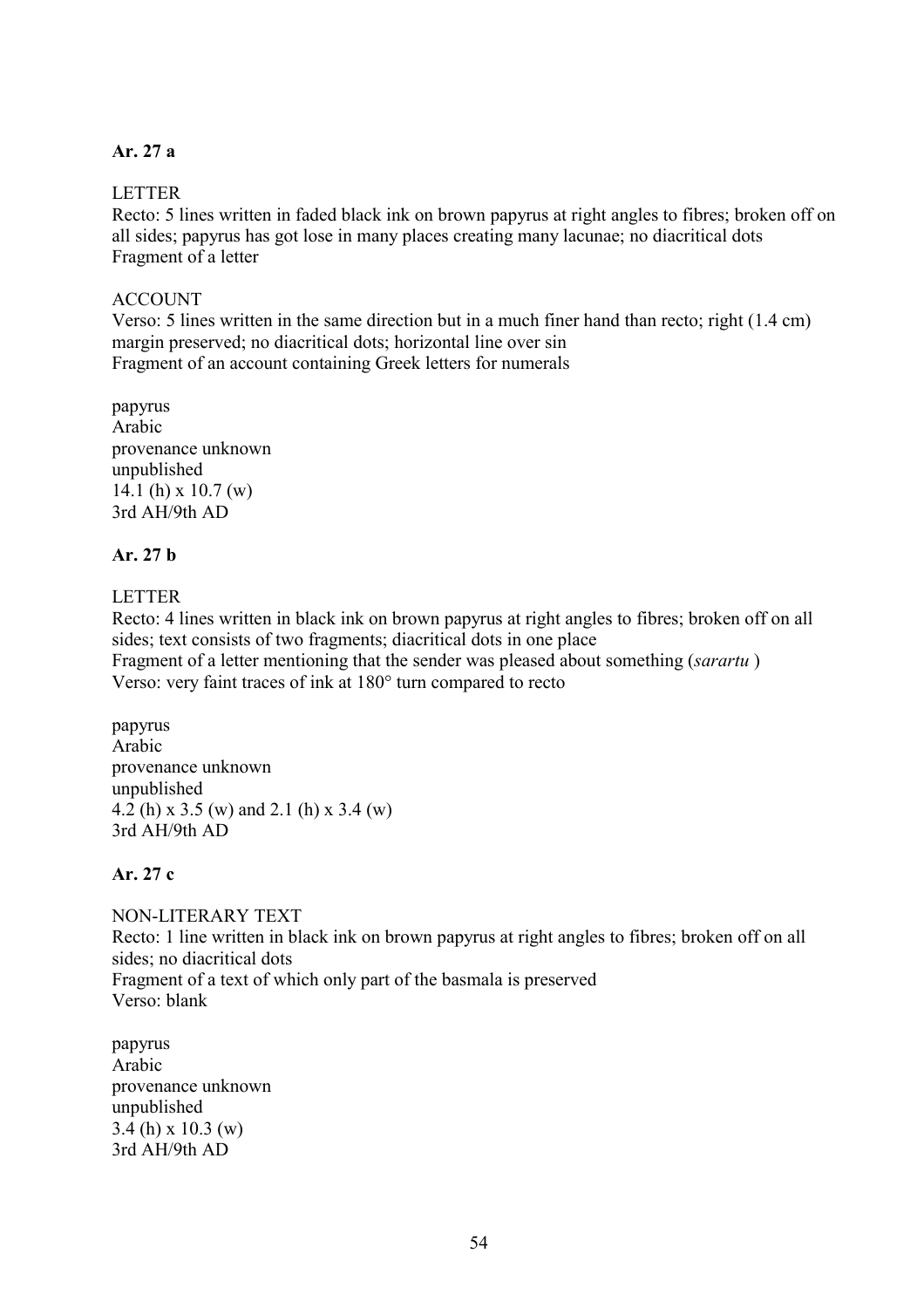## **Ar. 27 d**

NON-LITERARY TEXT Recto: 1 line written in black ink on brown papyrus at right angles to fibres; broken off on all sides; no diacritical dots Verso: blank

papyrus Arabic provenance unknown unpublished 2.6 (h) x 2.3 (w) 3rd AH/9th AD

## **Ar. 27 e**

LETTER

Recto: 2 lines written in black ink on brown papyrus parallel to fibres; broken off on all sides; no diacritical dots Fragment of a letter referring to the sender's letter (*kitabi* ) Verso: blank

papyrus Arabic provenance unknown unpublished 2.4 (h) x 2.9 (w) 3rd AH/9th AD

# **Ar. 27 f**

NON-LITERARY TEXT Recto: 1 line written in black ink on brown papyrus; left margin preserved; right side of the papyrus fibres are badly frayed; no diacritical dots Verso: blank

papyrus Arabic provenance unknown unpublished 4.4 (h) x 12.5 (w) 3rd AH/9th AD

# **Ar. 27 g**

NON-LITERARY TEXT

Recto: 1 line written in black ink on brown papyrus; broken off on all sides; no diacritical dots Verso: 1 line written in same direction but different hand than recto; very faded ink; no diacritical dots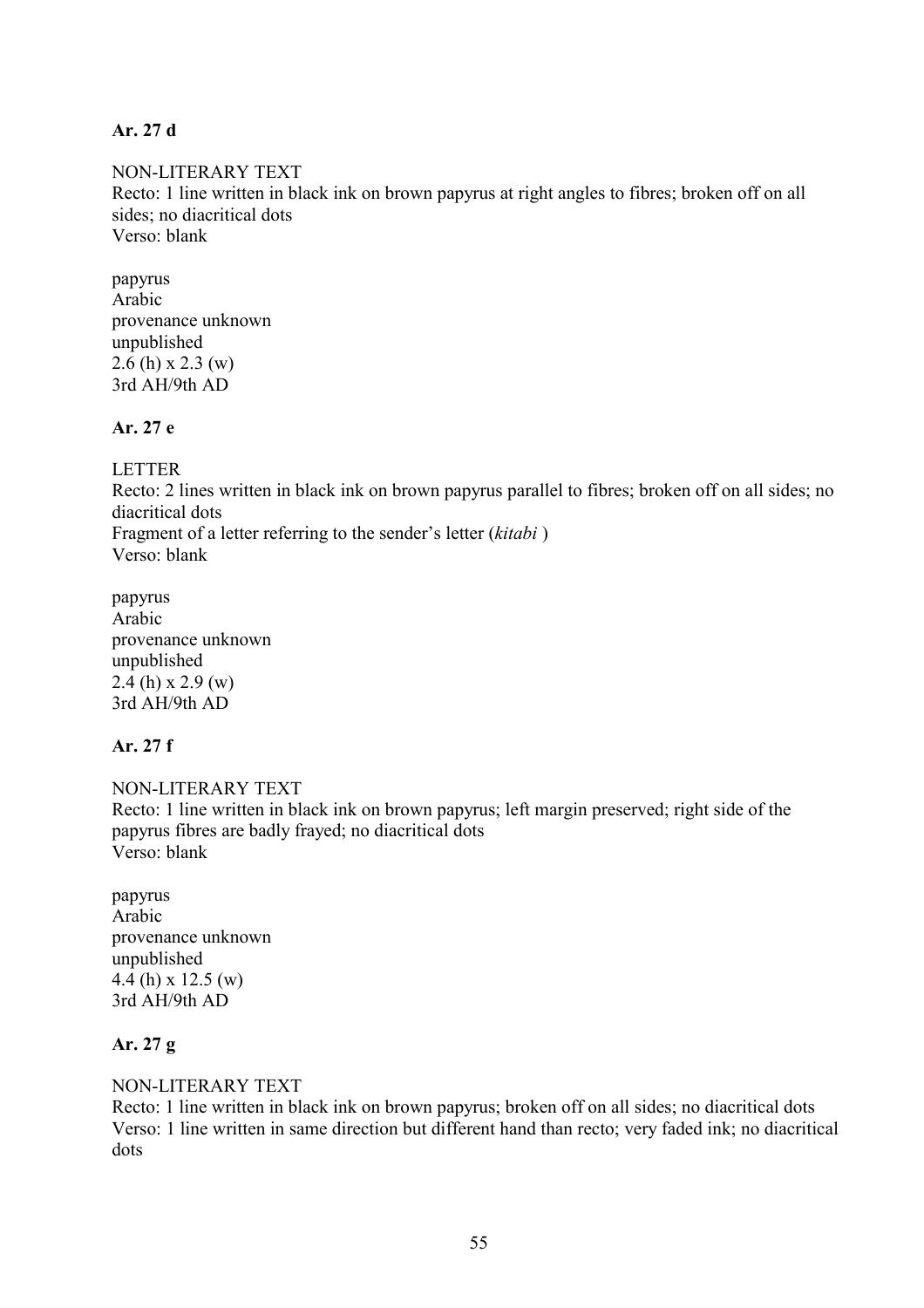papyrus Arabic provenance unknown unpublished 2.5 (h) x 3.7 (w) 3rd AH/9th AD

## **Ar. 28 a**

NON-LITERARY TEXT Recto: 2 lines written in black ink on brown papyrus; broken off on all sides; top left and right corners broken off; no diacritical dots

### NON-LITERARY TEXT

Verso: 1 line written at 180° turn compared to recto in different hand with much finer pen; right (4.0 cm) margin preserved; no diacritical dots

papyrus Arabic provenance unknown unpublished 6.2 (h) x 13.6 (w) 3rd AH/9th AD

### **Ar. 28 b**

### LETTER

Recto: 2 lines written in black ink on light brown papyrus parallel to fibres; right (1.0 cm) margin preserved; no diacritical dots

Fragment of the beginning of a letter containing only the basmala and opening formulae (*hafazaka allah* = may God protect you)

Verso: blank

papyrus Arabic provenance unknown unpublished 2.2 (h) x 13.3 (w) 3rd AH/9th AD

# **Ar. 28 c**

### LEGAL DOCUMENT

Recto: 2 lines written in black ink on brown papyrus parallel to fibres; left (2.3 cm) margin preserved; some small holes in papyrus due to tear and wear; no diacritical dots Fragment of end of a legal document containing witness statements

### NON-LITERARY TEXT

Verso: traces of 1 line written in same direction but different hand than recto; top margin preserved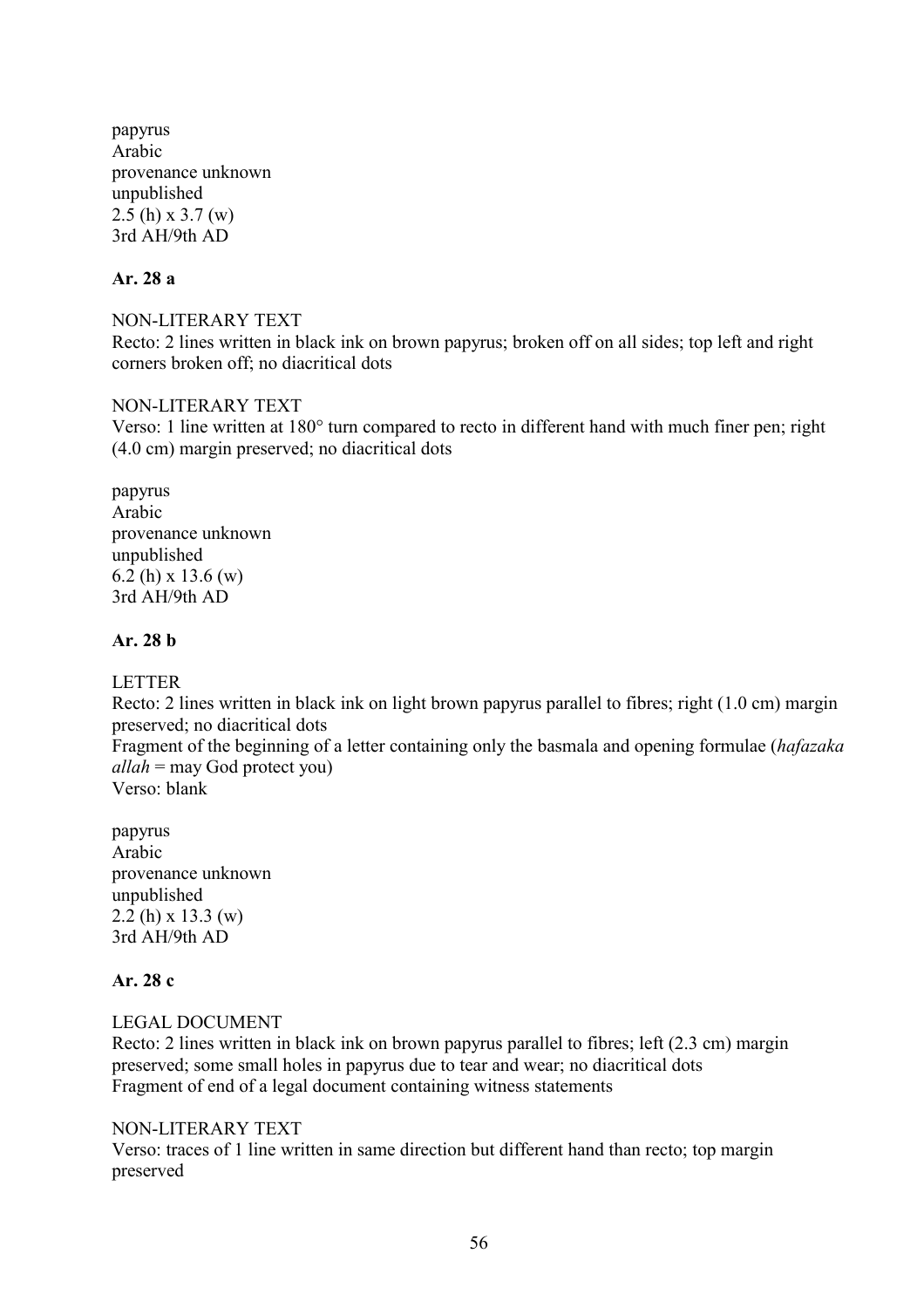papyrus Arabic provenance unknown unpublished 3.4 (h)  $x$  4.8 (w) 3rd AH/9th AD

# **Ar. 28 d**

# NON-LITERARY TEXT

Recto: 2 lines written in black ink on brown papyrus parallel to fibres; left margin preserved; several small worm holes in papyrus; no diacritical dots Verso: traces of ink written in same direction as recto

papyrus Arabic provenance unknown unpublished 3.2 (h) x 9.2 (w) 3rd AH/9th AD

## **Ar. 28 e**

### LETTER

Recto: 1 line written in black ink on light brown papyrus parallel to fibres; broken off on all sides; no diacritical dots

Part of an address; name of addressee is only preserved (*il*]*a Musa b. 'A…*) "to Musa b. 'A…; the name of the sender would have been written on the now lost left half of the papyrus Verso: blank

papyrus Arabic provenance unknown unpublished 3.7 (h) x 5.3 (w) 3rd AH/9th AD

### **Ar. 28 f**

### LETTER

Recto: 2 lines written in black ink on light brown papyrus parallel to fibres; left margin preserved; some small lacunae in papyrus; few diacritical dots

Fragment of a letter making a reference to the whereabouts of something that belonged to a third person (*li-anna ma lahu fi al-…*)

Verso: blank

papyrus Arabic provenance unknown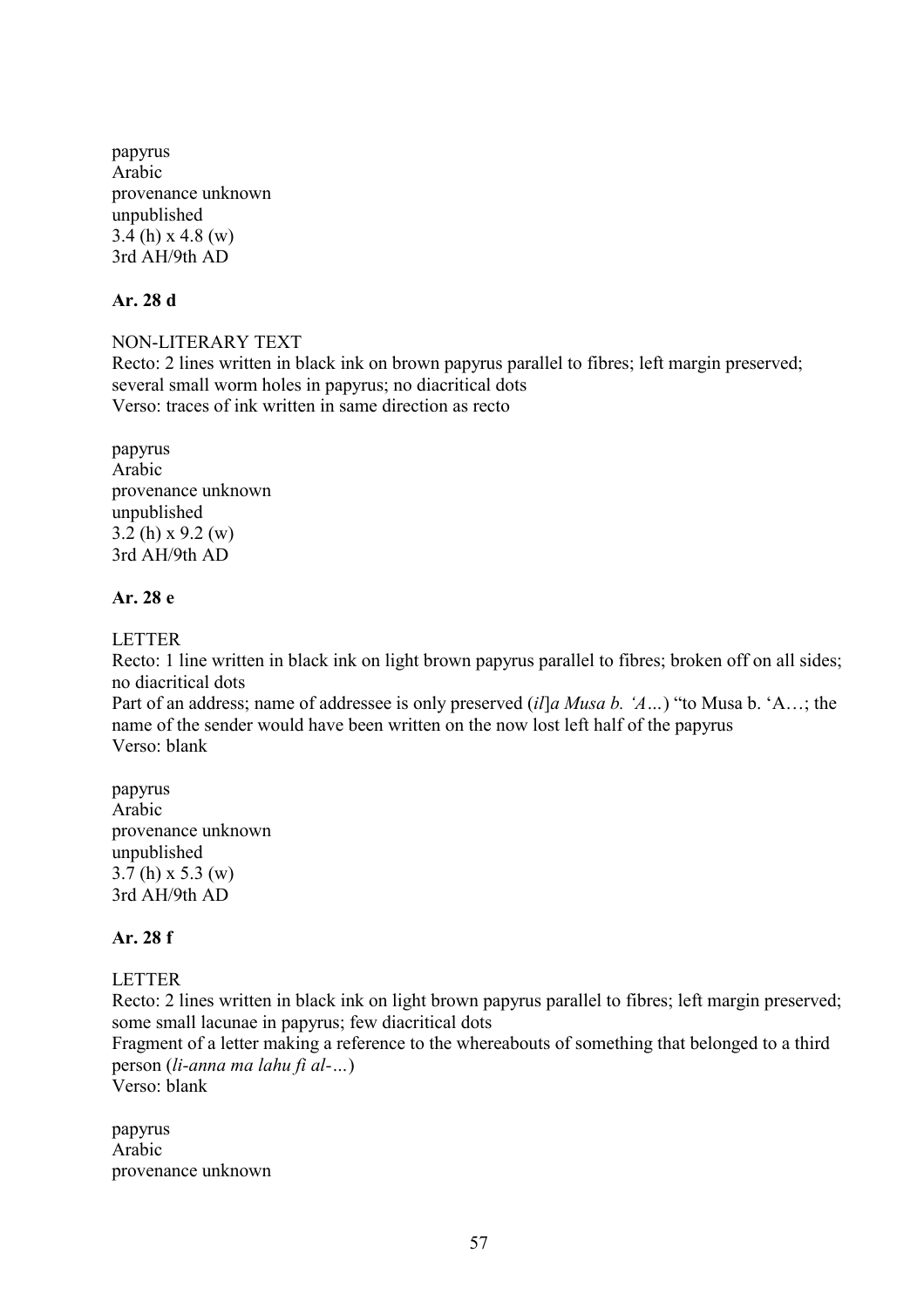unpublished 1.5 (h) x 13.6 (w) 3rd AH/9th AD

# **Ar. 28 g**

NON-LITERARY TEXT Recto: 2 lines written in black ink on light brown papyrus parallel to fibres; right (1.8 cm) margin preserved; bottom left corner is broken off; no diacritical dots Verso: blank

papyrus Coptic [???] provenance unknown unpublished 4.9 (h) x 2.3 (w) 3rd AH/9th AD

## **Ar. 28 h**

### LETTER

Recto: incorrectly joined to Ar. 28 i; 3 lines written in black ink on brown papyrus parallel to fibres; left (3.0 cm) margin preserved; right bottom corner broken off; some diacritical dots Fragment of a letter with blessings on a third person (*zada allah*]*'izzahu* = may God increase] his position)

Verso: blank

papyrus Arabic provenance unknown unpublished 4.2 (h) x 7.5 (w) 3rd AH/9th AD

# **Ar. 28 i**

NON-LITERARY TEXT Recto: incorrectly joined to Ar. 28 h; 2 lines written in black ink on brown papyrus; broken off on all sides; right bottom corner broken off; no diacritical dots Verso: blank

papyrus Arabic provenance unknown unpublished 2.8 (h)  $x$  4.0 (w) 3rd AH/9th AD

**Ar. 29 a**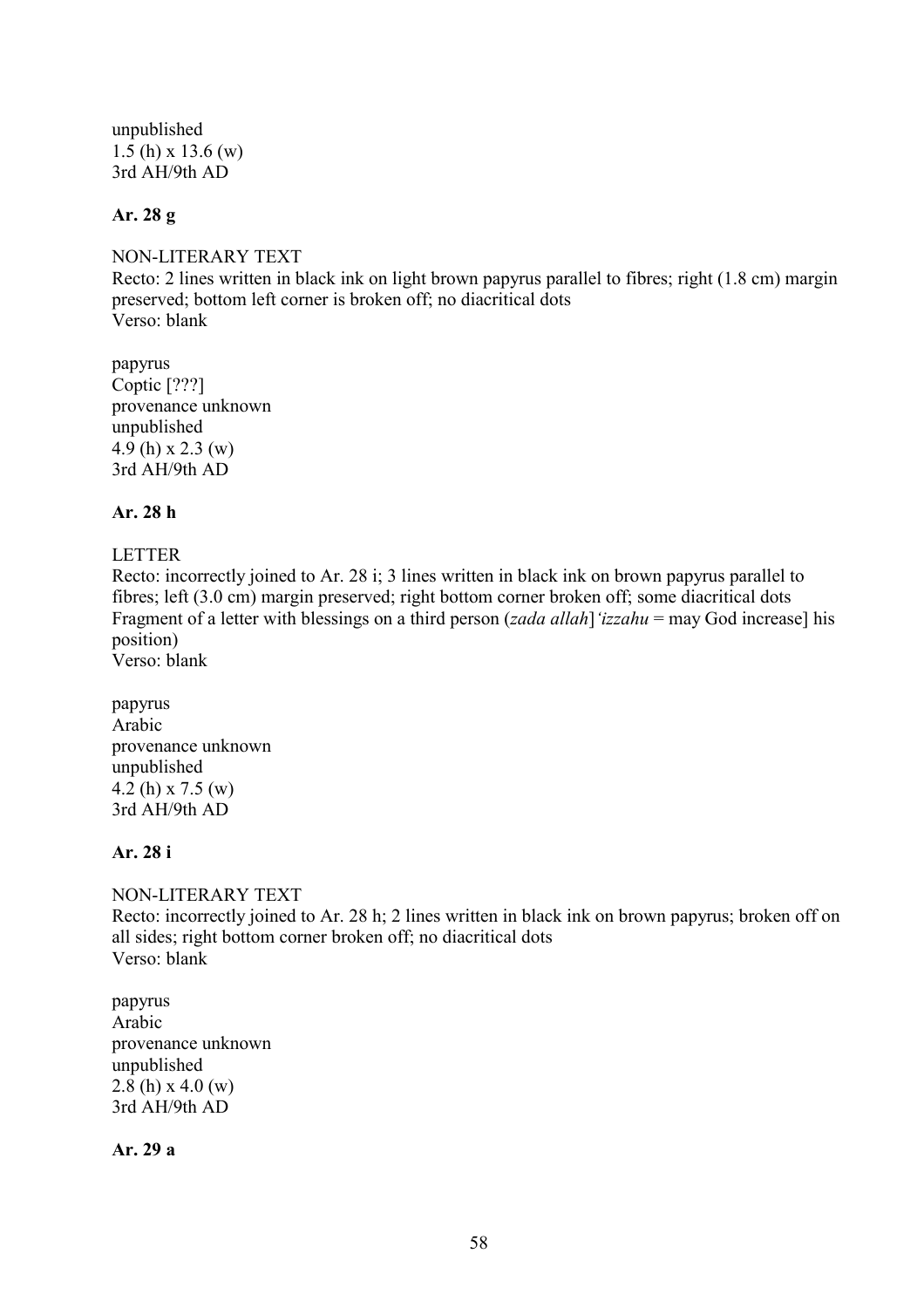### LETTER

Recto: 2 lines written in black ink on brown papyrus parallel to fibres; left margin preserved; diacritical dots in one place Fragment of the beginning of a letter containing opening formula (*atala* [*allah baqa'aka* = may God prolong your life) Verso: blank

papyrus Arabic provenance unknown unpublished 4.4 (h) x 16.1 (w) 3rd AH/9th AD

## **Ar. 29 b**

# LETTER

Recto: 4 lines written in black ink on brown papyrus parallel to fibres; left margin preserved; many holes in papyrus due to worm holes and papyrus fibres that got lose; no diacritical dots; many unconventional ligatures

Fragment of the end of a letter containing farewell formulae (*at*]*ala allah baqa'aka wa-'azzaka wa-akramaka wa-atamma ni'amatahu 'alayka* ) and conveying greetings to addressee (*al-salam 'alayka* )

Verso: blank

papyrus Arabic provenance unknown unpublished 7.3 (h) x 10.2 (w) 3rd AH/9th AD

# **Ar. 29 c**

LETTER

Recto: 3 lines written in black ink on brown papyrus at right angles to fibres; broken off on all sides; text consists of three fragments; no diacritical dots

Fragment of the end of a letter containing a blessing (*atala allah baqa'a* [… = may God prolong the life of […) and conveying many greetings (*wa-salam kathiran* ) at the end of the letter Verso: trace of address letter on recto written at 180° turn compared to recto

papyrus Arabic provenance unknown unpublished 4.7 (h) x 9.0 (w) and 3.7 (h) x 3.5 (w) 3rd AH/9th AD

**Ar. 29 d**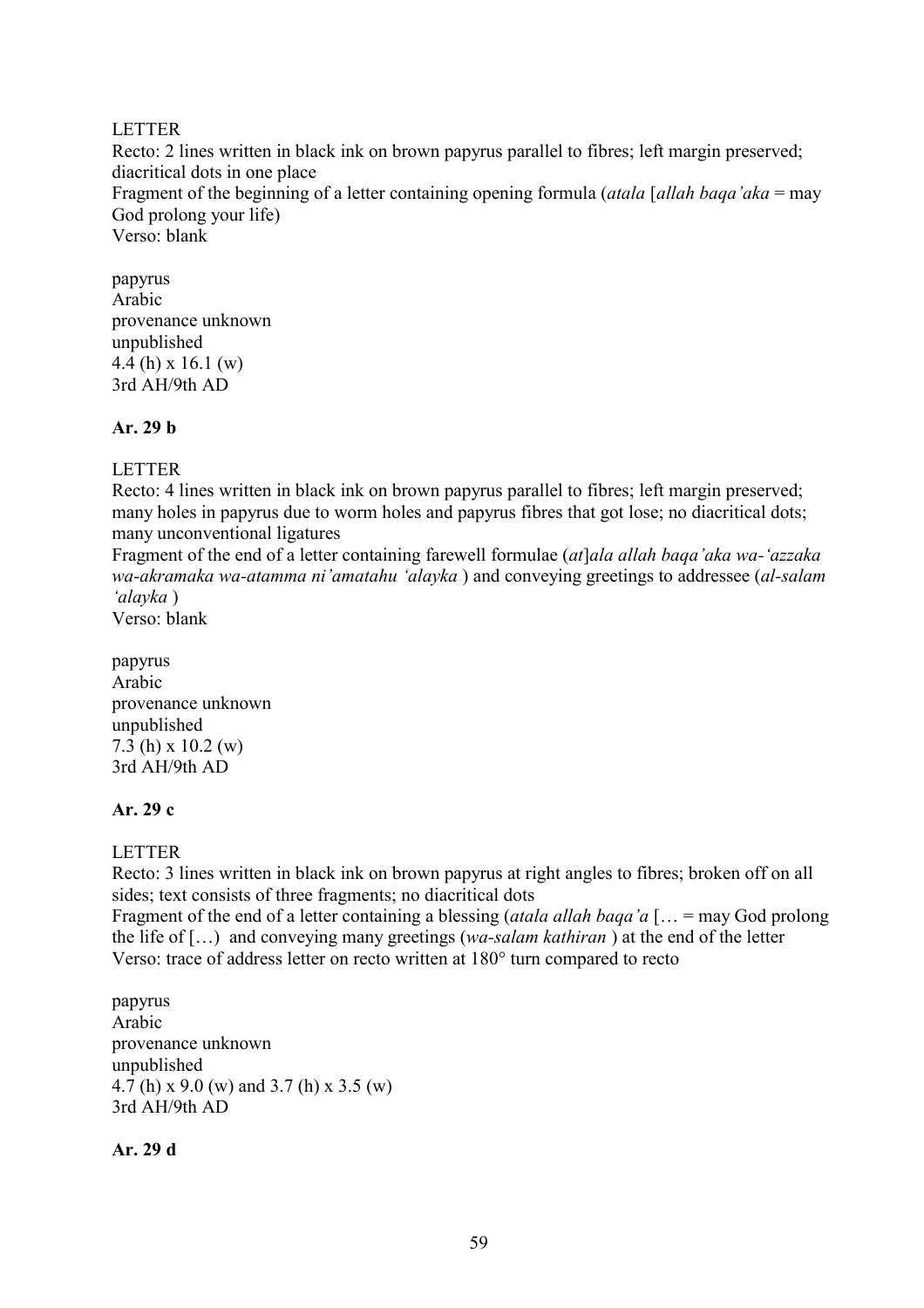### LEGAL DOCUMENT

Recto: 5 lines written in very faded black ink on light brown papyrus parallel to fibres; broken off on all sides; many holes in papyrus due to wear and tear; no diacritical dots Fragment of the end of a legal document containing autograph witness statements of Muhammad b. 'Ali and others

## LEGAL DOCUMENT

Verso: 5 lines written in same direction as recto; broken off on all sides; no diacritical dots Fragment of the end of a legal document containing the witness statements (*shahida fulan b. fulan*] *bi-jami'a ma fi hadha al-kitab* )

papyrus Arabic provenance unknown unpublished 7.4 (h) x 9.3 (w) 3rd AH/9th AD

## **Ar. 29 e**

#### LETTER

Recto: 2 lines written in black ink on brown papyrus parallel to fibres; top (3.0 cm) and right (3.0 cm) margins preserved; one broad papyrus fibre got lose from top of papyrus; at left upper half large hole in papyrus; no diacritical dots

Fragment of the beginning of a letter containing the basmala and the word "letter" (*kitab* ) Verso: address of letter on recto written in same direction as recto; 1 line

Only the name of the addressee is preserved; the name of the sender would have been written on the now lost right half of the papyrus; (to) … b. Victor

papyrus Arabic provenance unknown unpublished 5.3 (h) x 12.4 (w) 3rd AH/9th AD

### **Ar. 29 f**

### LETTER

Recto: 2 lines written in black ink on light brown papyrus at right angles to fibres; right margin preserved; text consists of two fragments; diacritical dots in one point Fragment of a letter with commercial contents referring to financial transactions (*dafa'tu min al-.. alladhi ma'i ilayhi* = I paid from the … which are with me to him) Verso: traces of ink written in same direction as recto

papyrus Arabic provenance unknown unpublished 4.3 (h) x 3.4 (w) and 3.6 (h) x 6.6 (w)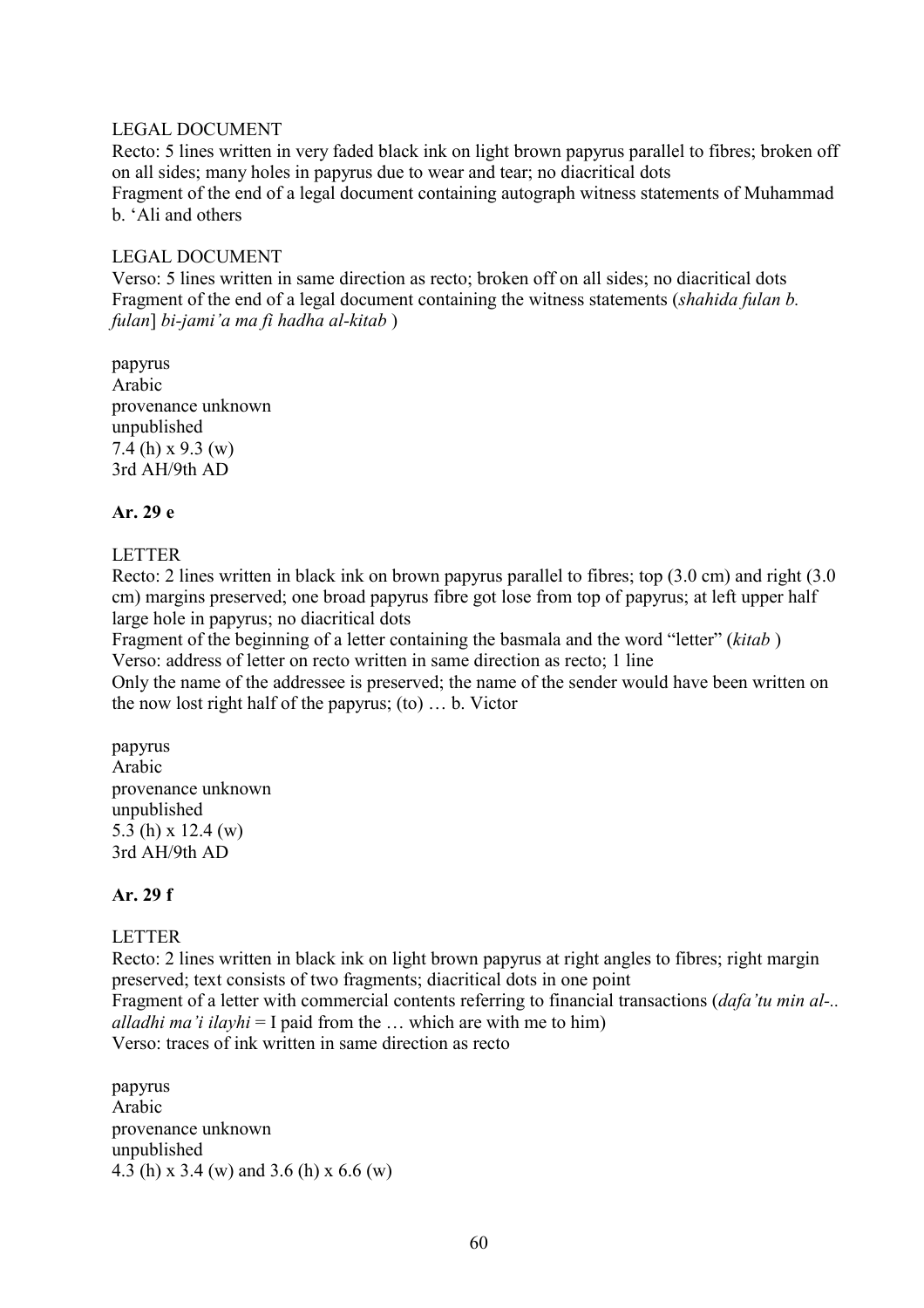## 3rd AH/9th AD

# **Ar. 29 g**

## AMULET

Recto: black writing on brown vellum; complete on all sides; holes around the rim of the vellum with traces of string to string amulet together; some holes in vellum

Writing on this piece of vellum consists of fantasy signs in the form of letters; magic alphabet Verso: blank

vellum provenance unknown unpublished 9.8 (h) x 4.9 (w) 3rd AH/9th AD

# **Ar. 29 h**

## LETTER

Recto: 2 lines written in black ink on light brown papyrus parallel to fibres; top (3.0 cm) margin preserved; many lacunae due to worm holes and frayed papyrus fibres; no diacritical dots Address with name of addressee; the name of the sender would have been written on the now lost right half of the papyrus; "to Abu 'Abdallah may God honour him (*li-abi 'Abd Allah akramahu*  [*allah* )

Verso: 1 line written in same direction as recto in same handwriting Beginning of the letter whose address is written on recto

papyrus Arabic provenance unknown unpublished 5.9 (h) x 10.2 (w) 3rd AH/9th AD

# **Ar. 30 a**

# **ACCOUNT**

Recto: 11 lines written with faded black ink on light brown papyrus at right angles to fibres; right margin partially preserved; many holes in papyrus due to fibres that got lose; left bottom corner broken off; no diacritical dots

List of personal names and amounts written out in Arabic and with Greek letters Verso: blank

papyrus Arabic provenance unknown unpublished 14.0 (h) x 18.0 (w) 3rd AH/9th AD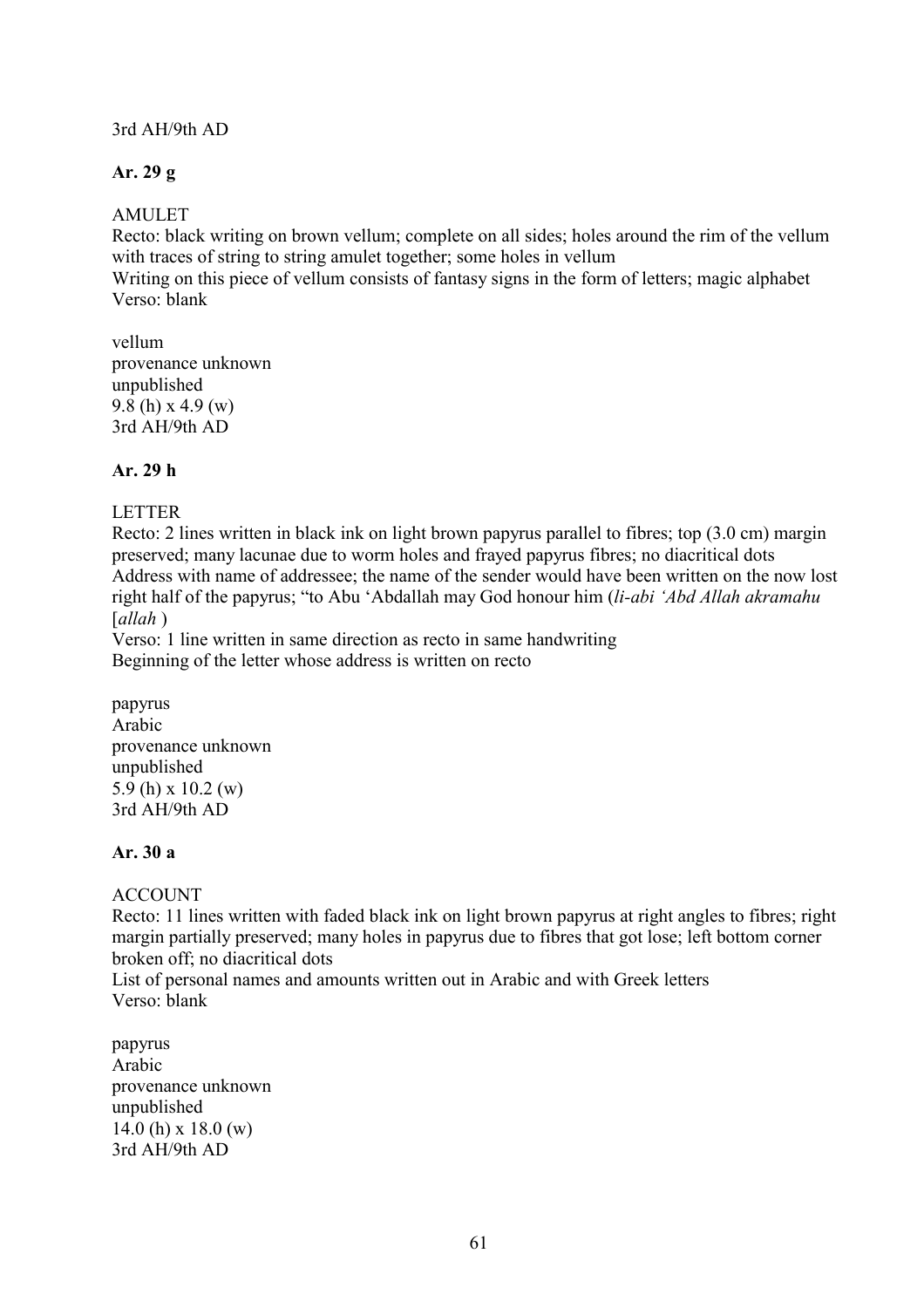# **Ar. 30 b**

# LETTER

Recto: 7 lines written with black ink on light brown papyrus at right angles to fibres; right margin (3.5 cm) preserved; right upper and left bottom corners broken off; some small holes in papyrus due to fibres got lose; no diacritical dots

Fragment of a letter with commercial contents; sender writes that he has bought and taken something (*ishtaraytu fa-akhad*[*tu* ) and mentioning the Fayyum Verso: blank

papyrus Arabic provenance unknown unpublished 10.6 (h) x 14.9 (w) and 1.6 (h) x 1.4 (w) and 1.2 (h) x 1.1 (w) 3rd AH/9th AD

# **Ar. 30 c**

# NON-LITERARY TEXT

Recto: 1 line written in black ink on brown papyrus at right angles to fibres; broken off on all sides; some small holes in papyrus; diacritical dots and slanting line over sin

## LETTER

Verso: 4 lines written at 90° turn compared to recto in a different, much finer hand than recto; left margin preserved; no diacritical dots Fragment of a letter

papyrus Arabic provenance unknown unpublished 2.8 (h) x 5.1 (w) 3rd AH/9th AD

# **Ar. 30 d**

# LETTER

Recto: 9 lines written in black ink on brown papyrus at right angles to fibres; right margin preserved; no diacritical dots; unconventional ligatures Fragment of a letter dealing with agricultural matters; (*qirt* = clover) Verso: 9 lines written at a 180° turn compared to recto right margin preserved Continuation of letter on recto pertaining to same produce clover (*qirt* )

papyrus Arabic provenance unknown unpublished  $12.8$  (h) x  $2.3$  (w) 3rd AH/9th AD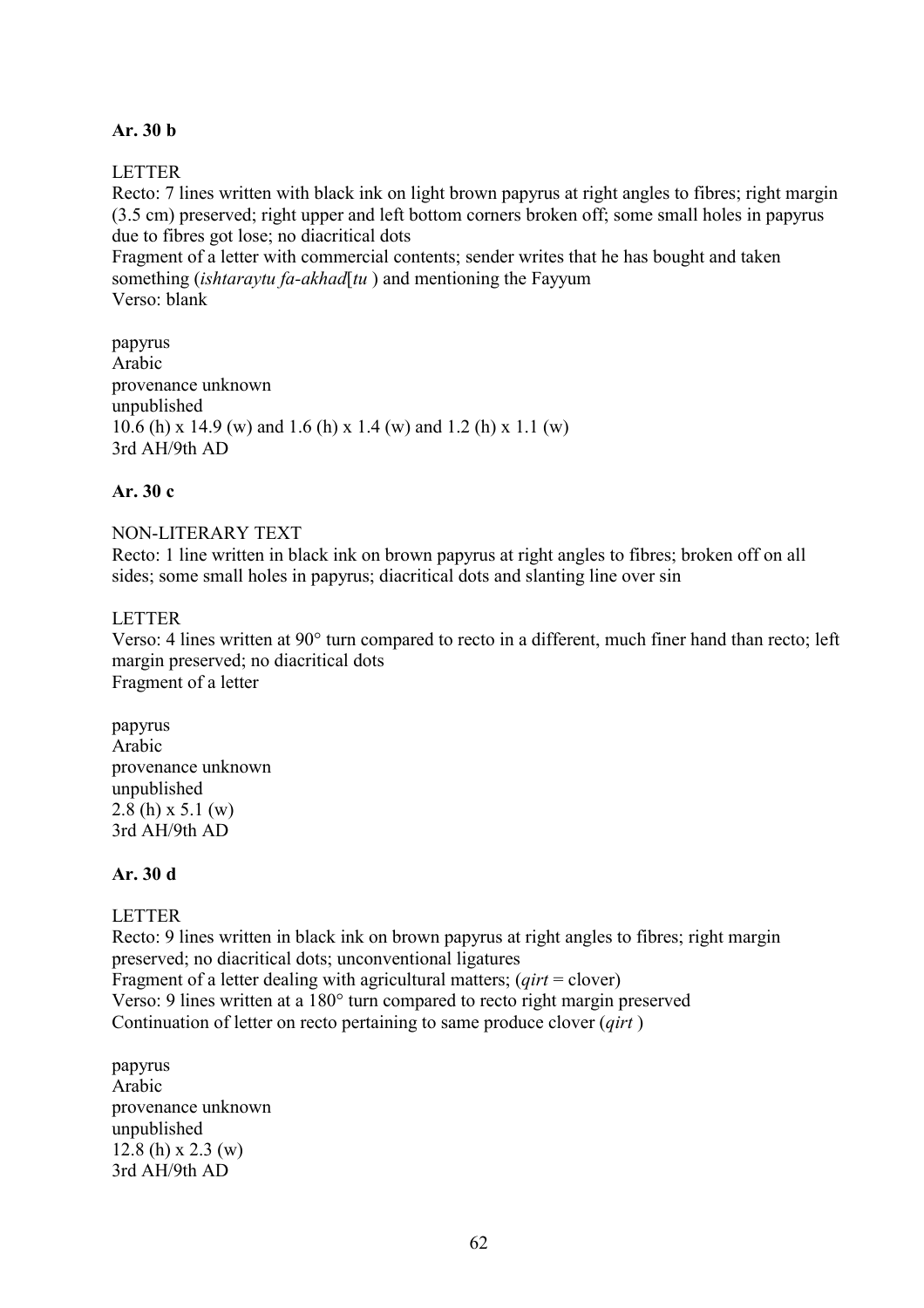### **Ar. 30 e**

## ACCOUNT

Recto: 4 lines written in black ink on light brown papyrus at right angles to fibres; text consists of three fragments; no diacritical dots Fragment of an account containing Greek letters used as numerals Verso: blank

papyrus Arabic provenance unknown unpublished 5.3 (h) x 1.3 (w) and 3.0 (h) x 0.5 (w) and 5.3 (h) x 0.8 (w) 3rd AH/9th AD

# **Ar. 30 f**

NON-LITERARY TEXT

Recto: 1 line written in black ink on brown papyrus at right angles to fibres; broken off on all sides; no diacritical dots Verso: blank

papyrus Arabic provenance unknown unpublished  $2.5$  (h) x  $2.9$  (w) 3rd AH/9th AD

### **Ar. 31 a**

LETTER

Recto: 6 lines written in black ink on light brown papyrus at right angles to fibres; right (0.5 cm) margin preserved; left half and top of papyrus are unreadable because fibres have come lose; few diacritical dots

Fragment of a letter pertaining to agricultural (*qamh =* grain) and financial (*mal* = money) matters; reference is made to the a letter from the addressee (*kitabuka* ) and the sender writes twice that he has mentioned something (*dhakartu* ); the sender also expresses his hope about something (*fa-arju an…*)

Verso: traces of ink of address letter on recto

papyrus Arabic provenance unknown unpublished 12.8 (h)  $x\ 9.9$  (w) 3rd AH/9th AD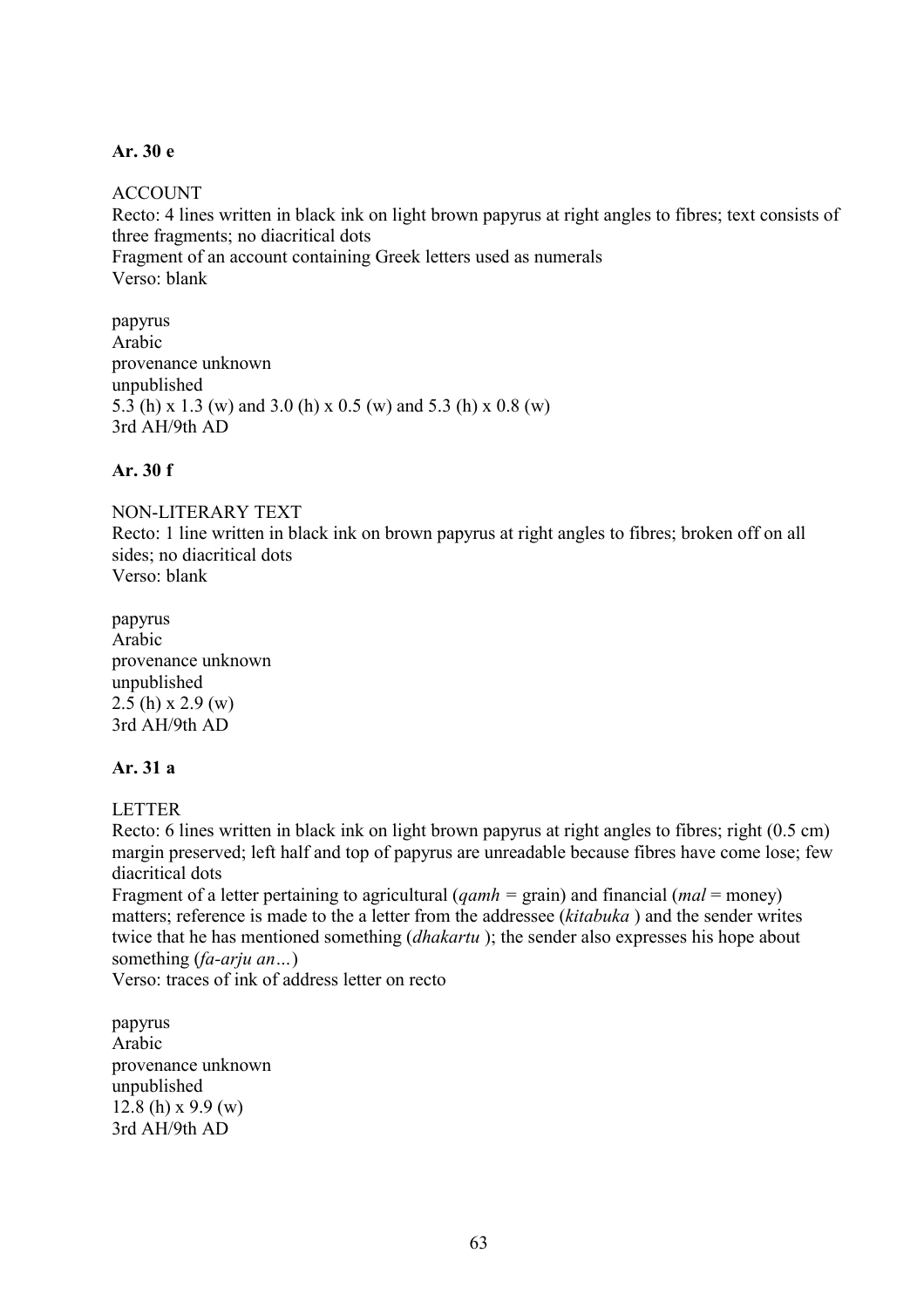# **Ar. 31 b**

### LETTER

Recto: 3 lines written in black ink on light brown papyrus at right angles to fibres; broken off on all sides; fibres have got loose in several places resulting in many holes and unreadable parts of papyrus; some diacritical dots; part of letter Ar. 30 a?

Fragment of a letter containing blessings on addressee (*adama 'izzaka* = may He increase your position; *'azzaka* = may He strengthen you) and the request to do something quickly (*wa-ta'jal muwafaqan bidhalika* = and hurry doing that and be successful) Verso: blank

papyrus Arabic provenance unknown unpublished 10.1 (h) x 12.2 (w) 3rd AH/9th AD

### **Ar. 30 c**

### LETTER

Recto: 5 lines written in black ink on light brown papyrus; right margin preserved; in the middle of the papyrus a broad band of fibres have got lose and disappeared; no diacritical dots; many unconventional ligatures

Fragment of a letter containing blessings on the addressee (*atala all*[*ah baqa'aka* = may God prolong [your life); *ayyadaka alla* ]*h* = may God support you)

#### NON-LITERARY TEXT

Verso: traces of two lines written in black ink in same direction as recto but in a different hand; bottom, right and left margins preserved; some diacritical dots; horizontal line over sin

papyrus Arabic provenance unknown unpublished 7.4 (h) x 8.9 (w) 3rd AH/9th AD

### **Ar. 31 d**

## LETTER

Recto: 2 lines written in black ink on brown papyrus parallel to fibres; right (2.5 cm) margin preserved; top and bottom left corners broken off; no diacritical dots; horizontal line over sin Fragment of a letter dealing with commercial matters; sender writes that he has made a payment (*dafa'atu* )

Verso: traces of black ink

papyrus Arabic provenance unknown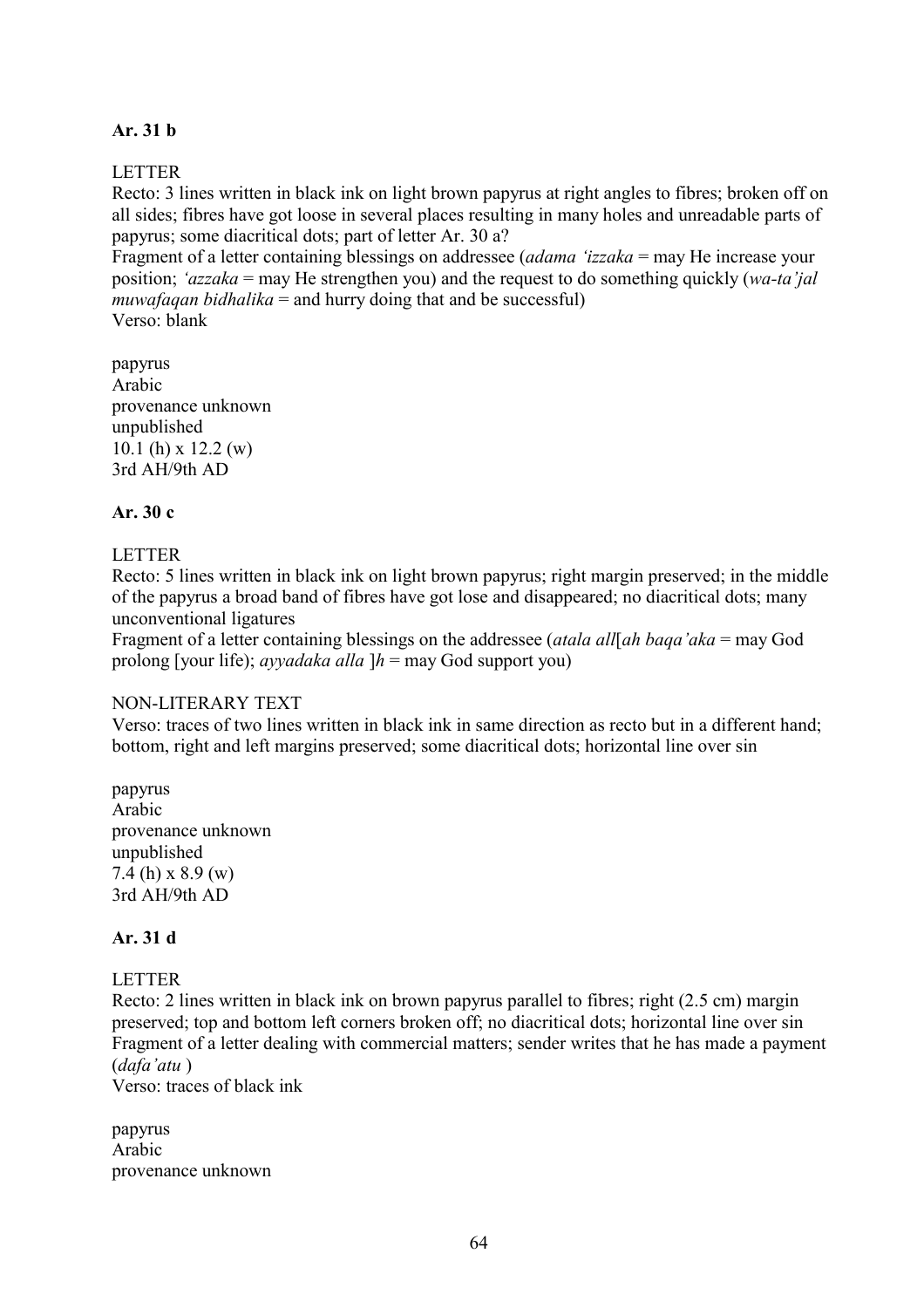unpublished 7.1 (h) x 4.8 (w) 3rd AH/9th AD

# **Ar. 32 a**

NON-LITERARY TEXT Recto: 1 line written in faded black ink on light brown papyrus at right angles to fibres; broken off on all sides; no diacritical dots Verso: traces of ink

papyrus Arabic provenance unknown unpublished 5.3 (h) x 5.4 (w) 3rd AH/9th AD

## **Ar. 32 b**

LIST

Recto: 4 lines written in black ink on brown papyrus parallel to fibres; right margin preserved; diacritical dots in one place; lines have all been crossed out Fragment of a list of names (Abu 'Abdallah b. al-Fasil; Abu al-Tayyib b. 'Abd …; 'Abd al-…) Verso: blank

papyrus Arabic provenance unknown unpublished 8.4 (h) x 5.3 (w) 3rd AH/9th AD

# **Ar. 32 c**

LETTER

Recto: 2 lines written in black ink on brown papyrus parallel to fibres; top (4.3 cm) and right (4.0 cm) margins preserved; some diacritical dots

Fragment of the beginning of a text of one line containing blessings on the addressee (*ju'iltu fidaka* = may I be made your ransom) written above basmala which is only partially preserved

### NON-LITERARY TEXT

Verso: 1 line written in same direction but in a different hand than recto; no diacritical dots Only the beginning of this text in the form of part of the basmala is preserved

papyrus Arabic provenance unknown unpublished 7.1 (h) x 12.8 (w)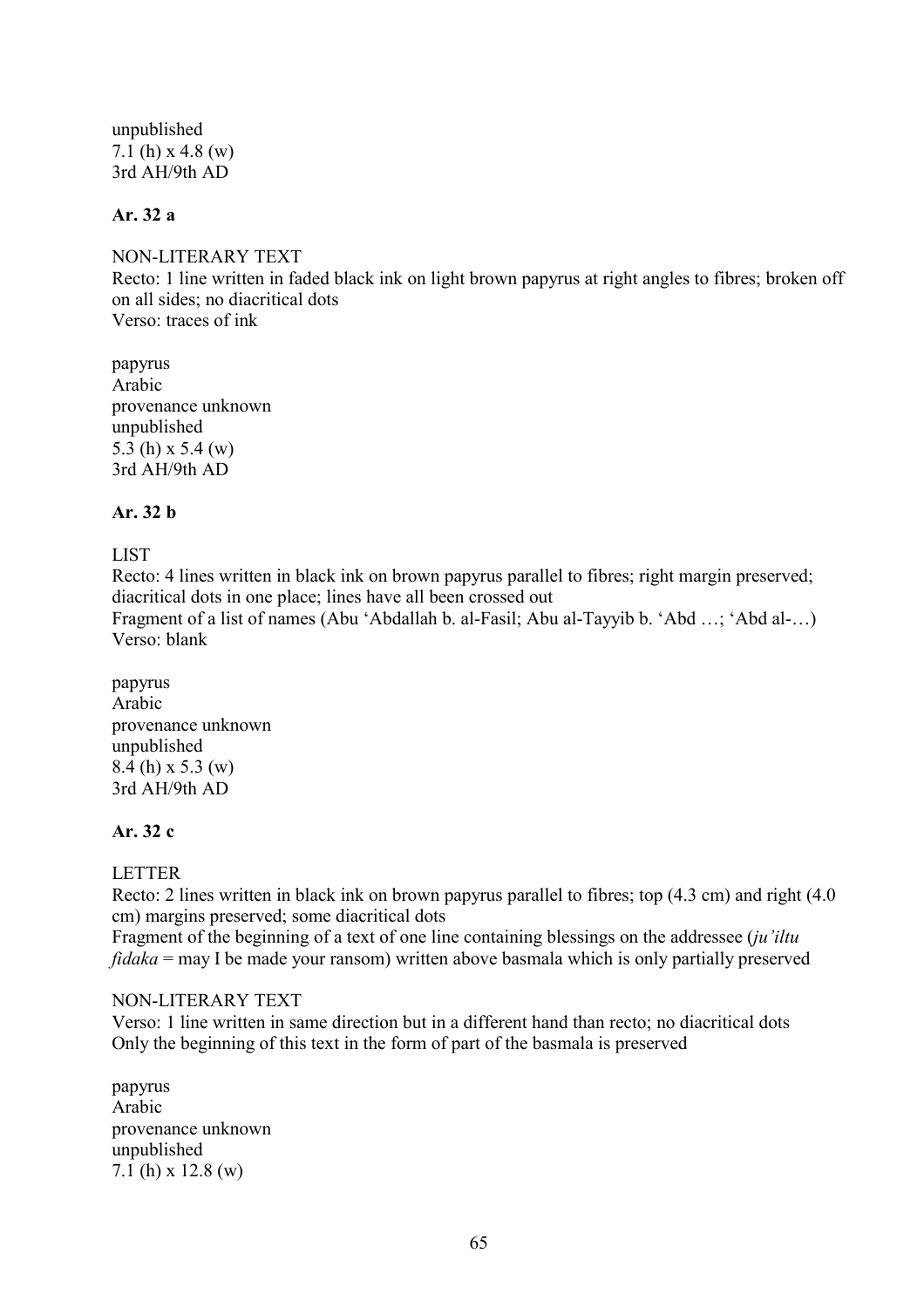## 3rd AH/9th AD

# **Ar. 32 d**

# ACCOUNT

Recto: 7 lines written in black ink on brown papyrus at right angles to fibres; right (3.5 cm) margin preserved; left bottom corner broken off; diacritical dots in one place Fragment of a list of quantities of products (*al-zayt* = the oil); only the sub-headings have been preserved Verso: blank

papyrus Arabic provenance unknown unpublished 13.5 (h) x 6.8 (w) 3rd AH/9th AD

## **Ar. 32 e**

## LETTER

Verso: 1 line written at a 180° turn compared to recto in a different hand; broken off on all sides; diacritical dots in one place

Fragment of an address or letter containing blessings on a third person (*Ab*]*u al-Khayr atala a*]*llah baqa'ahu* )

### NON-LITERARY TEXT

Recto: 2 lines written in black ink on light brown papyrus at right angles to fibres; broken off on all sides; papyrus fibres have got lose and disappeared in many places leaving holes; no diacritical dots

[Coptic ???]

papyrus Arabic provenance unknown unpublished 11.3 (h) x 3.5 (w) 3rd AH/9th AD

# **Ar. 32 f**

### ACCOUNT

Recto: 3 lines written with black ink on light brown papyrus at right angles to fibres; broken off on all sides; at middle of upper margin large part broken off; other damages to papyrus as well; some diacritical dots

Fragment of an account of agricultural produce (*qamh* = grain); numbers are written with Greek letters

Verso: 3 lines written in same direction and same hand as recto; broken off on all sides; horizontal line divides two entries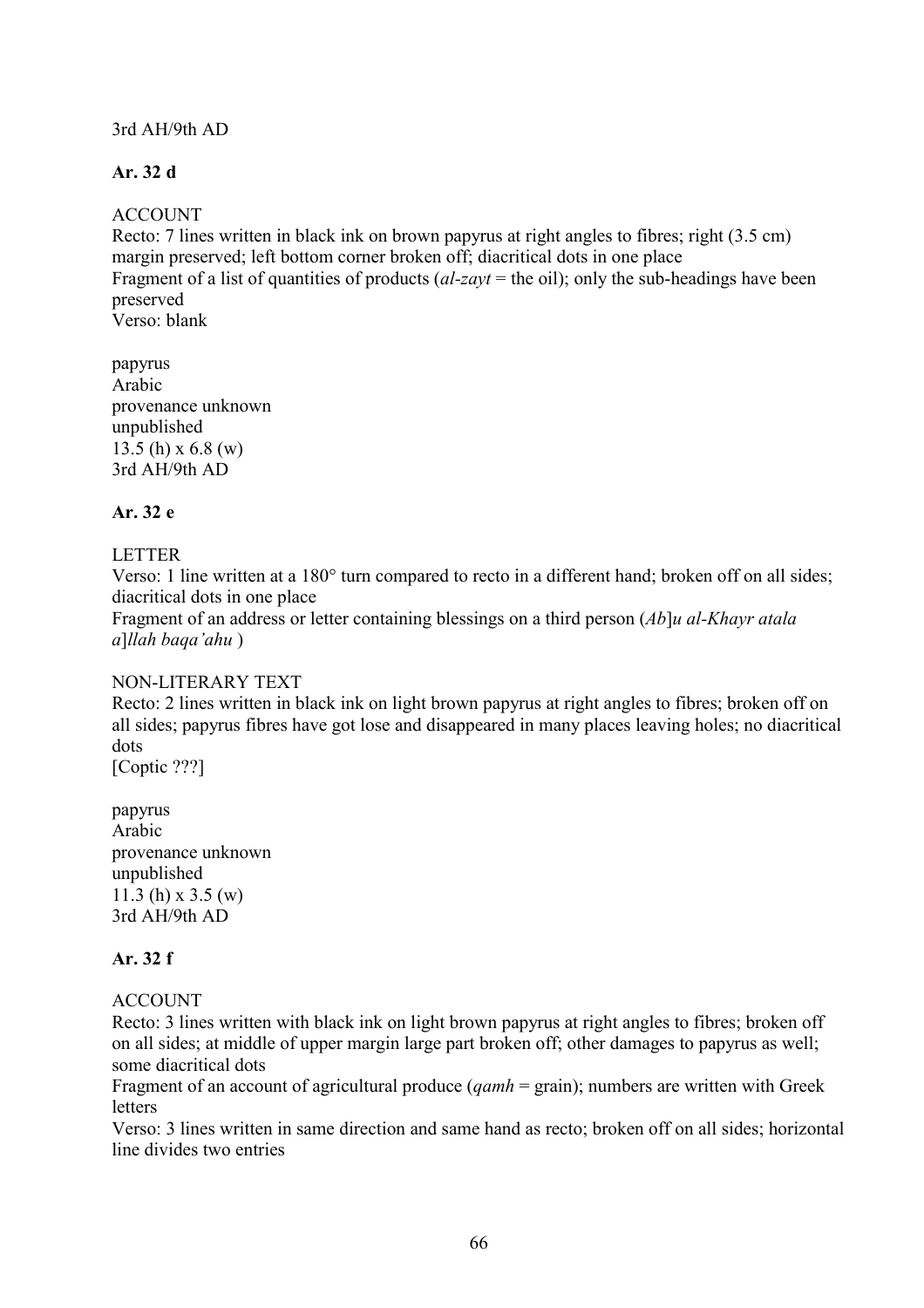Continuation of account listing again a delivery of grain (*hamal min al-qamh* ) and mentioning the week days Wednesday and Thursday

papyrus Arabic provenance unknown unpublished 4.4 (h) x 12.2 (w) 3rd AH/9th AD

# **Ar. 32 g**

NON-LITERARY TEXT

Recto: 3 lines written in black ink on brown papyrus at right angles to fibres; broken off on all sides; no diacritical dots; unconventional ligatures

Fragment of a text which mentions that someone has received something (*qabada* )

# ACCOUNT

Verso: 5 lines written at a 90° turn compared to recto in a different hand; right margin preserved; no diacritical dots; some lines are written across each other Fragment of an account mentioning personal names (Ahmad) and the land tax (*kharaj* )

papyrus Arabic provenance unknown unpublished 6.4 (h) x 5.4 (w) 3rd AH/9th AD

# **Ar. 32 h**

# LETTER

Recto: 2 lines written in black ink on light brown papyrus at right angles to fibres; broken off on all sides; no diacritical dots

Fragment of the end of a letter conveying greetings to third persons (*'ala Muhammad al-salam wa 'ala …*)

# ACCOUNT

Verso: 3 lines written at a 90° turn compared to recto and 1 line written in same direction as recto all in a different hand; broken off on all sides; no diacritical dots

Fragment of an account mentioning *qirats* (*khamsa bi-qirat* ); the line written in same direction as recto contains the phrase "thank be to God" (*al-hamdu li-llah* ) written in a different hand than the rest of the text written on verso

papyrus Arabic provenance unknown unpublished 3.0 (h) x 5.6 (w) 3rd AH/9th AD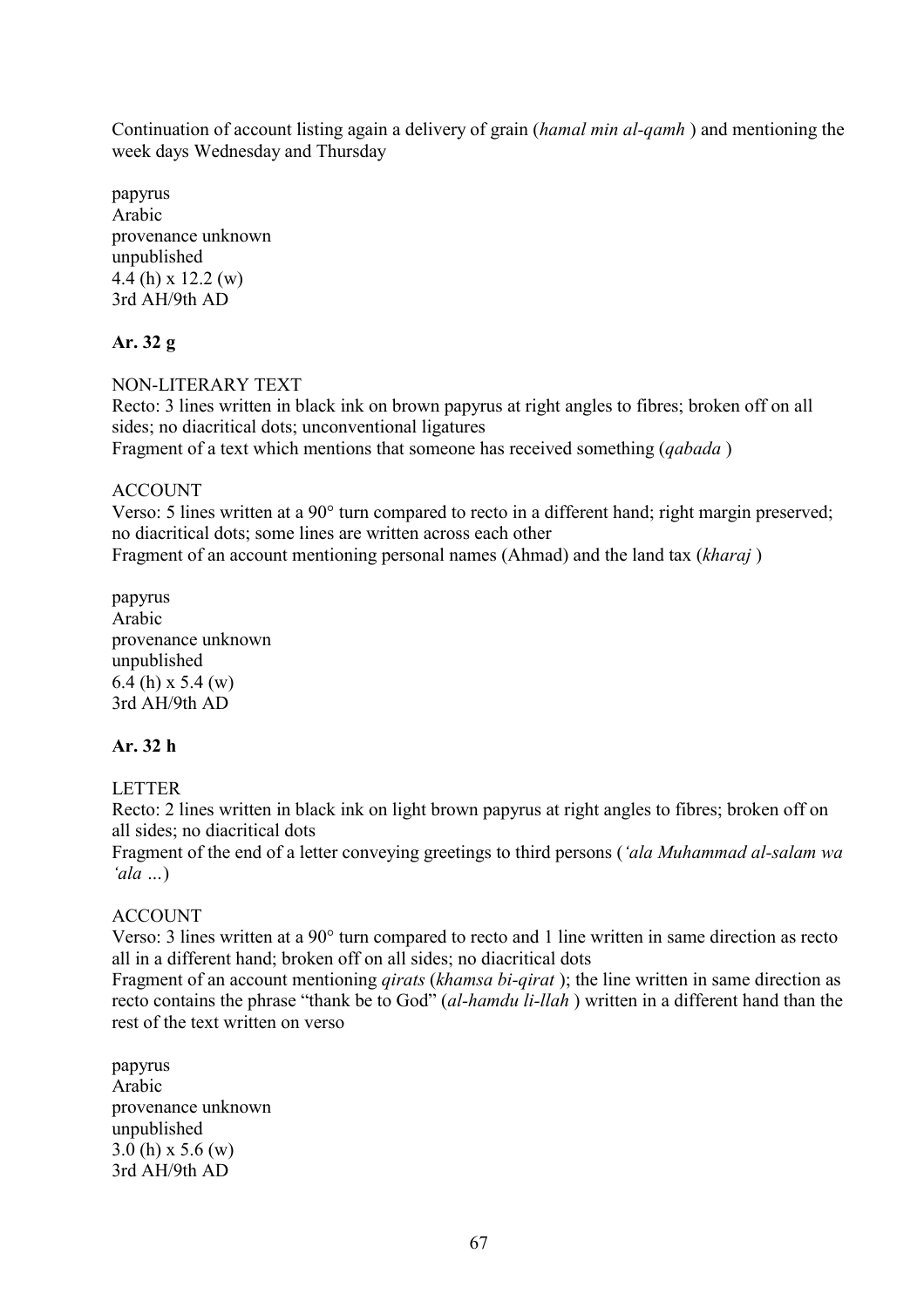## **Ar. 32 i**

NON-LITERARY TEXT Recto: 1 line written in black ink on brown papyrus at right angles to fibres; broken off on all sides; no diacritical dots Verso: blank

papyrus Arabic provenance unknown unpublished 3.0 (h) x 1.7 (w) 3rd AH/9th AD

## **Ar. 32 j**

NON-LITERARY TEXT

Recto: trace of 1 line of black ink written at right angles to fibres; broken off on all sides; no diacritical dots; two hand writings are used on recto

Verso: trace of 1 line written in same direction and in same hand as one of the handwritings used on recto

papyrus Arabic provenance unknown unpublished 1.7 (h)  $x$  4.3 (w) 3rd AH/9th AD

### **Ar. 32 k**

NON-LITERARY TEXT Recto: 2 lines written in black ink on brown papyrus at right angles to fibres; broken off on all sides; no diacritical dots Fragment of a text where two phrases are wordily repeated in the two lines

### NON-LITERARY TEXT

Verso: 2 lines written in same direction but in a different hand than recto

papyrus Arabic provenance unknown unpublished 3.6 (h) x 4.2 (w) 3rd AH/9th AD

### **Ar. 32 l**

### NON-LITERARY TEXT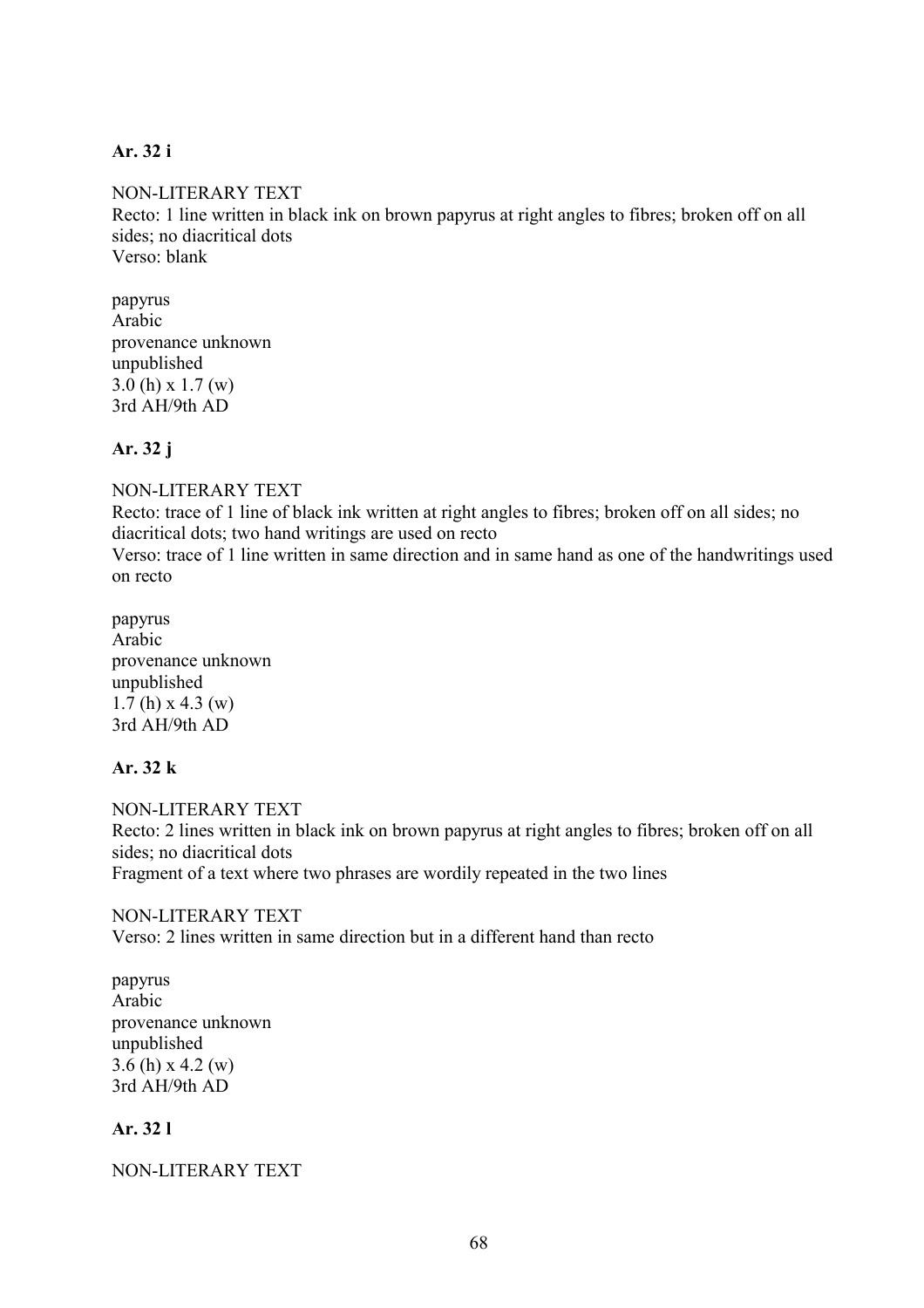Recto: 2 lines written in black ink on light brown papyrus at right angles to fibres; broken off on all sides; diacritical dot in one place Verso: blank

papyrus Arabic provenance unknown unpublished 3.1 (h) x 6.9 (w) 3rd AH/9th AD

## **Ar. 33 a**

### NON-LITERARY TEXT

Recto: 2 lines written in black ink on light brown papyrus at right angles to fibres; broken off on all sides; many holes in papyrus due to fibres that got lose and worm holes; right bottom corner broken off Verso: blank

papyrus Arabic provenance unknown unpublished 4.1 (h) x 5.3 (w) 3rd AH/9th AD

## **Ar. 33 b**

### ACCOUNT

Recto: 2 lines written in black ink on brown papyrus at right angles to fibres; broken off on all sides; some small lacunae; no diacritical dots

Fragment of an account mentioning "and its people" (*wa-ahluhu* ) and amounts written with Greek letters

Verso: blank

papyrus Arabic provenance unknown unpublished 3.0 (h) x 3.2 (w) 3rd AH/9th AD

### **Ar. 33 c**

### TAX LIST

Recto: 4 lines written in black ink on light brown papyrus parallel to fibres; broken off on all sides; left upper corner broken off; no diacritical dots; horizontal line over sin Fragment of a tax list for land tax (*kharaj* ) recording personal names (Peter) and if they paid for themselves (*'an nafsihi* ) Verso: blank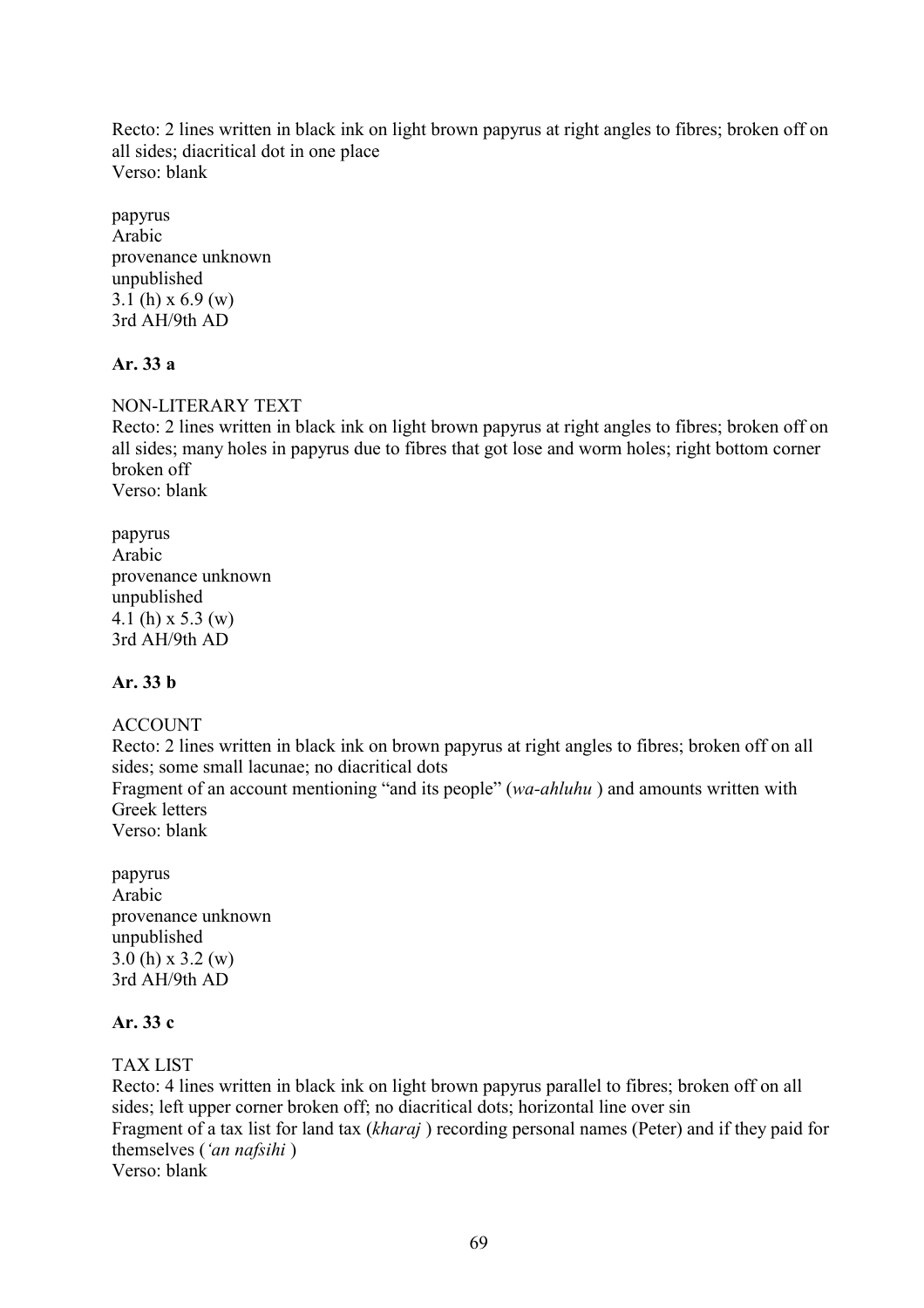papyrus Arabic provenance unknown unpublished 6.5 (h) x 3.6 (w) 3rd AH/9th AD

## **Ar. 33 d**

LETTER

Recto: 3 lines written in black ink on brown papyrus; top margin preserved; all corners broken off; ink is faded in some places; some diacritical dots

Fragment of the beginning of a letter containing the partial names of the sender (… b. Ziyad) mentioning that the sender was in good health when he wrote this letter (*al-kitab …wa-hali salama* ) which is a standard opening formula. Verso: blank

papyrus Arabic provenance unknown unpublished 6.2 (h) x 14.4 (w) 2nd AH/8th AD

# **Ar. 33 e**

# LETTER

Recto: 3 lines written with black ink on brown papyrus at right angles to fibres; broken off on all sides; fibres have come undone in several places creating holes in the papyrus; no diacritical dots; some unconventional ligatures in opening formulae

Fragment of the beginning of a letter containing traces of the basmala, opening formulae (*atala allah baqa'aka wa-ad*[*ama 'izzaka …*) and the remark that the sender will inform the addressee of some news (*akhbaruka* )

Verso: blank papyrus Arabic provenance unknown unpublished 8.5 (h) x 11.3 (w) 3rd AH/9th AD

# **Ar. 33 f**

**ACCOUNT** 

Recto: 3 lines written in black ink on light brown papyrus at right angles to fibres; broken off on all sides; no diacritical dots

Fragment of an account mentioning the weight *mithqal* and years Verso: blank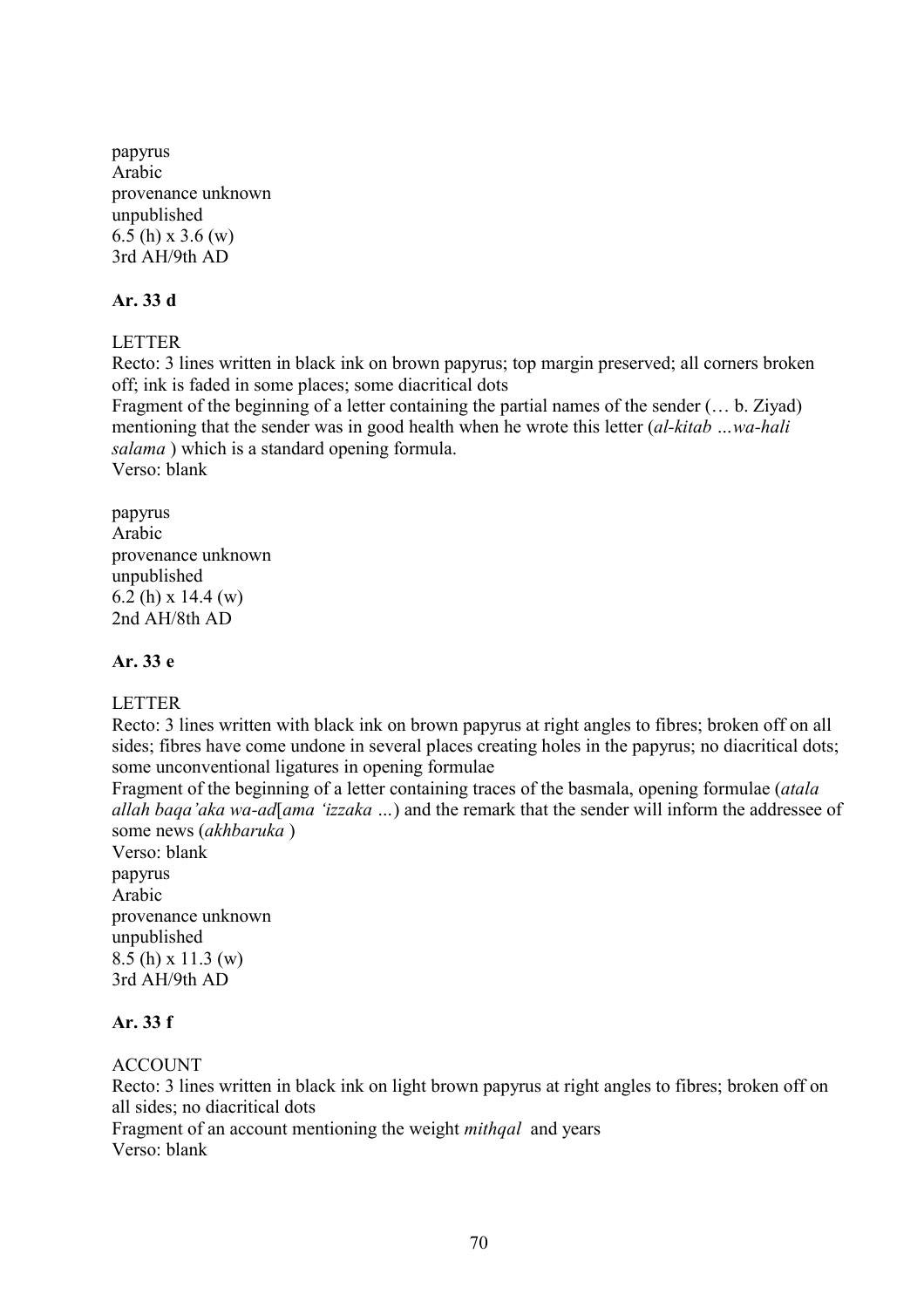papyrus Arabic provenance unknown unpublished 4.8 (h) x 4.2 (w) 3rd AH/9th AD

## **Ar. 33 g**

LETTER

Recto: 1 line written in black ink on brown papyrus at right angles to papyrus; broken off on all sides; no diacritical dots Fragment of a letter requesting the addressee to write to the sender concerning some matter (*uktubni amr*…) Verso: blank

papyrus Arabic provenance unknown unpublished 2.5 (h) x 3.2 (w) 3rd AH/9th AD

## **Ar. 33 h**

### NON-LITERARY TEXT

Recto: trace of black ink written on brown papyrus at right angles to fibres; left (3.0 cm) margin preserved; no diacritical dots Verso: blank

papyrus Arabic provenance unknown unpublished  $1.7(h) \times 5.5 (w)$ 3rd AH/9th AD

papyrus Arabic provenance unknown unpublished 3.1 (h)  $x 6.9 (w)$ 3rd AH/9th AD

# **Ar. 33 i**

# LETTER

Recto: 1 line written in black ink on brown papyrus at right angles to fibres; bottom (3.0 cm) margin preserved; some small holes in papyrus due to wear and tear; no diacritical dots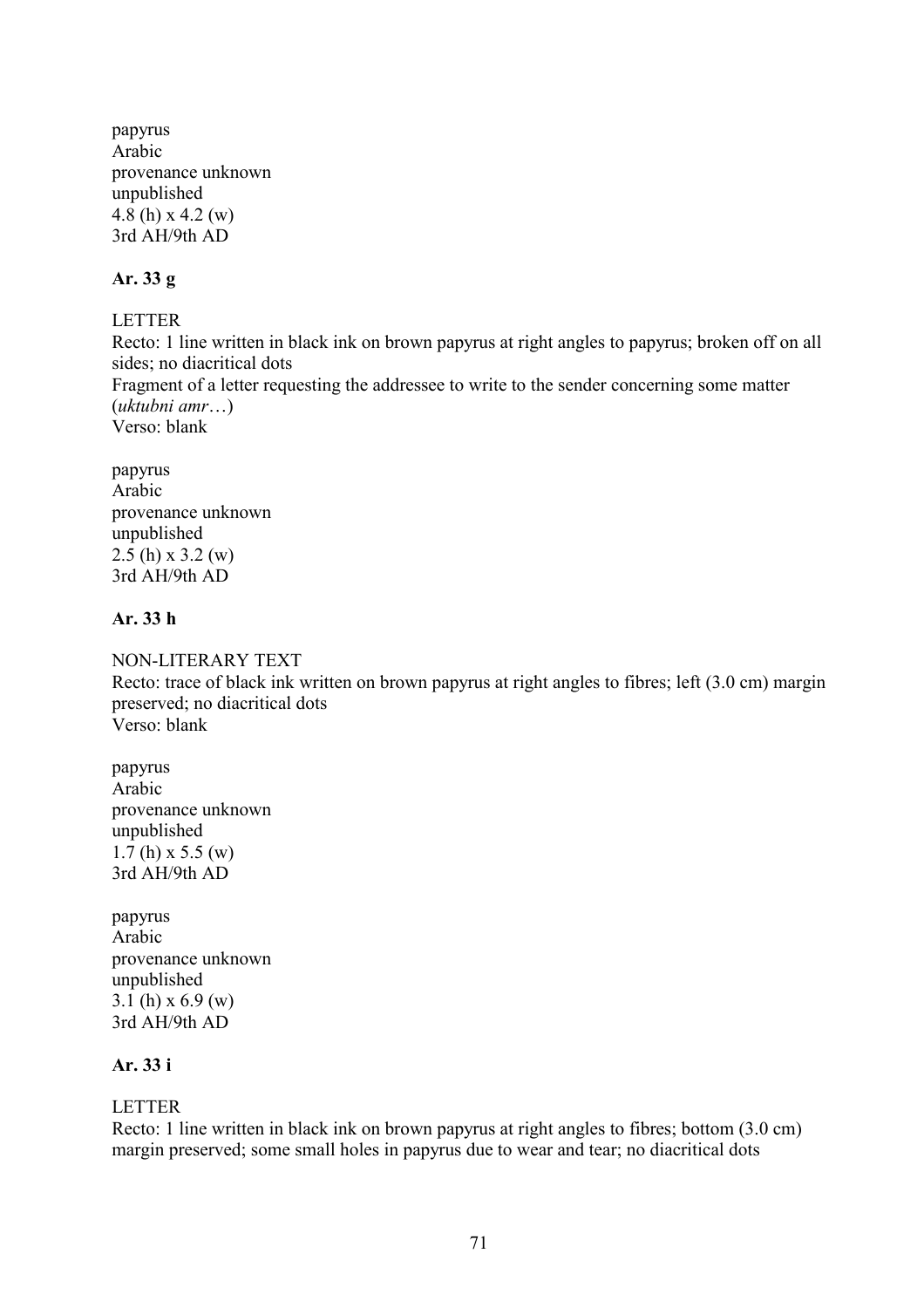Fragment of the end of a letter containing a farewell blessing for the addressee (*…al-su 'anka* = may God keep evil away from you)

## NON-LITERARY TEXT

Verso: 2 lines written in same direction but in different hand than recto; bottom margin preserved; no diacritical dots

papyrus Arabic provenance unknown unpublished 4.4 (h) x 8.3 (w) 3rd AH/9th AD

## **Ar. 33 j**

## LETTER

Recto: 3 lines written in black ink on brown papyrus; bottom margin preserved; some small holes in papyrus; no diacritical dots

Fragment of a letter mentioning the name Muhammad and that some woman is with the addressee's (*fa-hiya 'indaka* )

### **RECEIPT**

Verso: 2 lines written in same direction and same hand as recto Fragment of a receipt containing the name b. Qasim and a check mark in the form of a capital "H" (see also Ar. 35 i and Ar. 54 c)

papyrus Arabic provenance unknown unpublished 3.1 (h) x 3.7 (w) 3rd AH/9th AD

# **Ar. 33 k**

NON-LITERARY TEXT Recto: 2 lines written in faded black ink on brown papyrus parallel to fibres; bottom margin preserved; no diacritical dots Fragment of a text containing the word "God" (*allah* )

NON-LITERARY TEXT Verso: trace of 1 line written in same direction but different hand than recto; no diacritical dots

papyrus Arabic provenance unknown unpublished 2.9 (h) x 3.7 (w) 3rd AH/9th AD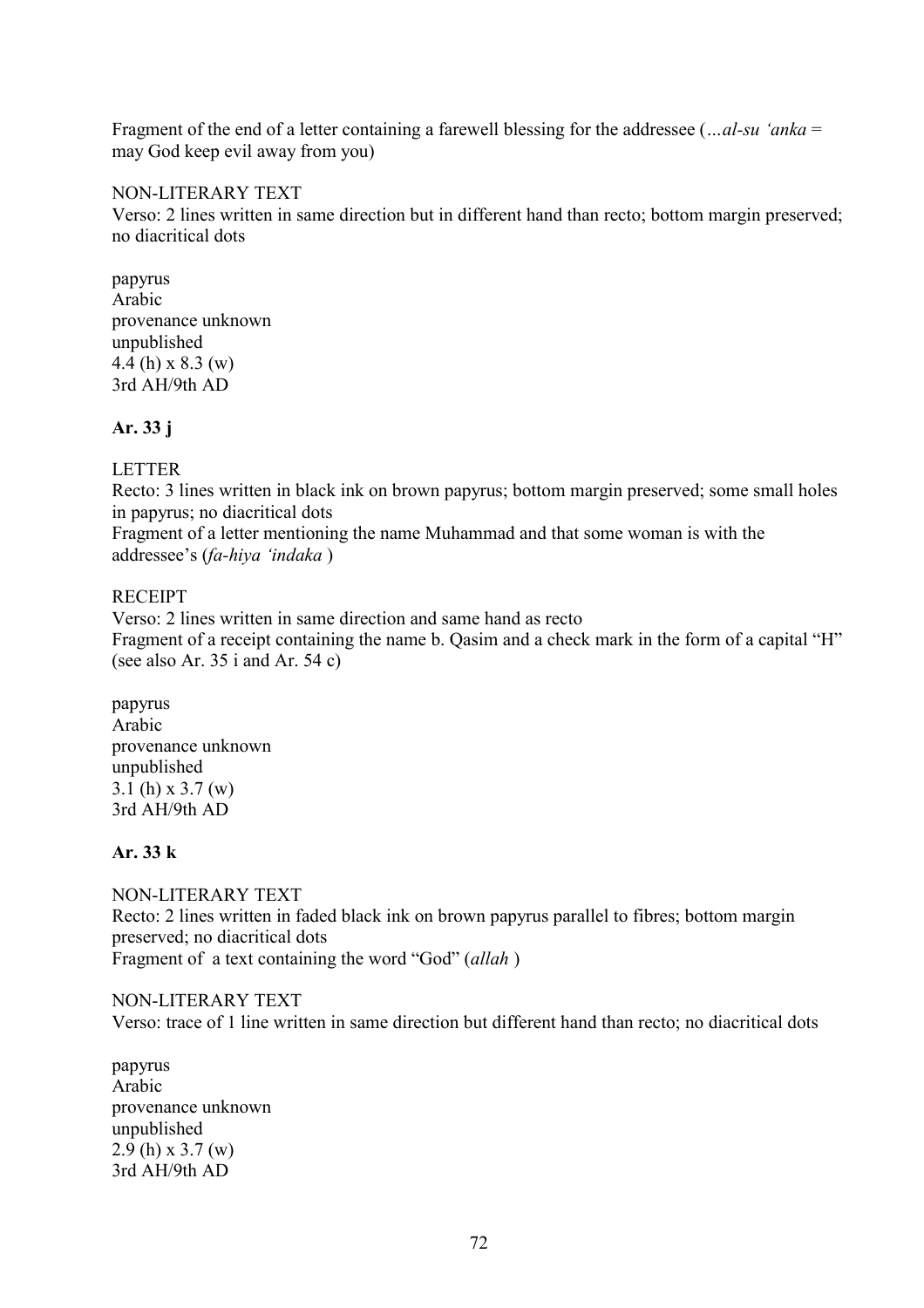### **Ar. 33 l**

### ACCOUNT

Recto: 3 lines written in faded black ink on brown papyrus at right angles to fibres; broken off on all sides; left upper corner broken off; no diacritical dots Fragment of an account Verso: blank

papyrus Arabic provenance unknown unpublished 3.7 (h) x 4.2 (w) 3rd AH/9th AD

# **Ar. 33 m**

### NON-LITERARY TEXT

Recto: 1 line written in black ink on light brown papyrus at right angles to fibres; broken off on all sides; no diacritical dots Verso: blank

papyrus Arabic provenance unknown unpublished 2.5 (h) x 3.9 (w) 3rd AH/9th AD

### **Ar. 34 a**

### TAX LIST

Recto: 3 lines written in black ink on light brown papyrus parallel to fibres; bottom margin preserved; some fibres have got lose resulting in holes in papyrus; some diacritical dots Fragment of a tax list recording what different people paid (*ada fulan b. fulan 'an nafsihi* )

### ACCOUNT

Verso: 4 lines written at 90° turn compared to recto in a different hand; left margin preserved; no diacritical dots

Fragment of text mentioning a sum of *qirat* for the land tax (*kharaj* ) ends with cross sign indicating a check mark

papyrus Arabic provenance unknown unpublished 6.0 (h) x 11.0 (w) 3rd AH/9th AD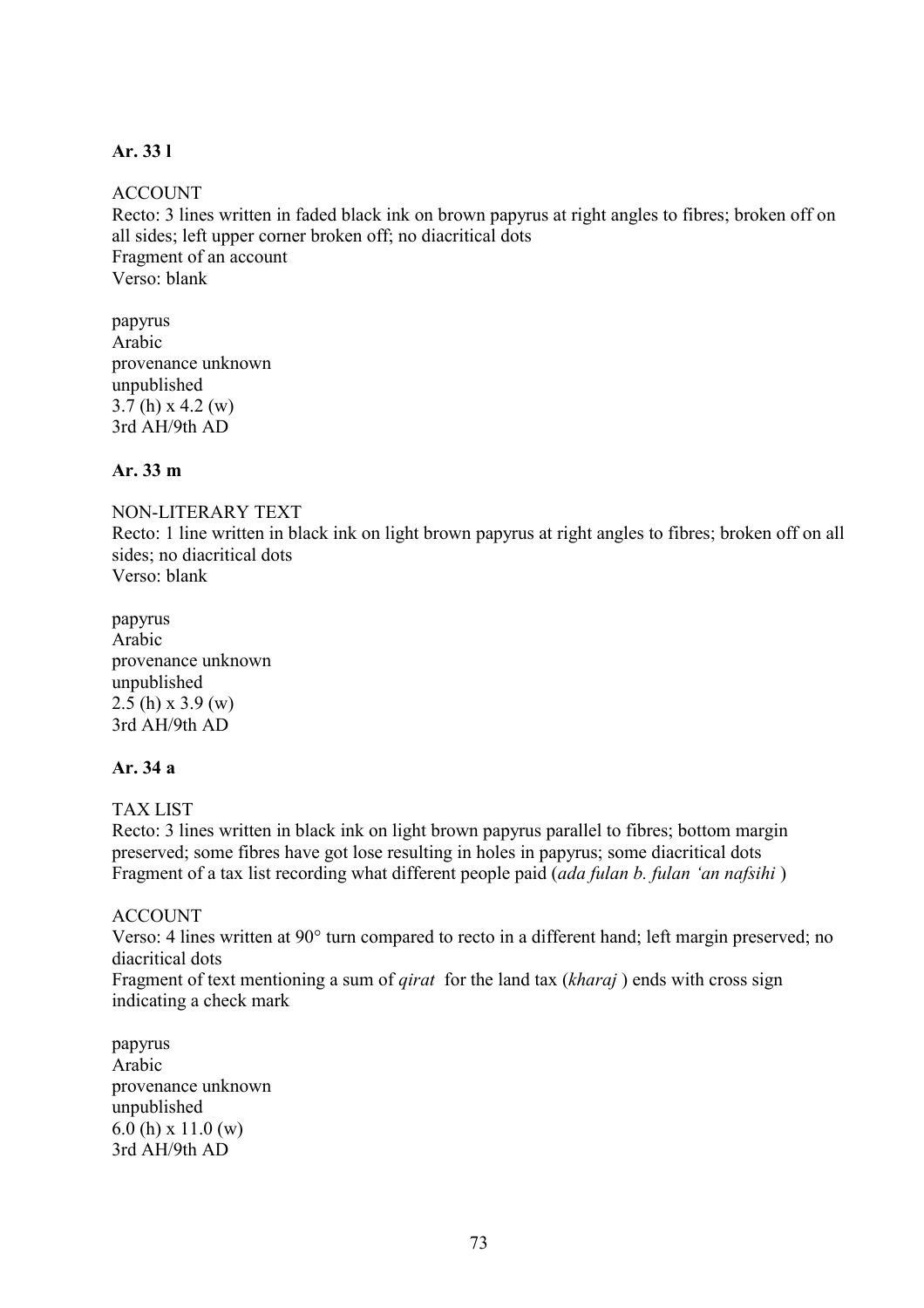## **Ar. 34 b**

# NON-LITERARY TEXT Recto: 1 line written in black ink on light brown papyrus parallel to fibres; broken off on all sides; papyrus consists of narrow band of fibres only; no diacritical dots Verso: blank

papyrus Arabic provenance unknown unpublished 5.5 (h) x 7.1 (w) 3rd AH/9th AD

### **Ar. 34 c**

### LETTER

Recto: 7 lines written in black ink on brown papyrus; broken off on all sides; left upper corner broken off; ink is smudged in some places rendering the writing unreadable; no diacritical dots Fragment of a letter urging the addressee to pay what was mentioned in this letter (*tadfa' ma fi hadha al-kitab* )

### LEGAL DOCUMENT

Verso: 6 lines written in same direction as recto; right (2.5 cm) margin preserved; no diacritical dots

Fragment of the end of a legal document containing one autograph witness statement (*shahida Musa b. …*[*'ala iqrar fulan ibn fulan bi-ma fi* ] *hadha al-kitab wa-kataba* [*shahadatahu fi-khatihi*   $\mathcal{L}$ 

papyrus Arabic provenance unknown unpublished 7.3 (h) x 7.7 (w) 3rd AH/9th AD

### **Ar. 34 d**

NON-LITERARY TEXT Recto: 5 lines of very faded black ink written on brown papyrus at right angles to fibres; ink faded in most lines; left margin preserved; some small holes in papyrus; no diacritical dots

### LETTER

Verso: 5 lines written in same direction as recto but in a different hand; bottom (0.5 cm) and right (0.5 cm) margins preserved; no diacritical dots Fragment of a letter mentioning the sister of the sender (l. 4 *ukhti*)

papyrus Arabic provenance unknown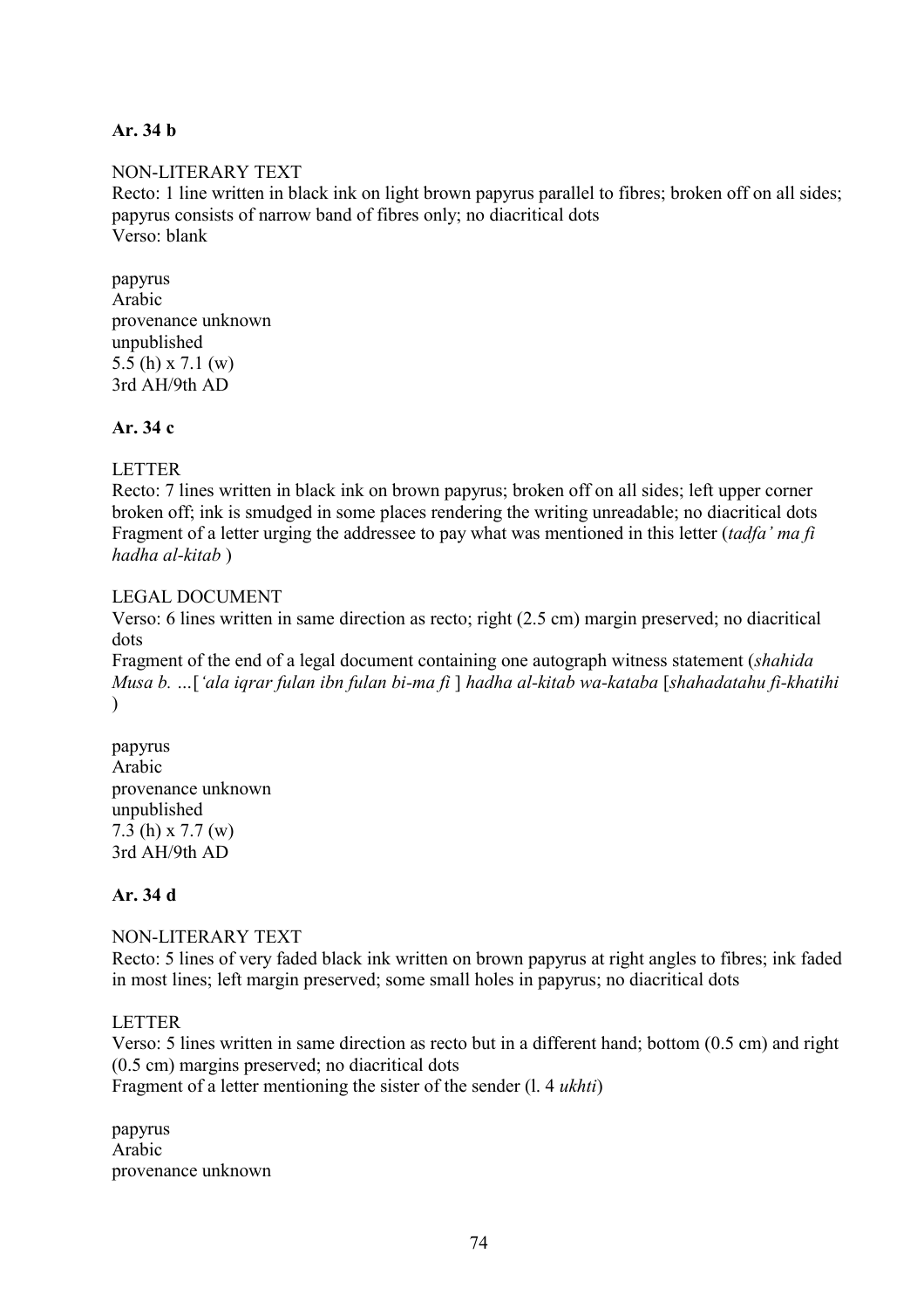unpublished 6.5 (h) x 5.0 (w) 3rd AH/9th AD

# **Ar. 34 e**

## TAX LIST

Recto: 2 lines written in black ink on light brown papyrus parallel to fibres; top (6.5 cm) margin preserved; papyrus fibres have got lose in some places resulting in holes; no diacritical dots Fragment of a tax list recording names (Muhammad) and amounts they paid for themselves (*'an nafsihi* ); Greek letters are used for numerals Verso: blank

papyrus Arabic provenance unknown unpublished 10.6 (h) x 6.7 (w) 3rd AH/9th AD

## **Ar. 34 f**

## LETTER

Recto: 3 lines written in faded black ink on brown papyrus at right angles to fibres; right margin preserved; no diacritical dots

Fragment of a note with commercial contents mentioning the amount of five dinars and that the sender has paid something (*dafa'tu* )

## ACCOUNT

Verso: 3 lines written at 180° turn compared to recto and in a different hand; broken off on all sides; no diacritical dots Fragment of an account

papyrus Arabic provenance unknown unpublished 4.2 (h) x 5.1 (w) 3rd AH/9th AD

### **Ar. 34 g**

## LETTER

Recto: 3 lines written in black ink on light brown papyrus; broken off on all sides; one small hole in the centre; no diacritical dots

Fragment of a letter in which the sender mentions that he has collected something (*jama'tu* ) Verso: blank

papyrus Arabic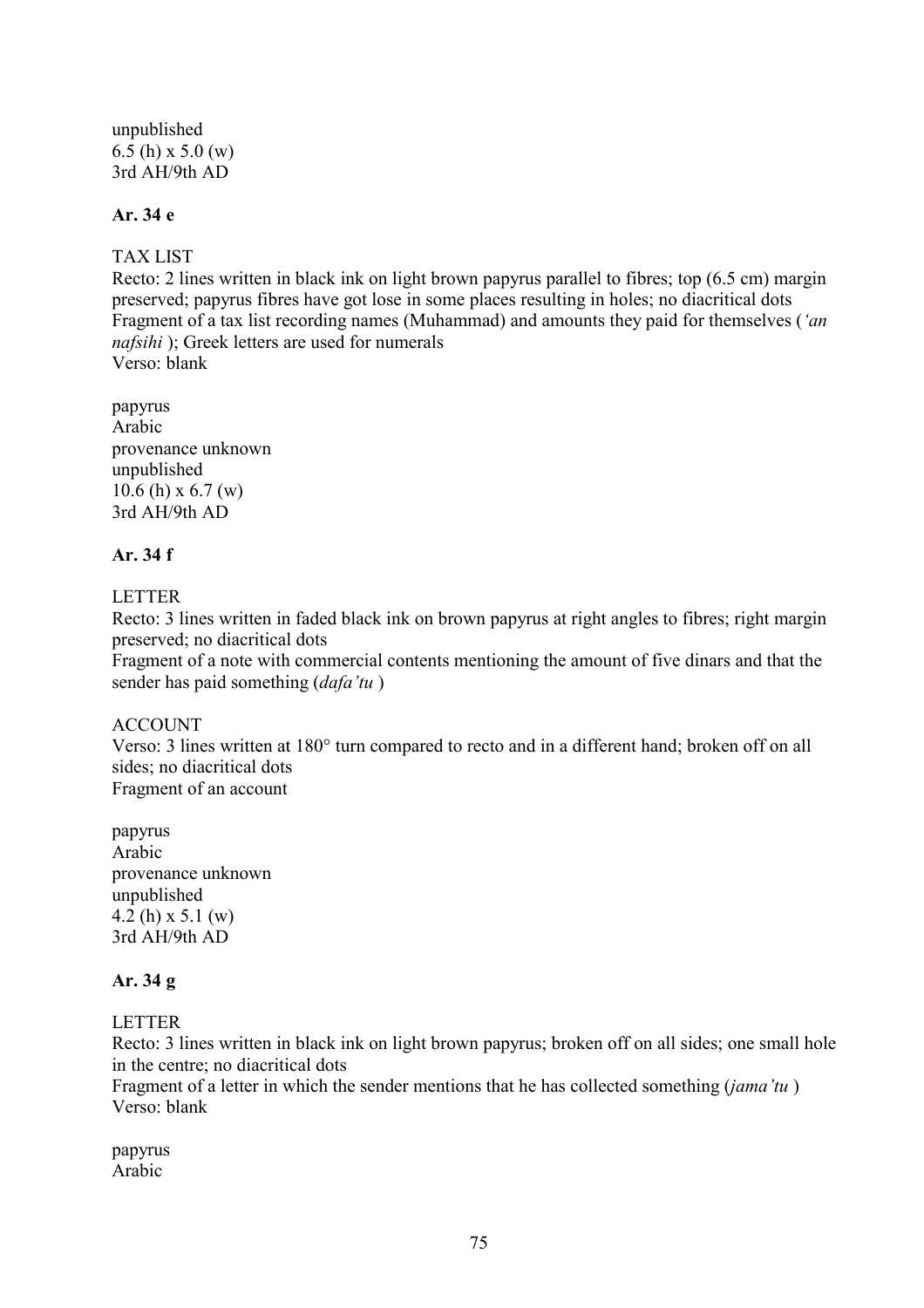provenance unknown unpublished 5.7 (h) x 4.2 (w) 3rd AH/9th AD

### **Ar. 34 h**

### NON-LITERARY TEXT

Recto: 1 line written in black ink on brown papyrus at right angles to fibres; broken off on all sides; no diacritical dots Very monumental and ornamental script with high hasta containing the word "slave" (*'abd* )

### NON-LITERARY TEXT

Verso: traces of 3 lines written at 90° turn compared to recto in a different hand; large open spaces (2-3 cm) in between lines; no diacritical dots; broken off on all sides

# **Ar. 34 i**

### LETTER

Recto: 2 lines written in black ink on brown papyrus parallel to fibres; text consists of two fragments; broken off on all sides; few small holes in papyrus; few diacritical dots Fragment of a letter urging the addressee not to turn to someone (*lam tujih ila* ) and mentioning the name … b. Juman

### LETTER

Verso: 2 lines written in same direction as recto, but in a different hand; broken off on all sides; no diacritical dots

Letter mentioning "this time" (*hadha al-waqat* )

papyrus Arabic provenance unknown unpublished 3.5 (h) x 4.4 (w) 3rd AH/9th AD

## **Ar. 34 j**

### LETTER

Recto: 2 lines written in black ink on brown papyrus at right angles to fibres; broken off on all sides; one small hole in right margin; no diacritical dots Fragment of a letter containing a blessing (*'azza* [*ka allah* = may God strengthen you)

### NON-LITERARY TEXT

Verso: traces of 1 line written at a 180° turn compared to recto and in a different hand; broken off on all sides; ink has disappeared at places; no diacritical dots

papyrus Arabic provenance unknown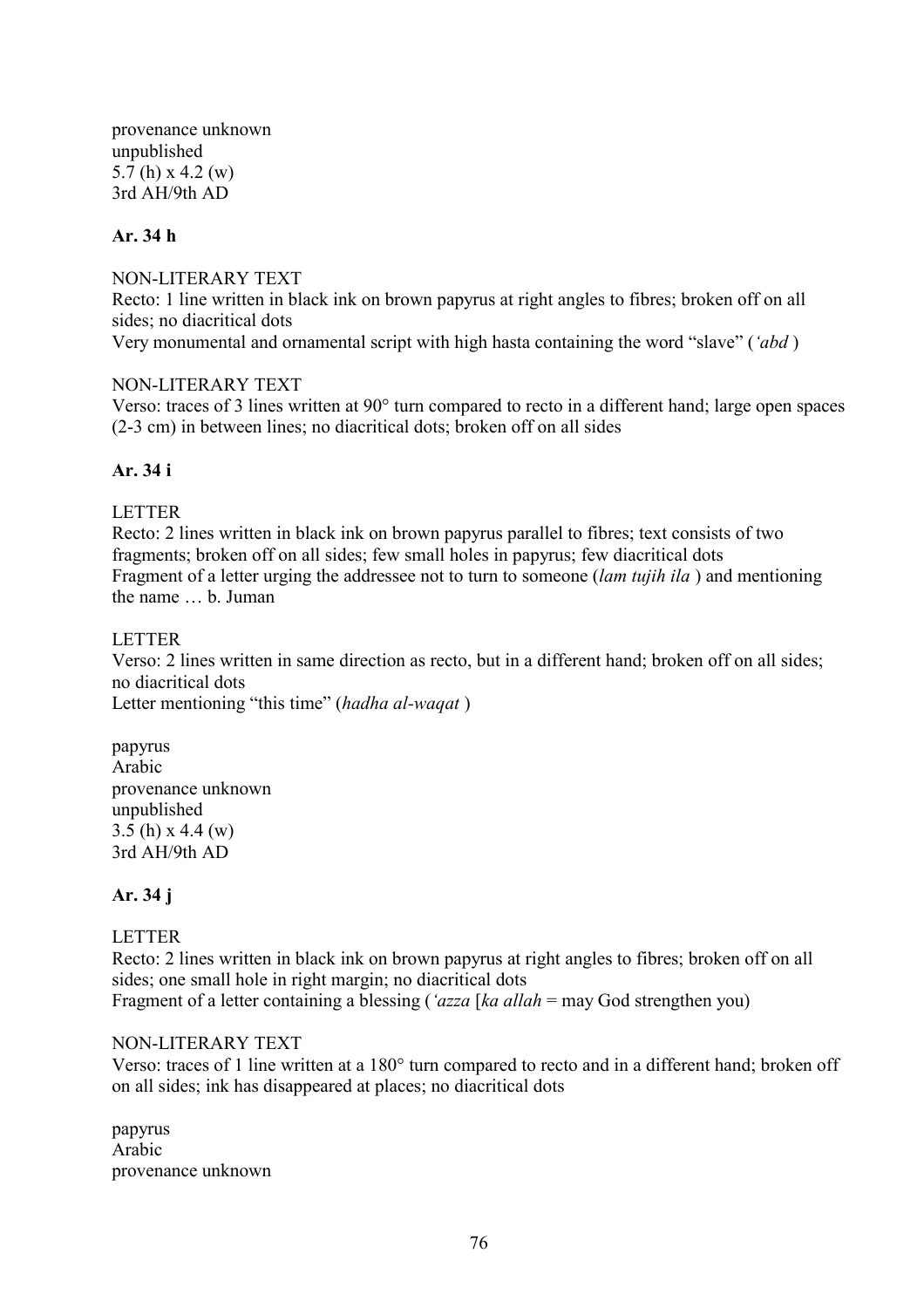unpublished 3.0 (h) x 3.1 (w) 3rd AH/9th AD

## **Ar. 34 k**

### ACCOUNT

Recto: 2 lines written in black ink on brown papyrus at right angles to fibres; broken off on all sides; top right and bottom left hand corner broken off; no diacritical dots Fragment of an account showing part of a horizontal line dividing different entries and part of a number written with Greek letters Verso: 2 lines written in same direction as recto Continuation of text on recto

papyrus Arabic provenance unknown unpublished 3.8 (h) x 4.2 (w) 3rd AH/9th AD

# **Ar. 34 l**

NON-LITERARY TEXT Recto: 2 lines written in black ink on dark brown papyrus; broken off on all sides; many small holes; no diacritical dots Verso: blank

papyrus Arabic provenance unknown unpublished 2.9 (h) x 2.3 (w) 3rd AH/9th AD

### **Ar. 35 a**

## LETTER

Recto: 2 lines written in black ink on brown papyrus at right angles to fibres; broken off on all sides; text consists of three fragments; in the middle of the papyrus a large part is missing; no diacritical dots; many unconventional ligatures

Fragment of a letter mentioning "old Cairo" (*al-Fustat* ) and a blessing for the addressee (*'azzaka*  [*allah* = may God] strengthen you)

Verso: blank

papyrus Arabic provenance unknown unpublished 4.3 (h) x 3.0 (w) and 3.0 (h) x 5.8 (w) and 1.8 (h) x 7.3 (w)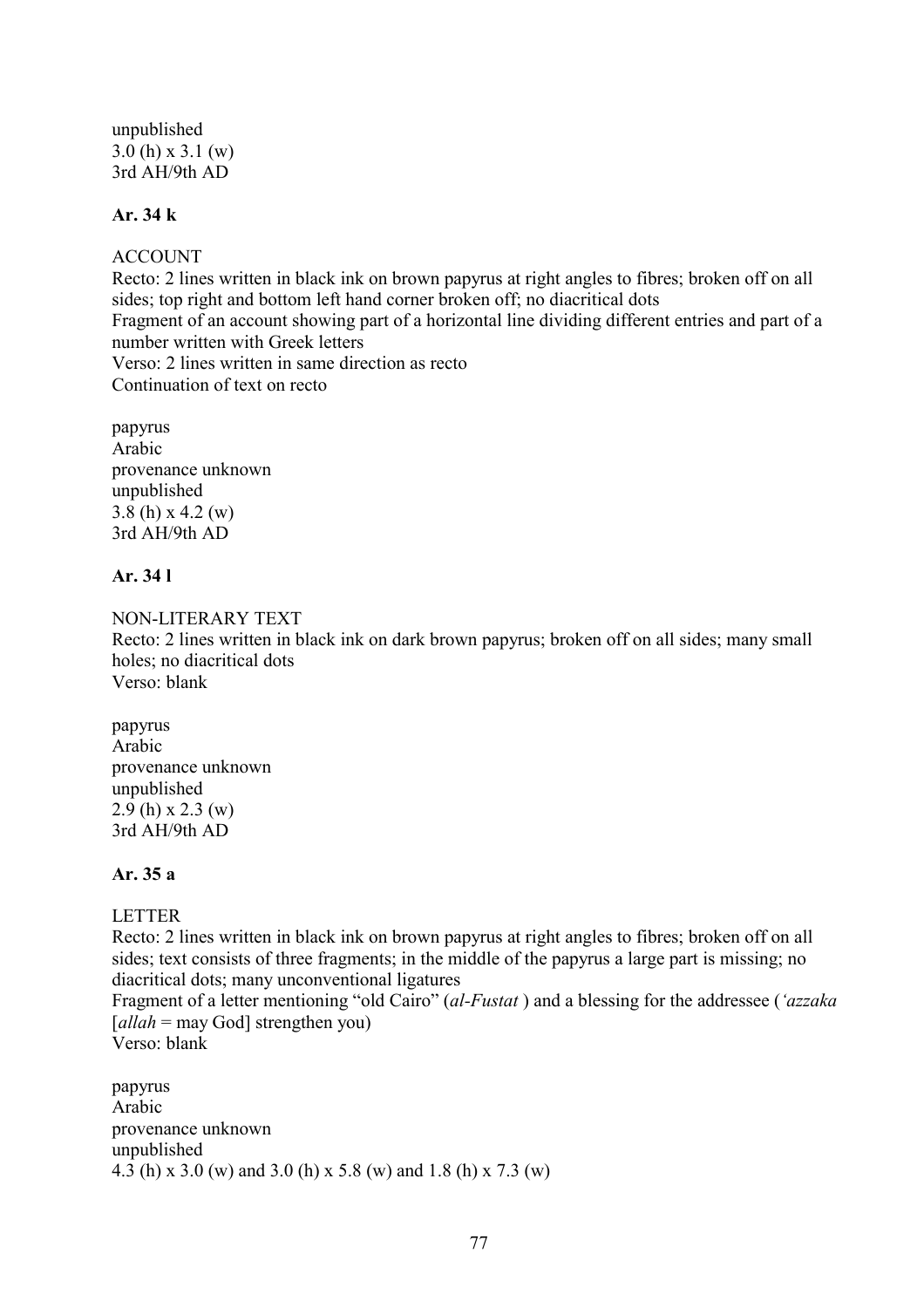### 3rd AH/9th AD

# **Ar. 35 b**

# LETTER

Recto: 6 lines written in black ink on light brown papyrus at right angles to fibres; right (4.5 cm) margin preserved; some holes in papyrus due to fibres that got lose; no diacritical dots Fragmetn of a letter in which the sender mentions that he has discussed something (l. 5 *kalamtu* ) and ending with a blessing for the addressee (*hafazaka allah* = may God protect you) Verso: blank

papyrus Arabic provenance unknown unpublished 11.0 (h)  $x$  9.8 (w) 3rd AH/9th AD

### **Ar. 35 c**

### LETTER

Recto: 2 lines written in black ink on light brown papyrus parallel to fibres; right (2.8 cm) and bottom margins preserved; some small holes in papyrus; no diacritical dots; some unconventional ligatures

Fragment of the end of a letter mentioning personal names (Abi Ahmad; Muhammad b. 'Abd al-Qadir) and that someone was present at something (*hadara* ) Verso: blank

papyrus Arabic provenance unknown unpublished 3.9 (h) x 12.2 (w) 3rd AH/9th AD

## **Ar. 35 d**

## LETTER

Recto: 1 line written in black ink on brown papyrus at right angles to fibres; broken off on all sides; no diacritical dots

Fragment of a text referring that something happened to a third person in the same way as it happened to someone else (*kana ilayhi kama …*)

Verso: blank

papyrus Arabic provenance unknown unpublished 3.7 (h) x 7.7 (w) 3rd AH/9th AD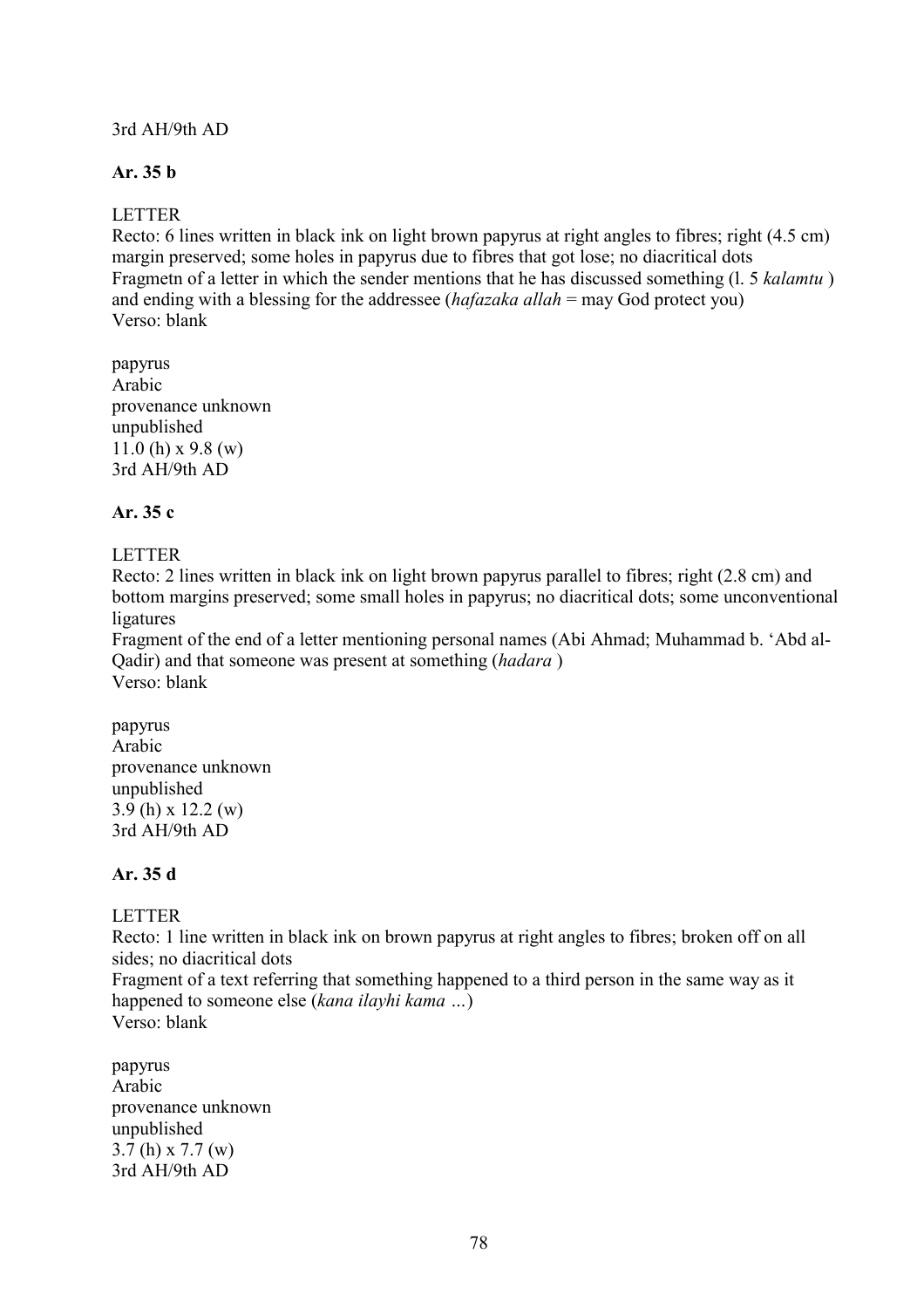### **Ar. 35 e**

### LETTER

Recto: 1 line written in black ink on brown papyrus at right angles to fibres; broken off on all sides; no diacritical dots

Fragment of a letter mentioning that the addressee has done something for himself (*nafsaka* ) Verso: traces of 1 line written in black ink in same direction as recto

papyrus Arabic provenance unknown unpublished 3.3 (h) x 12.8 (w) 3rd AH/9th AD

# **Ar. 35 f**

### LETTER

Recto: 2 lines written in black ink on brown papyrus at right angles to fibres; right (3.0 cm) margin preserved; some fibres have got lose resulting in holes in papyrus; no diacritical dots Fragment of a letter containing a blessing for the addressee (*abqaka allah* = may God maintain you)

### LEGAL DOCUMENT

Verso: 2 lines written in same direction as recto; left margin preserved; no diacritical dots; horizontal line over sin

Fragment of the end of a legal document recording that the parties involved agreed to what was written in the document (*jami' bi-ma fi hadha al-kitab* = to everything that is [written] in this document) and giving part of the date (*sulh al-Muharram sanna …*= end of the [month] Muharram of the year …)

papyrus Arabic provenance unknown unpublished 4.7 (h) x 9.2 (w) 3rd AH/9th AD

## **Ar. 35 g**

### LETTER

Recto: 3 lines written in black ink on brown papyrus parallel to fibres; broken off on all sides; some holes in papyrus; no diacritical dots

Fragment of a letter urging the addressee to hurry writing his answer to the present letter (*wa-a'jal fi al-jawwab* )

Verso: blank

papyrus Arabic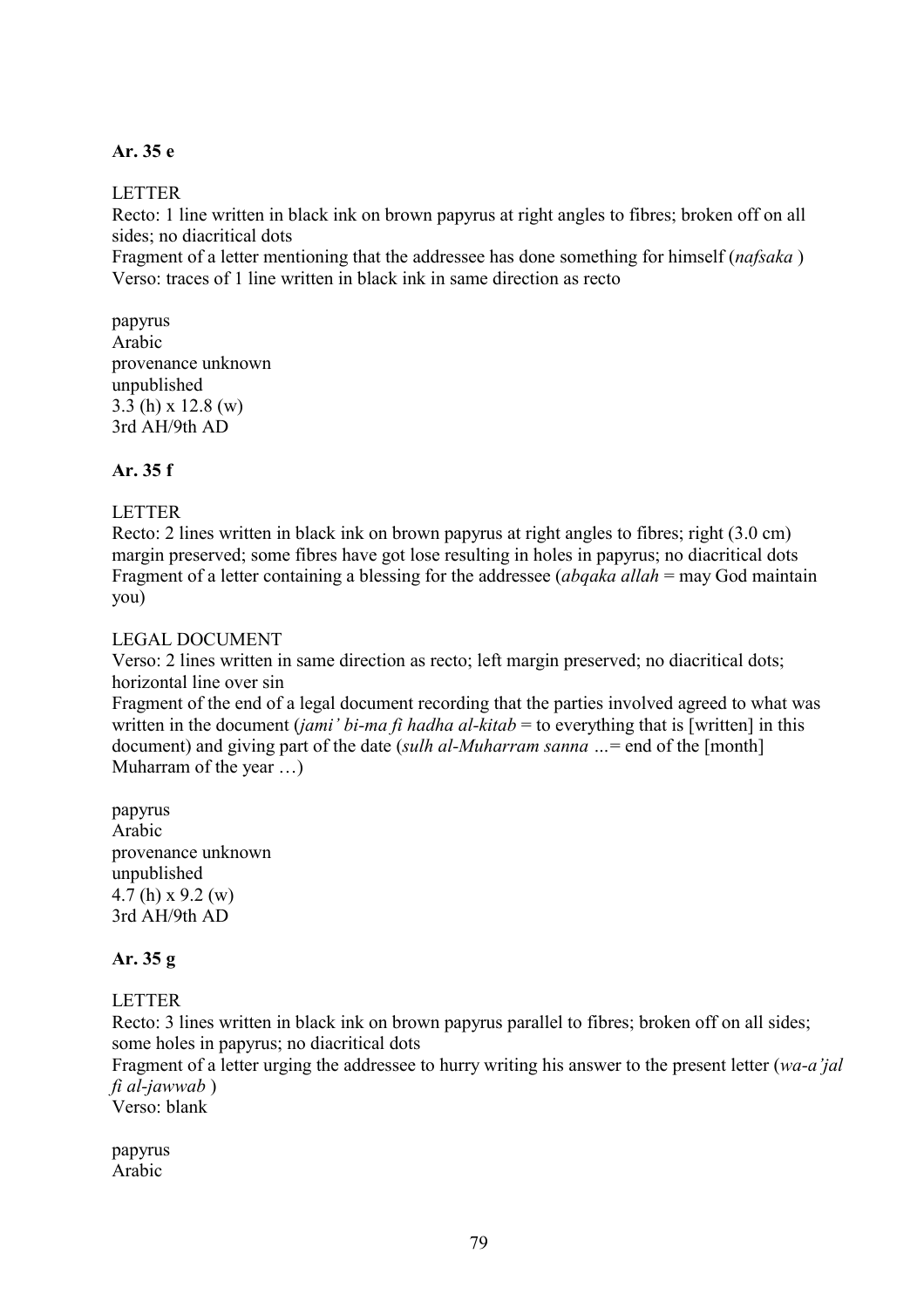provenance unknown unpublished 6.9 (h) x 7.1 (w) 3rd AH/9th AD

### **Ar. 35 h**

#### NON-LITERARY TEXT

Recto: 1 line written in black ink on light brown papyrus parallel to fibres; broken off on all sides; one hole at top right corner; no diacritical dots

### **LETTER**

Verso: 2 lines written in same direction as recto; no diacritical dots Fragment of a letter containing a blessing for the addressee (*a'zzaka* )

papyrus Arabic provenance unknown unpublished 4.9 (h) x 2.6 (w) 3rd AH/9th AD

### **Ar. 35 i**

### NON-LITERARY TEXT

Recto: 3 lines written in black ink on dark brown papyrus parallel to fibres; broken off on all sides; vacant spot at beginning of line 2

Fragment of a text containing a check mark in the form of a capital "H" (see also Ar. 54 c, Ar. 33 j verso)

Verso: 2 lines written at a 180° compared to recto in the same hand; bottom margin preserved; no diacritical dots

papyrus Arabic provenance unknown unpublished 3.0 (h) x 2.9 (w) 3rd AH/9th AD

### **Ar. 36 a**

### LETTER

Recto: 3 lines written in black ink on brown papyrus at right angles to fibres; top and left margins preserved; some holes in papyrus due to fibres that got loose; diacritical dots Fragment of the beginning of a letter containing opening blessings on the addressee; (*wa-'azzaka allah wa-akramaka wa-madda fi-'izzaka* [*wa-gu'il*]*tu fidaka* = and may God preserve you and may He honour you and prolong your position [and I was ma]de your ransom) Verso: blank

papyrus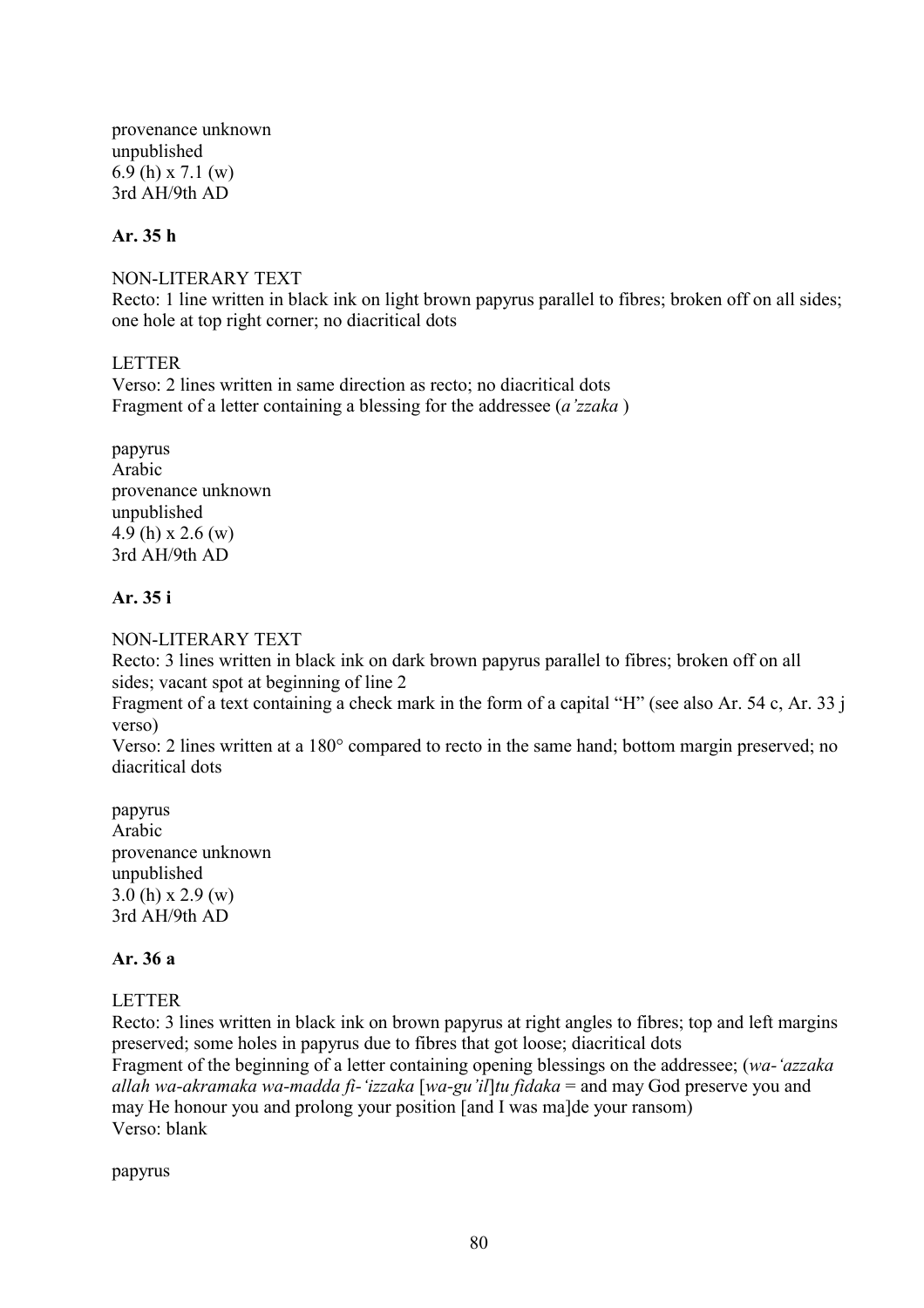Arabic provenance unknown unpublished 5.2 (h) x 13.8 (w) 3rd AH/9th AD

### **Ar. 36 b**

### NON-LITERARY TEXT

Recto: 2 lines written in black ink on light brown papyrus at right angles to fibres; top (2.8 cm) and right (1.2 cm) margins preserved; no diacritical dots Fragment of the beginning of a text of which only the basmala is partially preserved

### LETTER

Verso: 2 lines written in same direction but in different hand than recto; top (2.7 cm) and left (1.7 cm) margins preserved; bottom right hand corner broken off; diacritical dots Fragment of the beginning of a letter containing only part of the basmala and some opening formulae with blessings on the addressee (*ju'iltu fidaka* = I was made your ransom)

papyrus Arabic provenance unknown unpublished 7.2 (h) x 5.9 (w) 3rd AH/9th AD

### **Ar. 36 c**

### LETTER

Recto: 4 lines written in black ink on brown papyrus at right angles to fibres; broken off on all sides; text consists of two fragments; some small worm holes; top left hand corner is broken off; diacritical dots

Fragment of a letter dealing with commercial matters (*bi-thaman* = for the price) and containing a blessing for the addressee (*gu'iltu fidaka* = I was made your ransom)

### NON-LITERARY TEXT

Verso: 3 lines written in black ink in same direction but in different hand than recto; broken off on all sides; diacritical dots

papyrus Arabic provenance unknown unpublished 1.8 (h) x 5.8 (w) and 2.6 (h) x 3.9 (w) 3rd AH/9th AD

### **Ar. 36 d**

### NON-LITERARY TEXT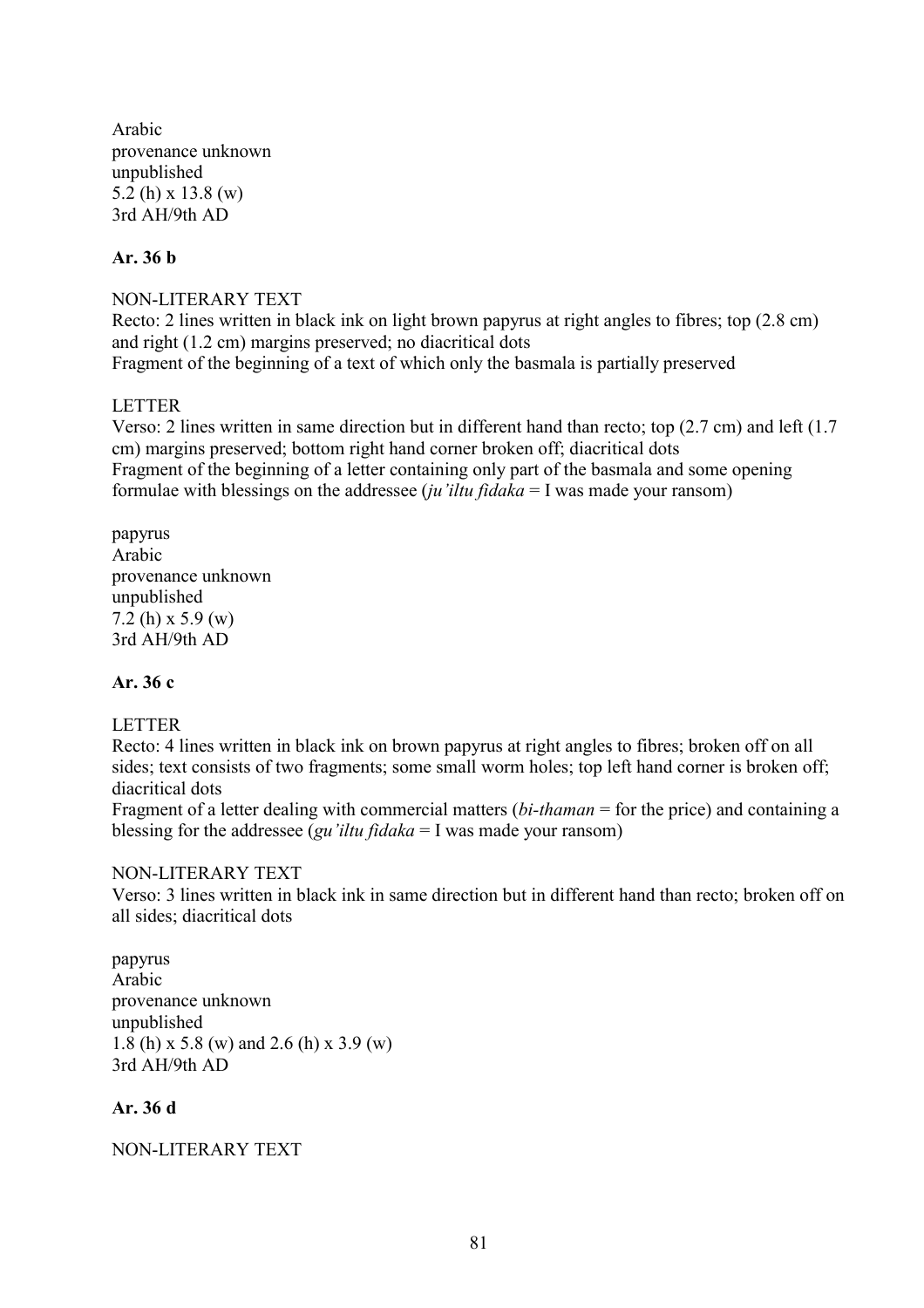Recto: 2 lines written in slightly faded black ink on light brown papyrus parallel to fibres; right (3.0 cm) margin preserved Fragment of a text mentioning the name Musa b. Bakir

Verso: 3 lines written in very faded ink in same direction as recto and in same handwriting

papyrus Arabic provenance unknown unpublished 2.7 (h) x 10.5 (w) 3rd AH/9th AD

## **Ar. 36 e**

LETTER

Recto: 3 lines written in black ink on brown papyrus at right angles to fibres; broken off on all sides; no diacritical dots

Fragment of a letter in which the sender writes that he has learned about something (*'alimtu* )

# ACCOUNT

Verso: traces of 1 line written in same direction, but different hand than recto; broken off on all sides; no diacritical dots Fragment of an account with trace of a Greek letter used as numeral [???] papyrus Arabic provenance unknown unpublished 3.9 (h) x 3.4 (w) 3rd AH/9th AD

## **Ar. 36 f**

# LETTER

Recto: 1 line written in black ink on brown papyrus at right angles to fibres; broken off on all sides; no diacritical dots

Fragment of a letter in which the sender writes that he was carried somewhere (*hamalani li-…*) Verso: blank

papyrus Arabic provenance unknown unpublished 1.5 (h) x 2.6 (w) 3rd AH/9th AD

# **Ar. 36 g**

## LETTER

Recto: 2 lines written in black ink on light brown papyrus at right angles to fibres; top margin preserved; no diacritical dots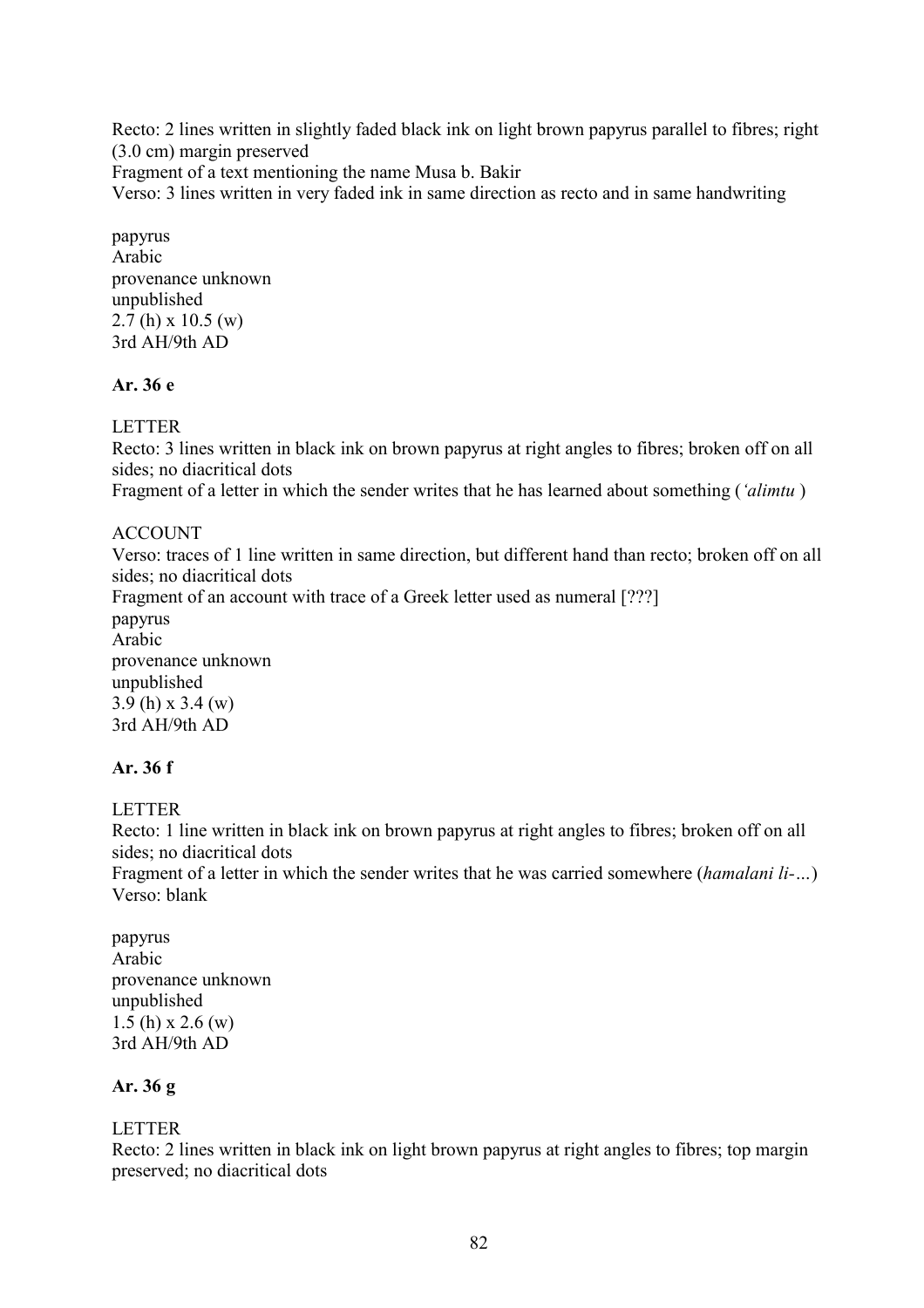Fragment of the beginning of a letter; hook of the "ba" of the basmala is just visible in upper left corner; opening formulae containing blessings on addressee are partially preserved (*fi ta'atihi wa- 'azzaka* = in obedience towards Him and may He preserve you)

### NON-LITERARY TEXT

Verso: trace of a sign/letter written in a different hand than recto; no diacritical dots

papyrus Arabic provenance unknown unpublished 2.0 (h) x 2.7 (w) 3rd AH/9th AD

### **Ar. 36 h**

ACCOUNT

Recto: 2 lines written in black ink chipped off in places on brown papyrus parallel to fibres; bottom (1.7 cm) margin preserved; no diacritical dots

Fragment of an account only part of a number written with Greek letters indicates that this is an account

Verso: blank

papyrus Arabic provenance unknown unpublished 4.1 (h) x 1.9 (w) 3rd AH/9th AD

### **Ar. 37 a**

LETTER

Recto: 2 lines written in black ink on brown papyrus parallel to fibres; top margin preserved; upper right corner broken off without damaging text; in the middle of bottom margin a large part of papyrus is broken off; some small worm holes; no diacritical dots

Fragment of the beginning of a letter preserving only part of the basmala and part of the address containing only the name of the sender and some instructions about the delivery of the letter (*min ta… 'inda al-misjad* = from Ta… [deliver] at the mosque); in the right hand corner part of the basmala at the beginning of the letter is visible

### NON-LITERARY TEXT

Verso: traces of 1 line written in same direction as recto

papyrus Arabic provenance unknown unpublished 4.8 (h) x 10.5 (w) 3rd AH/9th AD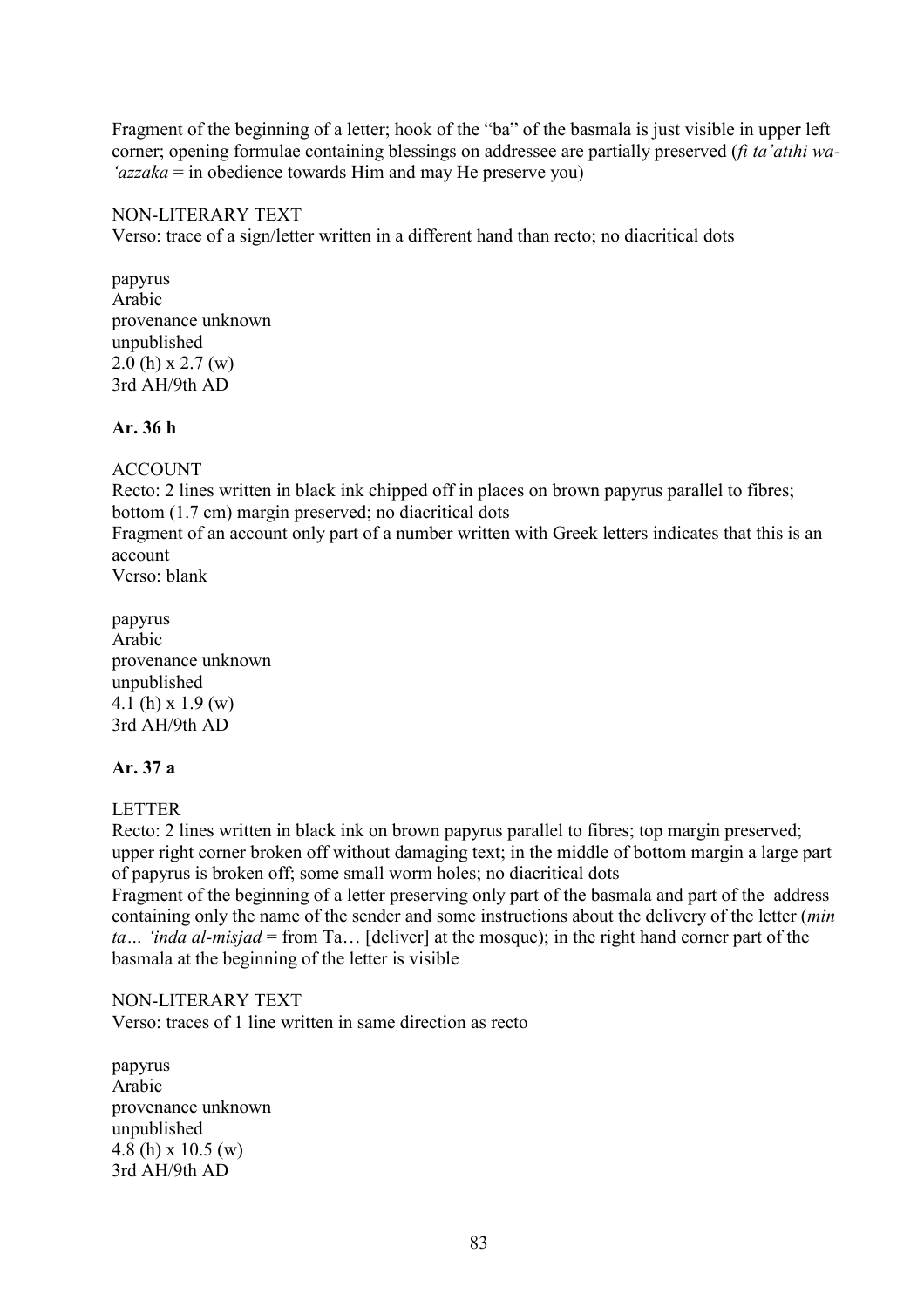### **Ar. 37 b**

### LETTER

Recto: 5 lines written in black ink on brown papyrus; left (2.0 cm) margin preserved; some holes where fibres got lose and disappeared; diacritical dots

Fragment of a letter with commercial contents mentioning *qirats* and that something happens in every year (*fi kulli sannatin*) and mention is made to a letter (*kitab* ) Verso: blank

papyrus Arabic provenance unknown unpublished 9.5 (h) x 6.3 (w) 3rd AH/9th AD

### **Ar. 37 c**

### LEGAL DOCUMENT

Recto: 2 lines written in black ink on brown papyrus at right angles to fibres; left (1.2 cm ) and bottom (1.8 cm) margins preserved; right bottom corner broken off; some small holes in papyrus due to fibres that got loose and disappeared; no diacritical dots

Fragment of the end of a legal document containing part of a date (*yawm al-*]*sabt li-arba'u* = the day of ]Saturday four [days remaining/passed of the month … in the year…) Verso: blank

papyrus Arabic provenance unknown unpublished  $10.0$  (h) x 6.5 (w) 3rd AH/9th AD

## **Ar. 37 d**

## **LETTER**

Recto: 5 lines written in black ink on light brown papyrus at right angles to fibres; top (3.0 cm) preserved; holes in papyrus due to fibres that got lose and disappeared; diacritical dots in one place

Fragment of the beginning of a letter; in the upper right hand corner the end of the basmala is preserved; opening formulae containing blessings on the addressee are partially preserved (*adama allah 'izza*]*ka wa-karamataka wa-ta'*[*yidaka* = may God increase the position] of you and your honour and the sup[port of you; *wa-zada*] *fi fadlihi wa-ahsanihi* [*alayka*= and may He increase] his grace and goodness [to you)

### ACCOUNT

Verso: 2 lines written in same direction, but different hand than recto; bottom margin preserved; no diacritical dots

Fragment of an account with Greek letters used as numbers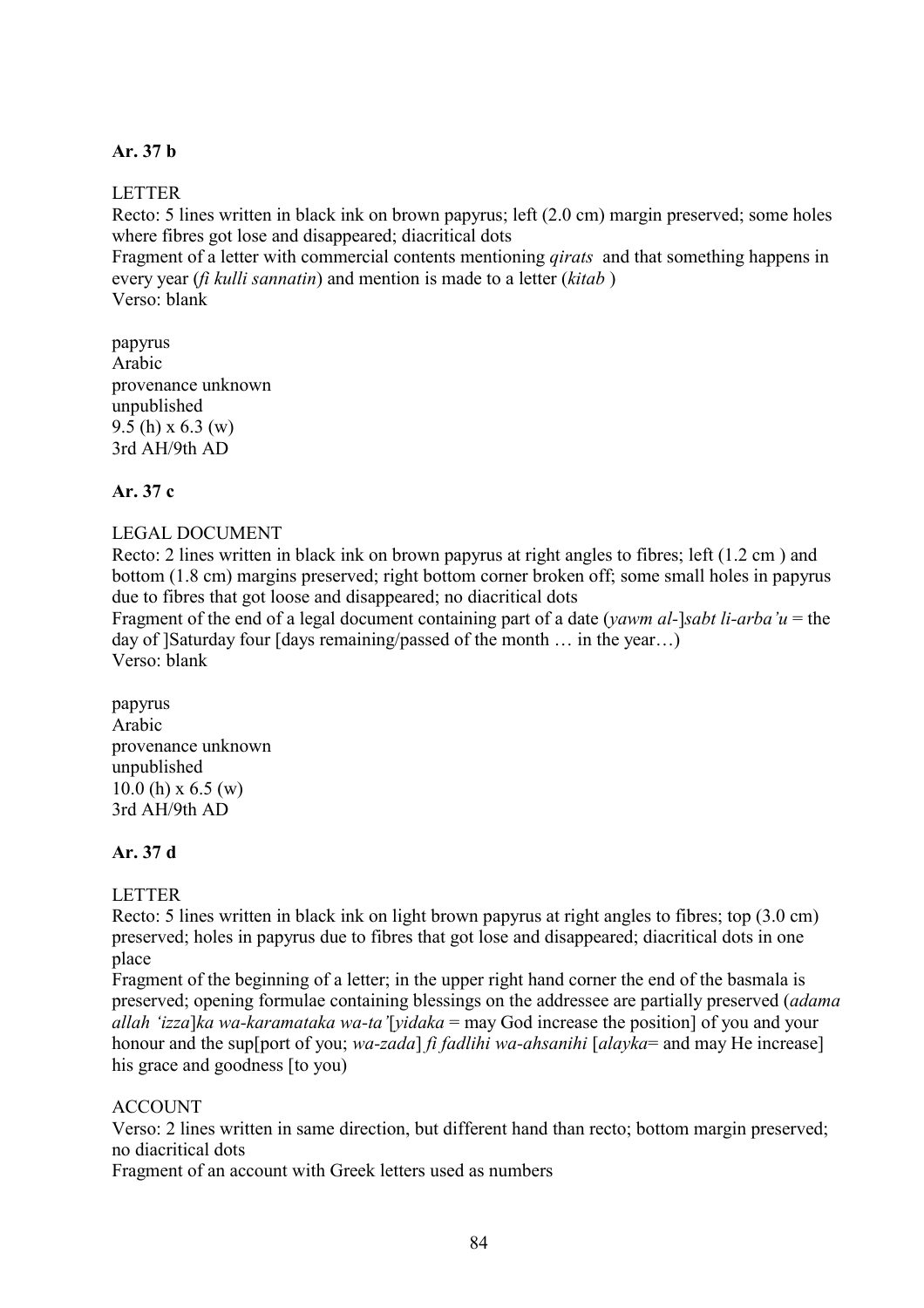papyrus Arabic provenance unknown unpublished 10.5 (h) x 5.5 (w) 3rd AH/9th AD

### **Ar. 37 e**

### LETTER

Recto: 1 line written in black ink on brown papyrus at right angles to fibres; right (4.4 cm) and bottom margins preserved; left and right bottom corners broken off without damaging text End of letter naming the date the letter was written or the name of the scribe (*kutiba fi …*/*kataba fulan ibn fulan* )

Verso: blank

papyrus Arabic provenance unknown unpublished 5.3 (h) x 10.2 (w) 3rd AH/9th AD

### **Ar. 38 a**

### LETTER

Recto: 3 lines written in black ink on brown papyrus parallel to fibres; left and top margins preserved; some holes in papyrus due to fibres that got lose and broke off; no diacritical dots Fragment of the beginning of a letter containing only the final part of the basmala and some opening formulae containing blessings on the addressee (*wa-adama 'izzaka* = and may He prolong your existence; *wa-atamma ni'matahu*]*'alayka* = may He bestow a full measure of His bounty] upon you)

### NON-LITERARY TEXT

Verso: 2 lines written in same direction but different hand than recto; broken off on all sides; no diacritical dots [Coptic???]

papyrus Arabic provenance unknown unpublished 5.4 (h) x 3.3 (w) 3rd AH/9th AD

# **Ar. 38 b**

## LETTER

Recto: 1 line written in black ink on brown papyrus parallel to fibres; top (3.0 cm) and bottom (0.7 cm) margins preserved; large part of papyrus is broken off at right margin; no diacritical dots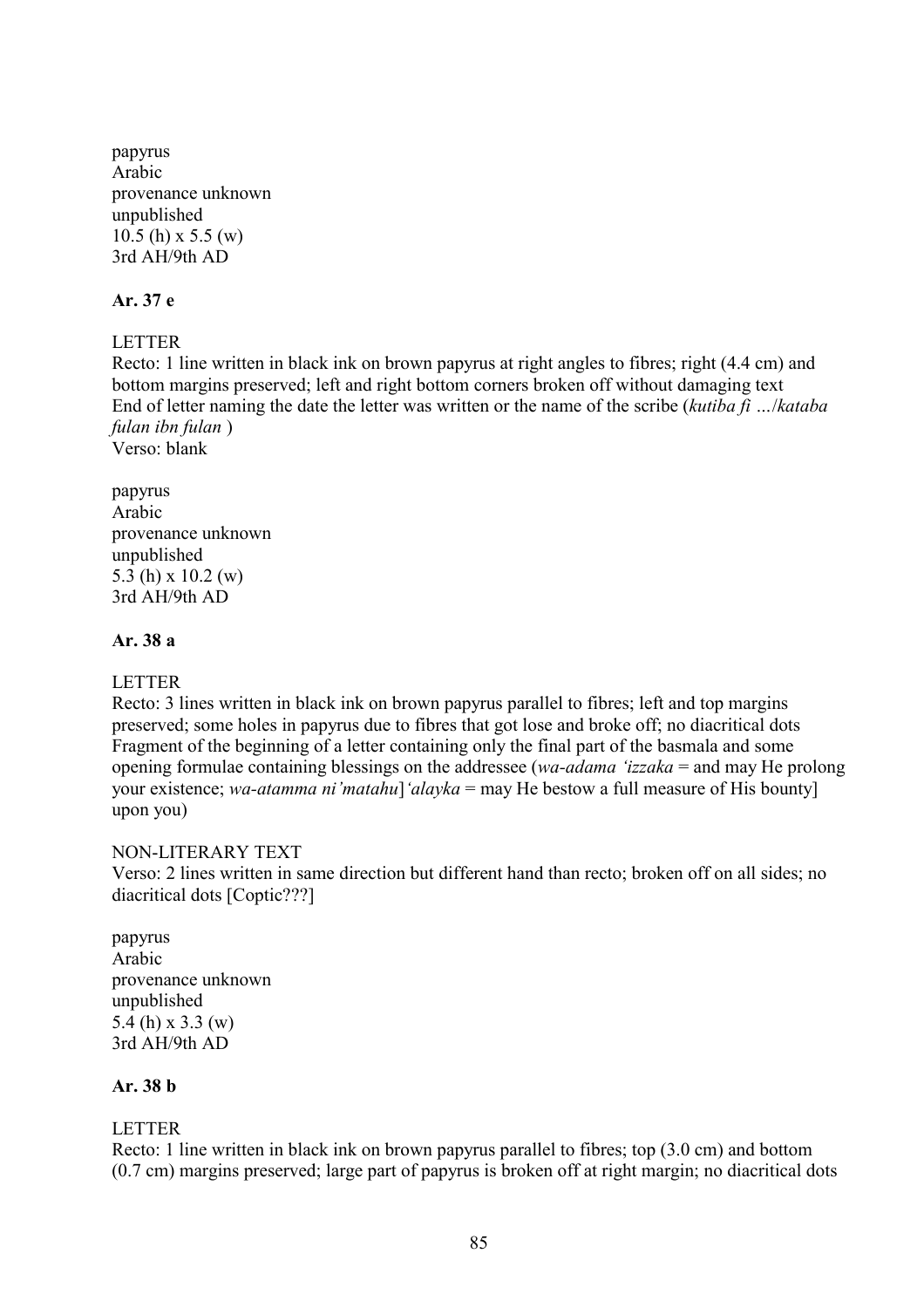Fragment of an address mentioning the freedman Abu al-…(*mawla Abi al-…*) Verso: blank

papyrus Arabic provenance unknown unpublished 5.8 (h) x 5.3 (w) 3rd AH/9th AD

## **Ar. 38 c**

LETTER

Recto: 2 lines written in black ink on dark brown papyrus parallel to fibres; top margin preserved; text consists of two fragments; at middle of papyrus at top margin large part of papyrus is broken off; some diacritical dots; one letter in a word is crossed out

Fragment of a letter containing a blessing for the addressee (*'azzaka allah* = may God preserve you) and mentioning Old Cairo (*al-Fustat* ); the writer corrected the writing of Fustat by crossing out the "sad" changing it into a "sin"; the final "ta" is difficult to read here Verso: blank

papyrus Arabic provenance unknown unpublished 4.5 (h) x 6.2 (w) and 3.8 (h) x 7.9 (w) 3rd AH/9th AD

# **Ar. 39 a**

LETTER Recto: 2 lines written in black ink on light brown papyrus at right angles to fibres; broken off on all sides; right upper corner broken off; no diacritical dots Fragment of a letter in which the sender writes that something pleased him (*'ajabtu* )

## NON-LITERARY TEXT

Verso: traces of 2 lines written in faded brownish black ink in same direction but different, much larger, hand than recto; broken off on all sides; no diacritical dots

papyrus Arabic provenance unknown unpublished 4.9 (h) x 3.5 (w) 3rd AH/9th AD

**Ar. 39 b**

LETTER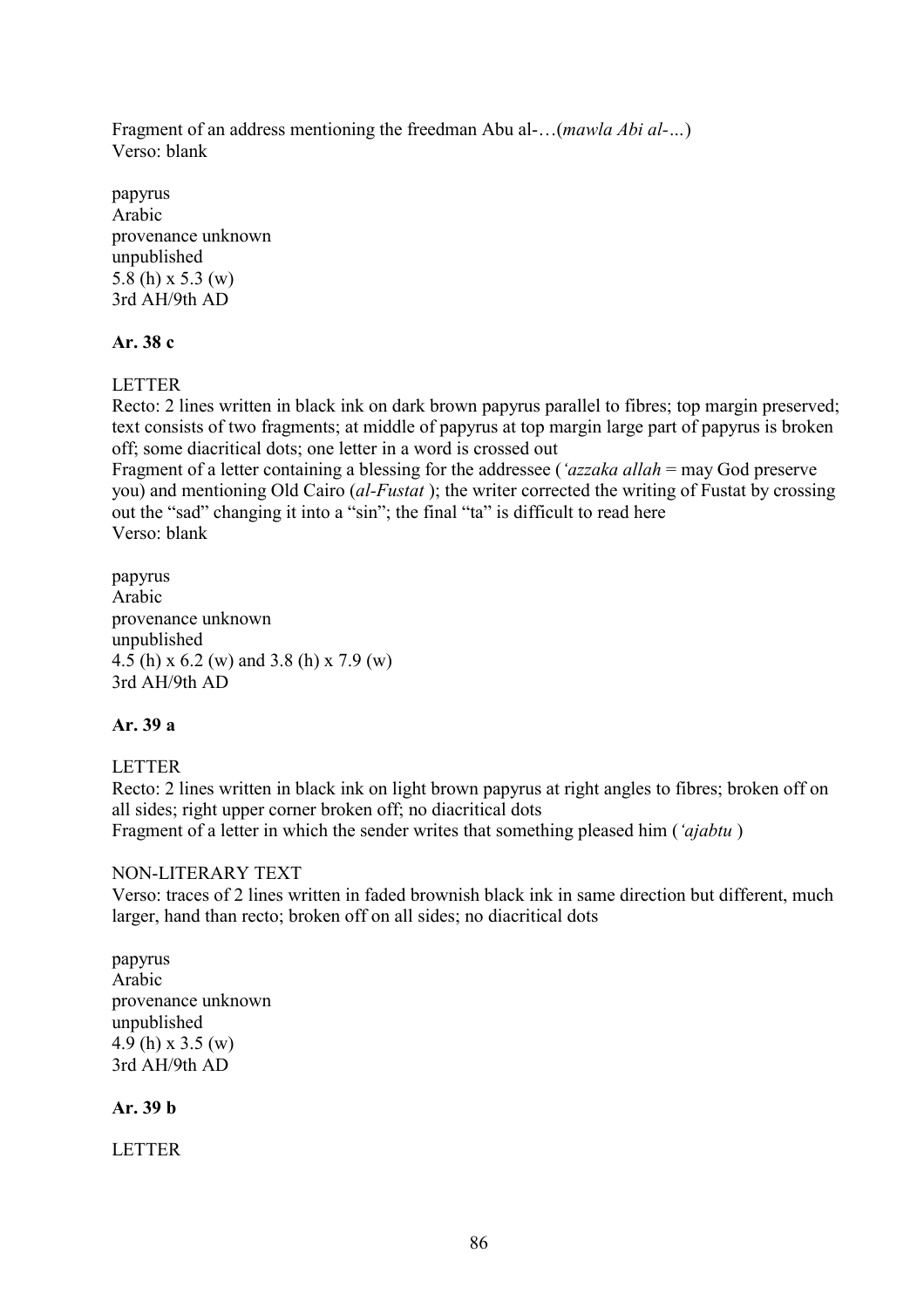Recto: 2 lines written in black ink on dark brown papyrus; broken off on all sides; upper right hand corner broken off

Fragment of the beginning of a letter containing part of the basmala and opening formulae with blessings on addressee (*atala allah* ] *baqa'aka wa-adama 'izz* ]*aka* = may God prolong] your life and may He increase the position] of you)

### LETTER

Verso: 2 lines written in same direction as recto; top margin preserved; no diacritical dots Fragment of the beginning of a letter containing part of the basmala and opening formulae with blessings on the addressee exactly the same ones as recto (scribal exercise? For no follow-up of letter; vacant below second line both recto and verso)

papyrus Arabic provenance unknown unpublished 4.9 (h) x 5.4 (w) 3rd AH/9th AD

### **Ar. 39 c**

### NON-LITERARY TEXT

Recto: 1 line written in black ink on light brown papyrus at right angles to fibres; top (2.3 cm) margin preserved; some small worm holes in papyrus; no diacritical dots; unconventional ligatures

Fragment of the beginning of a text containing only part of the basmala Verso: blank

papyrus Arabic provenance unknown unpublished 4.8 (h) x 8.3 (w) 3rd AH/9th AD

### **Ar. 40 a**

## ACCOUNT

Recto: 5 lines written in black ink on light brown papyrus at right angles to fibres; right (3.0 cm) margin preserved; papyrus fibres have got lose in many places resulting in holes in papyrus; no diacritical dots

Fragment of an account mentioning amounts written with Greek letters Verso: 6 lines written in same direction as recto: left margin preserved Continuation of text on recto; personal names (George b. …)

papyrus Arabic provenance unknown unpublished 9.6 (h) x 14.1 (w)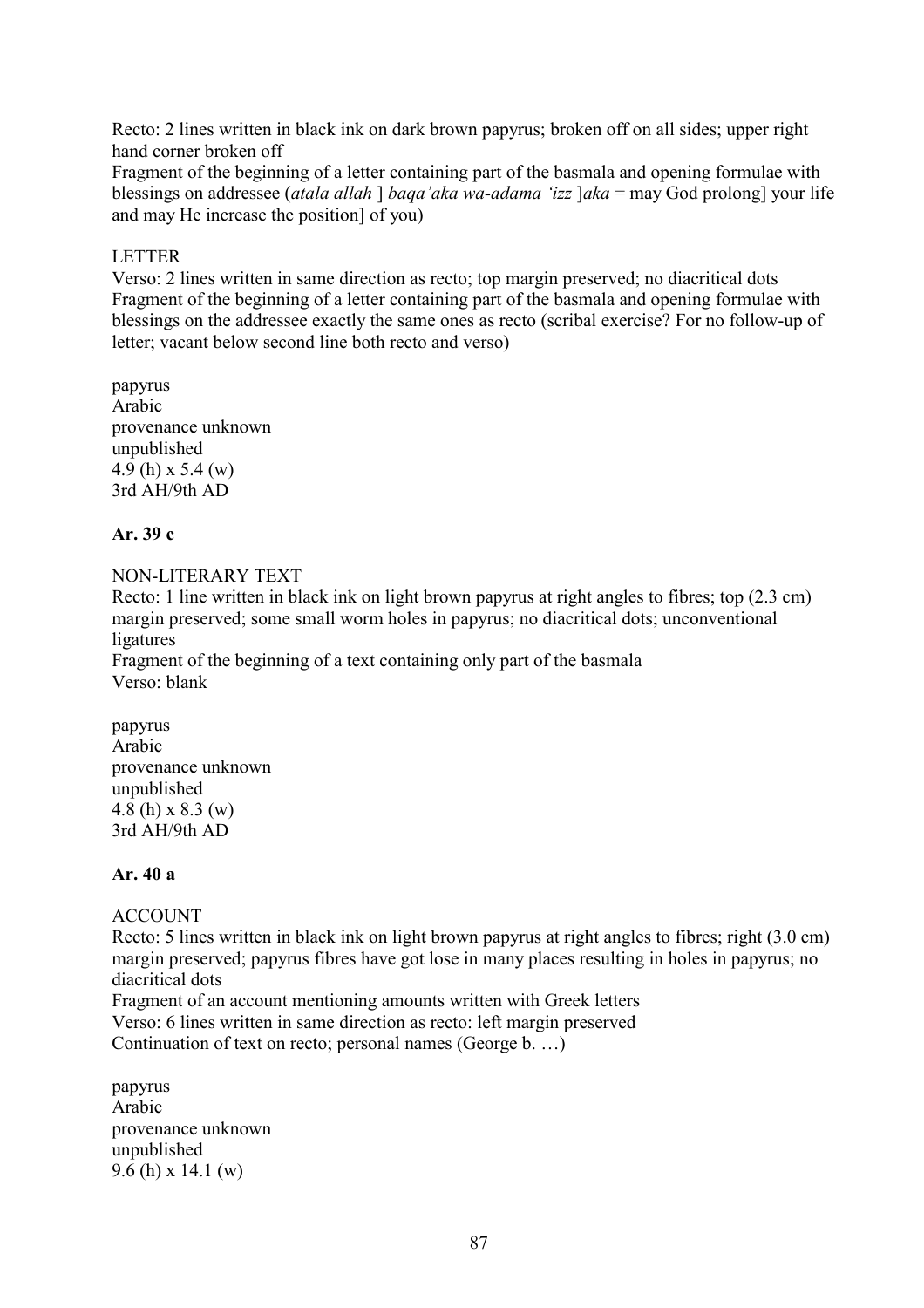### 3rd AH/9th AD

### **Ar. 40 b**

### NON-LITERARY TEXT

Recto: 3 lines written in black ink on light brown papyrus parallel to fibres; broken off on all sides; many small holes in papyrus due to wear and tear and worm holes; Arabic is written over an older Greek account written in brown/faded black ink Verso: Greek

papyrus Arabic provenance unknown unpublished 14.2 (h) x 6.4 (w) 3rd AH/9th AD

### **Ar. 41 a**

### LETTER

Recto: 4 lines written in black ink on brown papyrus at right angles to fibres; broken off on all sides; papyrus is badly frayed and there are many holes and lacunae due to fibres that got lose and disappeared; some diacritical dots

Fragment of a letter in which the sender writes that something will be the way he asked it the addressee (*kama yakunu ma sa'altuka* ) and a remark to something in someone's care is made (*fi hiyatihi* )

Verso: blank

papyrus Arabic provenance unknown unpublished 10.1 (h) x 17.8 (w) 3rd AH/9th AD

### **Ar. 41 b**

### NON-LITERARY TEXT

Recto: 4 lines written in black ink on light brown papyrus at right angles to fibres; left margin is preserved; papyrus is badly frayed and many fibres have got lose and broken off resulting in large holes in the papyrus; no diacritical dots Verso: blank

papyrus Arabic provenance unknown unpublished 10.6 (h) x 10.9 (w) 3rd AH/9th AD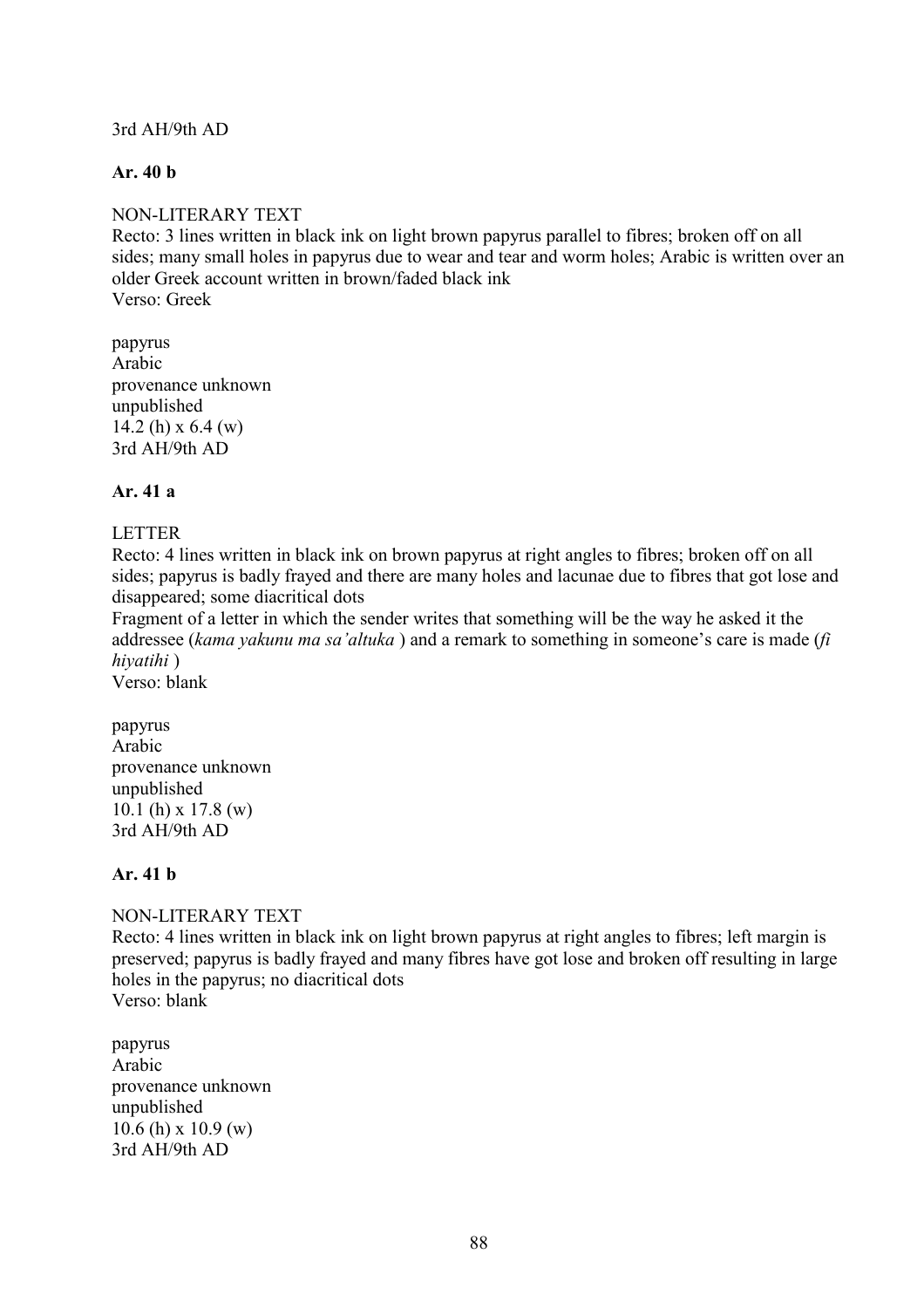### **Ar. 41 c**

### LETTER

Recto: 7 lines written in black ink on light brown papyrus at right angles to the fibres; broken off on all sides; papyrus is badly frayed and many fibres have got lose leaving many holes and lacunae in the papyrus; no diacritical dots

Fragment of a letter containing a blessing for a third person (*adama* ] *allah 'izzahu* = may God increase his position)

Verso: blank

papyrus Arabic provenance unknown unpublished 8.0 (h) x 5.2 (w) 3rd AH/9th AD

## **Ar. 41 d**

## ACCOUNT

Recto: 4 lines written in black ink on brown papyrus at right angles to fibres; broken off on all sides; papyrus consists of few bands of fibres with holes in them; no diacritical dots Fragment of an account with Greek letters used as numerals Verso: blank

papyrus Arabic provenance unknown unpublished 10.8 (h) x 7.6 (w) 3rd AH/9th AD

### **Ar. 41 d**

## **LETTER**

Recto: 3 lines written in faded black ink on brown papyrus parallel to fibres; broken off on all sides; papyrus fibres have come lose causing many holes in the papyrus; no diacritical dots Fragment of a letter in which the sender writes that he will inform the addressee of something (*wa-'alamuka* )

Verso: 4 lines written at a 180° turn compared to recto in same handwriting Continuation of letter on recto [???]

papyrus Arabic provenance unknown unpublished 12.7 (h)  $x$  5.9 (w) 3rd AH/9th AD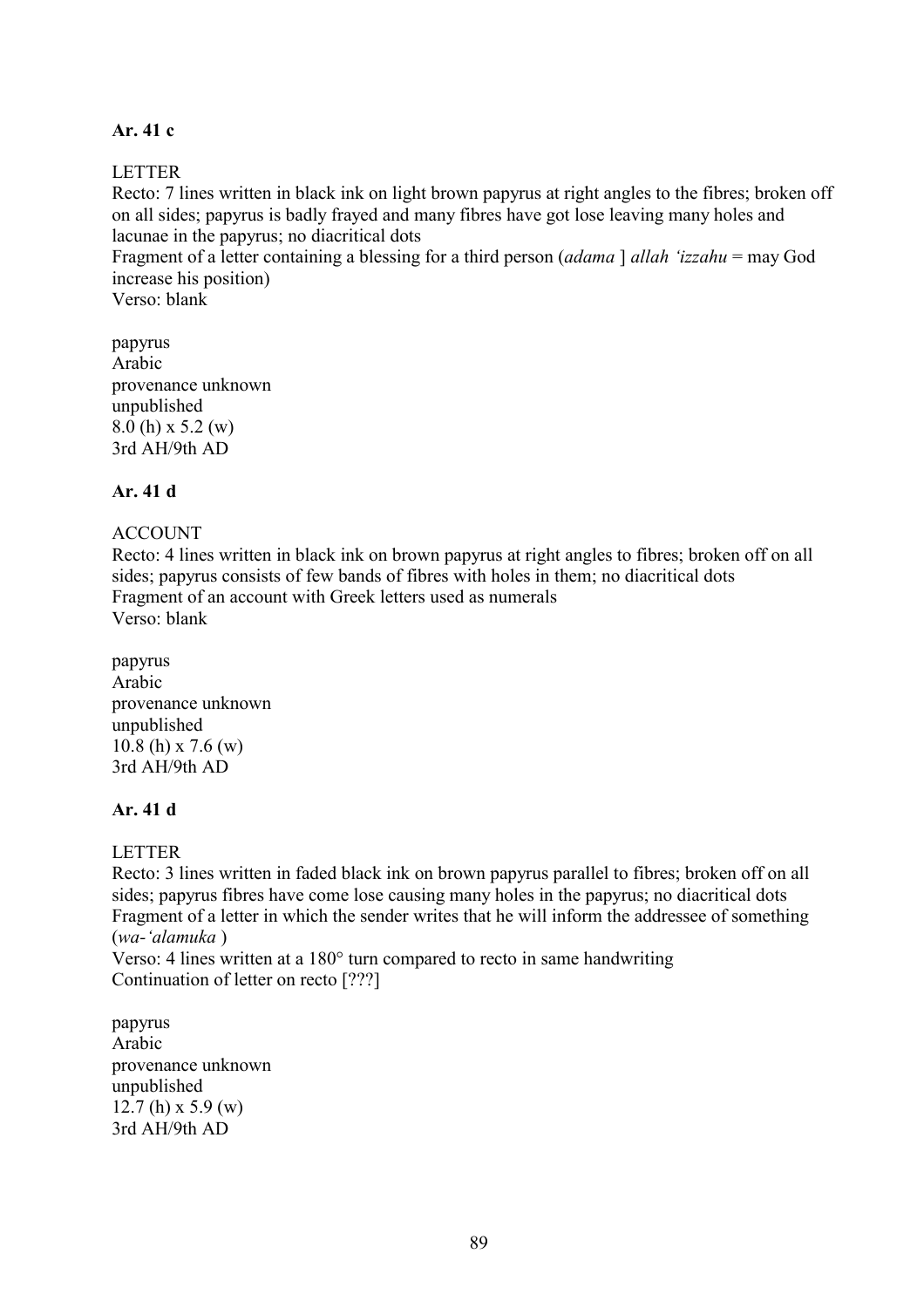### **Ar. 41 e**

### NON-LITERARY TEXT

Recto: papyrus is mounted at a 90° angle to writing direction; 3 lines written in black ink on brown papyrus at right angles to fibres; broken off on all sides; papyrus is badly frayed and damaged; no diacritical dots

Verso: 2 lines written in same direction as recto; broken off on all sides; no diacritical dots

papyrus Arabic provenance unknown unpublished 4.1 (h) x 9.3 (w) 3rd AH/9th AD

### **Ar. 42 a**

### NON-LITERARY TEXT

Recto: 6 lines written in black ink on dark brown paper; top (6.3 cm) and left margins preserved; leave from a codex; some holes in paper; some diacritical dots; unconventional ligatures Verso: blank

paper Arabic provenance unknown unpublished 10.0 (h) x 7.4 (w) 4th AH/10th AD

## **Ar. 42 b**

NON-LITERARY TEXT Recto: 2 lines written in black ink on light brown papyrus at right angles to fibres; broken off on all sides; top left and right angles have broken off; no diacritical dots

### LETTER

Verso: 4 lines written in same direction but different hand than recto; broken off on all sides; diacritical dots in one place

Fragment of a letter containing a reference to someone who walked in de wind until (*fa-masha fi al-rih hatta …*)

papyrus Arabic provenance unknown unpublished 6.5 (h) x 12.8 (w) 3rd AH/9th AD

**Ar. 42 c**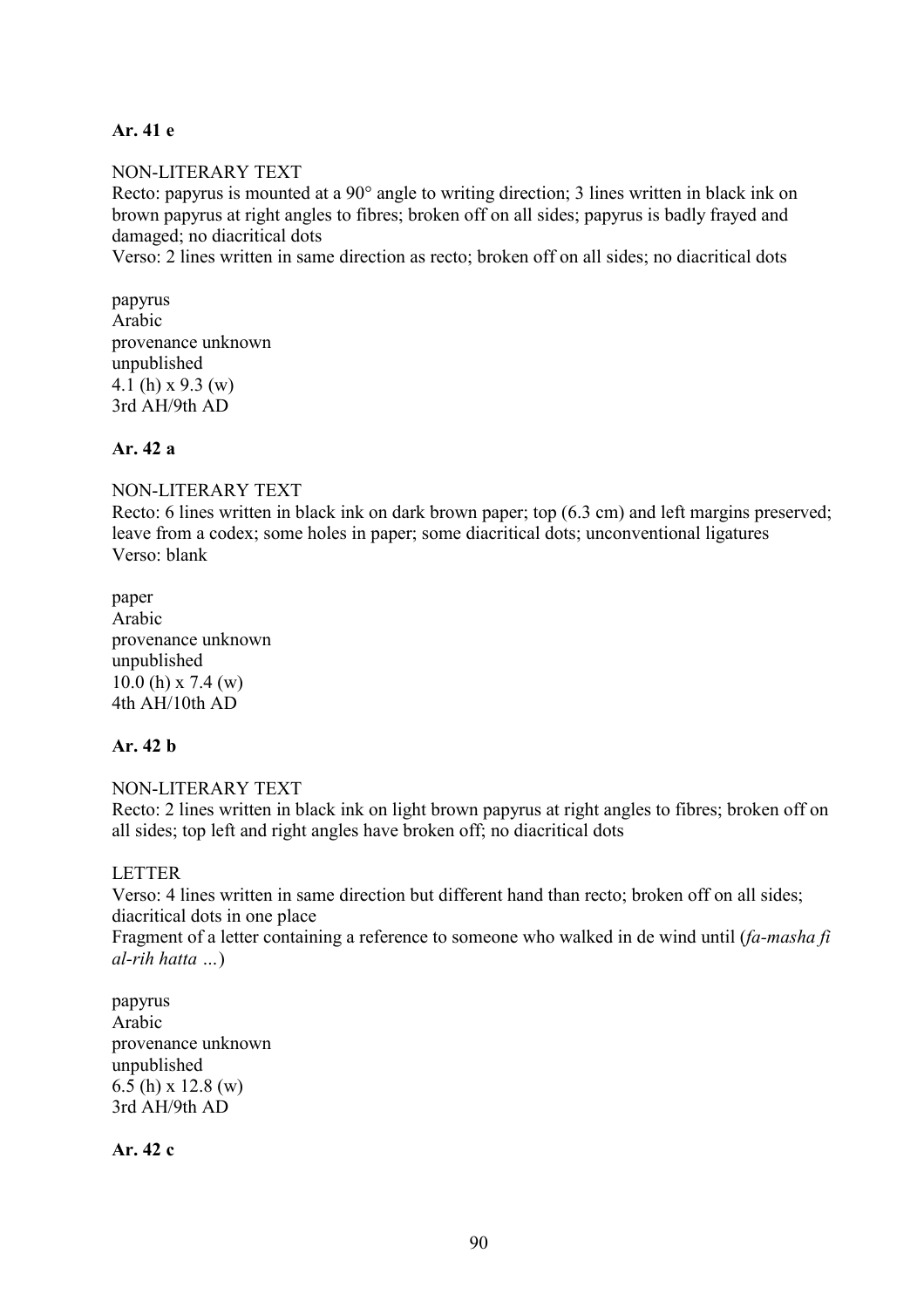### NON-LITERARY TEXT

Recto: 5 lines written in black ink and 1 line written at a 180° turn in bottom margin in brown ink on brown paper; left, right and bottom margins preserved; many diacritical dots and signs Fragment of an amulet [???] Magical text [???] Verso: blank

paper Arabic provenance unknown unpublished 7.8 (h) x 4.5 (w) 4th AH/10th AD

## **Ar. 42 d**

## NON-LITERARY TEXT

Recto: writing in black ink on light brown paper; left and bottom margins are preserved; many holes in paper due to tears and worm holes; no diacritical dots Verso: blank

paper Arabic provenance unknown unpublished 6.8 (h) x 7.8 (w) 4th AH/10th AD

## **Ar. 42 e**

## ACCOUNT

Recto: 18 lines written in black ink on brown paper discoloured by large dark brown stain; left (4.5 cm) and bottom (1.8 cm) margins are preserved; several small holes in paper; no diacritical dots; some unconventional ligatures

Fragment of an account with amounts of dinars; crosses at the end of the lines indicate that payments are fulfilled

Verso: 16 lines written in same direction and same hand as recto; left and bottom margins preserved

Continuation of text on recto

paper Arabic provenance unknown unpublished 14.8 (h) x 8.5 (w) 6th AH/12th AD

### **Ar. 42 f**

### NON-LITERARY TEXT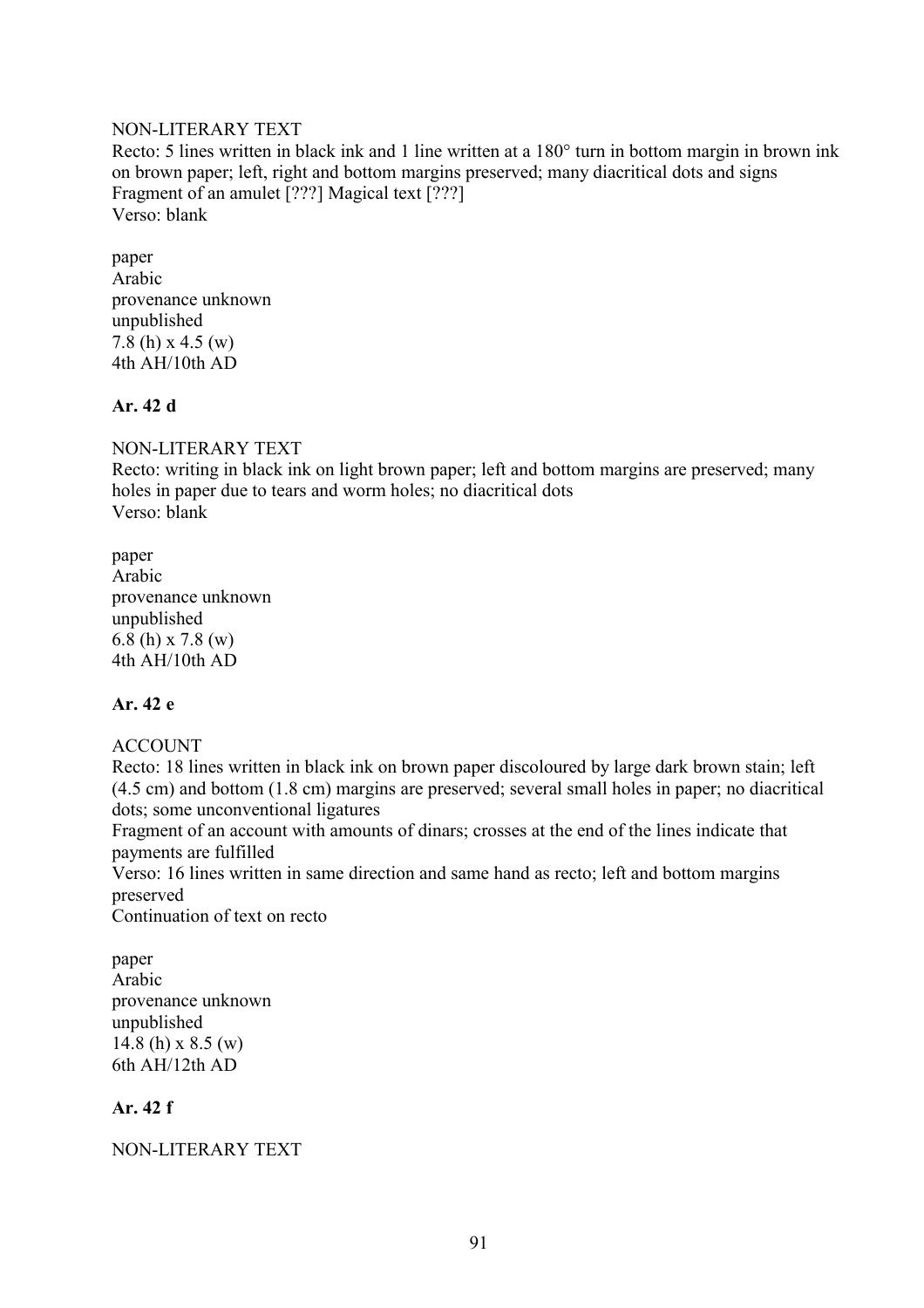Recto: 7 lines written in black ink on brown paper; bottom and right margins preserved; many small holes in paper and some dark brown stains; diacritical dots; many unconventional ligatures Verso: blank

paper Arabic provenance unknown unpublished 8.2 (h) x 6.4 (w) 5th-6th AH/11th-12th AD

# **Ar. 43 a**

LETTER

Recto: 3 lines written in faded black ink on light brown papyrus parallel to fibres; top (1.2 cm), bottom (2.5 cm) and left (1.8 cm) margins preserved; left bottom corner broken off; no diacritical dots

Note mentioning "that what belongs to the estates" (*ma fi … al-diya* ) Verso: blank

papyrus Arabic provenance unknown unpublished 7.4 (h) x 7.4 (w) 3rd AH/9th AD

# **Ar. 43 b**

## LETTER

Recto: 10 lines written in black ink on brown papyrus largely discoloured in the middle part by a dark brown stain at right angles to fibres; right (2.3 cm) margin preserved; bottom left corner is broken off; in several places fibres have been broken off leaving large holes in the papyrus; text consists of two fragments; no diacritical dots

Fragment of a letter with the address written on top of basmala; opens with opening formulae containing blessings on addressee; sender refers to something the addressee had mentioned to him (in a previous letter?) (*wa-amma ma dhakarta fa-anni aktubu laka…*= and concerning what you mentioned, well I will write you …)

Verso: 5 lines written in same direction and same hand as recto

Continuation of letter on recto making a reference to the sender's letter (*kitabi* )

papyrus Arabic provenance unknown unpublished 5.7 (h) x 10.9 (w) and 9.2 (h) x 10.7 (w) 3rd AH/9th AD

**Ar. 43 c**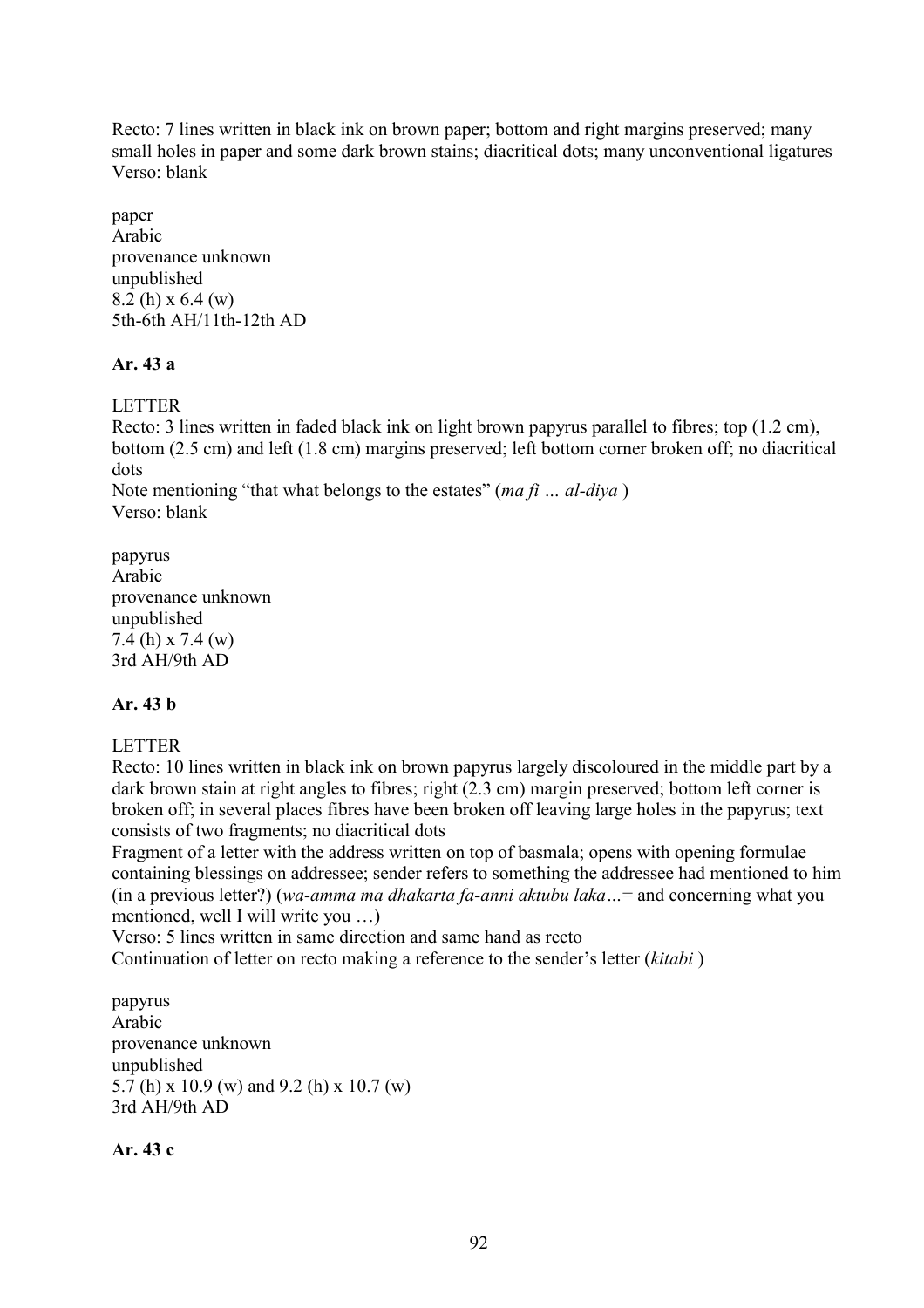### LETTER

Recto: 2 lines written in black ink on light brown papyrus at right angles to fibres; top (3.4 cm) margin preserved; some holes in papyrus where fibres got lose and broke off; bottom right hand corner broken off; no diacritical dots; unconventional ligatures in basmala Fragment of a letter with an extended basmala (*bismi llah al-rahman al-rahim alladhi hamala lina …*)

### LETTER

Verso: 3 lines written at 180° turn compared to recto; bottom margin preserved; no diacritical dots Fragment of the end of a letter in which the addressee is addressed in a polite third person (*atala allah baqa'ahu wa-adama 'izzahu wa-tayidahu* = may God prolong his life and increase his position and his support); a reference is made to the addressee's partner (*sahibuka* )

papyrus Arabic provenance unknown unpublished 6.2 (h) x 11.1 (w) 3rd AH/9th AD

## **Ar. 43 d**

### NON-LITERARY TEXT

Recto: 1 line written in black ink on light brown papyrus parallel to fibres; broken off on all sides; no diacritical dots

### NON-LITERARY TEXT

Verso: 1 line written in same direction as recto but in a different hand; broken off on all sides; no diacritical dots

papyrus Arabic provenance unknown unpublished 3.6 (h) x 2.8 (w) 3rd AH/9th AD

## **Ar. 43 e**

### LETTER

Recto: incorrectly joined to Ar. 43 g; 5 lines written in black ink on grey papyrus parallel to fibres; broken off on all sides; papyrus fibres have got lose and disappeared in many places on papyrus resulting in many holes and lacunae; text consists of two fragments; no diacritical dots Fragment of a letter in which the sender writes that he has done something by himself (*nafsi* ) Verso: 3 lines written in same direction as recto in different hand; top margin preserved; no diacritical dots

papyrus Arabic provenance unknown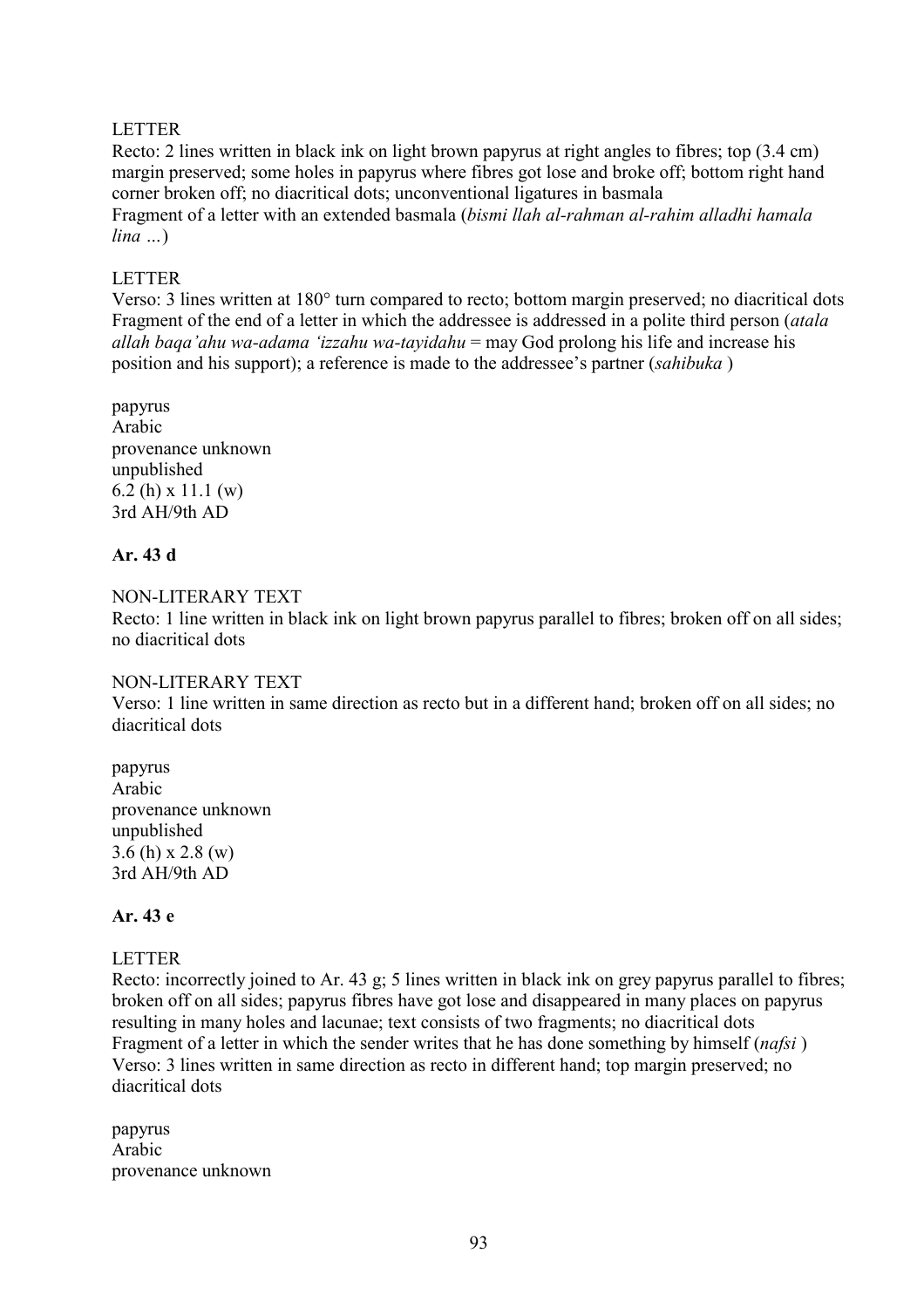unpublished 8.6 (h) x 7.3 (w) and 6.3 (h) x 3.2 (w) 3rd AH/9th AD

# **Ar. 43 f**

### LETTER

Recto: 2 lines written on brown papyrus parallel to fibres; broken off on all sides; few small holes in papyrus; no diacritical dots

Fragment of a letter in which the writer mentions that he told some people something (*qultuhum* )

### NON-LITERARY TEXT

Verso: 1 line written in same direction but different, much smaller hand than recto; broken off on all sides; no diacritical dots

papyrus Arabic provenance unknown unpublished 3.2 (h) x 4.9 (w) 3rd AH/9th AD

## **Ar. 43 g**

## LETTER

Recto: incorrectly joined to Ar. 43 e; 2 lines written in black ink on brown papyrus parallel to fibres; broken off on all sides; right bottom corner broken off; no diacritical dots Fragment of a letter containing a blessing for the addressee (*atala allah*] *'izzaka* = may God prolong your life) Verso: blank

papyrus Arabic provenance unknown unpublished 2.1 (h) x 3.2 (w) 3rd AH/9th AD

## **Ar. 43 h**

## ACCOUNT

Recto: 3 lines written in fine hand in black ink on light brown papyrus at right angles to fibres and above basmala three more lines written in a different faded black ink; right (3.0 cm) and top (3.3 cm) margin preserved; some diacritical dots

Fragment of a text written in two hands the second text written in finer hand starts with the basmala written in centre of papyrus Verso: blank

papyrus Arabic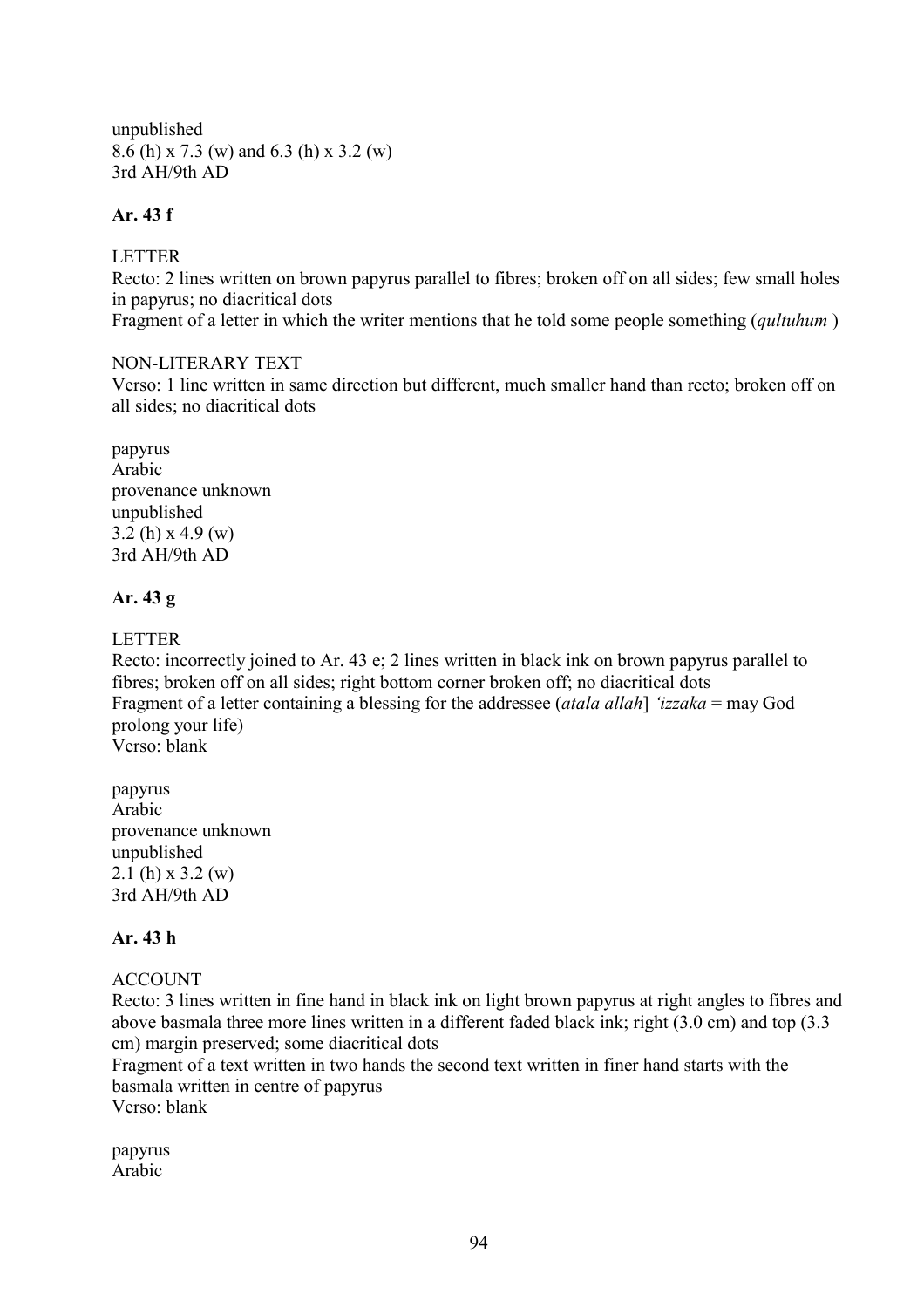provenance unknown unpublished 7.9 (h) x 7.7 (w) 3rd AH/9th AD

### **Ar. 43 I**

NON-LITERARY TEXT Recto: 2 lines written in faded black ink on light brown papyrus at right angles to fibres; broken off on all sides; no diacritical dots Verso: traces of ink

papyrus Arabic provenance unknown unpublished 1.5 (h) x 0.8 (w) 3rd AH/9th AD

### **Ar. 44 a**

NON-LITERARY TEXT Recto: 2 lines written in very faded black ink on light brown papyrus at right angles to fibres; broken off on all sides; top of papyrus has many lose fibres Fragment of a text containing the name … ibn 'Abdallah Verso: blank

papyrus Arabic provenance unknown unpublished 4.8 (h) x 10.4 (w) 3rd AH/9th AD

### **Ar. 44 b**

### **LETTER**

Recto: 5 lines written in black ink on brown papyrus at right angles to fibres; top and left margins preserved; many wormholes and holes due to fibres that have got lose and disappeared; no diacritical dots

Fragment of the beginning of a letter starting with the basmala and containing opening formulae with blessings for the addressee and throughout the letter blessings on the addressee

### LETTER

Verso: 5 lines written in same direction as recto

Fragment of the beginning of another letter; traces of ink above the basmala perhaps of address letter on recto

papyrus Arabic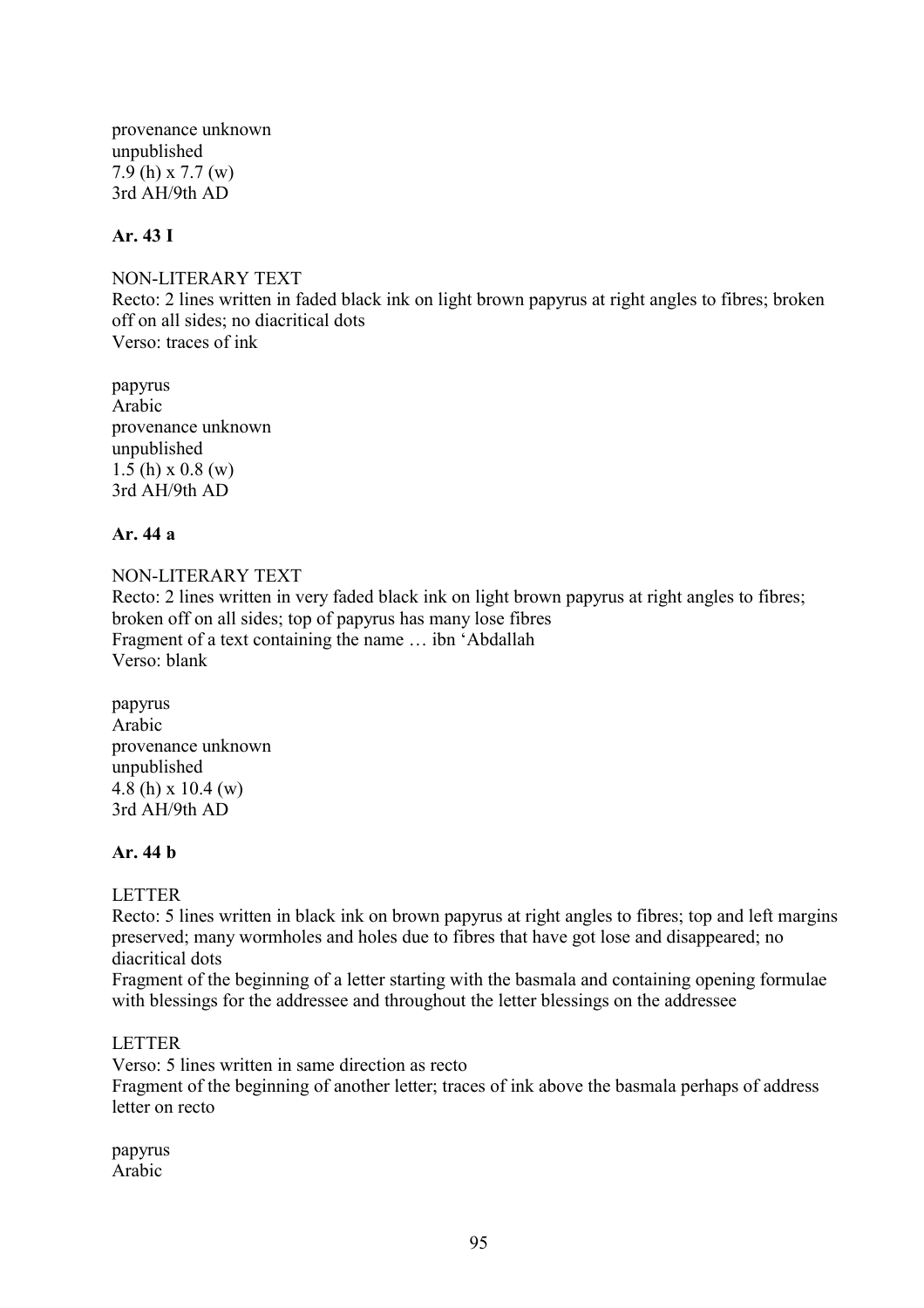provenance unknown unpublished 12.6 (h) x 11.9 (w) 3rd AH/9th AD

### **Ar. 44 c**

3 pieces of papyrus stuck together (I); (II); (III)

### LETTER

Recto (I): 12 lines written in black ink on brown papyrus parallel to fibres; left margin preserved; some small holes in papyrus; no diacritical dots Fragment of a letter asking the addressee to carry some load (*fa-tahmal* ) and asking the addressee

to be so kind to do something (*tatafaddalu* )

NON-LITERARY TEXT Recto: (II) 2 lines written in black ink at a 90° turn compared to (I) on brown papyrus at right angles to fibres; not related to (I); right (5.0 cm) margin preserved; no diacritical dots

BLANK PAPYRUS Recto: (III) blank brown papyrus

Verso (I), (II) and (III): blank

papyrus Arabic provenance unknown unpublished (I) 17.9 (h) x 3.3 (w) and (II) 4.3 (h) x 10.4 (w) and (III) 2.9 (h) x 13 (w) 3rd AH/9th AD

## **Ar. 44 d**

ACCOUNT

Recto: 3 lines written in black ink on brown papyrus parallel to fibres; right margin preserved; left bottom corner broken off; some small holes in papyrus; no diacritical dots Fragment of a list of names (Musa b. Sha…) and amounts of dinars with the numbers written with Greek letters Verso: blank

papyrus Arabic provenance unknown unpublished 8.6 (h) x 7.0 (w) 3rd AH/9th AD

### **Ar. 44 e**

LETTER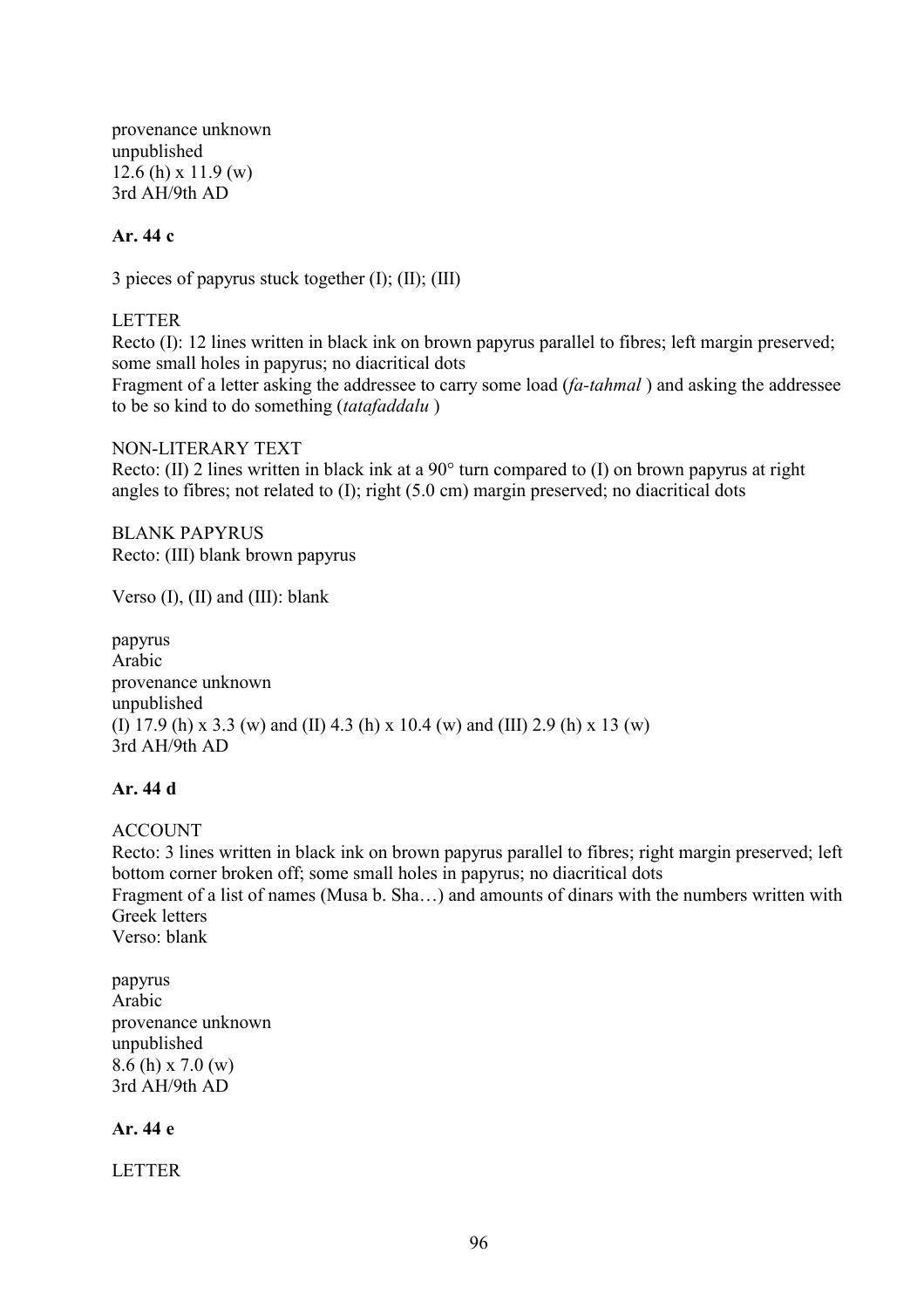Recto: 6 lines written in black ink on brown papyrus at right angles to fibres; broken off on all sides; papyrus is badly damaged by worm holes; ink has disappeared in many places; diacritical dots in some places; horizontal line over sin

Fragment of a letter referring to some load (*alladhi hamala fi…*) and containing the phrase "God willing" (*in sha allah* )

#### NON-LITERARY TEXT

Verso: 6 lines written in same direction as recto; very faded ink; left margin preserved thus later than recto; no diacritical dots

papyrus Arabic provenance unknown unpublished 9.1 (h) x 8.6 (w) 3rd AH/9th AD

### **Ar. 44 f**

### NON-LITERARY TEXT

Recto: 3 lines written in black ink on brown papyrus at right angles to fibres; right (2.0 cm) margin preserved; some small holes in papyrus; no diacritical dots Fragment of a text containing the name Ibn Ishaq and an indication that someone owes some money to someone else (*lahu 'alayhi* ) Verso: traces of ink

papyrus Arabic provenance unknown unpublished 5.2 (h) x 4.5 (w) 3rd AH/9th AD

### **Ar. 44 g**

### LETTER

Recto: 2 lines written in black ink on brown papyrus at right angles to fibres; borken off on all sides; right and left bottom corners broken off; some small holes in papyrus; no diacritical dots Fragment of a letter referring to "this payment" (*hadhihi al-daf'a* ) Verso: blank

papyrus Arabic provenance unknown unpublished 3.4 (h) x 7.2 (w) 3rd AH/9th AD

**Ar. 44 h**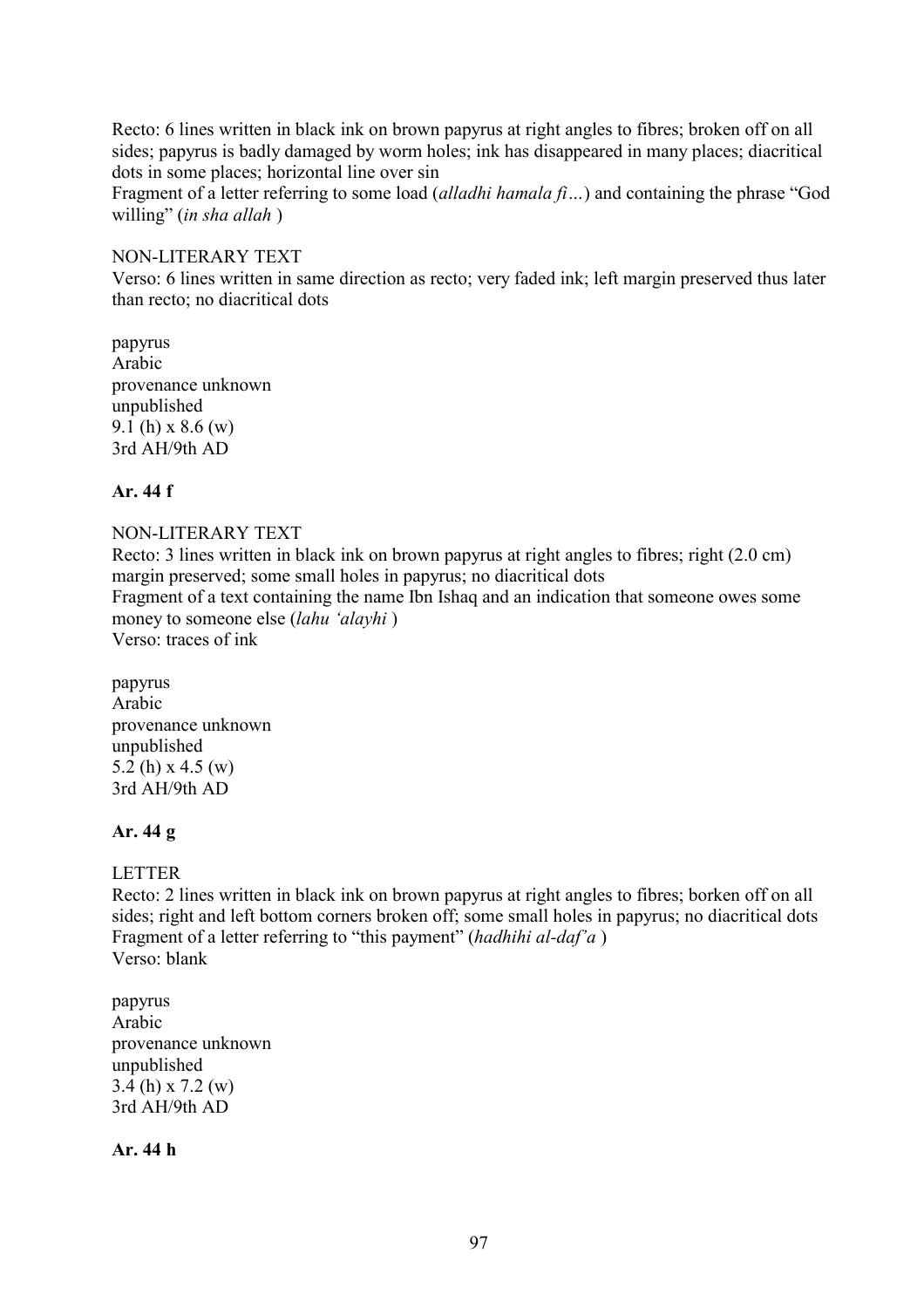### ACCOUNT

Recto: 2 lines written in slightly faded black ink on brown papyrus at right angles to fibres; broken off on all sides; no diacritical dots Fragment of an account containing the entry "year" (*sanna* ) and using Greek letters as numerals Verso: traces of two lines of faded black ink

papyrus Arabic provenance unknown unpublished  $2.0$  (h) x 4.3 (w) 3rd AH/9th AD

### **Ar. 45 a**

NON-LITERARY TEXT

Recto: 1 line written in black ink on light brown papyrus parallel to fibres; broken off on all sides; no diacritical dots Verso: traces of different, larger hand

papyrus Arabic provenance unknown unpublished 1.4 (h) x 4.7 (w) 3rd AH/9th AD

## **Ar. 45 b**

### LETTER

Recto: 3 lines written in black ink on brown papyrus at right angles to fibres; line 1 and 3 are written at a 180 $^{\circ}$  turn to line 2; broken off on all sides; no diacritical dots Fragment of a letter conveying greetings to a woman (*fa-qara 'alayha* )[???] Verso: blank

papyrus Arabic provenance unknown unpublished 4.6 (h) x 3.7 (w) 3rd AH/9th AD

### **Ar. 45 c**

### **ACCOUNT**

Recto: 26 lines written in black ink on brown papyrus parallel to fibres; broken off on all sides; in the middle a large part of papyrus is broken off from the right margin; no diacritical dots Fragment of an account recording amounts written with Greek letters; a line of dots over a vertical line indicates the border between different entries

Verso: 13 lines written in same direction as recto; broken off on all sides; no diacritical dots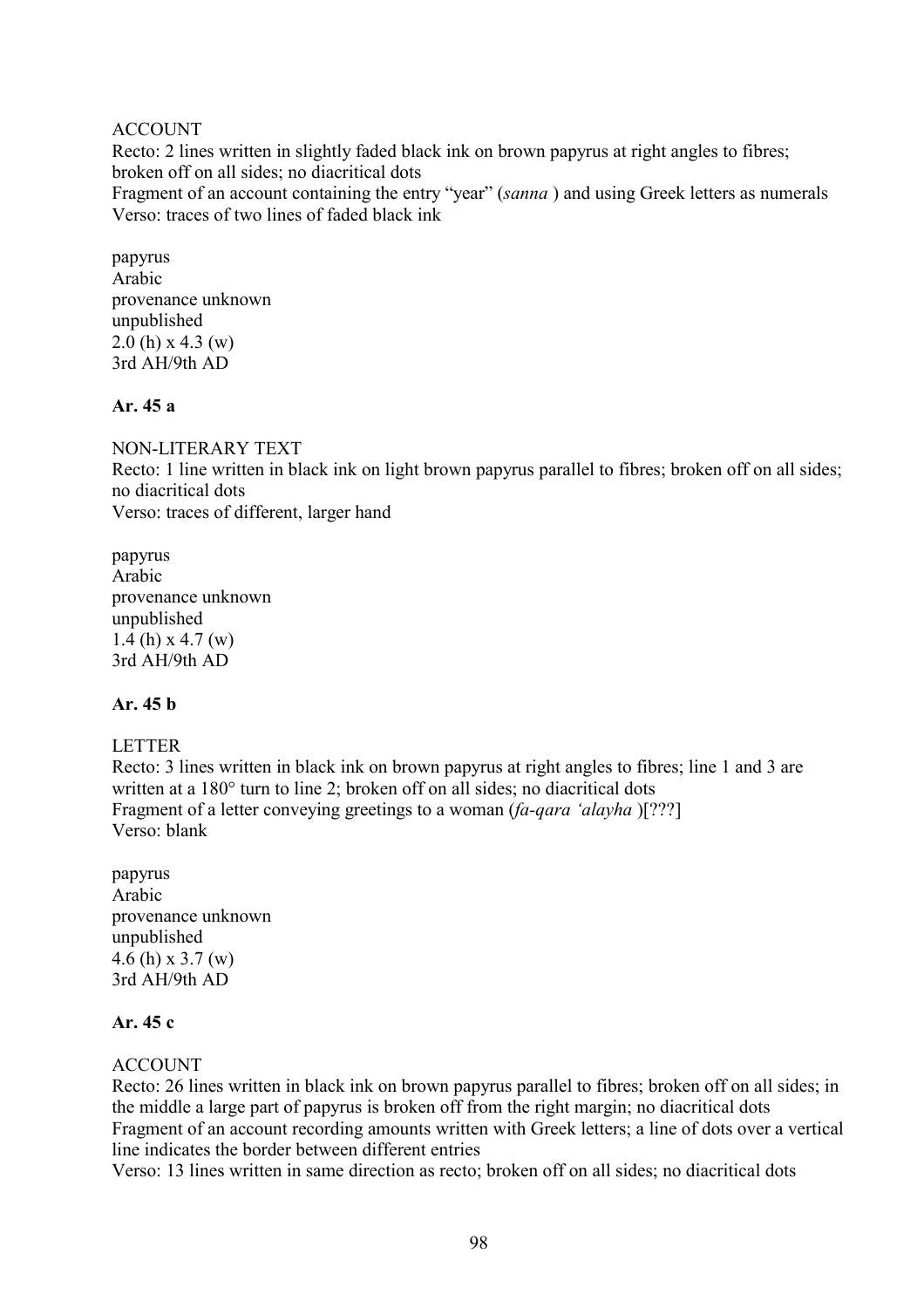### Continuation of text on recto

papyrus Arabic provenance unknown unpublished 24.4 (h) x 4.8 (w) 3rd AH/9th AD

### **Ar. 45 d**

### LETTER AND ACCOUNT

Recto: 7 lines written in black ink on brown papyrus at right angles to fibres; left margin preserved; left and right bottom corners broken off; no diacritical dots Address of a letter written on line 6; from Ata'a b. 'Amr and Ahmad b. Muhammad Rest of the text is written in a different, much finer hand in the same direction; the lines belong to an account

### LETTER

Verso: 3 lines written in same direction and same hand as address on recto and one line written above the basmala at a 180° turn compared to rest of text on verso: right margin preserved; no diacritical dots

Fragment of a letter belonging to address on recto; only the basmala and opening formulae (*atala*] *allah baqa'aka wa-*[*…*= may God increase your life and may He […) have been preserved

papyrus Arabic provenance unknown unpublished 10.4 (h) x 15.2 (w) 3rd AH/9th AD

# **Ar. 45 e**

NON-LITERARY TEXT Recto: writing in black ink on brown papyrus parallel to fibres; broken off on all sides; one small hole in papyrus; no diacritical dots Verso: blank

| papyrus               |
|-----------------------|
| Arabic                |
| provenance unknown    |
| unpublished           |
| $2.8$ (h) x $2.2$ (w) |
| 3rd AH/9th AD         |

## **Ar. 45 f**

### NON-LITERARY TEXT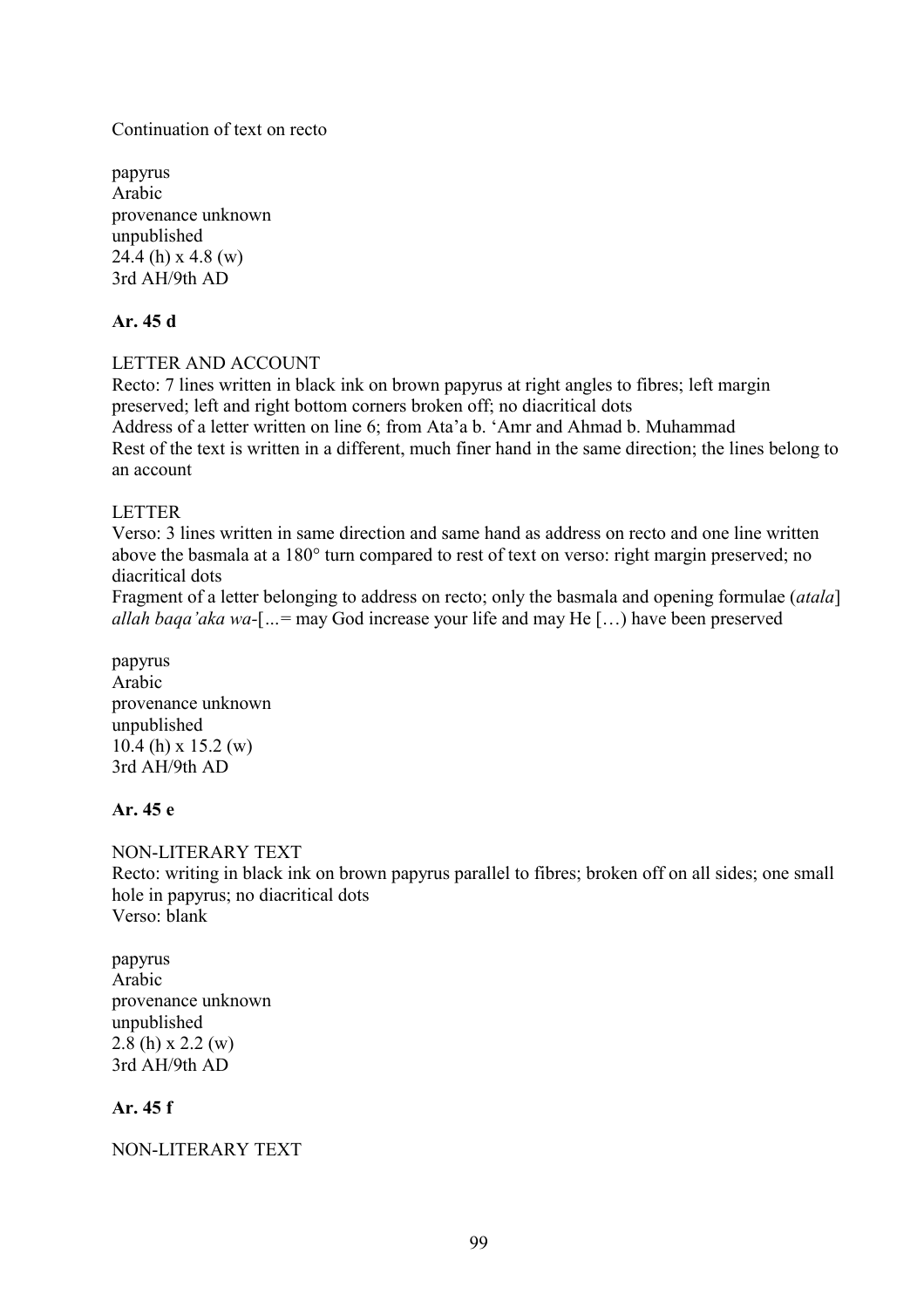Recto: 3 lines written in black ink on brown papyrus at right angles to fibres; top (1.2 cm) margin preserved; bottom right hand corner broken off; text consists of two fragments; no diacritical dots Fragment of a text starting with part of the basmala and referring to the whole of something (*jami'a*)

## LETTER

Verso: 3 lines written in the same direction as recto; top (1.6 cm) preserved; no diacritical dots Fragment of the beginning of a letter starting with part of the basmala containing the phrase "praise be to God" (*al-hamdu li-llah* ) and making a reference to someone writing a letter (*kataba*   $\mathcal{L}$ 

papyrus Arabic provenance unknown unpublished 5.1 (h) x 4.7 (w) and 1.2 (h) x 1.9 (w) 3rd AH/9th AD

### **Ar. 45 g**

### LETTER

Recto: 2 lines written in black ink on light brown papyrus at right angles to fibres; broken off on all sides; some small holes in papyrus due to tear and wear Fragment of a letter in which the sender writes that he has written a letter (*fa-anni katabtu* ) Verso: blank

papyrus Arabic provenance unknown unpublished 6.1 (h) x 5.0 (w) 3rd AH/9th AD

### **Ar. 45 h**

### LETTER

Recto: 3 lines written in black ink on brown papyrus parallel to fibres; right (1.7 cm) margin preserved; some small holes where papyrus fibres have got lose and disappeared; ink chipped off in places; no diacritical dots Fragment of the end of a letter conveying greetings Verso; blank

papyrus Arabic provenance unknown unpublished 5.2 (h)  $x$  4.8 (w) 3rd AH/9th AD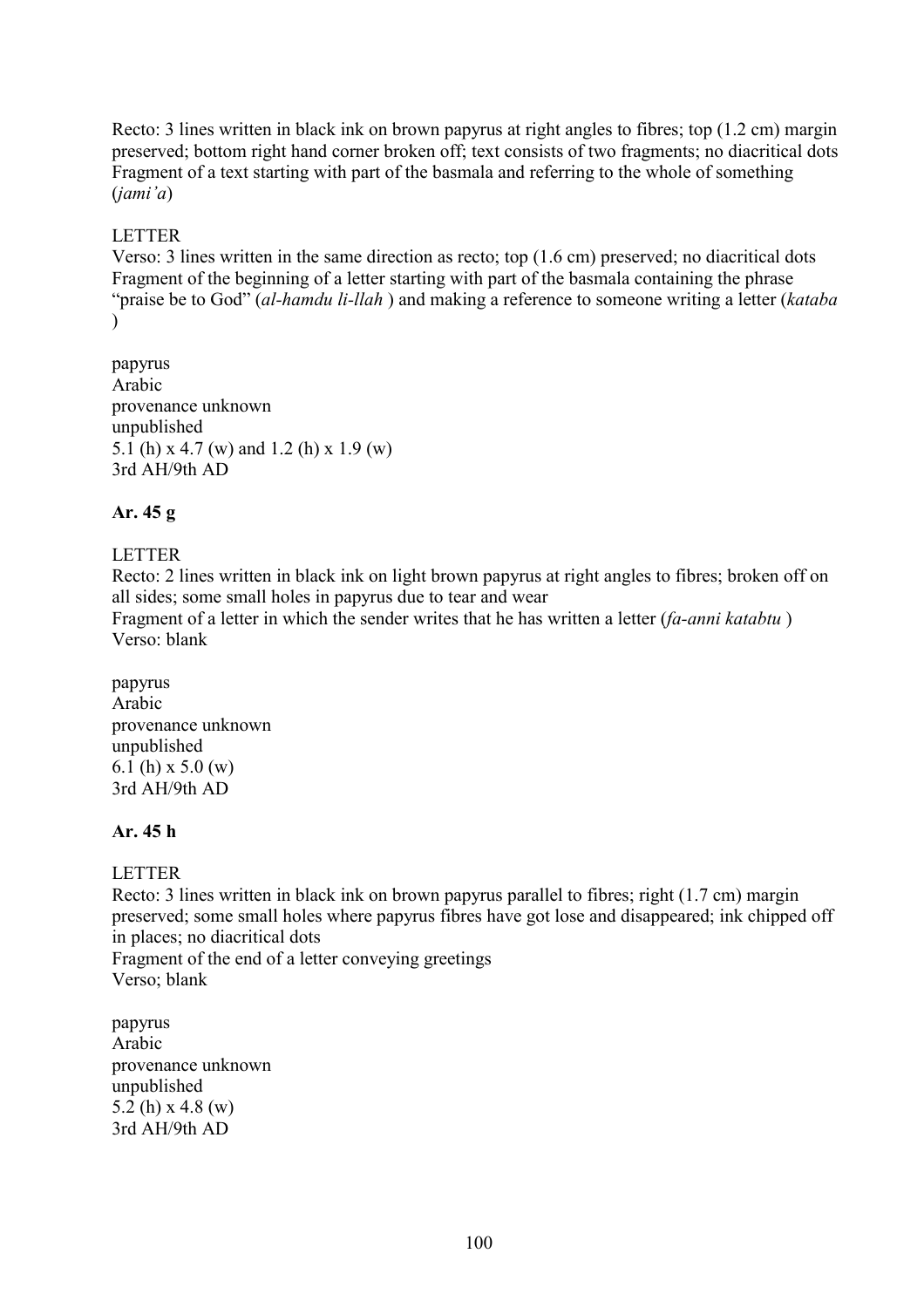## **Ar. 45 i**

## ACCOUNT

Recto: 2 lines written in black ink on light brown papyrus at right angles to fibres; broken off on all sides; many worm holes in papyrus; no diacritical dots; horizontal line over sin Fragment of an account using Greek letters for numbers

### LETTER

Verso: 3 lines written at a 90° turn compared to recto in a different hand; ink chipped off in many places; broken off on all sides; no diacritical dots

Fragment of a letter containing a blessing for the addressee (*'azzakuma allah* )

papyrus Arabic provenance unknown unpublished 6.5 (h) x 6.3 (w) 3rd AH/9th AD

## **Ar. 45 j**

## ACCOUNT

Recto: 4 lines written in black ink on dark brown papyrus; broken off on all sides; some small holes in papyrus; no diacritical dots Fragment of an account using Greek letters for numerals Verso: blank

papyrus Arabic provenance unknown unpublished 4.9 (h) x 5.1 (w) 3rd AH/9th AD

## **Ar. 46 a**

## **LETTER**

Recto: 7 lines written in black ink on brown papyrus at right angles to fibres; right (4.5 cm) margin preserved; many small and large worm holes in papyrus; no diacritical dots Fragment of a letter mentioning what a third person is owed (*wa-ma lahu* ) and that someone did something (*fa'alahu* )

### LETTER

Verso: 8 lines written in same direction as recto but in a different hand; left margin preserved; no diacritical dots

Fragment of a letter containing the phrase "God willing" (*in sha allah* )

papyrus Arabic provenance unknown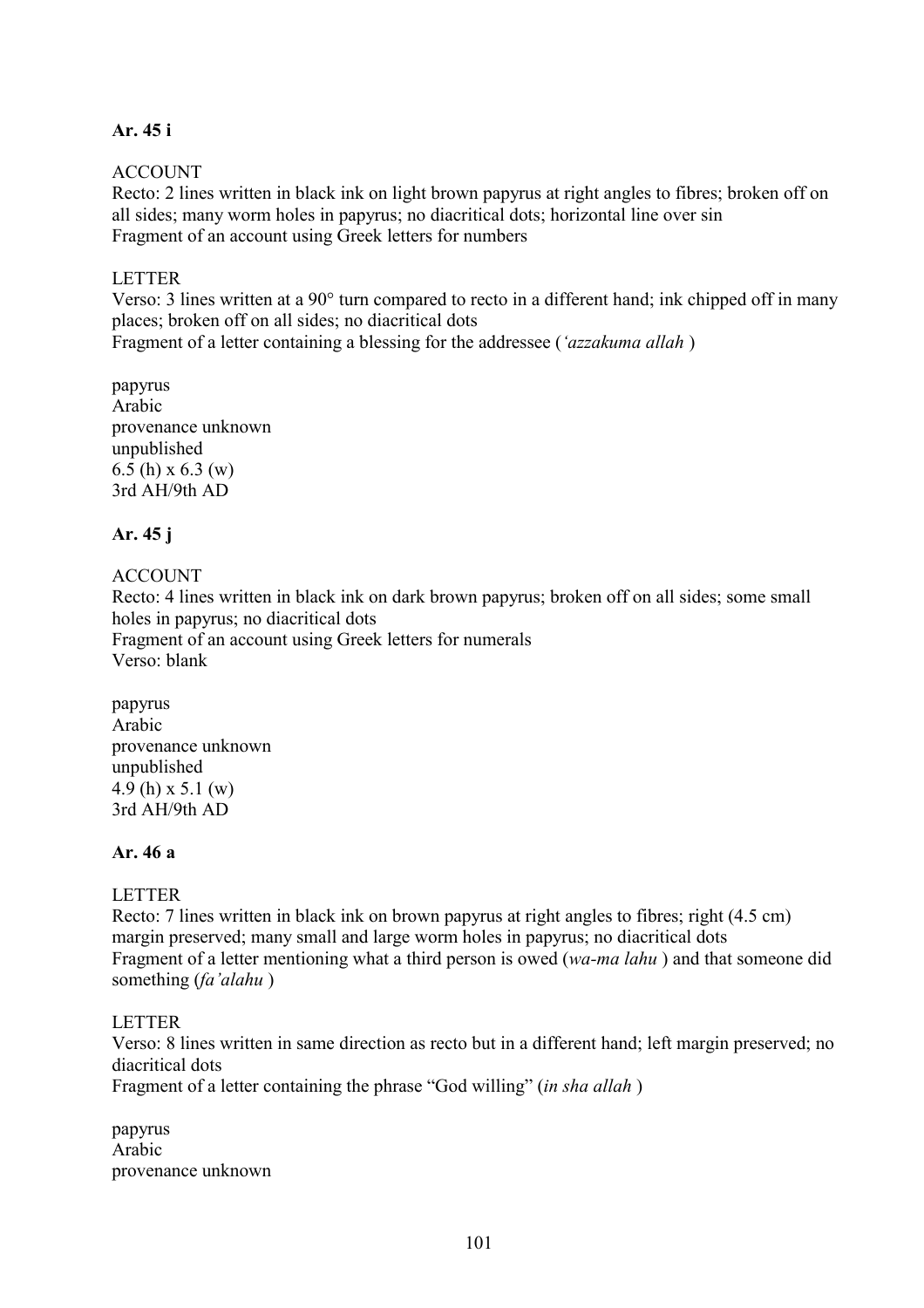unpublished 15.5 (h) x 11.8 (w) 3rd AH/9th AD

# **Ar. 46 b**

### LETTER

Recto: 4 lines written in black ink on light brown papyrus at right angles to fibres; broken off on all sides; many holes in papyrus due to worm holes and wear and tear; no diacritical dots; horizontal line over sin

Fragment of a letter mentioning something that came from the addressee's (*min 'anka* ) and mentioning that the sender has learned something about the addressee (*wa-ma 'alimna 'anka* )

### LETTER

Verso: 5 lines written in faded black ink in same direction but different hand than recto; broken off on all sides; no diacritical dots

Fragment of a letter referring to agricultural matters (*qamh* = grain)

papyrus Arabic/Coptic provenance unknown unpublished 8.4 (h) x 6.4 (w) 3rd AH/9th AD

### **Ar. 46 c**

## LETTER

Recto: 2 lines written in black ink on brown papyrus; right (3.0 cm) margin preserved; many worm holes in papyrus; no diacritical dots Fragment of the end of a letter conveying greetings (*al-salam 'ala …*)

Verso: traces of ink

papyrus Arabic/Coptic provenance unknown unpublished 4.7 (h) x 11.2 (w) 3rd AH/9th AD

### **Ar. 47 a**

## LETTER

Recto: 1 line written in black ink on brown papyrus at right angles to fibres; right (1.9 cm) margin preserved; top left corner broken off; some small holes in papyrus; no diacritical dots Fragment of the address containing the beginning of the name of the addressee (*li-Abi al-…*) Verso: traces of ink

papyrus Arabic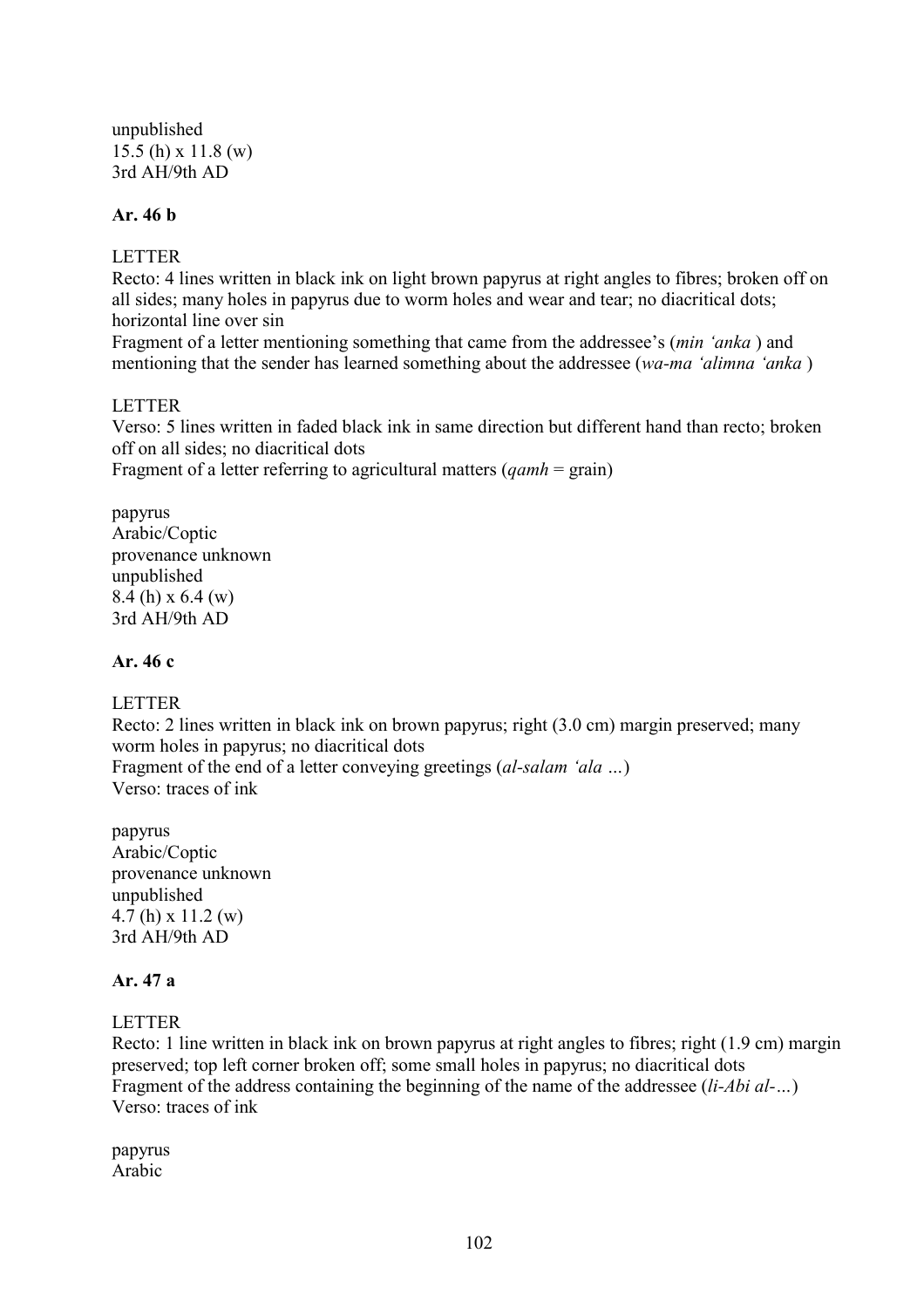provenance unknown unpublished 3.6 (h) x 6.2 (w) 3rd AH/9th AD

### **Ar. 47 b**

### LETTER

Recto: 3 lines written in black ink on brown papyrus at right angles to fibres; broken off on all sides; some small worm holes in papyrus; some diacritical dots Fragment of a letter mentioning someone's news (*khabr* ) Verso: blank

papyrus Arabic provenance unknown unpublished 5.4 (h) x 2.1 (w) 3rd AH/9th AD

## **Ar. 47 c**

LETTER

Recto: 4 lines written in black ink on brown papyrus parallel to fibres; broken off on all sides; some small holes in papyrus due to wear and tear; no diacritical dots Fragment of a letter mentioning a letter from the sender (*kitabi hadha* )

### LETTER

Verso: 1 line written in same direction but different hand than recto; broken off on all sides; many diacritical dots

Fragment of a letter referring to what a third person thought (*ma yazunnu* )

papyrus Arabic provenance unknown unpublished 2.9 (h) x 7.1 (w) 3rd AH/9th AD

## **Ar. 47 d**

NON-LITERARY TEXT Recto: blank Verso: 2 lines written in black ink on brown papyrus at right angles to fibres; broken off on all sides; no diacritical dots

papyrus Arabic provenance unknown unpublished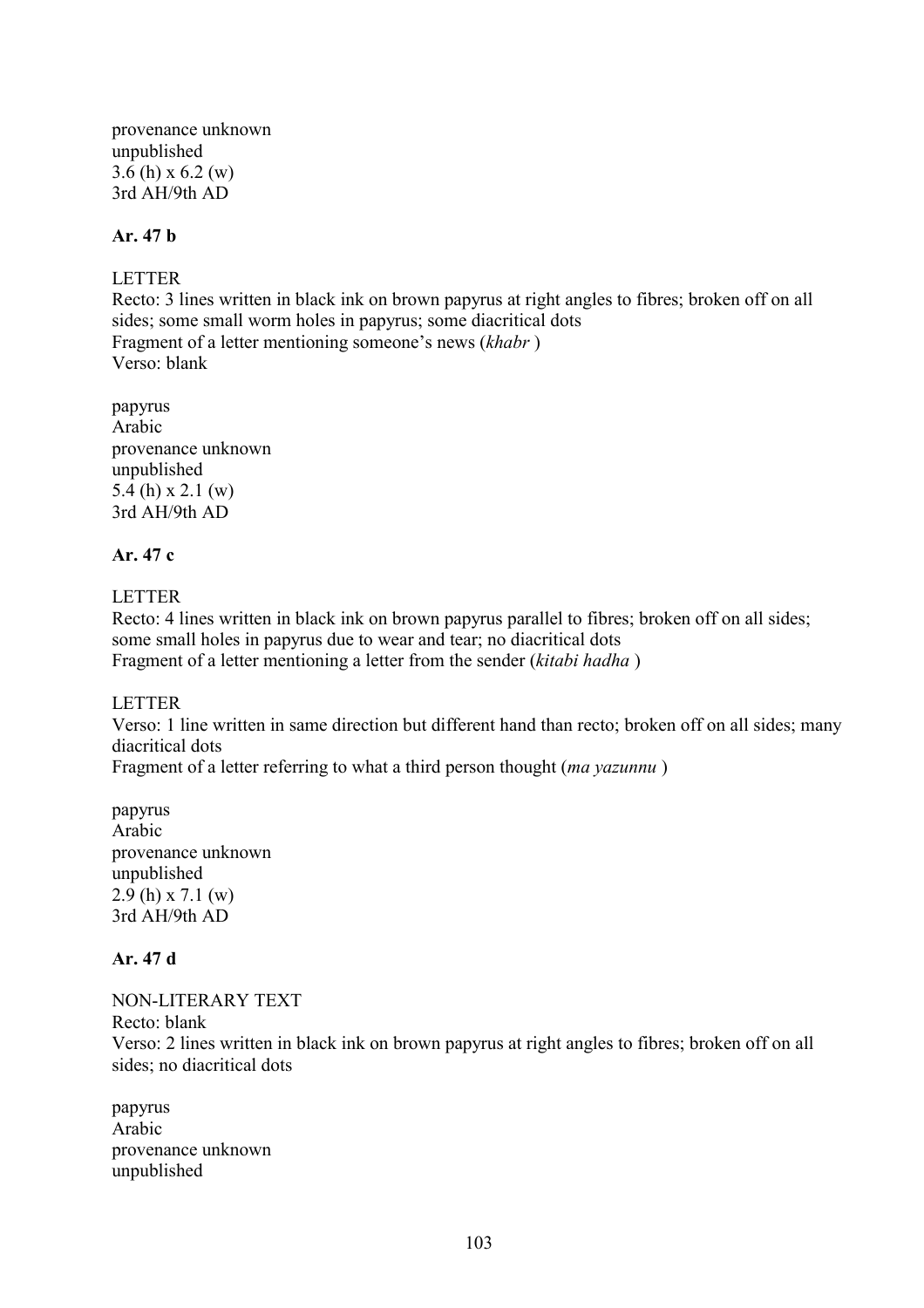2.3 (h) x 1.8 (w) 3rd AH/9th AD

## **Ar. 47 e**

NON-LITERARY TEXT Recto: 1 line written in black ink on dark brown papyrus parallel to fibres Verso: traces of ink

papyrus Arabic/Coptic provenance unknown unpublished 1.5 (h) x 3.3 (w) 3rd AH/9th AD

# **Ar. 47 f**

#### ACCOUNT

Recto: 6 lines written in black ink on light brown papyrus parallel to fibres; ink is chipped off in many places; left margin preserved; many fibres have got loose and disappeared; some worm holes in papyrus; no diacritical dots Fragment of an account with Greek letters used as numerals

#### NON-LITERARY TEXT

Verso: 6 lines written in same direction, but different hand than recto; right (1.8 cm) margin preserved; no diacritical dots

papyrus Arabic provenance unknown unpublished 10.9 (h) x 10.1 (w) 3rd AH/9th AD

### **Ar. 47 g**

NON-LITERARY TEXT Recto: blank Verso: traces of ink

papyrus Arabic provenance unknown unpublished 1.2 (h) x 1.0 (w) 3rd AH/9th AD

**Ar. 47 h**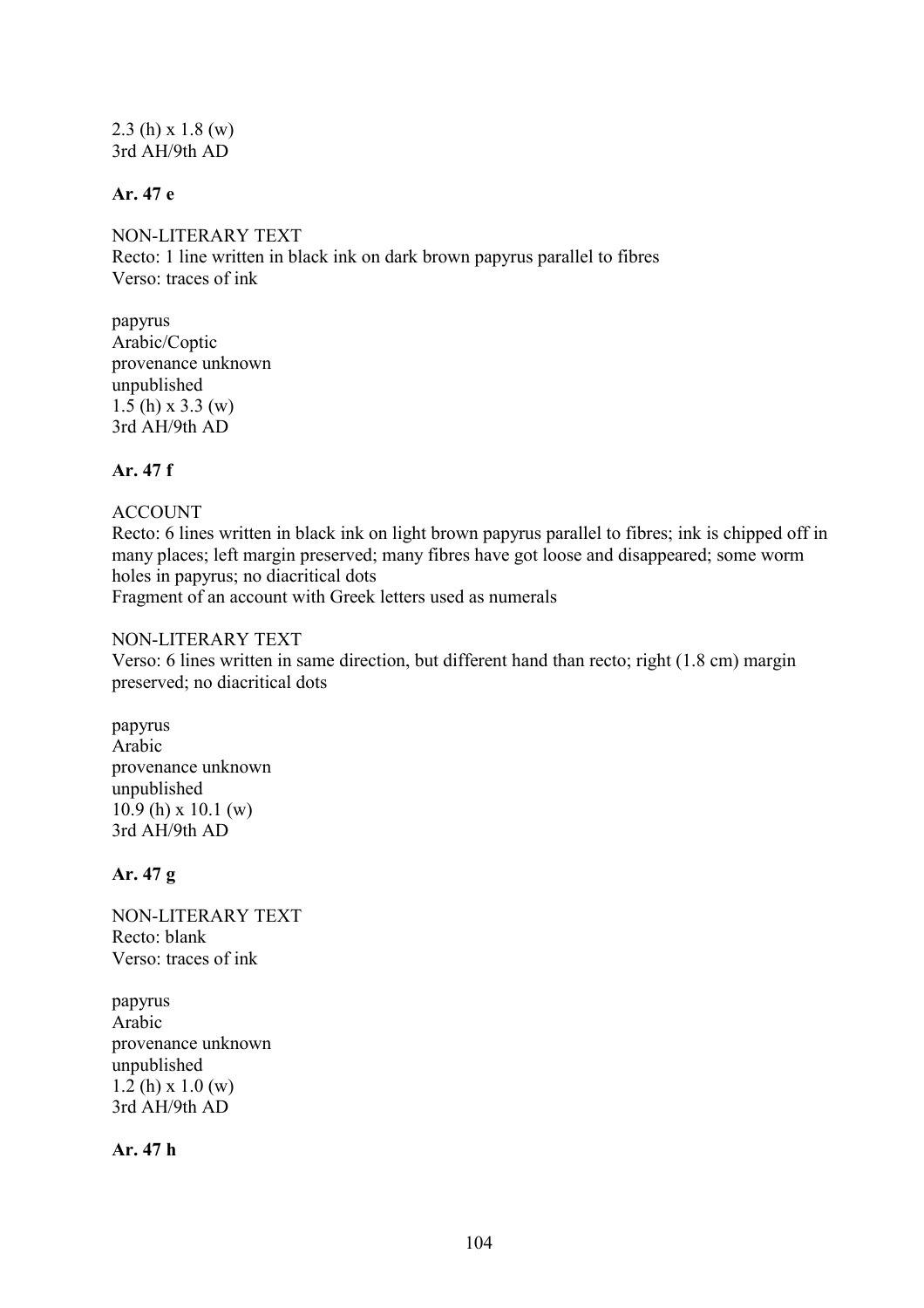LETTER

Recto: 2 lines written in black ink on brown papyrus at right angles to fibres; broken off on all sides; no diacritical dots Verso: blank

papyrus Arabic provenance unknown unpublished 4.3 (h) x 2.0 (w) 3rd AH/9th AD

## **Ar. 48 a**

LETTER

Recto: papyrus is mounted at 90° turn to writing direction; 2 lines written in black ink on brown papyrus parallel to fibres; right (3.6 cm) margin preserved; fibres have got lose in some places; no diacritical dots

Fragment of a letter containing a blessing for a third person (*akramahu allah* ) Verso: blank

papyrus Arabic provenance unknown unpublished 2.3 (h) x 23.8 (w) 3rd AH/9th AD

## **Ar. 48 b**

### LETTER

Recto: 1 line written in brown ink on brown papyrus parallel to fibres; top margin preserved; papyrus fibres got lose and disappeared leaving holes in many places in the papyrus; no diacritical dots

Fragment of a note recording that the letter has arrived (*yusilu hadha al-kitab …*) Verso: traces of large writing in same direction as recto at the top of the papyrus and 1 line of smaller writing at the bottom of the papyrus Fragment of the letter referred to on recto

papyrus Arabic provenance unknown unpublished 5.6 (h) x 17.0 (w) 3rd AH/9th AD

**Ar. 48 c**

LETTER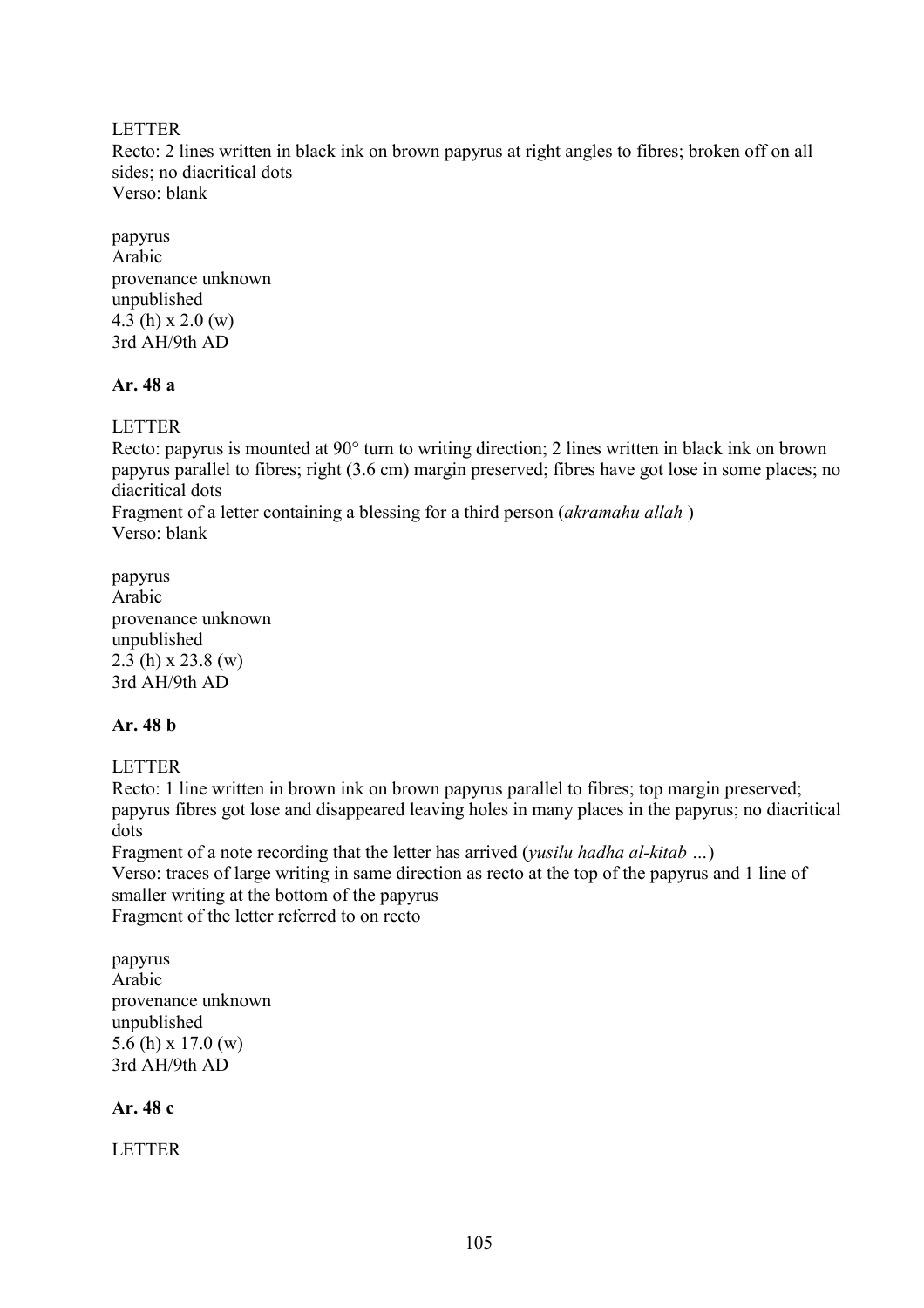Recto: 1 line written in black ink on brown papyrus parallel to fibres; top and left margin preserved; top right hand corner broken off; some small holes in papyrus; no diacritical dots Fragment of an address with the name of the addressee which would have been written on the now lost right half of papyrus followed by an eulogy (*atala allah* ] *baqa'ahu* ) and the name of the sender on the left

### NON-LITERARY TEXT

Verso: 1 line written at 180° compared to recto; left (5.7 cm) and bottom (2.0 cm) margins preserved; some diacritical dots

papyrus Arabic/Coptic provenance unknown unpublished 5.5 (h) x 17.8 (w) 3rd AH/9th AD

## **Ar. 48 d**

### NON-LITERARY TEXT

Recto: 1 line written in black ink on brown papyrus parallel to fibres; broken off on all sides; no diacritical dots Verso: blank

papyrus Arabic provenance unknown unpublished 1.2 (h) x 13.9 (w) 3rd AH/9th AD

## **Ar. 48 e**

NON-LITERARY TEXT Recto: 2 lines written in black ink on light brown papyrus parallel to fibres; broken off on all sides; no diacritical dots Verso: trace of ink

papyrus Arabic provenance unknown unpublished 2.0 (h) x 3.4 (w) 3rd AH/9th AD

## **Ar. 48 f**

LETTER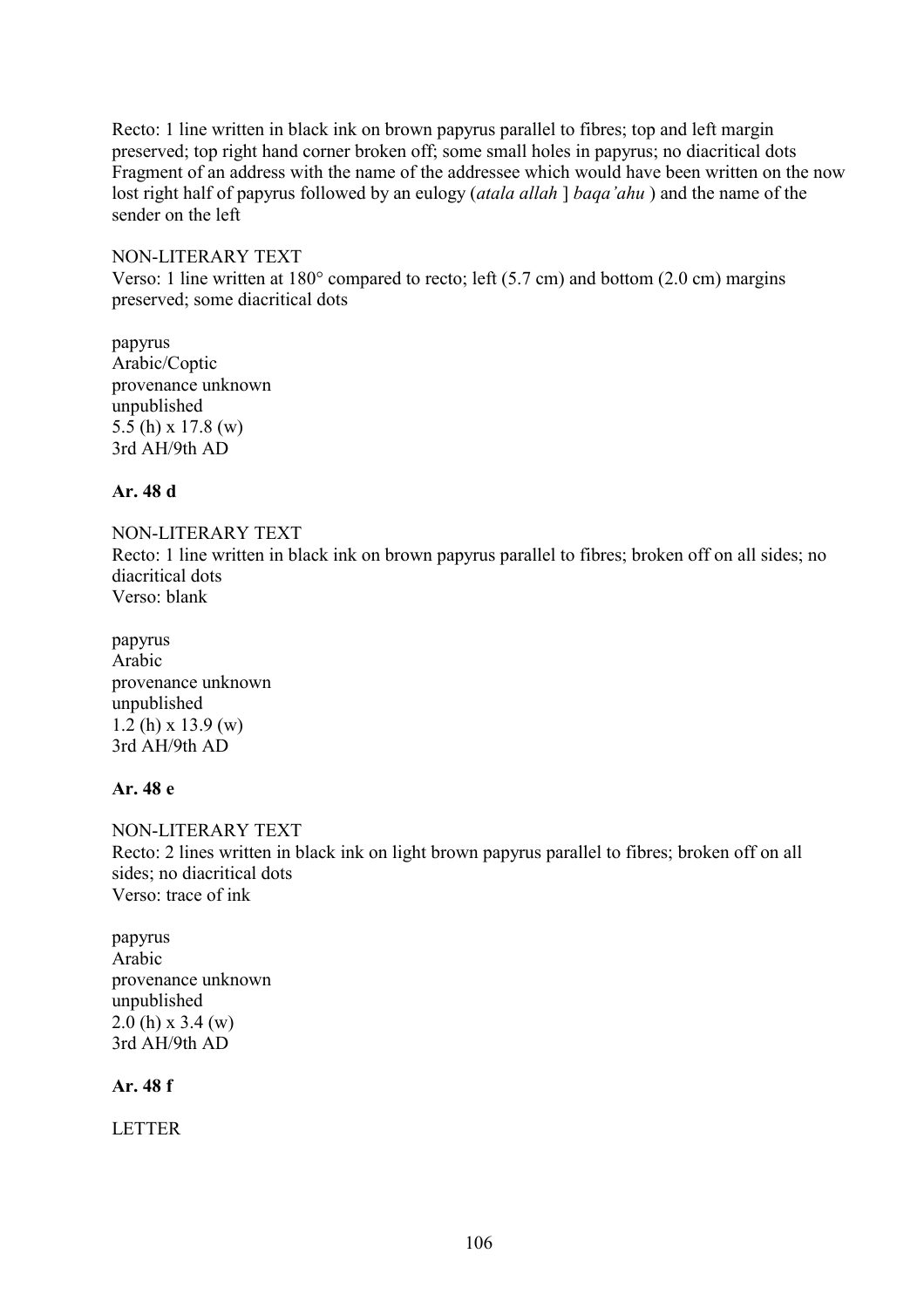Recto: 2 lines written in black ink on brown papyrus parallel to fibres; left margin preserved; papyrus fibres frayed at the top; one large hole in papyrus; top right hand corner broken off; no diacritical dots Fragment of a letter in which the sender writes that he has written a letter (*katabtu* ) Verso: blank

papyrus Arabic provenance unknown unpublished 5.5 (h) x 9.3 (w) 3rd AH/9th AD

## **Ar. 48 g**

## NON-LITERARY TEXT

Recto: 2 lines written in faded black ink on brown papyrus parallel to fibres; broken off on all sides; upper left hand corner broken off; no diacritical dots

### NON-LITERARY TEXT

Verso: 1 line written at 180° compared to recto; right margin preserved, thus later than recto

papyrus Arabic provenance unknown unpublished 3.1 (h) x 4.8 (w) 3rd AH/9th AD

### **Ar. 48 h**

### LETTER

Recto: 1 line written in black ink on brown papyrus at right angles to fibres; top and right margins preserved; no diacritical dots

Fragment of beginning of a letter of which only the beginning part of the basmala is preserved Verso: 1 line written in the same direction and same hand as recto; top and left margins preserved Fragment of the address of the letter on recto

papyrus Arabic provenance unknown unpublished 3.6 (h) x 8.1 (w) 3rd AH/9th AD

### **Ar. 48 i**

### NON-LITERARY TEXT

Recto: 1 line written in black ink on brown papyrus at right angles to fibres; broken off on all sides; top and bottom left hand corners broken off; some diacritical dots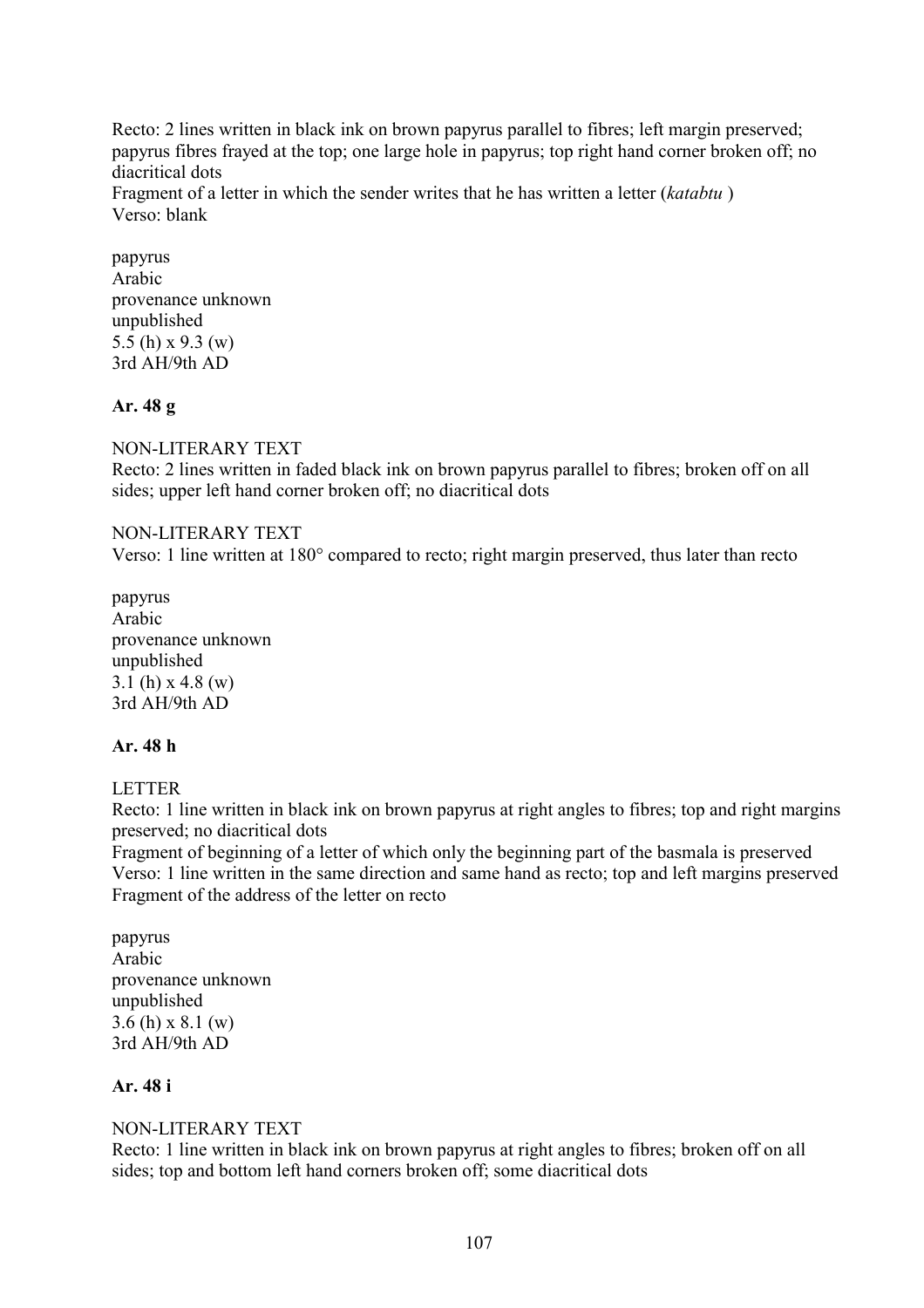Verso: blank

papyrus Arabic/Coptic provenance unknown unpublished 2.9 (h) x 5.5 (w) 3rd AH/9th AD

## **Ar. 48 j**

**LETTER** 

Recto: 4 lines written in black ink chipped off in many places on light brown papyrus at right angles to fibres; right (1.8 cm) margin preserved; fibres have got lose and disappeared in many places on papyrus; in the middle of the bottom margin a large part of the papyrus is broken off; bottom left hand corner is broken off; no diacritical dots

Verso: 1 line written in same direction and same hand as recto; left margin preserved; no diacritical dots

Fragment of the address of the letter on recto containing instructions about the delivery of the letter ending with the phrase "God willing" (*in sha allah* )

papyrus Arabic/Coptic provenance unknown unpublished 4.6 (h) x 13.8 (w) 3rd AH/9th AD

## **Ar. 49 a**

## LETTER

Recto: 15 lines written in black ink on brown paper mounted on fabric (book cover); the paper is covered in red spots making the reading unintelligible; left margin preserved; some diacritical dots; many unconventional ligatures

Fragment of a letter containing blessings on third persons (*abqahu allah li* = may God preserve him for me)

Verso: blank

paper and fabric Arabic provenance unknown unpublished 21.4 (h) x 7.2 (w) 3rd AH/9th AD

# **Ar. 49 b**

## LETTER

Recto: text is mounted at a 90° turn to writing direction; 6 lines written in black ink on light paper mounted on fabric (book cover) and 2 lines written in the right margin; the paper is covered in red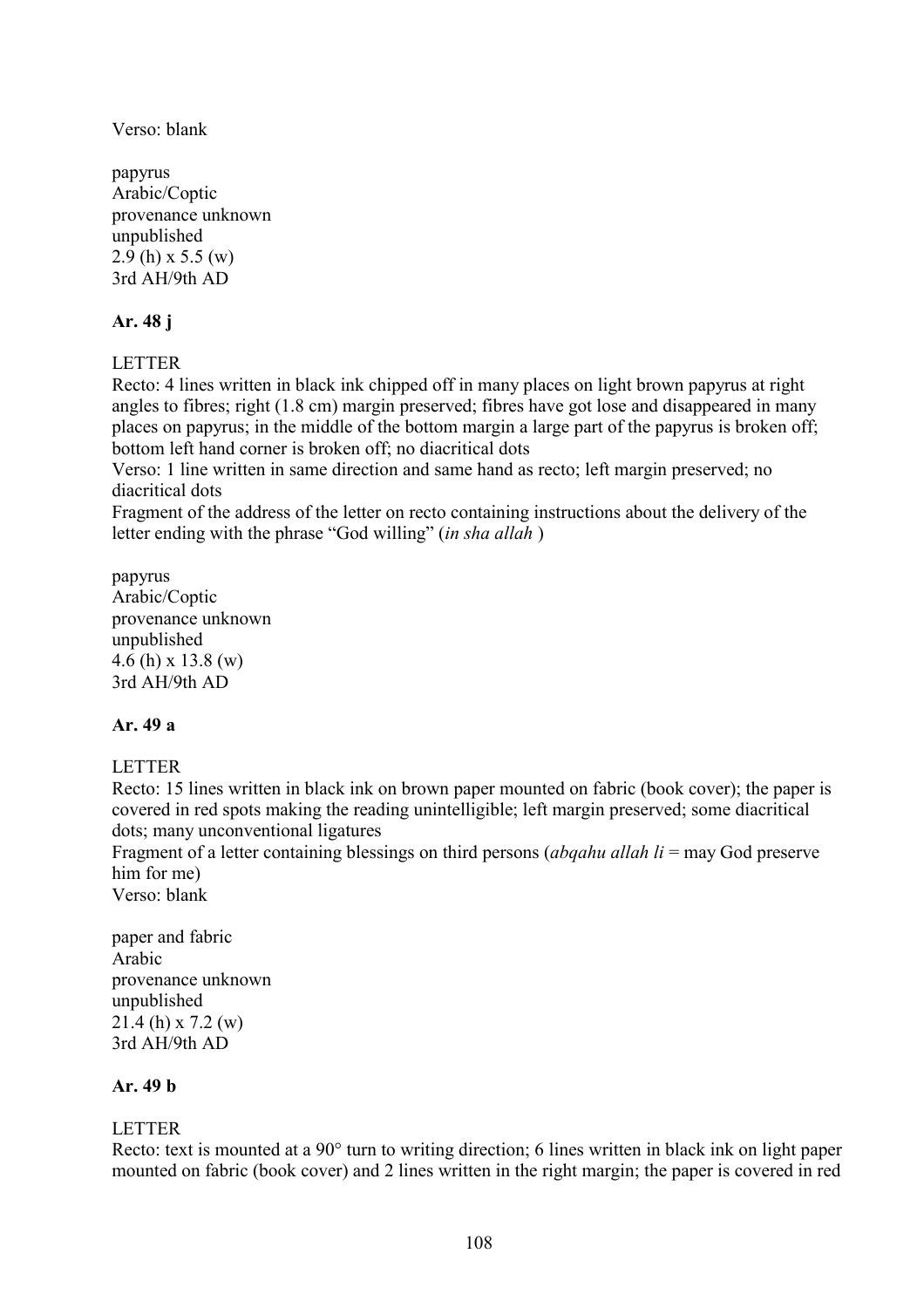spots making the reading unintelligible; right and left margins preserved; some diacritical dots; many unconventional ligatures Fragment of a letter Verso: 4 lines written insame direction and same hand as recto and 2 lines written at a 90° turn in the right hand margin; large part of the text is damaged and cannot be read; broken off on all sides

Continuation of letter on recto

paper and fabric Arabic provenance unknown unpublished 21.4 (h) x 7.2 (w) 3rd AH/9th AD

#### **Ar. 50 a**

#### LETTER

Recto: 3 lines written in black ink, faded in some places on light brown papyrus at right angles to fibres; broken off on all sides; top and bottom left and right corners broken off; large, horizontally elongated hole in middle of first line; no diacritical dots

Fragment of the beginning of a letter containing opening formulae with blessings on the addressee (*wa-atamma ni'matahu 'a* [*layka* = and may He fulfil his benefaction upon you; *wa-adama allah karamataka* = and may God increase your honour)

Verso: 1 line written in black ink in same direction as recto; no diacritical dots Address of the letter on recto; a personal name is followed by blessings (*atala allah baqa'ahu* = may God increase his existence)

papyrus Arabic provenance unknown unpublished 6.4 (h) x 16.8 (w) 3rd AH/9th AD

## **Ar. 50 b**

#### **LETTER**

Recto: 1 line written in black ink, slightly faded at places on light brown papyrus at right angles to fibres; broken off on all sides; some small holes in papyrus due to wear and tear; no diacritical dots

Fragment of the beginning or end of a letter containing a blessing for the addressee (*wa-ja'alani min al-su fi*  $\lceil daka \rceil$  and may He make me your ransom from all evil) Verso: blank

papyrus Arabic provenance unknown unpublished 4.2 (h) x 9.8 (w) 3rd AH/9th AD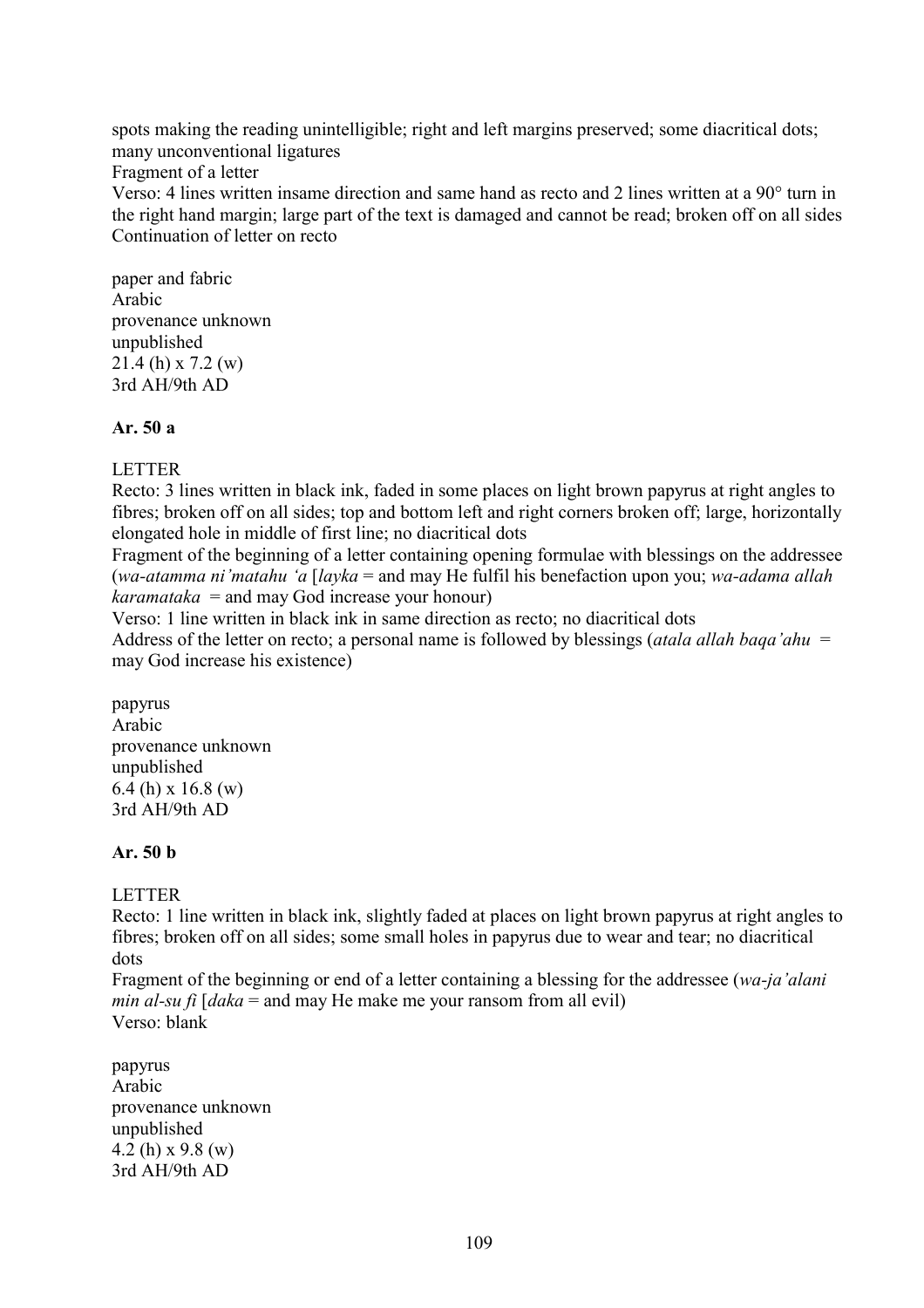### **Ar. 50 c**

#### NON-LITERARY TEXT

Recto: this fragment is incorrectly joined to Ar. 50 d; 1 line written in black ink on dark brown papyrus at right angles to fibres; broken off on all sides; one small hole in papyrus; no diacritical dots Fragment of a text mentioning "God" (*allah* )

Verso: blank

papyrus Arabic provenance unknown unpublished 3.2 (h) x 4.8 (w) 3rd AH/9th AD

### **Ar. 50 d**

life)

### NON-LITERARY TEXT

Recto: this fragment is incorrectly joined to Ar. 50 d; 3 lines written in black ink on dark brown papyrus parallel to fibres; broken off on all sides; several holes in papyrus due to worm holes and tears; ink is smudged and letters crossed out in places; no diacritical dots Fragment containing repetitions of eulogies (*atala allah baqa'aka …* = may God increase your

papyrus Arabic provenance unknown unpublished 5.4 (h) x 4.8 (w) 3rd AH/9th AD

#### **Ar. 50 e**

#### LETTER

Recto: 1 line written in black ink on brown papyrus parallel to fibres; top margin preserved; some holes due to fibres that have got lose

Part of the address of the letter written on verso possibly containing the place the letter had to be delivered (*bi-ashmuni* )

Verso: 2 lines written in same direction as recto; top (3 cm) margin preserved; one diacritical dot Fragment of the beginning of a letter containing the basmala and opening formulae with blessings on the addressee (*akramaka allah* = may God honour you)

papyrus Arabic provenance unknown unpublished 5.7 (h) x 5.9 (w) 3rd AH/9th AD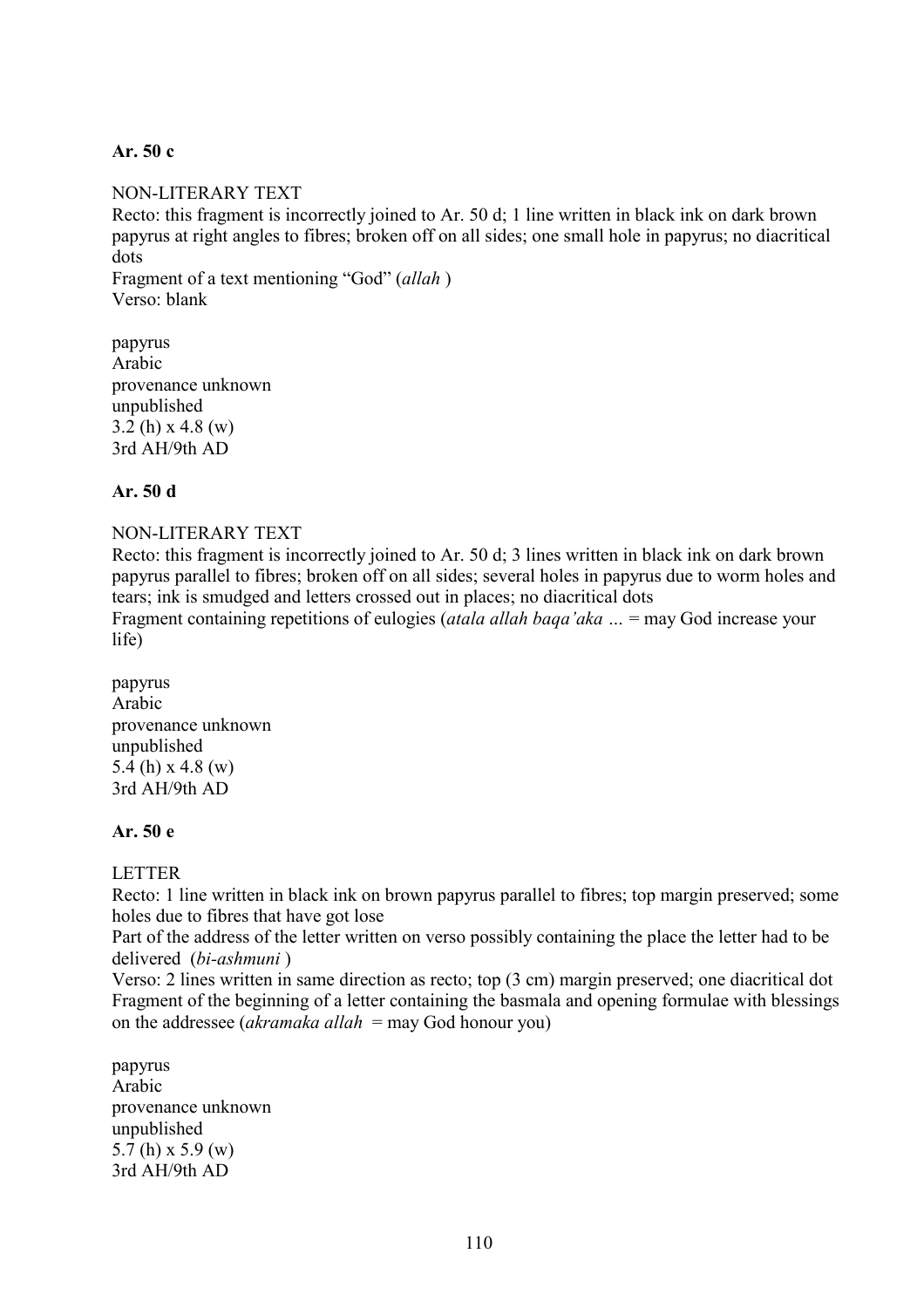#### **Ar. 50 f**

### **LETTER**

Recto: 5 lines written in black ink on brown papyrus parallel to fibres; writing is almost illegible due to mud that covers it; broken off on all sides; few small worm holes in papyrus; diacritical dots

Fragment of a letter mentioning that a letter is inside something and mentioning old Cairo (Fustat) Verso: 4 lines written in same direction and same hand as recto; broken off on all sides; no diacritical dots

Continuation of letter on recto

papyrus Arabic provenance unknown unpublished 7.9 (h) x 3.3 (w) 3rd AH/9th AD

### **Ar. 50 g**

### LETTER

Recto: 2 lines written in black ink on light brown papyrus at right angles to fibres; broken off on all sides; many small worm holes in papyrus; no diacritical dots

Fragment of a letter mentioning something about the sender's letter carrier (*hamil kitabi*) Verso: blank

papyrus Arabic provenance unknown unpublished 3.9 (h) x 6.3 (w) 3rd AH/9th AD

## **Ar. 50 h**

## **LETTER**

Recto: 5 lines written in black ink on light brown papyrus at right angles to fibres; broken off on all sides; some small holes in papyrus due to wear and tear; some diacritical dots Fragment of the beginning of a letter starting with the basmala and opening formulae containing blessings on the addressee (*atala allah ba* ]*qa'aka wa-adama 'izza* [*ka* = may God prolong the li]fe of you and may He increase the posit[ion of you); the sender mentions that someone unloaded something he got at the sender's (*fa-farragha min 'indi* )

Verso: 1 line written at a 90° turn compared to recto; broken off on all sides; no diacritical dots

papyrus Arabic provenance unknown unpublished 7.0 (h) x 5.2 (w)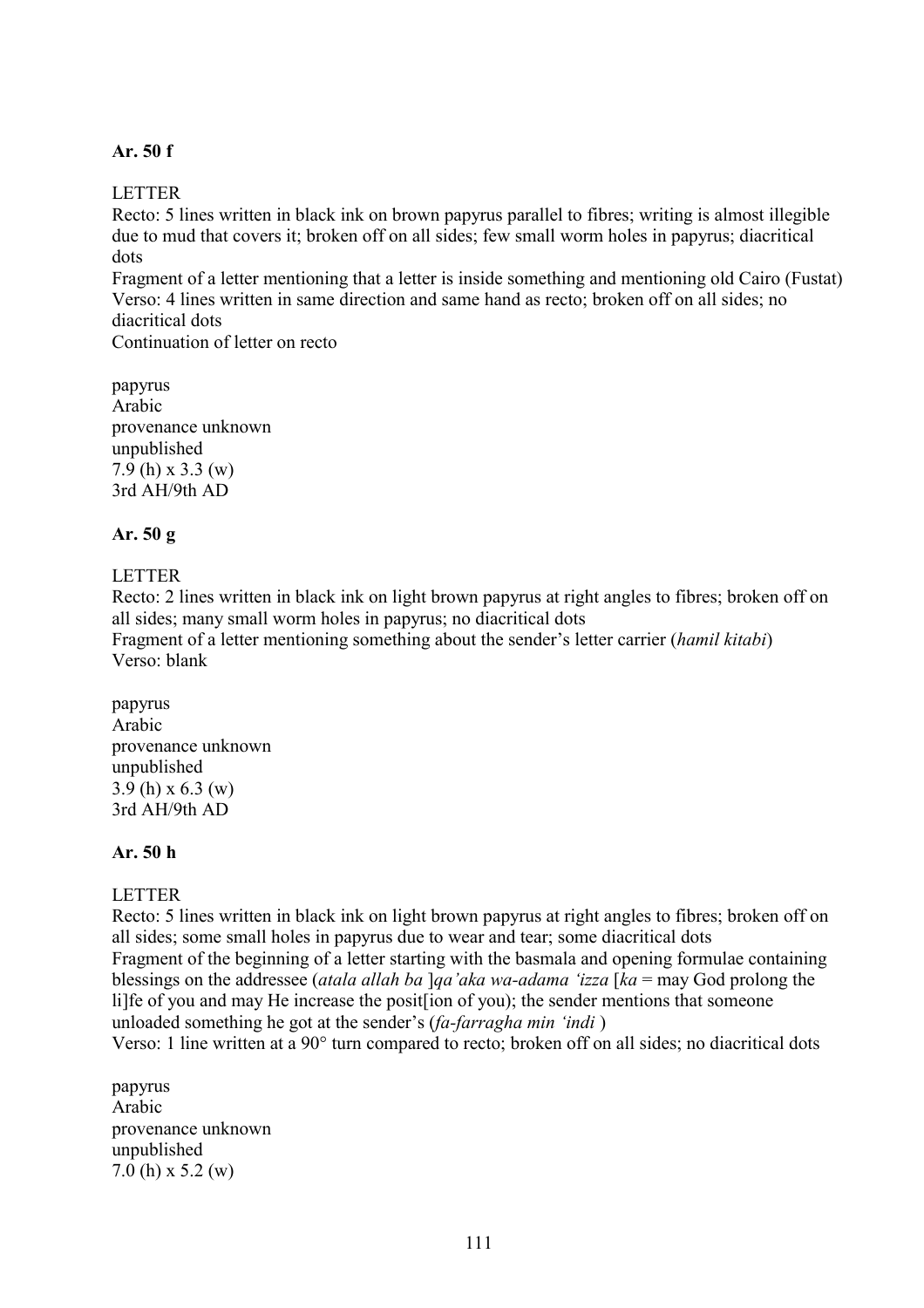## 3rd AH/9th AD

# **Ar. 50 i**

# LETTER

Recto: 3 lines written in black ink on brown papyrus parallel to fibres; left (0.8 cm) margin preserved; many fibres have got lose resulting in holes in papyrus; some diacritical dots; final ya bends backwards; final alif extends below the line

Fragment of a letter mentioning that "the men do not know except in …" (*wa-laysa ya'rifu alrijal illa fi…*)

Verso: blank

papyrus Arabic provenance unknown unpublished 5.3 (h) x 11.1 (w) 3rd AH/9th AD

# **Ar. 50 j**

# LETTER

Recto: 4 lines written in black ink on brown papyrus parallel to fibres; top (5.0 cm) and right (3.3 cm) margins preserved; some small holes in papyrus; no diacritical dots; basmala is written in the middle of the page, for no trace on this part of the letter is preserved

Fragment of the beginning of a letter containing opening formulae with blessings on the addressee (*atala alla baqa'aka* = may God prolong your life)

## ACCOUNT

Verso: 6 lines written in same direction but different, earlier hand than recto; broken off on all sides, thus earlier than recto; no diacritical dots

Fragment of an account containing the ends of words and numbers written with Greek letters; the last line contains the phrase "he has already paid" (*qad dafa'a* )

papyrus Arabic provenance unknown unpublished 6.0 (h) x 9.1 (w) 3rd AH/9th AD

## **Ar. 51 a**

#### NON-LITERARY TEXT

Recto: 4 lines written in black faded ink on brown paper; broken off on all sides; several small worm holes; 3 horizontal folding lines at 1.7 cm intervals; some diacritical dots Verso: blank

paper Arabic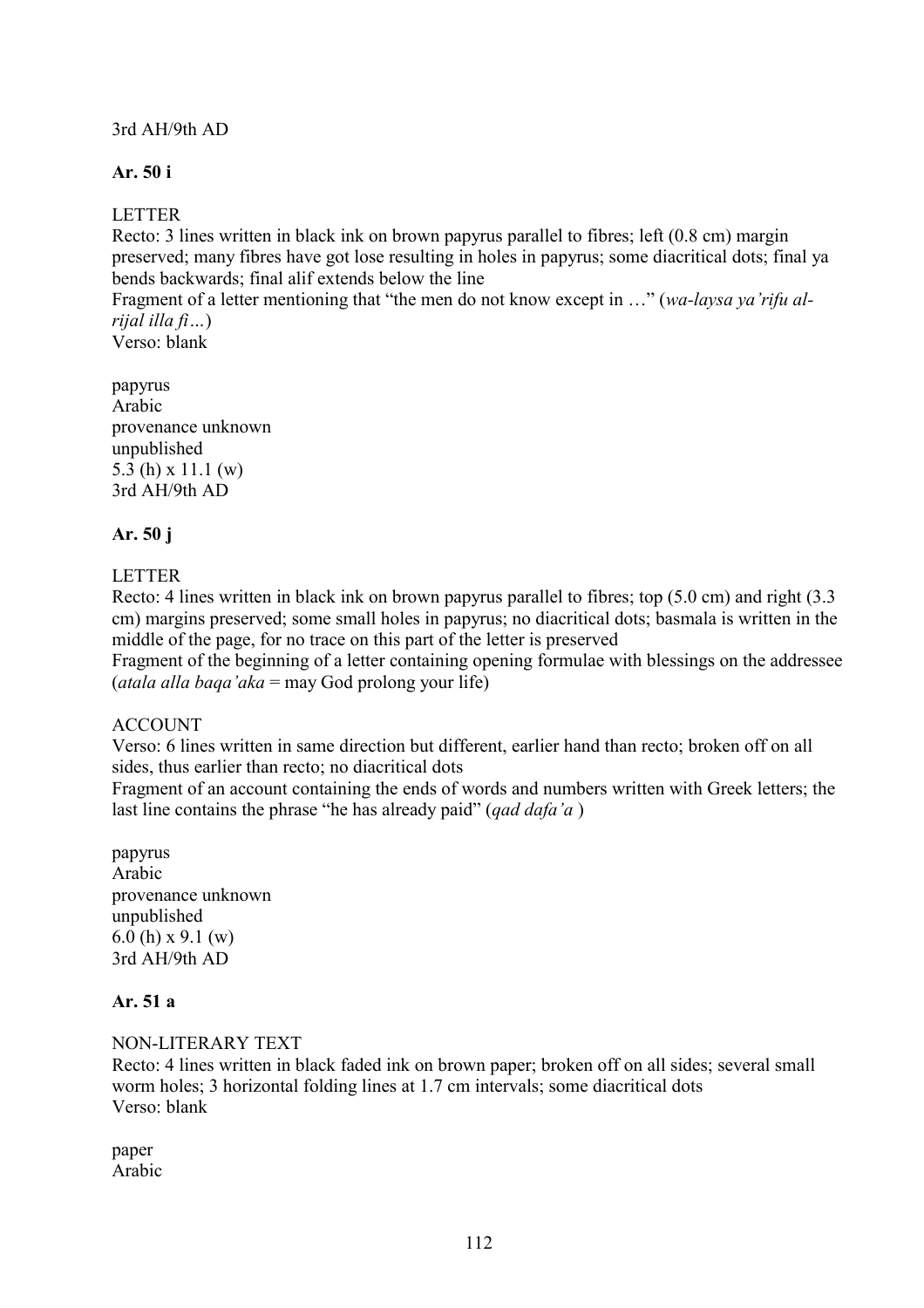provenance unknown unpublished 5.8 (h) x 3.3 (w) 4th-6th AH/10th-12th AD

### **Ar. 51 b**

NON-LITERARY TEXT Recto: 6 lines written in black ink with a fine hand on dark brown paper covered in mould spots; left and right margins partially preserved; bottom part in the middle is broken off; diacritical dots; unconventional ligatures Verso: blank

paper Arabic provenance unknown unpublished 6.0 (h) x 9.5 (w) 4th-6th AH/10th-12th AD

## **Ar. 51 c**

NON-LITERARY TEXT Recto: 4 lines written in brown ink on light brown paper; broken off on all sides; some holes in paper due to worm holes and tears; some diacritical dots

NON-LITERARY TEXT Verso: 1 line written in different hand in black ink in same direction as recto: broken off on all sides; no diacritical dots Fragment of a text containing the name Muhammad b. …

paper Arabic provenance unknown unpublished 5.3 (h) x 8.3 (w) 4th-6th AH/10th-12th AD

## **Ar. 51 d**

## ACCOUNT

Recto: 3 lines written in black ink on dark brown paper; broken off on all sides; some small holes in paper; few diacritical dots; unconventional ligatures Fragment of an account recording that someone received a sum of money (*qabada* ) Verso: blank

paper Arabic provenance unknown unpublished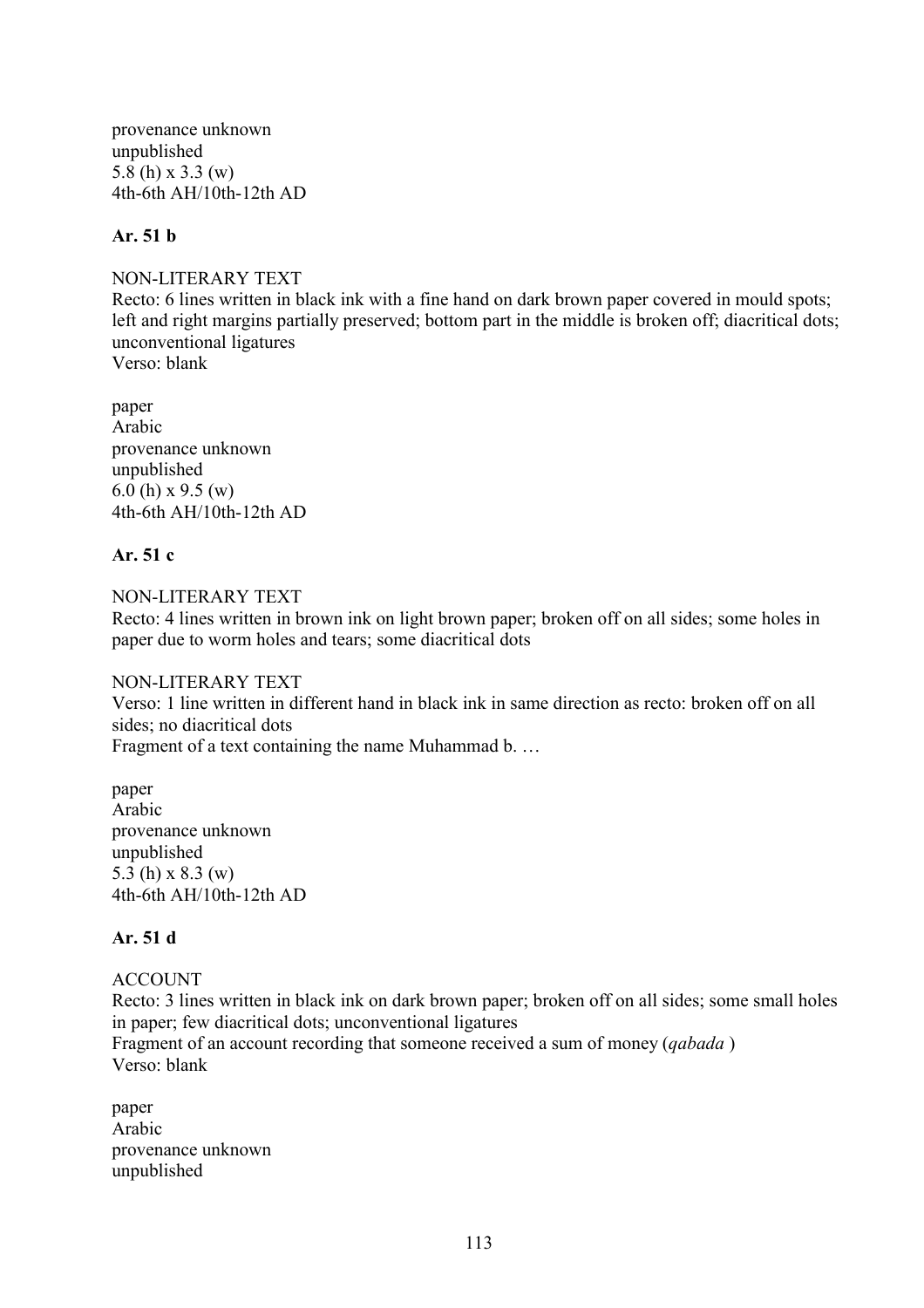3.9 (h) x 5.4 (w) 4th-6th AH/10th-12th AD

## **Ar. 51 e**

### **ACCOUNT**

Recto: 5 lines written in black ink on brown paper; right and left margins preserved; several holes in paper due to wear and tear; no diacritical dots; unconventional ligatures Verso: blank

paper Arabic provenance unknown unpublished 6.4 (h) x 9.1 (w) 4th-6th AH/10th-12th AD

## **Ar. 52 a**

## ACCOUNT

Recto: 3 lines written in black ink on light brown papyrus; top (7.3 cm) and left (0.3 cm) margins preserved; some fibres have got lose resulting in holes in papyrus; one large hole in upper left hand corner; no diacritical dots

Fragment of an account on which only the Greek letters used as numbers have been preserved Verso: trace of one line written in same direction as recto

papyrus Arabic provenance unknown unpublished 13.1 (h) x 5.7 (w) 3rd AH/9th AD

## **Ar. 52 b**

## LETTER

Recto: 5 lines written in reddish brown ink on dark brown papyrus parallel to fibres; left margin is preserved; papyrus fibres have got lose in many places creating many holes and lacunae; no diacritical dots

Fragment of a letter containing a blessing for the addressee (*'ilayka hafazaka* [*allah* = to you, may you be preserved [by God)

Verso: blank

papyrus Arabic provenance unknown unpublished 8.7 (h) x 6.1 (w) 3rd AH/9th AD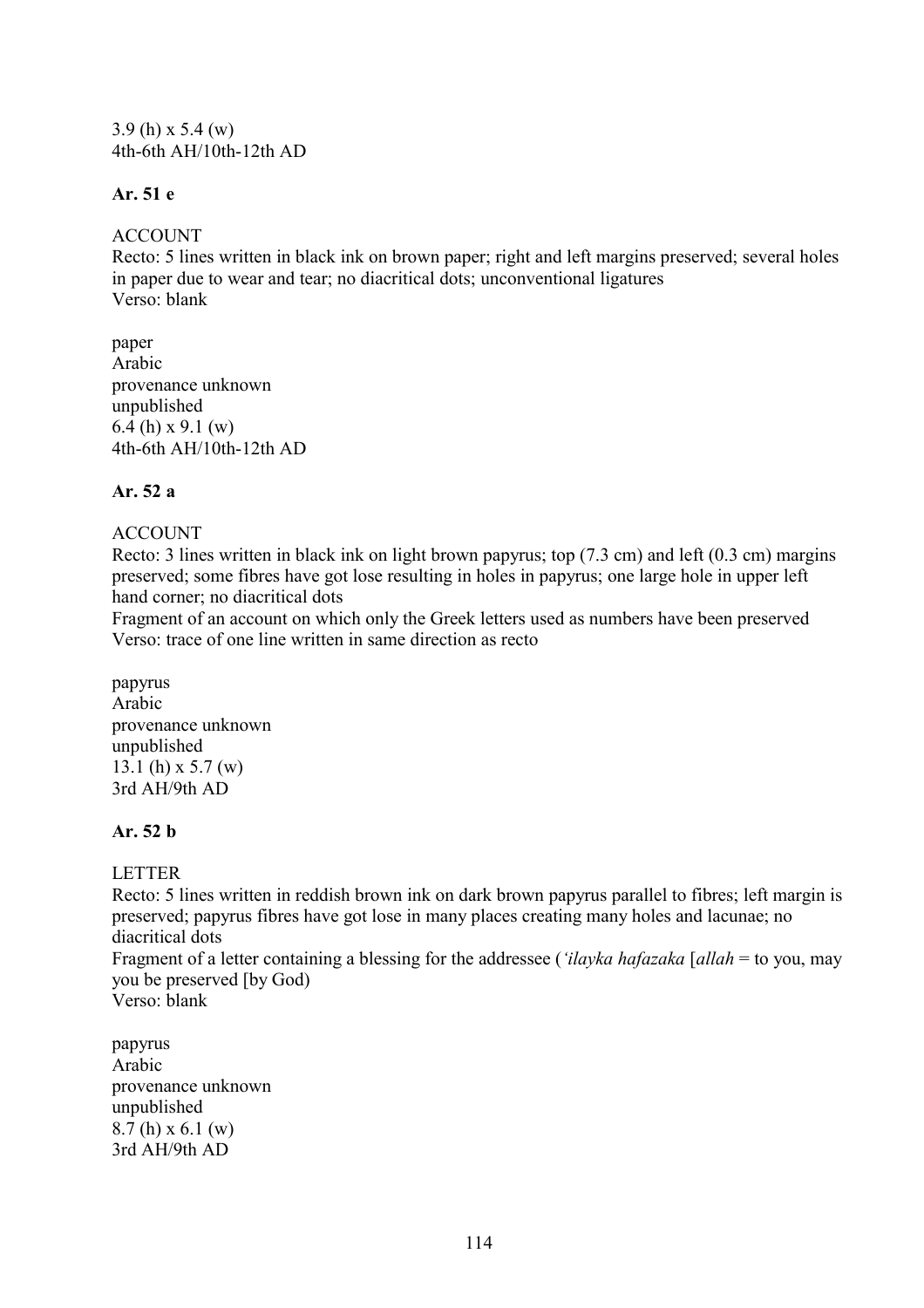#### **Ar. 52 c**

NON-LITERARY TEXT Recto: trace of black ink Verso: traces of 1 line written in black ink written at right angles to fibres on brown papyrus; broken off on all sides; no diacritical dots

papyrus Arabic provenance unknown unpublished 2.7 (h) x 0.7 (w) 3rd AH/9th AD

### **Ar. 52 d**

NON-LITERARY TEXT

Recto: 4 lines written in black ink on brown papyrus at right angles to fibres; broken off on all sides; some small holes where papyrus fibres have got lose; no diacritical dots Fragment of a text containing the word *al-asfah*

### LETTER

Verso: 5 lines written in same direction but different hand than recto; broken off on all sides Fragment of a letter

papyrus Arabic provenance unknown unpublished 10.3 (h) x 8.6 (w) 3rd AH/9th AD

### **Ar. 52 e**

ACCOUNT Recto: 4 lines written on brown papyrus parallel to fibres; broken off on all sides; upper right hand corner is broken off; no diacritical dots Fragment of an account Verso: blank

papyrus Arabic provenance unknown unpublished 6.8 (h) x 2.8 (w) 3rd AH/9th AD

## **Ar. 52 f**

LETTER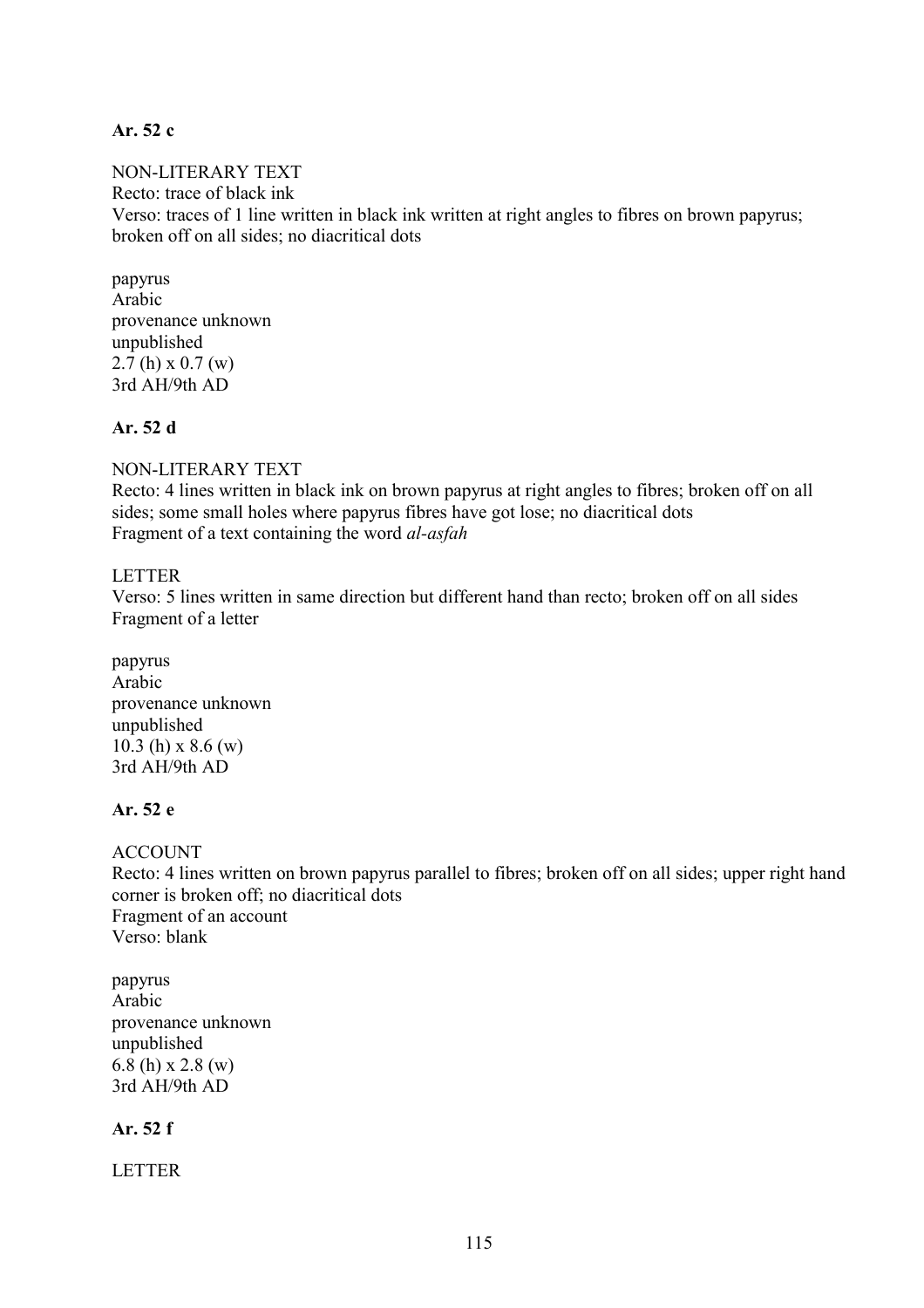Recto: 3 lines written in reddish brown ink on brown papyrus at right angles to fibres; broken off on all sides; no diacritical dots Fragment of a letter mentioning the sender's letter (*hadha al-kitab* )

### NON-LITERARY TEXT

Verso: 2 lines written in black ink in same direction but different hand than recto; broken off on all sides; no diacritical dots

papyrus Arabic provenance unknown unpublished 5.5 (h) x 5.6 (w) 3rd AH/9th AD

## **Ar. 53**

### LETTER

Recto: 14 lines written in black ink on dark brown papyrus at right turn to fibres; right margin preserved; many fibres have got loose resulting in many holes in papyrus; top left hand corner is broken off; large hole in the middle of the papyrus; some diacritical dots

Fragment of a letter mentioning Abu Ja'far followed by a blessing (*'azzahu allah* )

Verso: 9 lines written in same direction and same hand as recto and 2 lines written in the same hand at a 180° turn compared to recto

Continuation of letter on recto; 2 lines written upside down contain the address with the name Isma'il b. …

papyrus Arabic provenance unknown unpublished 25.8 (h) x 12.5 (w) 3rd AH/9th AD

## **Ar. 54 a**

## **ACCOUNT**

Recto: 5 lines written in faded black ink on light brown papyrus parallel to fibres; broken off on all sides; upper left hand corner broken off; large part of papyrus in the middle of the top margin broken off; no diacritical dots

Fragment of an account

Verso: 3 lines written in same direction as recto

Continuation of the account; here only the numbers in two lines have been preserved

papyrus Arabic provenance unknown unpublished 6.9 (h) x 8.1 (w) 3rd AH/9th AD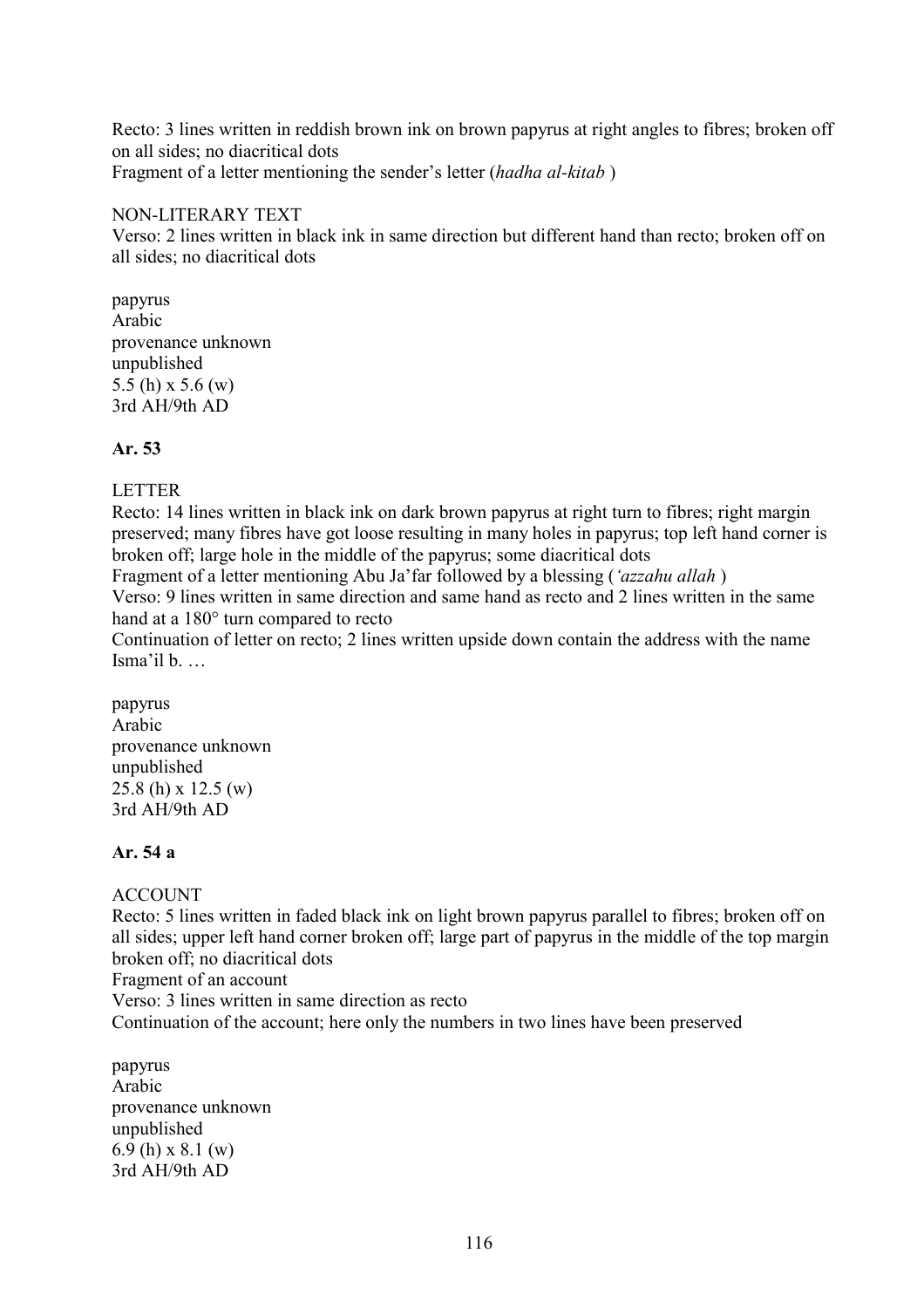## **Ar. 54 b**

### LETTER

Recto: 2 lines written in black ink on light brown papyrus at right angles to fibres; left (1.2 cm) and top (2.0 cm) margins preserved; bottom left and upper right hand corners broken off; text consist of two fragments; no diacritical dots; unconventional ligatures Fragment of a letter containing only part of the basmala and the opening formulae with blessings on the addressee (*atala* )

Verso: traces of ink

papyrus Arabic provenance unknown unpublished 4.6 (h) x 3.2 (w) and 1.6 (h) x 1.7 (w) 3rd AH/9th AD

### **Ar. 54 c**

#### **RECEIPT**

Recto: 2 lines written in black ink on brown papyrus parallel to fibres; complete on all sides; no diacritical dots

Receipt containing the name 'Amr b. Ayyub and a check mark in the form of a capital "H" (see also Ar. 33 j and Ar. 35 i)

#### NON-LITERARY TEXT

Verso: 2 lines written in black ink at a 180° turn compared to recto; left margin only preserved, thus earlier than recto; no diacritical dots

papyrus Arabic provenance unknown unpublished 3.4 (h) x 4.1 (w) 3rd AH/9th AD

### **Ar. 54 d**

#### ACCOUNT

Recto: 4 lines written in black ink on dark brown paper; broken off on all sides; text consists of 6 fragments; no diacritical dots

Fragment of an account dealing with agricultural products (*qamh* ); numbers are written using Greek letters

Verso: 4 lines written in same direction and same hand as recto, but ink is very faded; broken off on all sides

Continuation of account on recto

paper Arabic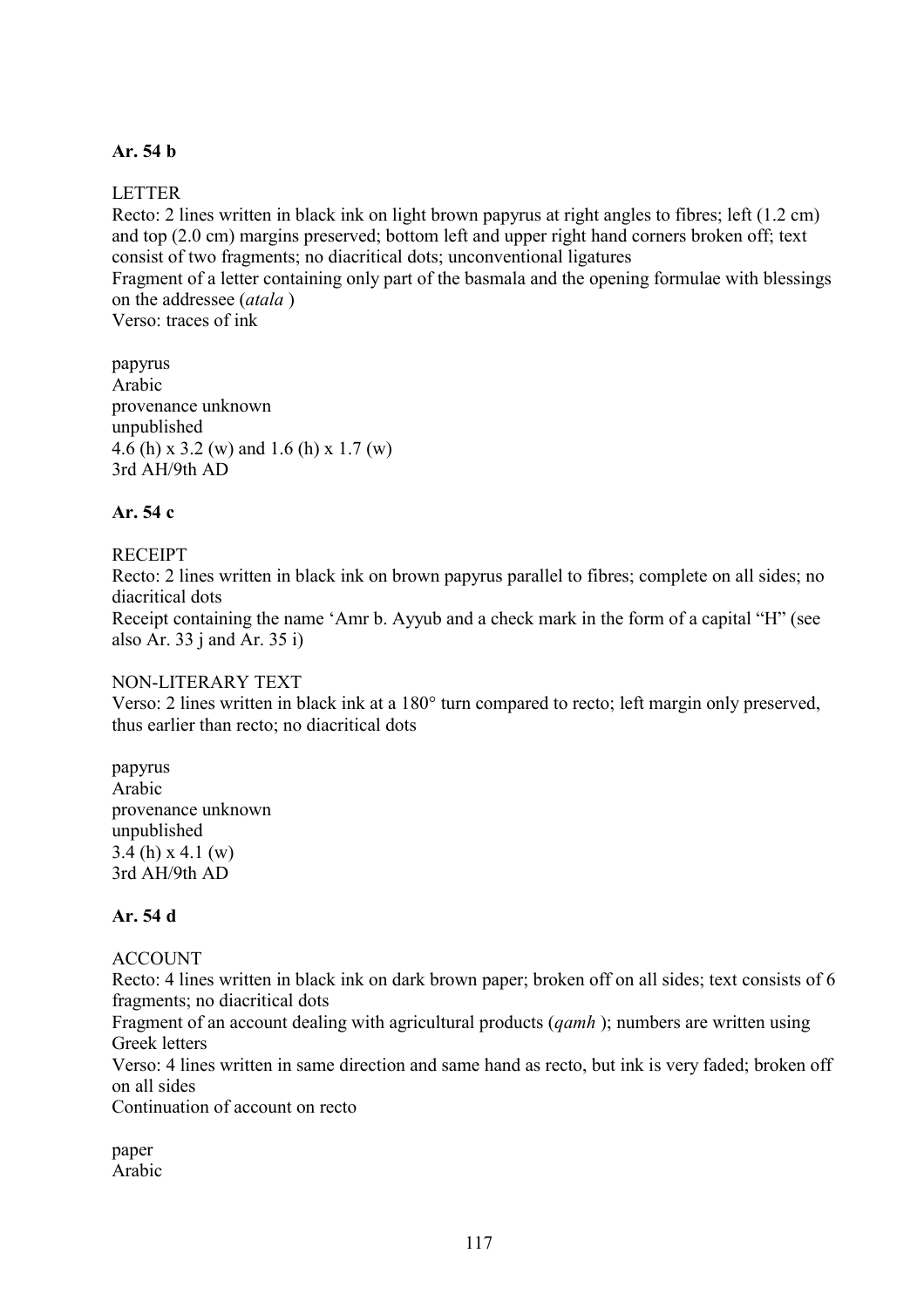provenance unknown unpublished 1.6 (h) x 1.6 (w) and 0.8 (h) x 0.8 (w) and 5.2 (h) x 4.9 (w) and 0.7 (h) x 0.9 (w) and 0.8 (h) x 0.8 (w) and 2.3 (h) x 2.1 (w) 4th AH/10th AD

## **Ar. 54 e**

## LETTER

Recto: 8 lines written in black ink on light brown papyrus at right angles to fibres; broken off on all sides; bottom right hand corner is broken off; no diacritical dots; writing shows characteristics of early 1st/2nd century calligraphy and formulae

Fragment of a letter starting with the basmala and naming the sender of the letter (*min fulan b.* ) and mentioning the larger geographical unit the village of the addressee belongs to (*kura* ) Verso: blank

papyrus Arabic provenance unknown unpublished 6.0 (h) x 9.1 (w) 1st-2nd AH/7th-8th AD

## **Ar. 54 f**

### ACCOUNT

Recto: 6 lines written in black ink on brown paper; bottom (2.8 cm) and left margins preserved; in middle of left margin part of paper is torn off; text consists of two fragments; no diacritical dots Fragment of an account

Verso: blank

paper Arabic provenance unknown unpublished 9.1 (h) x 4.4 (w) and 1.7 (h) x 2.3 (w) 6th AH/12th AD

## **Ar. 54 g**

NON-LITERARY TEXT Recto: 1 line written in black ink on brown papyrus at right angles to fibres; broken off on all sides; diacritical dots in one place Fragment of a text containing a name (*ila Abu li…*) Verso: blank

papyrus Arabic provenance unknown unpublished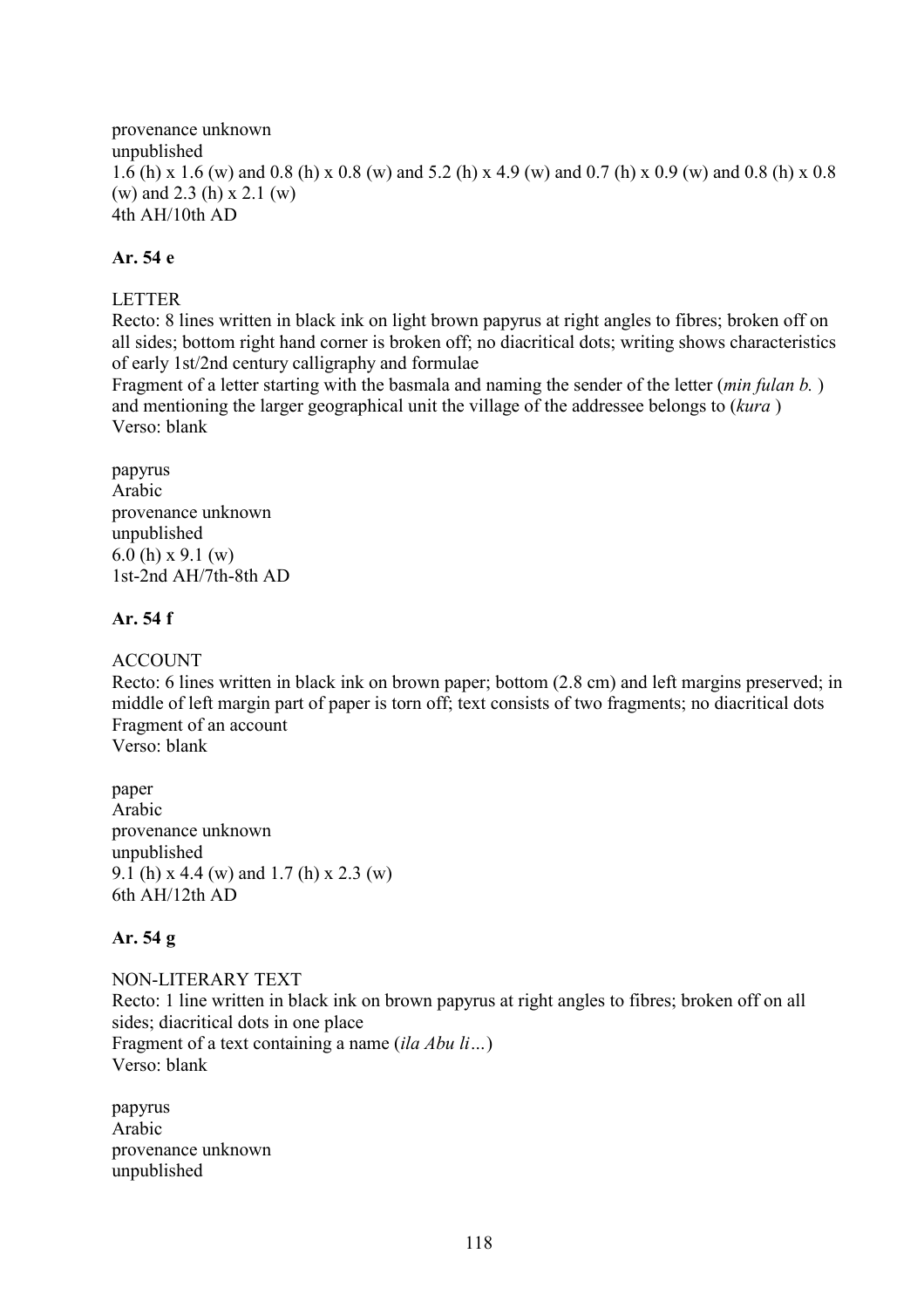1.4 (h) x 3.0 (w) 3rd AH/9th AD

#### **Ar. 54 h**

#### **ACCOUNT**

Recto: 4 lines written in black ink on brown paper; left margin preserved; one large hole in upper left hand corner without damaging the text; some diacritical dots Fragment of an account

#### DOCUMENTARY TEXT

Verso: traces of 1 line written in same direction as recto

paper Arabic provenance unknown unpublished 6.5 (h) x 3.6 (w) 4th AH/10th AD

## **Ar. 54 i**

LETTER

Recto: 2 lines written in black ink on light brown papyrus parallel to fibres; left (1.3 cm) margin preserved; frayed papyrus fibres at top; no diacritical dots Fragment of a letter containing the phrase "God willing" (*in sha' allah* )

#### NON-LITERARY TEXT

Verso: 2 lines written in black ink in same direction, but different hand than recto; broken off on all sides, thus earlier than recto; no diacritical dots

papyrus Arabic provenance unknown unpublished 4.7 (h) x 6.8 (w) 3rd AH/9th AD

## **Ar. 54 j**

NON-LITERARY TEXT Recto: 2 lines written in black ink faded in places on brown papyrus at right angles to fibres; broken off on all sides; no diacritical dots Verso: blank

papyrus Arabic provenance unknown unpublished 2.4 (h) x 3.2 (w)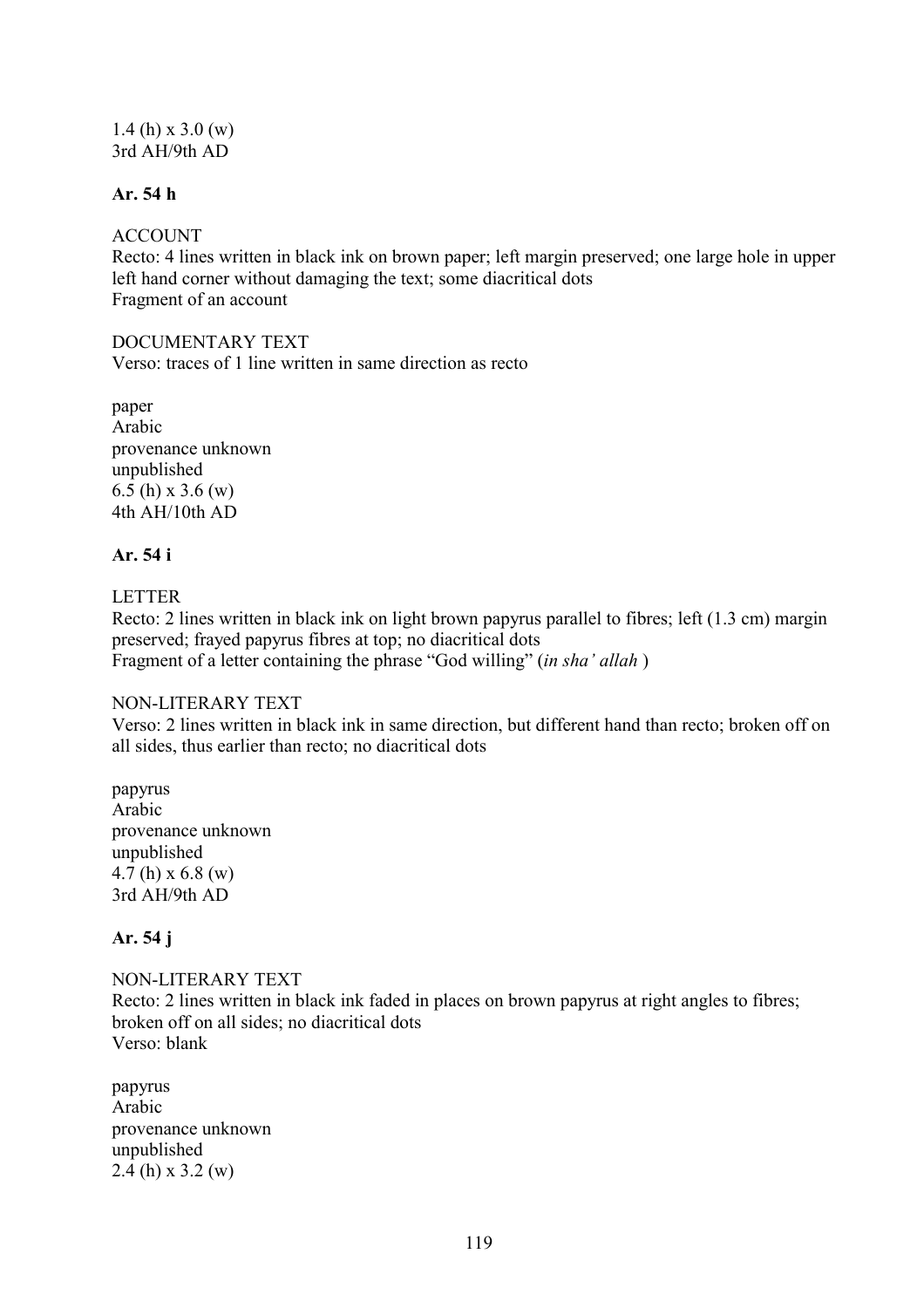### 3rd AH/9th AD

### **Ar. 54 k**

#### NON-LITERARY TEXT

Recto: 3 lines written in black ink on grey papyrus at right angles to fibres; broken off on all sides; no diacritical dots Verso: traces of ink

papyrus Arabic provenance unknown unpublished 3.2 (h) x 2.0 (w) 3rd AH/9th AD

# **Ar. 54 l**

#### LETTER

Recto: 4 lines written in black ink on brown papyrus at right angles to fibres; right (1.2 cm) and left (0.7 cm) margins preserved; text consists of 4 fragments; no diacritical dots Fragment of a letter containing part of blessing for the addressee (*atala* [*allah baqa'aka* = may God prolong your life), the sender writes that he told (*qultu* ) someone something and that he knows something (*adri* )

#### ACCOUNT/LETTER

Verso: fragments contain parts of lines written in same direction and at a 180° turn compared to recto

Fragment of an account containing the phrase "he has paid" (*dafa'a*)

papyrus Arabic provenance unknown unpublished 3.5 (h) x 2.6 (w) and 3.1 (h) x 2.5 (w) and 3.5 (h) x 2.7 (w) and 8.7 (h) x 2.7 (w) 3rd AH/9th AD

#### **Ar. 54 m**

NON-LITERARY TEXT Recto: 1 line written on dark brown paper; broken off on all sides; paper is crumbled up and damaged/torn in many places; no diacritical dots Verso: traces of ink written at a 180° turn compared to recto

paper Arabic provenance unknown unpublished 3.0 (h) x 5.2 (w) 4th AH/10th AD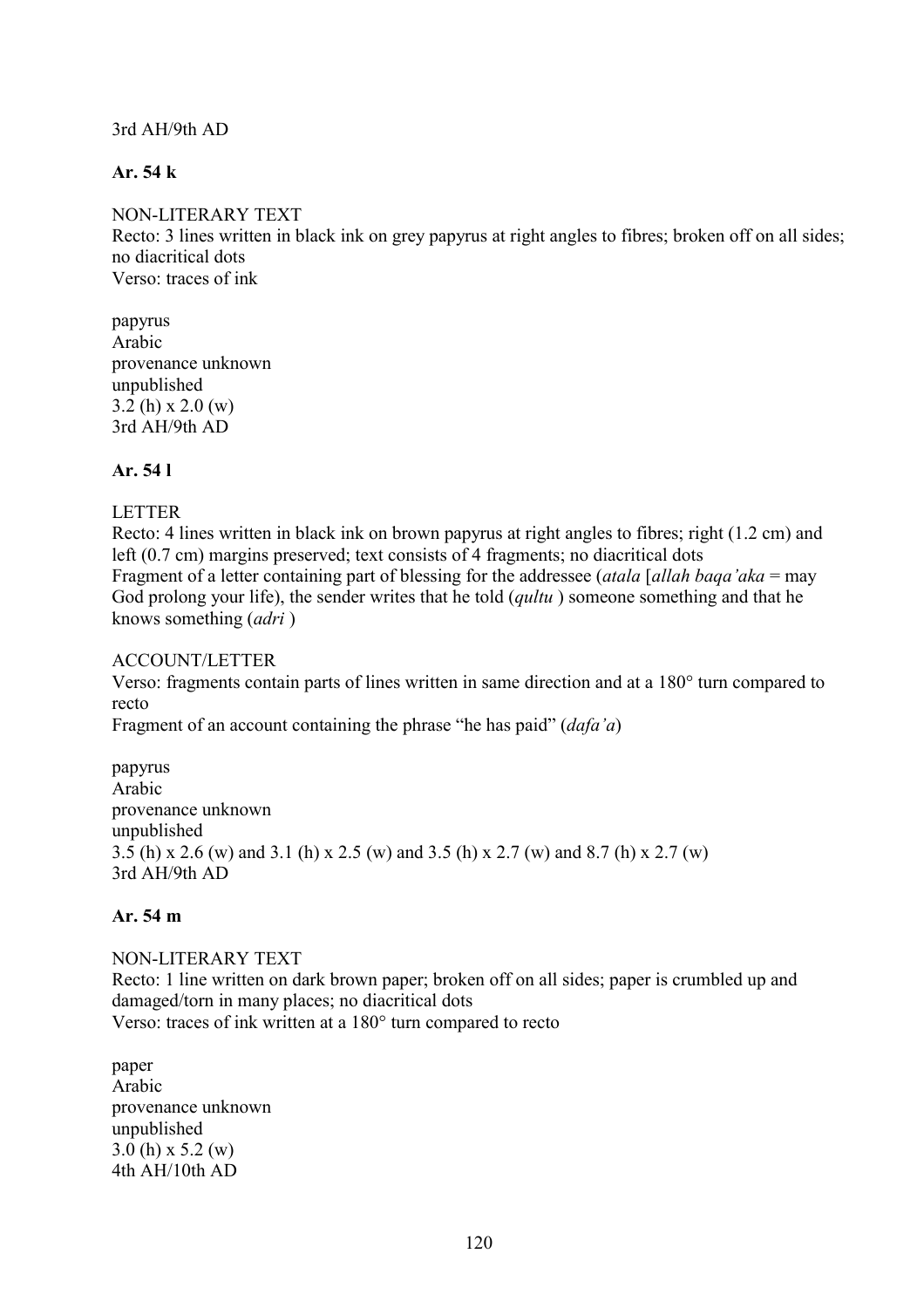### **Ar. 54 n**

#### NON-LITERARY TEXT

Recto: 2 lines written in black ink on brown papyrus at right angles to fibres; broken off on all sides; no diacritical dots

Verso: 1 line written in same direction as recto and many dots written in same ink underneath that line

papyrus Arabic provenance unknown unpublished  $2.3$  (h) x  $2.0$  (w) 3rd AH/9th AD

### **Ar. 54 o**

NON-LITERARY TEXT Recto: 1 line written in black ink on dark brown papyrus at right angles to fibres; broken off on all sides; ink is chipped off in places; no diacritical dots Verso: 1 line written in same direction as recto

papyrus Arabic provenance unknown unpublished 2.8 (h) x 2.8 (w) 3rd AH/9th AD

## **Ar. 54 p**

NON-LITERARY TEXT Recto: 3 lines written in black ink on brown paper; left margin preserved; upper right hand corner broken off; many unconventional ligatures; very cursive script Verso: blank

paper Arabic provenance unknown unpublished 4.8 (h) x 3.2 (w) 4th AH/10th AD

### **Ar. 54 q**

#### TAXLIST

Recto: 4 lines written in black ink on brown papyrus parallel to fibres; broken off on all sides; diacritical dot in one place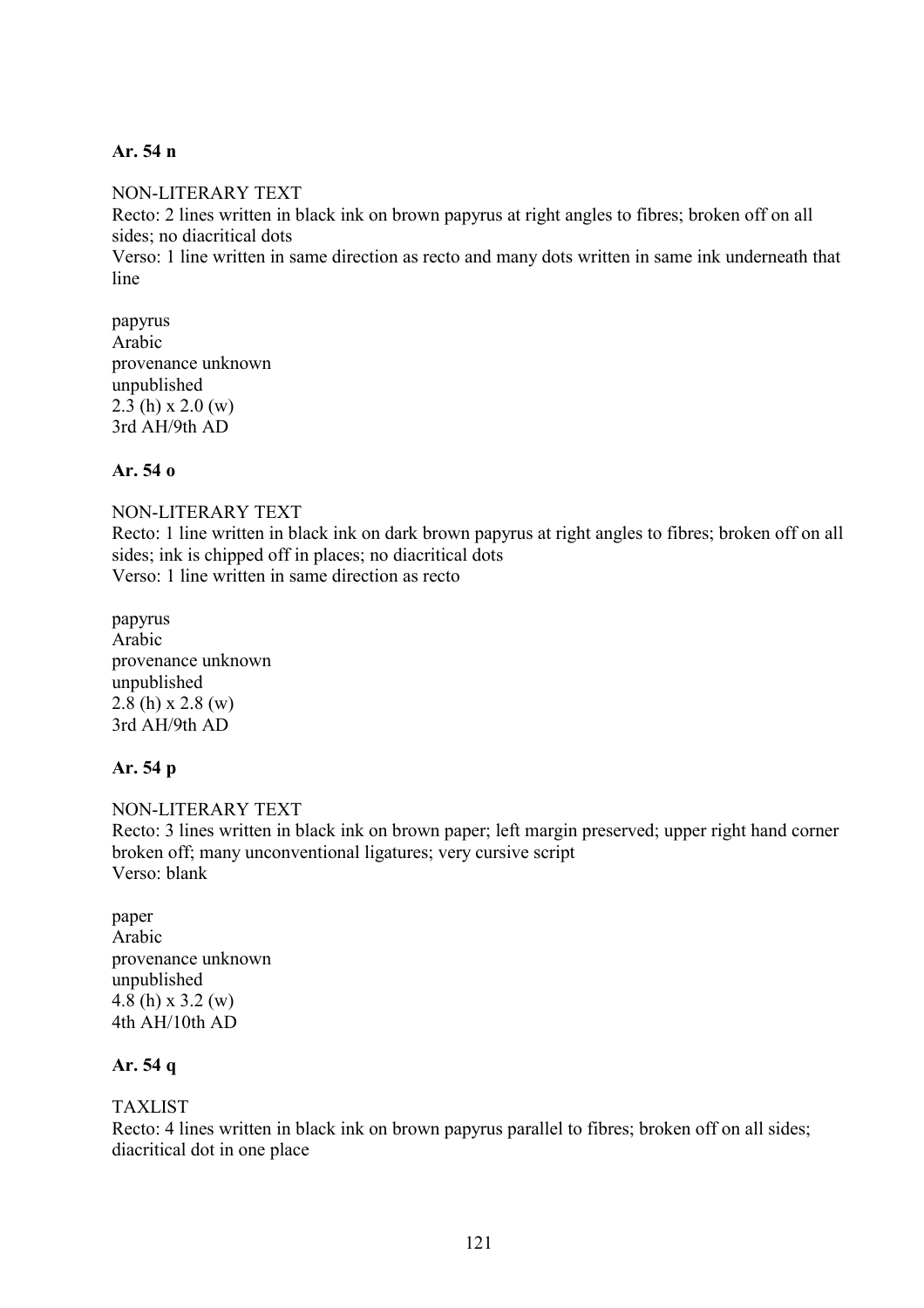Fragment of a tax list recording personal names, how much they have paid and whether they paid for themselves (*ada fulan b. fulan 'an nafsihi…*) Verso: blank

papyrus Arabic provenance unknown unpublished 5.2 (h) x 2.7 (w) 3rd AH/9th AD

## **Ar. 55 a**

LETTER

Recto: 5 lines written in black ink on brown papyrus at right angles to the fibres; top (4.5 cm) margin preserved; large part of papyrus is broken off in middle of the top margin; many small worm holes in papyrus; no diacritical dots

Fragment of the beginning of a letter containing opening formulae with blessings on the addressee (*…*] *karamataka wa-atamma ni'amatahu* [*'alay*]*ka wa-zada fi* [*ahsanihi 'alayka* = may God …] your honour and may He complete his blessings [upon] you and may he increase [his benefactions upon you), followed by Coptic Verso: blank

papyrus Arabic/Coptic provenance unknown

unpublished 11.0 (h) x 10.9 (w) 3rd AH/9th AD

## **Ar. 55 b**

## LETTER

Recto: 9 lines written in black ink on light brown papyrus at right angles to fibres; broken off on all sides; fibres have got lose resulting in lacunae and holes in the papyrus; no diacritical dots Fragment of a letter mentioning that the sender has written someone (*qad katabtu…*) and that he has taken something (*akhadtu* ); the letter ends with greetings Verso: blank

papyrus Arabic provenance unknown unpublished 9.7 (h) x 4.2 (w) 3rd AH/9th AD

# **Ar. 55 c**

NON-LITERARY TEXT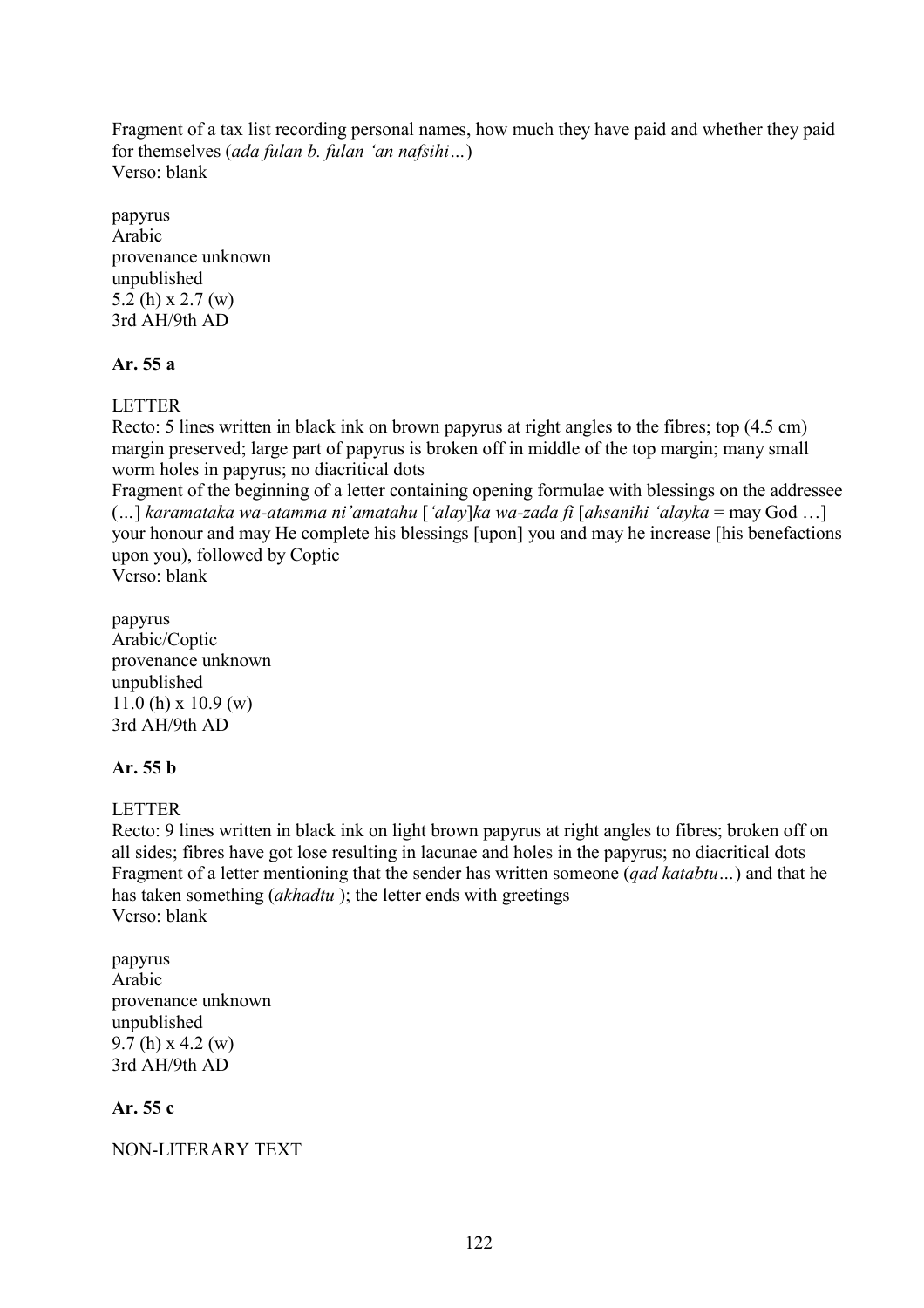Recto: 3 lines written in black ink on dark brown papyrus at right turn to fibres and 2 lines written in same hand at a 90° turn in the right margin (text is mounted at 90° to this description); right margin preserved; three dots in triturn shape possibly used as decoration; no diacritical dots Fragment of a text containing the name Muhammad Verso: 3 lines of writing or decoration

papyrus Arabic provenance unknown unpublished 4.7 (h) x 3.0 (w) 3rd AH/9th AD

## **Ar. 55 d**

## NON-LITERARY TEXT

Recto: 3 lines written in faded brown ink on brown papyrus at right angles to fibres; broken off on all sides; some small holes in papyrus; no diacritical dots

Verso: traces of 1 line written in black ink in same direction as recto but in a different hand

papyrus Arabic provenance unknown unpublished 3.3 (h) x 3.4 (w) 3rd AH/9th AD

# **Ar. 55 e**

# LETTER

Recto: 1 line written in black ink on brown papyrus parallel to fibres; bottom (1.0 cm) and left (1.5 cm) margins preserved; no diacritical dots

Fragment of the end of a letter ending with a blessing for the addressee (*atala allah baqa'aka* = may God prolong your life)

Verso: blank

papyrus Arabic provenance unknown unpublished 1.1 (h) x 11.5 (w) 3rd AH/9th AD

## **Ar. 55 f**

# LETTER

Recto: 1 line written in black ink on light brown papyrus at right angles to fibres; top (1.0 cm), bottom (2.0 cm) and right (2.5 cm) margins preserved; no diacritical dots Address of letter on verso

Verso: 2 lines written in same direction; ink is very faded; broken off on all sides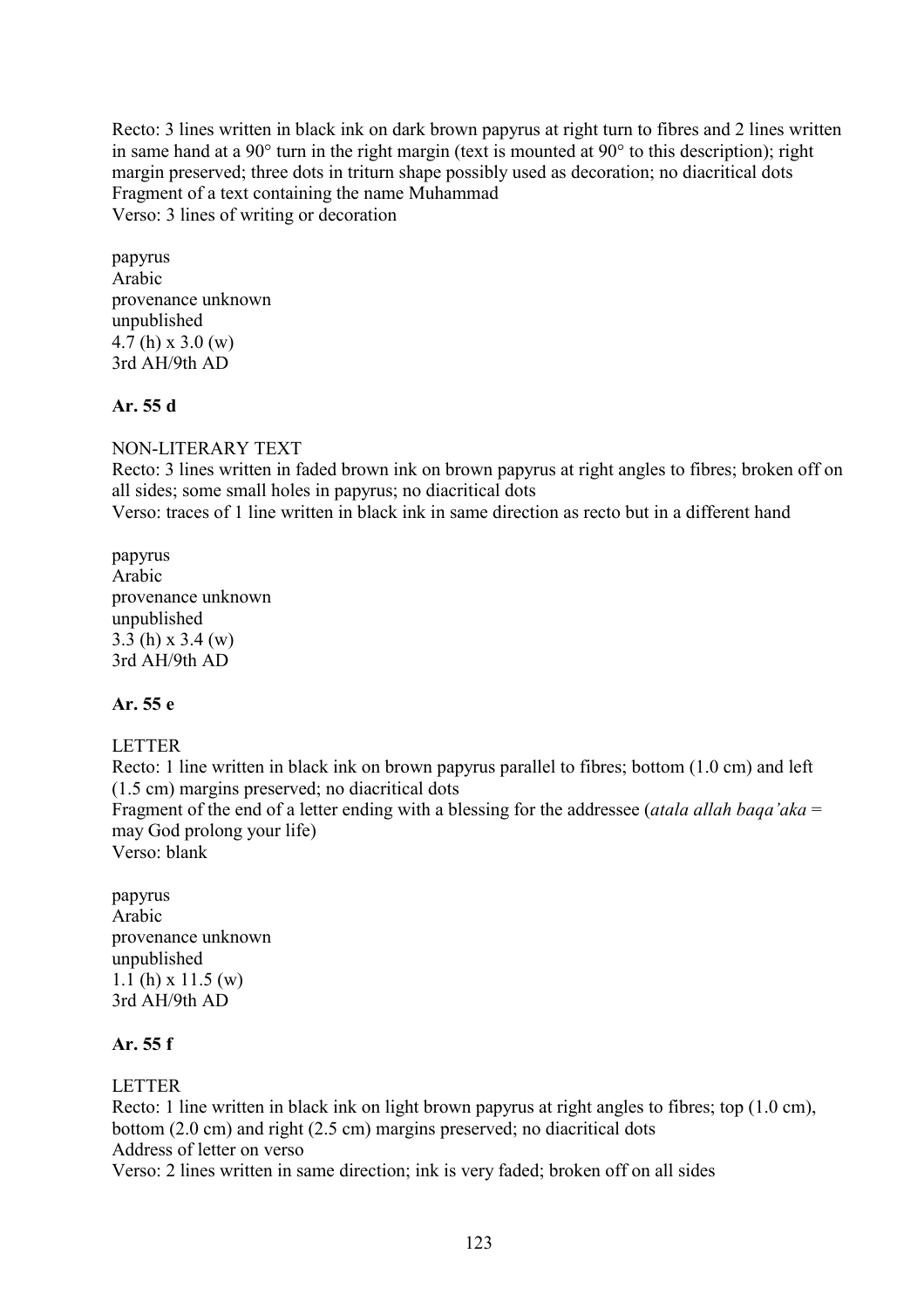Fragment of a letter containing part of an opening formula with a blessing for the addressee (*waja'alani*] *allah fidaka* = and I was made] by God your ransom)

papyrus Arabic provenance unknown unpublished 3.9 (h) x 5.4 (w) 3rd AH/9th AD

# **Ar. 55 g**

### LEGAL DOCUMENT

Recto: 9 lines written in black ink on brown papyrus parallel to fibres; left margin preserved; some wormholes in papyrus; no diacritical dots

Fragment of the end of a legal document; dated to the year ?66, based on the script it can safely be dated to 266 AH (879/880 AD) and ending with witness statements

Verso: Coptic

papyrus Arabic/Coptic provenance unknown unpublished 15 (h) x 7.7 (w) 266 AH/879-880 AD (date recto)

## **Ar. 55 h**

NON-LITERARY TEXT Recto: 2 lines written in black ink on light brown papyrus at right angles to fibres; broken off on all sides; no diacritical dots Verso: blank

papyrus Arabic provenance unknown unpublished 5.2 (h) x 1.2 (w) 3rd AH/9th AD

## **Ar. 55 i**

NON-LITERARY TEXT Recto: 1 line written in black ink on brown papyrus at right angles to fibres; broken off on all sides; no diacritical dots Verso: 1 line written in the same direction as recto

papyrus Arabic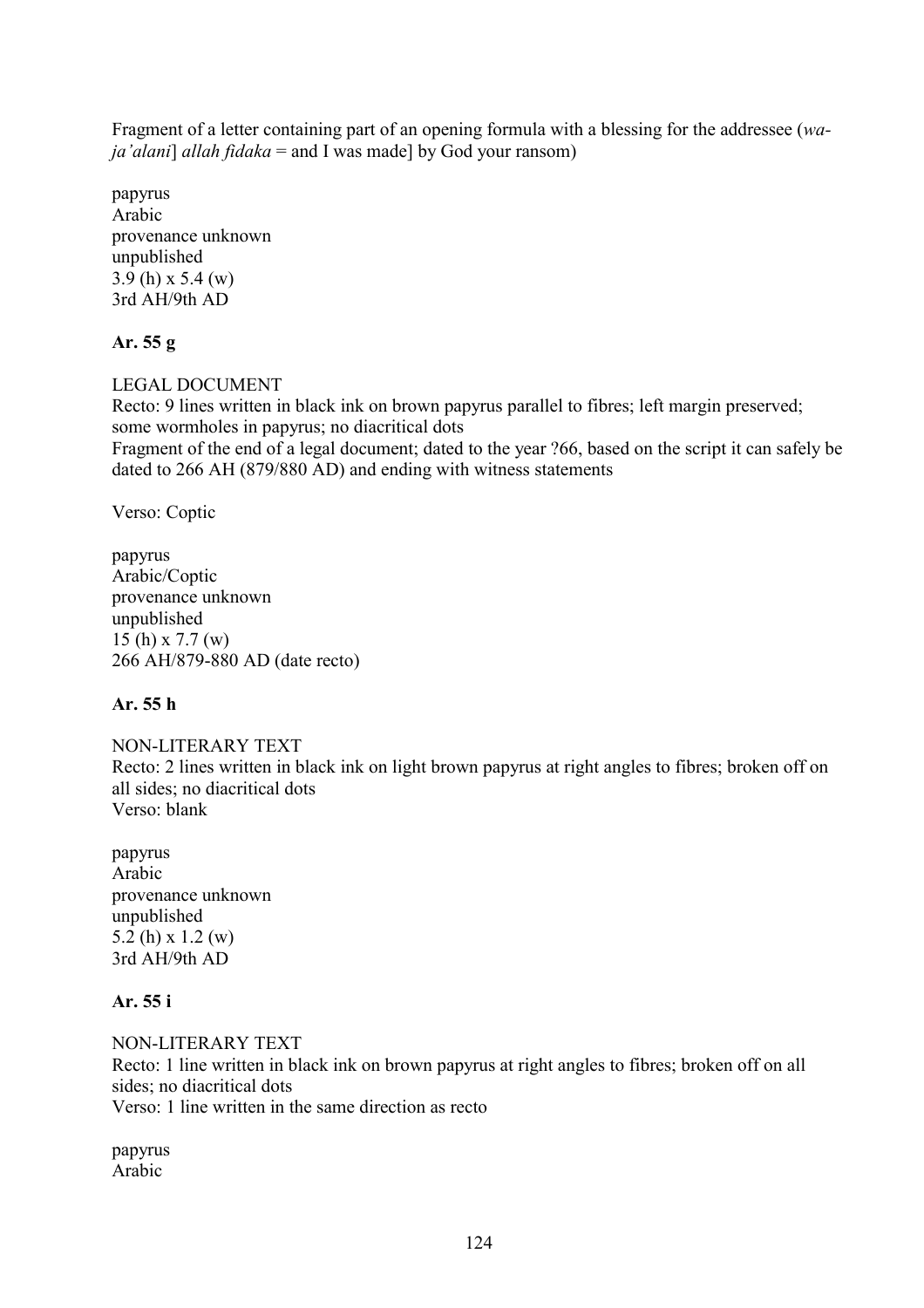provenance unknown unpublished 1.6 (h) x 3.6 (w) 3rd AH/9th AD

### **Ar. 55 j**

#### ACCOUNT

Recto: 4 lines written in black ink on brown papyrus parallel to fibres; left and bottom margins preserved; no diacritical dots Fragment of an account using Greek letters as numerals

### LETTER

Verso: 1 line written in same direction but different hand than recto; bottom margin preserved, thus earlier than recto; no diacritical dots Fragment of the end of a letter containing part of a closing formula with blessing for the addressee

papyrus Arabic provenance unknown unpublished 7.0 (h) x 4.0 (w) 3rd AH/9th AD

### **Ar. 55 k**

NON-LITERARY TEXT Recto: 1 line written in black ink on brown papyrus at right angles to fibres; broken off on all sides; no diacritical dots Verso: blank

papyrus Arabic provenance unknown unpublished 3.3 (h) x 1.1 (w) 3rd AH/9th AD

## **Ar. 56 a**

#### NON-LITERARY TEXT

Recto: 3 lines written in black ink on brown papyrus at right angles to fibres; ink is chipped off in several places; broken off on all sides; two larger holes and some small holes in papyrus; no diacritical dots

#### LETTER

Verso: 2 lines written in same direction but different hand than recto; ink is faded or has disappeared in places; bottom (2.5 cm) margin preserved, thus later than recto; no diacritical dots Fragment of the end of a letter containing a closing formula with blessing for the adressee (*ja'alani fidaka* = He made me your ransom)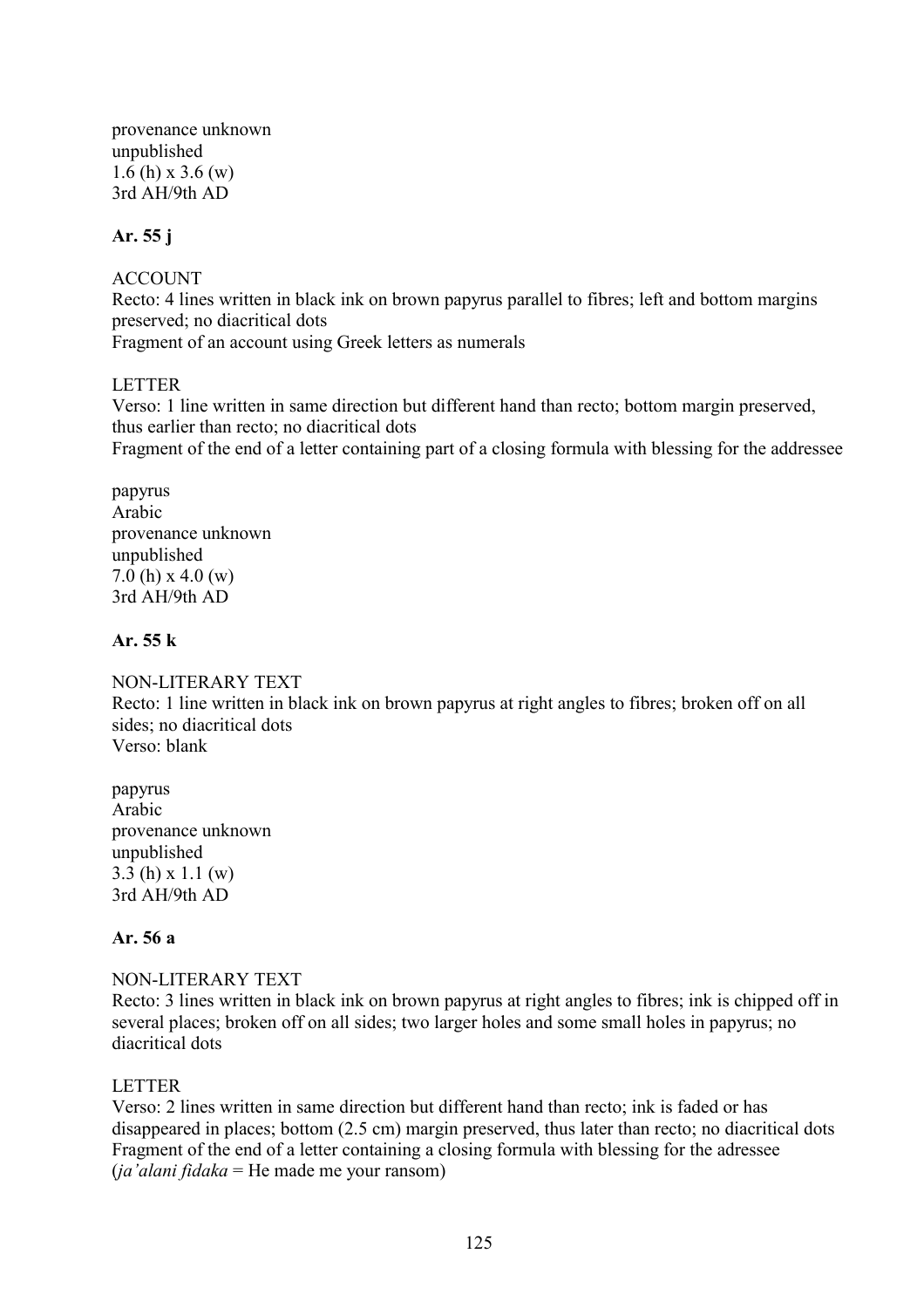papyrus Arabic provenance unknown unpublished 4.7 (h) x 7.7 (w) 3rd AH/9th AD

#### **Ar. 56 b**

### ACCOUNT

Recto: 8 lines written in black ink on brown papyrus at right angles to fibres; broken off on all sides; several holes in papyrus due to wear and tear; some diacritical dots Fragment of an account recording amounts of dirhams written out in Arabic and personal names

#### LETTER

Verso: 7 lines written in same direction but different hand than recto; broken off on all sides; no diacritical dots

Fragment of the end of a letter containing the phrase "God willing!" (*in sha allah* ). The sender asks the addressee to bring some honey (*tahmal al-'asal* ). The name Abu 'Ali is mentioned. The letter ends with greetings.

papyrus Arabic provenance unknown unpublished 11.6 (h)  $x$  4.7 (w) 3rd AH/9th AD

## **Ar. 56 c**

## ACCOUNT

Recto: 7 lines written in black ink, faded in places on brown papyrus at right angles to fibres; broken off on all sides; many worm holes in papyrus; diacritical dots; unconventional ligatures Fragment of an account mentioning amounts of dirhams written out in Arabic and days of the week (*yawm al-khamis* )

#### NON-LITERARY TEXT

Verso: 3 lines written at 180° to recto; left margin preserved; no diacritical dots

papyrus Arabic provenance unknown unpublished 12.8 (h) x 7.3 (w) 3rd AH/9th AD

#### **Ar. 56 d**

ACCOUNT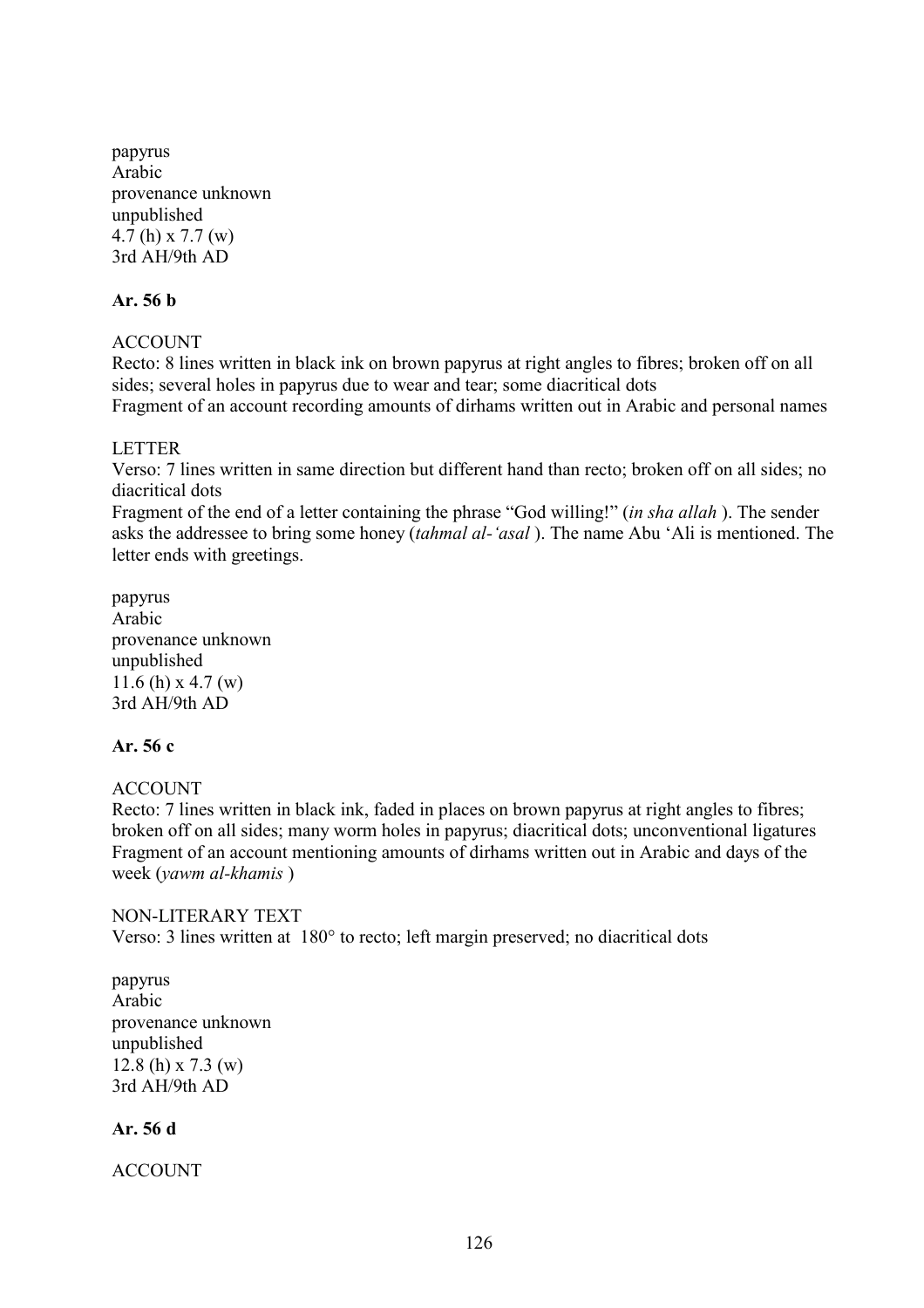Recto: 11 lines written in black ink on brown papyrus at right angles to fibres; broken off on all sides; no diacritical dots

Fragment of an account of which only the Greek letters used as numerals have been preserved Verso: traces of lines written in the same direction as recto

papyrus Arabic provenance unknown unpublished 9.5 (h) x 3.1 (w) 3rd AH/9th AD

### **Ar. 56 e**

NON-LITERARY TEXT

Recto: 1 line written in faded, chipped off ink on brown papyrus parallel to fibres; broken off on all sides Verso: traces of ink

papyrus Arabic provenance unknown unpublished 3.0 (h) x 8.2 (w) 3rd AH/9th AD

#### **Ar. 56 f**

#### NON-LITERARY TEXT

Recto: 2 lines written in reddish brown ink on brown papyrus at right angles to fibres; broken off on all sides; top left and right corners broken off; no diacritical dots Verso: traces of 1 line written in black ink in same direction but different hand than recto

papyrus Arabic provenance unknown unpublished 3.1 (h) x 6.3 (w) 3rd AH/9th AD

#### **Ar. 56 g**

#### NON-LITERARY TEXT

Recto: 2 lines written in black ink on dark brown papyrus at right angles to fibres; broken off on all sides; no diacritical dots

Verso: 1 line written in same direction but different hand than recto; broken off on all sides; no diacritical dots

papyrus Arabic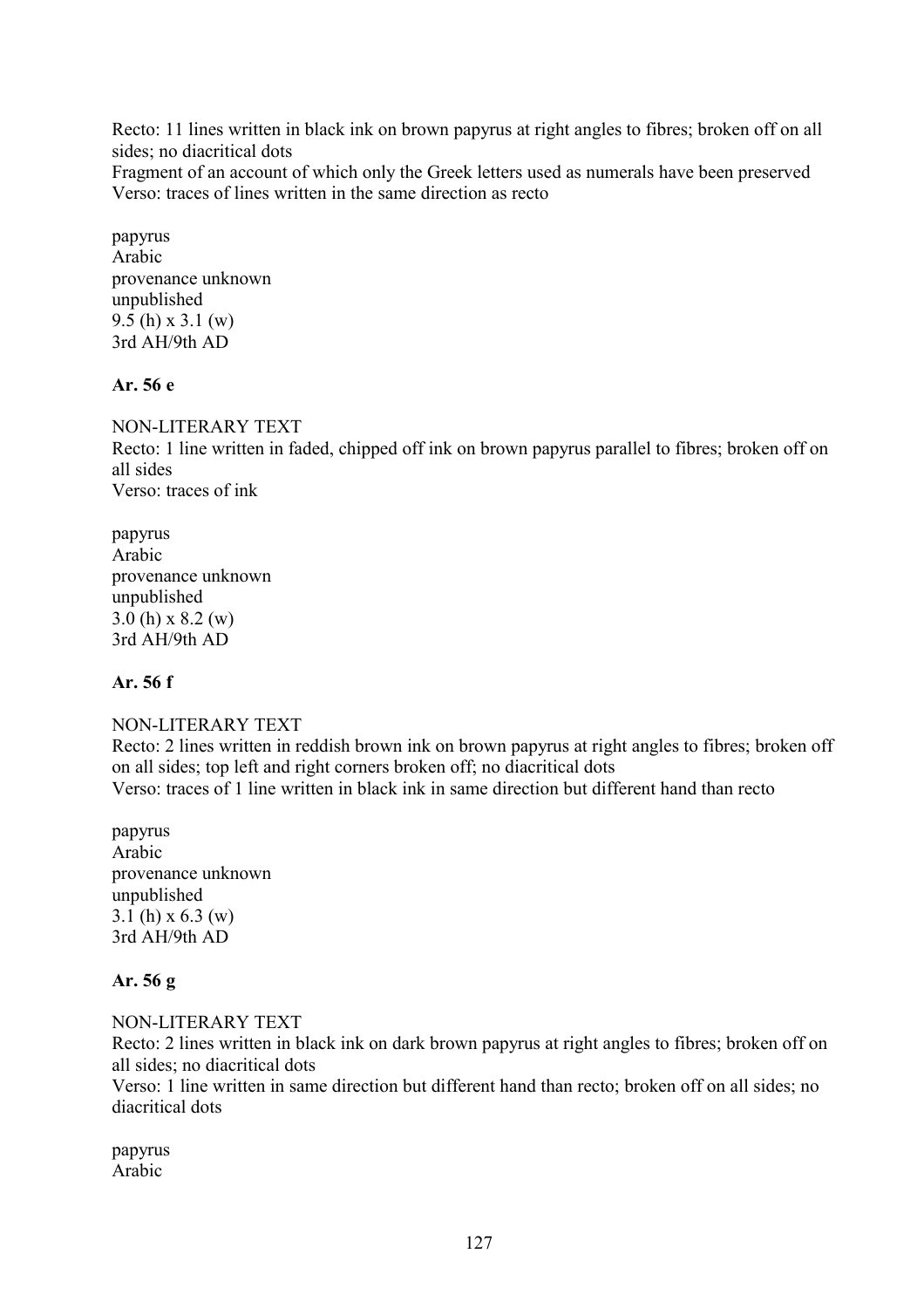provenance unknown unpublished 3.7 (h) x 2.3 (w) 3rd AH/9th AD

#### **Ar. 56 h**

NON-LITERARY TEXT Recto: 2 lines written in black ink on brown papyrus parallel to fibres; right margin preserved; no diacritical dots Fragment of a text mentioning a shop (*dukkan* ) Verso: traces of ink

papyrus Arabic provenance unknown unpublished 2.2 (h)  $x$  4.9 (w) 3rd AH/9th AD

## **Ar. 56 i**

LETTER

Recto: 2 lines written in black ink on brown papyrus parallel to fibres; broken off on all sides; no diacritical dots

Fragment of a letter with part of a blessing for the addressee (*ju'iltu* [*fidaka* = I am made [your ransom; *wa-'azzaka* = and may He protect you) Verso: blank

papyrus Arabic provenance unknown unpublished  $2.0$  (h) x  $2.8$  (w) 3rd AH/9th AD

## **Ar. 56 j**

NON-LITERARY TEXT Recto: 1 line written in black ink on light brown papyrus at right angles to fibres; broken off on all sides; no diacritical dots Verso: 1 line written in same direction and same hand as recto

papyrus Arabic provenance unknown unpublished 2.2 (h) x 5.2 (w) 3rd AH/9th AD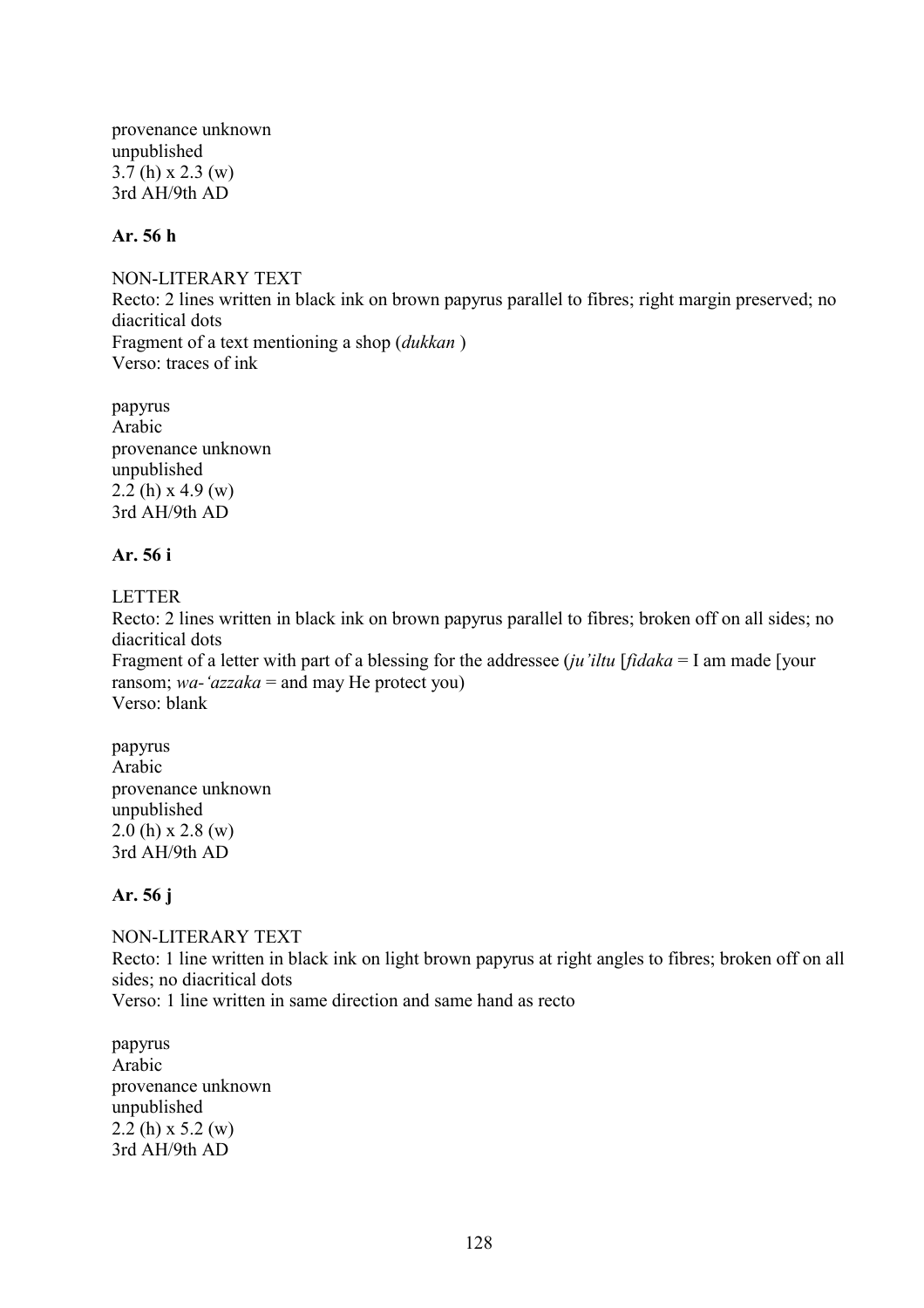### **Ar. 56 k**

## NON-LITERARY TEXT Recto: 1 line written in black ink on brown papyrus at right angles to fibres; left (1.2 cm) margin preserved; no diacritical dots Fragment of a text containing only the word "God" (*allah* ) Verso: blank

papyrus Arabic provenance unknown unpublished 2.1 (h) x 3.1 (w) 3rd AH/9th AD

**Ar. 57 a**

### LETTER

Recto: 2 lines written in black ink on light brown papyrus at right angles to fibres; broken off on all sides; papyrus is frayed at top and bottom; some small holes in the papyrus; some diacritical dots; some unconventional ligatures

Fragment of a letter in which the sender conveys some information about a third person (*wa-huwa rajul …*)

Verso: blank

papyrus Arabic provenance unknown unpublished 17.9 (h) x 13.9 (w) 3rd AH/9th AD

# **Ar. 57 b**

NON-LITERARY TEXT Recto: 1 line written in black ink on light brown papyrus parallel to fibres; broken off on all sides; no diacritical dots Verso: blank

papyrus Arabic provenance unknown unpublished 6.5 (h) x 1.0 (w) 3rd AH/9th AD

**Ar. 57 c**

LETTER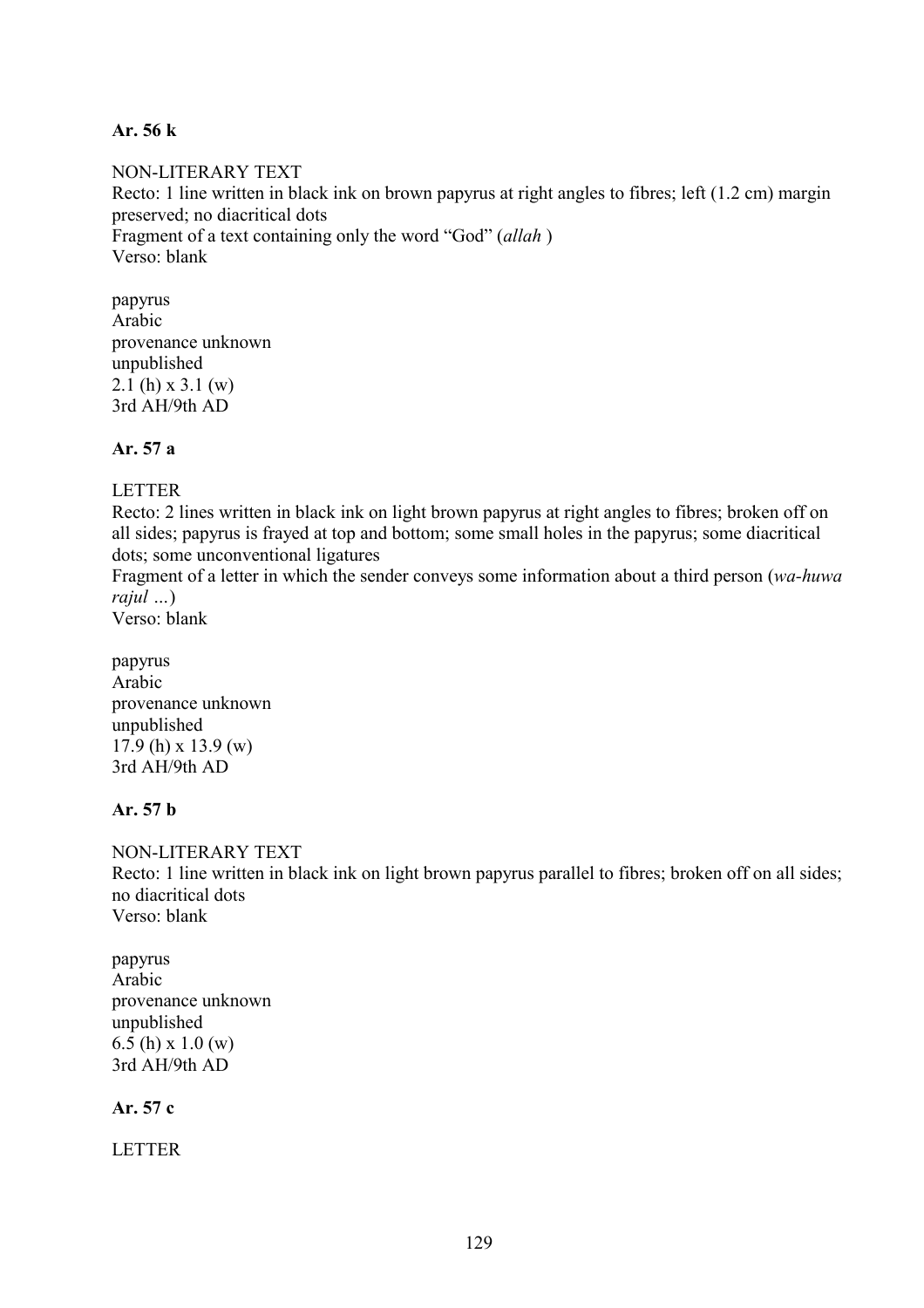Recto: 2 lines written in black ink on light brown papyrus at right angles to fibres; broken off on all sides; one hole and some small worm holes in centre of papyrus; some diacritical dots Fragment of a letter in which the sender tells the addressee that he has bought him something (*ishtaraytu laka* )

Verso: blank

papyrus Arabic provenance unknown unpublished 4.4 (h) x 7.9 (w) 3rd AH/9th AD

### **Ar. 57 d**

### NON-LITERARY TEXT

Recto: 3 lines written in black ink on light brown papyrus parallel to fibres; right (1.2 cm) margin preserved; top left and bottom right hand corners broken off; no diacritical dots

#### LETTER

Verso: 2 lines written in black ink in same direction but different hand than recto; left margin preserved; no diacritical dots

Fragment of the beginning of a letter containing part of an opening formula with blessings on the addressee (*atala al*]*lah baqa'aka* = may God prol]ong your life)

papyrus Arabic provenance unknown unpublished 5.9 (h) x 3.1 (w) 3rd AH/9th AD

## **Ar. 57 e**

LETTER

Recto: 6 lines written in black ink faded in many places on brown papyrus at right angles to fibres; left margin preserved; some small holes in papyrus; no diacritical dots; some unconventional ligatures

Fragment of a letter containing a blessing for the addressee (*ayyadaka* = may He support you) Verso: blank

papyrus Arabic provenance unknown unpublished 8.3 (h) x 4.2 (w) 3rd AH/9th AD

**Ar. 57 f**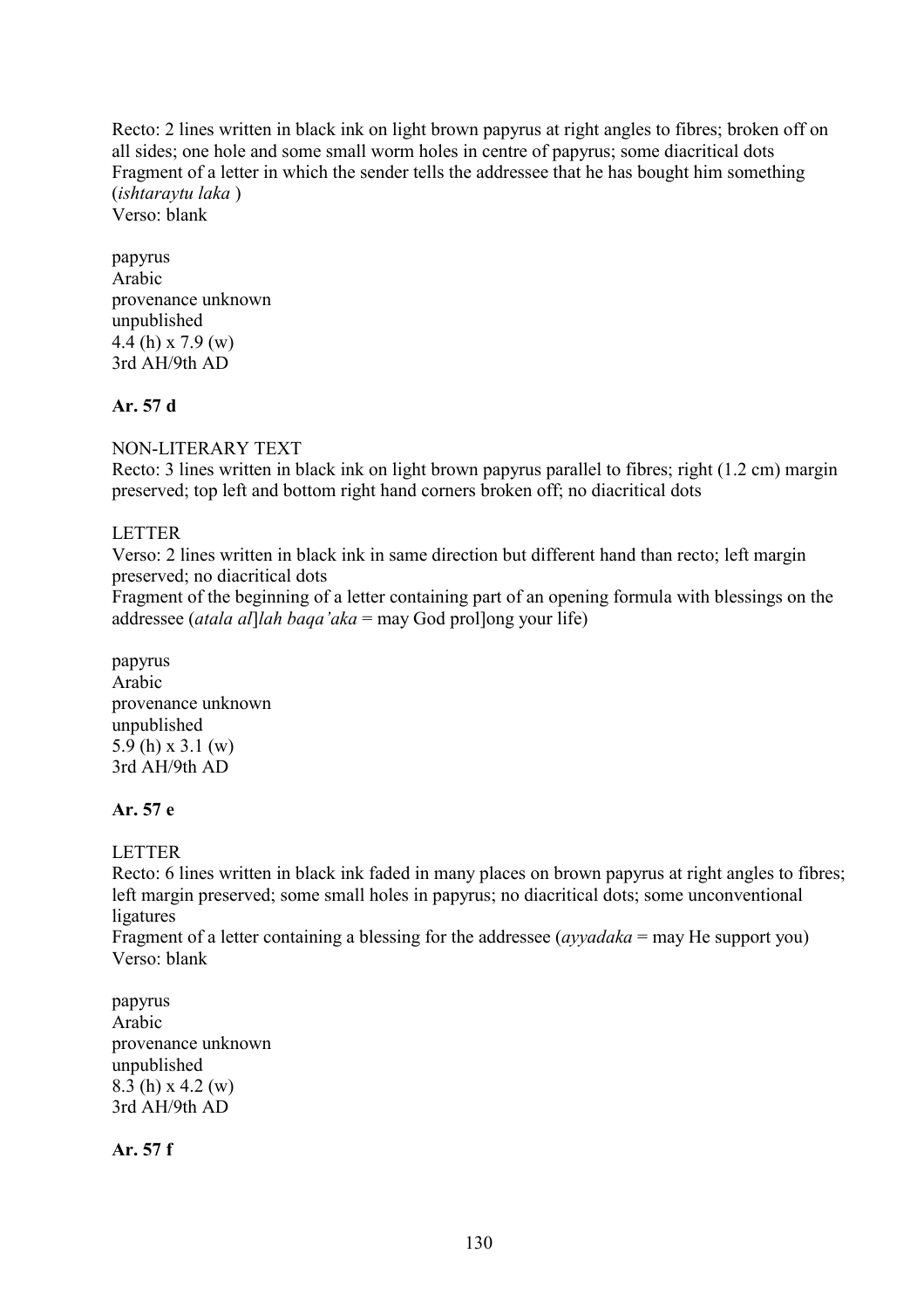### LETTER

Recto: 5 lines written in black ink chipped off and faded in several places on brown papyrus at right angles to fibres; broken off on all sides; several holes in papyrus; two large parts broken off from the papyrus in the top and bottom of the right margin; no diacritical dots; horizontal line over sin

Fragment of a letter in which the sender refers to the time he has dwelled somewhere (*ila mudda sakantu …*)

Verso: blank

papyrus Arabic provenance unknown unpublished 7.4 (h) x 7.9 (w) 3rd AH/9th AD

## **Ar. 57 g**

### LETTER

Recto: 2 lines written in black ink on light brown papyrus at right angles to fibres; broken off on all sides; papyrus fibres are frayed at the bottom; several small holes in papyrus; left bottom corner broken off

Fragment of a letter in which the sender writes that someone came to the addressee Verso: blank

papyrus Arabic provenance unknown unpublished 8.0 (h) x 8.7 (w) 3rd AH/9th AD

#### **Cop. 4 6**

Recto: Coptic

#### **LETTER**

Verso: 4 lines written in black ink parallel to fibres; same writing direction as recto; top and left margins preserved; papyrus is frayed on all sides; no diacritical dots; vertical line over sin Letter starting with basmala and blessings for addressee (*ju'iltu fidaka w-atala allah baqa'aka wa 'izzaka w-akramaka* = I was made your ransom and may God increase your life and your position and may He bestow honours on you); sender informs the addressee that he had been informed that the latter will take a meal at the senders house on a specific day (today) (*bi-an ta'jala ghada' 'indi al-yawm …*)

papyrus Arabic/Coptic provenance unknown unpublished 12.5 (h) x 12.2 (w)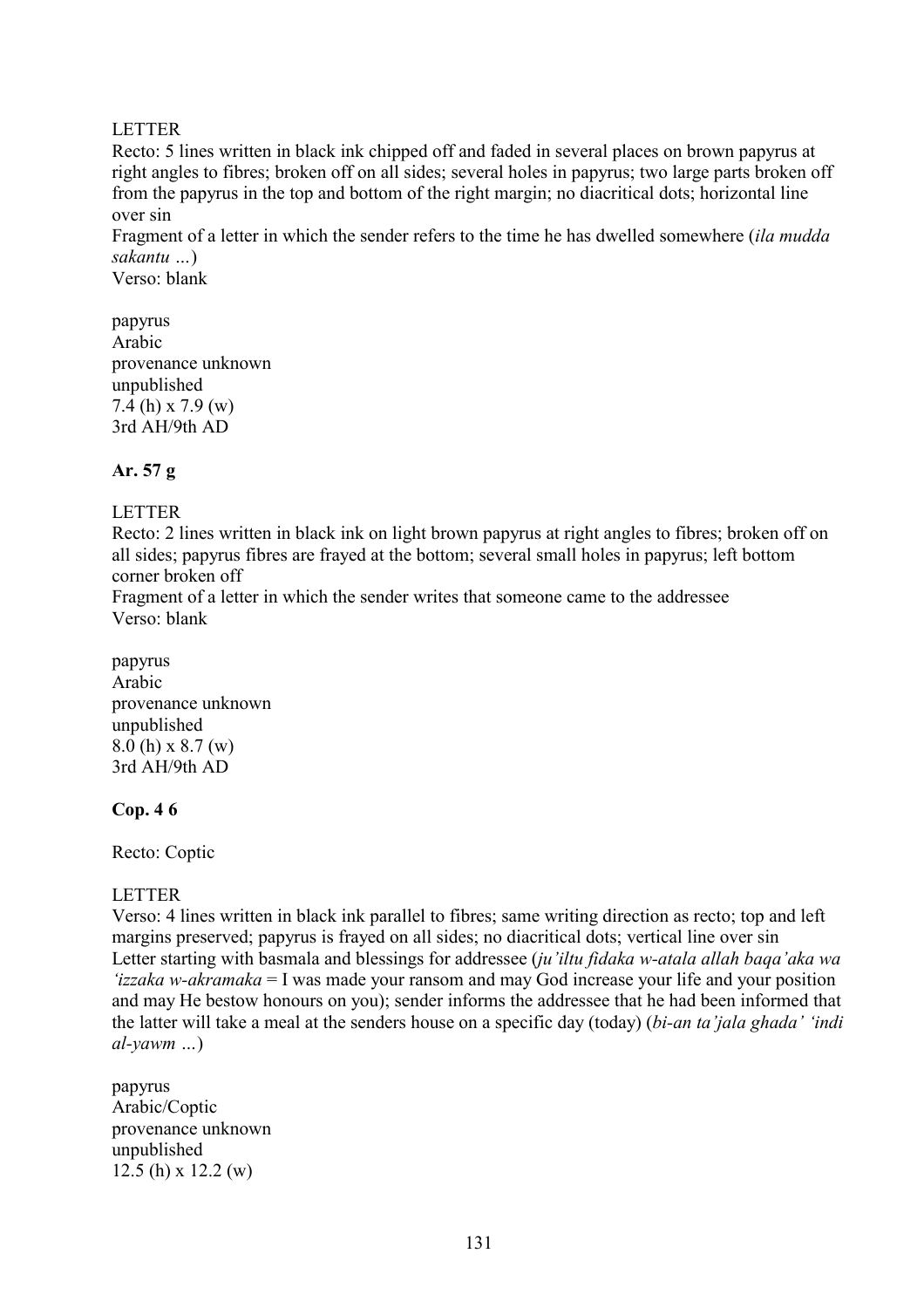## 3rd AH/9th AD

### **Cop. 4 11**

### LIST

Verso: 3 lines written in black ink parallel to fibres; same writing direction as recto; left and right margins preserved; middle line unreadable due to damage of the papyrus; no diacritical dots List of names (Muhammad b. Sulayman the tailor (*al-khayat* ), Mas'ud b. Muhammad)

# papyrus

Arabic/Coptic provenance unknown unpublished 4.8 (h) x 16.2 (w) 3rd AH/9th AD

## **Cop. 8 2**

#### NON-LITERARY TEXT

Verso: end of one line of Arabic written in black ink on brown papyrus at right angles to fibres; left, top and bottom margins preserved; no diacritical dots; writing direction at 90° to recto

papyrus Arabic/Coptic provenance unknown unpublished 11.2 (h) x 7.1 (w) 3rd AH/ 9th AD

#### **Cop. 8 8**

#### LETTER

Verso: 3 lines written in black ink on brown papyrus at 90° to recto; broken off on all sides; no diacritical dots

Fragment of a letter in which the sender instructs the addressee to write him a letter telling him his news and about his health and ending with blessings for the addressee

papyrus Arabic/Coptic provenance unknown unpublished 13.8 (h) x 6.9 (w) 3rd AH/9th AD

## **Cop. 8 9**

#### LETTER

Verso: 9 lines written in black ink on light papyrus; bottom margin preserved; one small lacuna; no diacritical dots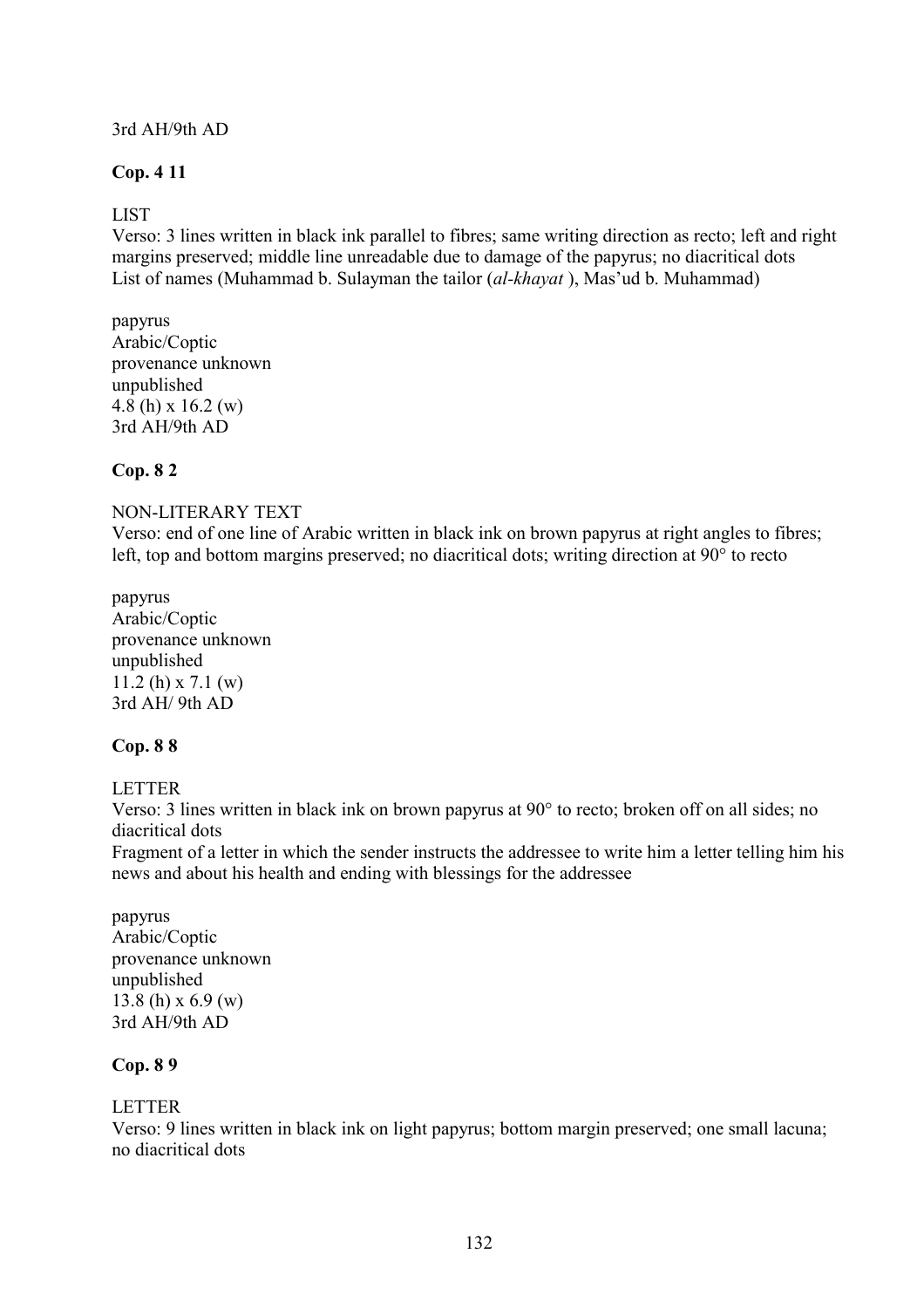Fragment of a letter in which the sender conveys greetings at the end of the letter and tells the addressee that he has asked a third person something

papyrus Arabic/Coptic provenance unknown unpublished 14.4 (h) x 3.2 (w) 3rd AH/9th AD

## **Cop. 9 3**

TAX LIST

Verso: 6 lines written in black ink, faded almost completely in places on brown papyrus at a 90° turn compared to recto; no diacritical dots

Tax list giving individual amounts and the total for the year (*wa-ijtam'aha li-sanna* followed by Greek letters possibly indicating a year) in the column under the only heading remaining Greek letters used as numbers is the only writing readable

papyrus Arabic/Coptic provenance unknown unpublished 20.0 (h) x 7.9 (w) 3rd AH/9th AD

## **Cop. 9 6**

## LETTER

Verso: 1 line written in black ink on brown papyrus parallel to fibres; same writing direction as recto; broken off on all sides; no diacritical dots Fragment of the beginning of an address: to Abu 'A…(*li-abi 'a…*)

papyrus Arabic/Coptic provenance unknown unpublished 5.3 (h) x 2.7 (w) 2nd AH/8th AD

## **Cop. 10 6**

Recto: small fragment of brown papyrus with one Arabic word detectable written in thick black ink parallel to fibres

Verso: two Arabic words in same handwriting and written in same direction as recto

papyrus Arabic provenance unknown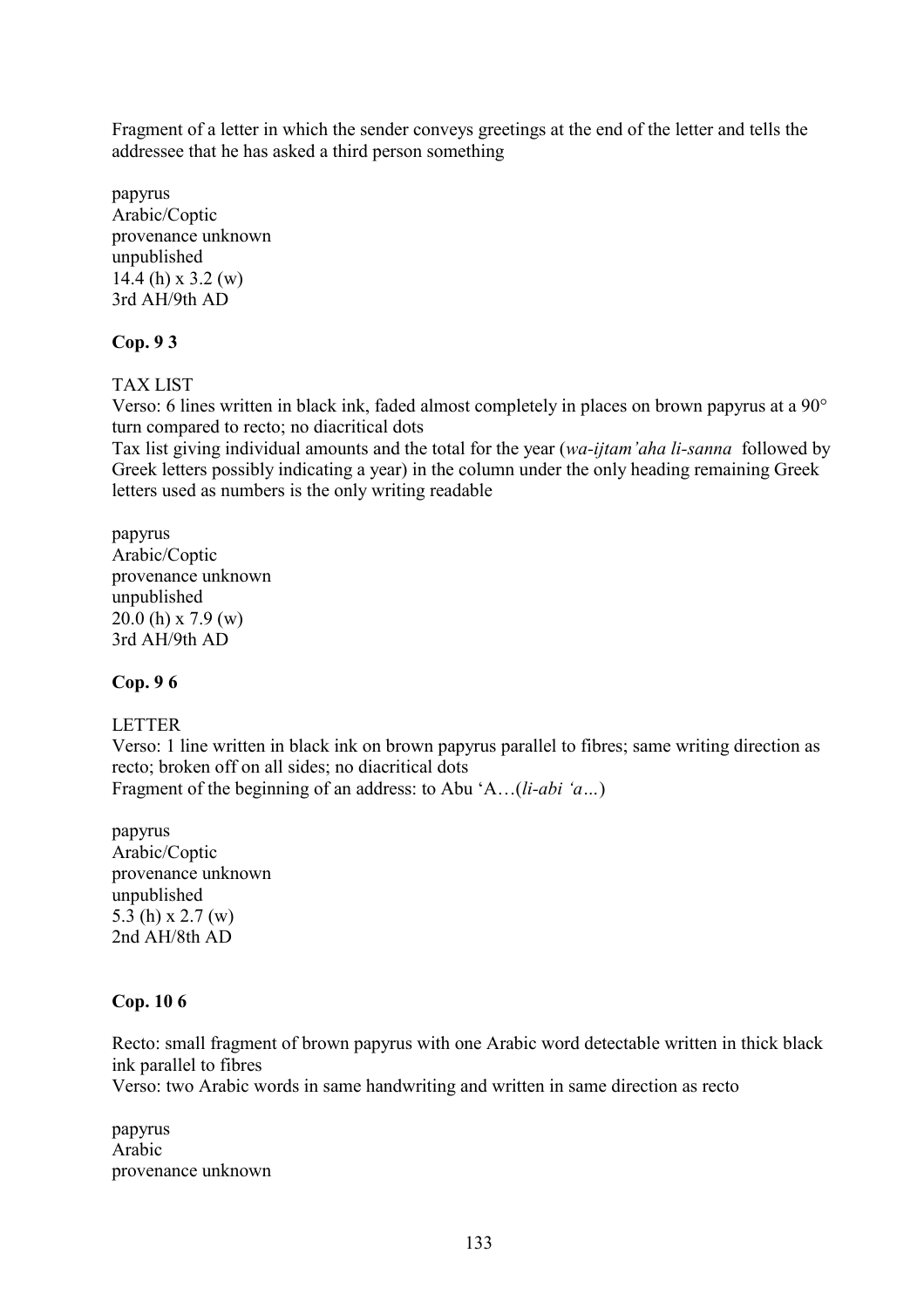unpublished 1.3 (h) x 3.4 (w) 3rd AH/9th AD

## **Cop. 10 10**

NON-LITERARY TEXT Verso: 1 horizontal line drawn in brown ink on brown papyrus parallel to fibres; abroken off on all sides; one small worm hole in middle of papyrus Fragment of an Arabic text; part of a protocol

papyrus Arabic/Coptic provenance unknown unpublished 2.3 (h)  $x$  2.9 (w) 3rd AH/9th AD

#### **Cop. 10 11**

#### PROTOCOL

Verso: traces of brown/black ink covering the whole light brown papyrus at right angles to fibres written at a 90° turn compared to recto; broken off on all sides; top left corner broken off; some small parts of papyrus are broken off from the margins and some fibres have got lose in middle of papyrus

papyrus Arabic/Coptic provenance unknown unpublished 6.0 (h) x 6.9 (w) 3rd AH/9th AD

#### **Cop. 12 4**

Recto: Coptic

#### NON-LITERARY TEXT

Verso: one line of Arabic written at right angles to fibres in same direction as recto; broken off on all sides; one large horizontal hole in papyrus where fibres have got lose; no diacritical dots

papyrus Arabic provenance unknown unpublished 3.3 (h) x 8.0 (w) 3rd AH/9th AD

**Cop. 13 5**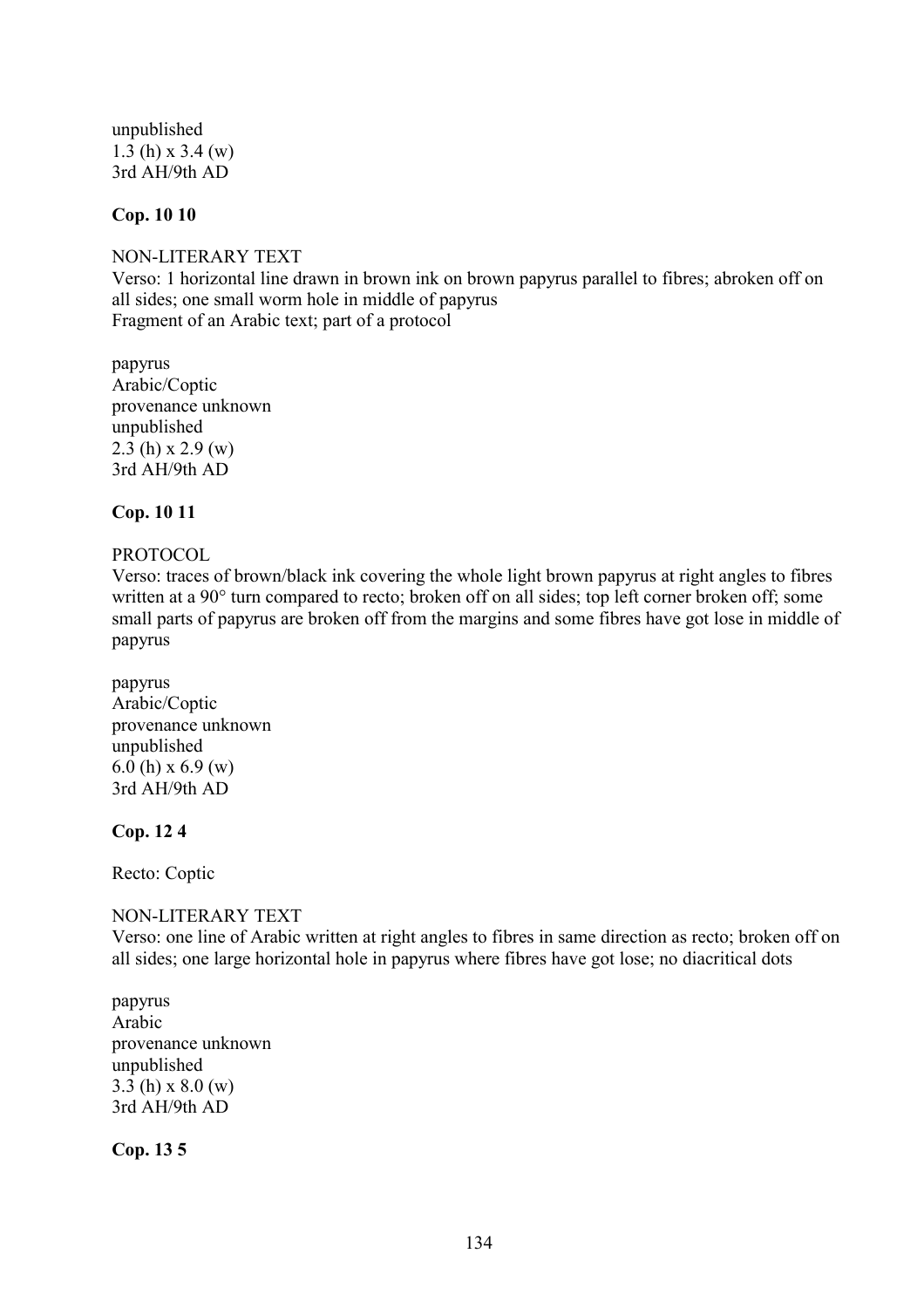### NON-LITERARY TEXT

Recto: end of a word in Arabic written in black ink on brown papyrus at right angles to fibres; left (1.7 cm) margin preserved; no diacritical dots Verso: blank

papyrus Arabic provenance unknown unpublished 2.3 (h)  $x$  2.9 (w) 3rd AH/9th AD

### **[Cop. 15 1; some Arabic words; end of a sentence on top left corner of verso; rest of verso is written in Coptic at a 90° turn compared to Arabic writing]**

### **Cop. 15 6**

### ACCOUNT

Recto: 3 top lines on paper written in Arabic in black ink, while rest of recto is written in Coptic Fragment of an account with the end of Arabic words visible at the right hand margin and Greek letters used as numerals

#### LETTER

Verso: 4 lines of very faded ink on light brown paper at 90° to recto; bottom margin preserved; few small lacunae; some diacritical dots; horizontal line over sin Fragment of a letter in which the sender writes that he does not have something {add arabic}

Paper Arabic/Coptic Provenance unknown Unpublished 14.3 (h) x 5.2 (w) 4th AH/10th AD

## **Cop. 15 8**

## **ACCOUNT**

Recto: 12 lines written in fine black writing on light brown paper; broken off on all sides; one large hole and several small holes in paper; no diacritical dots

Fragment of the same account as verso[???] Right æ of paper is covered with Coptic writing Verso: 8 lines written in same hand but at 180° to recto; cut off on all sides; no diacritical dots; unconventional ligatures

Fragment of an account using Greek letters as numbers

paper Arabic/Coptic provenance unknown unpublished 8.8 (h) x 4.7 (w) 4th AH/10th AD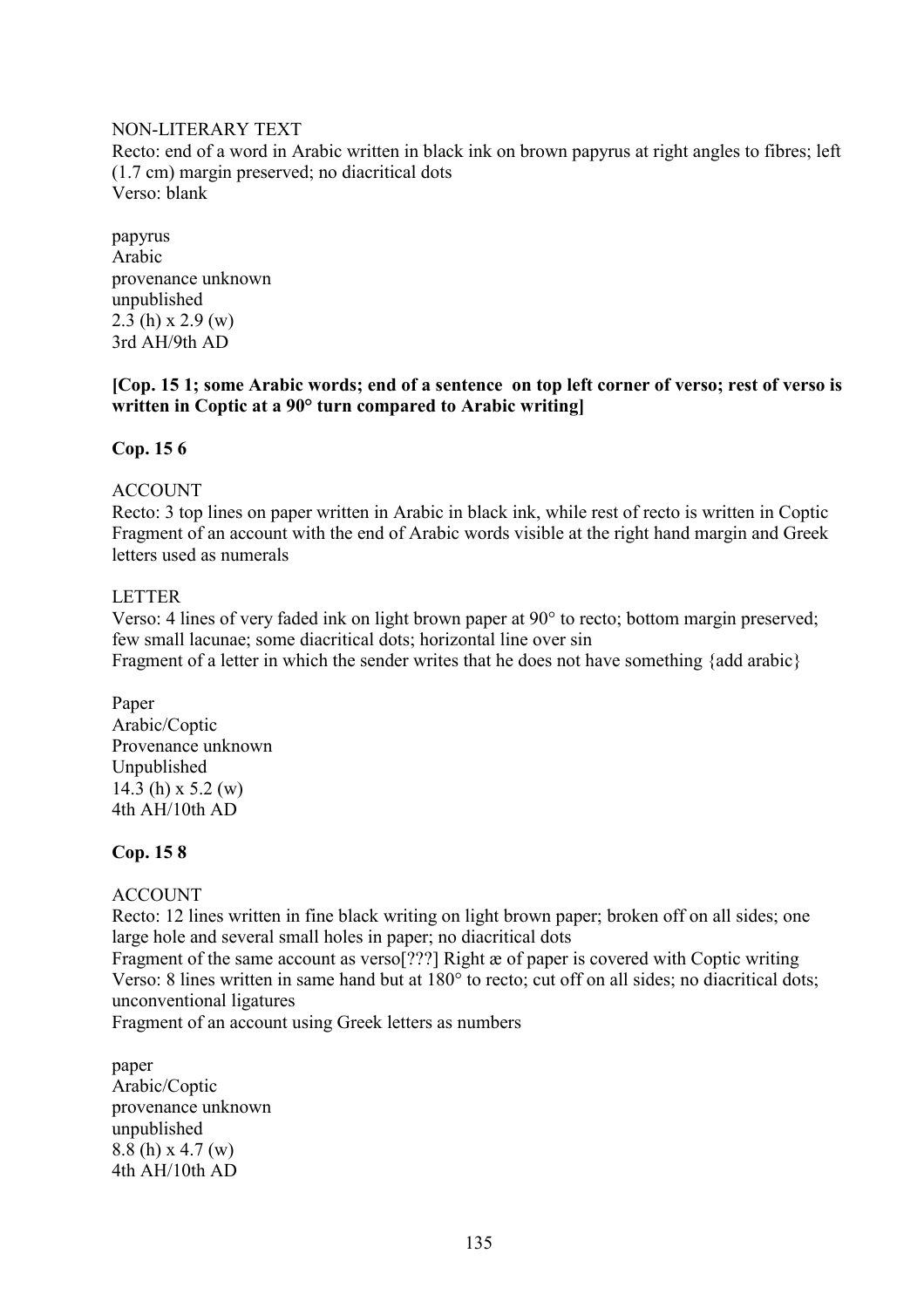## **Cop. 15 9**

#### NON-LITERARY TEXT

Verso: 1 line written in black ink on light brown paper; writing direction same as recto; top and right margins preserved; two horizontal and two vertical folding lines at 2.0 cm intervals; no diacritical dots; many unconventional ligatures

Fragment of a text of which the basmala only has been preserved

Paper Arabic/Coptic Provenance unknown Unpublished 6.2 (h)  $x$  9.8 (w) 4th AH/ 10th AD

### **Cop. 15 10**

#### NON-LITERARY TEXT

Recto: 1 line written in black ink on brown paper; right (2.4 cm) and bottom (2.2 cm) margins preserved; two small holes at top margin; no diacritical dots Fragment of a text containing the name Muhammad b. … Verso: blank

paper Arabic provenance unknown unpublished 4.7 (h) x 5.3 (w) 4th AH/10th AD

#### **Cop. 16 1**

#### LEGAL DOCUMENT

Verso: 5 lines of black ink on brown paper; cut out of larger sheet to be used for a Coptic text on recto; writing direction at 180° to recto; very few diacritical dots; unconventional ligatures; left margin preserved

End of a contract of rent referring to the payment that has to be made each month, ending with a validity formula and containing the beginning of the witness statements; *shuhida 'ala iqrar …bn*; dated Ramadan 355 AH (August/September 966 AD)

paper Arabic/Coptic provenance unknown unpublished 6.7 (h) x 12.5 (w) 355 AH/ 966 AD

**Cop. 16 2**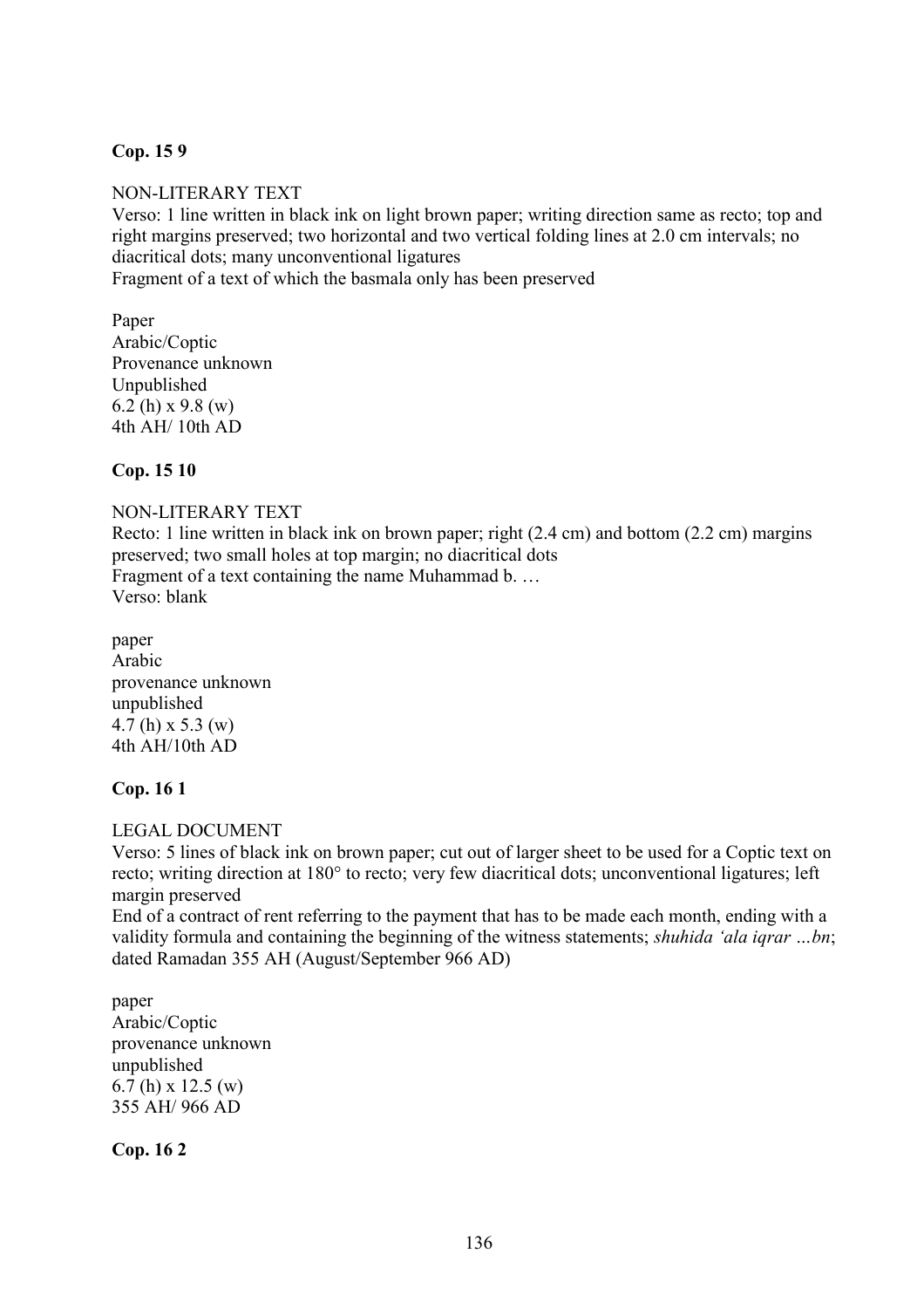### ACCOUNT

Verso: 6 lines written in black ink on brown paper and two Coptic letters at top; written in same direction as recto; a few worm-eaten lacunae; bottom margin preserved; no diacritical dots; Fragment of an account using Greek letters as numbers {check this} and Arabic words separated by horizontal lines

paper Arabic/Coptic provenance unknown unpublished 15.0 (h) x 4.2 (w) 4th AH/10th AD

### **Copt. 16 5**

### TAX LIST

Verso: 8 lines written in black ink faded in some places on light brown paper at a 180° turn compared to recto; left and right margins preserved; several small lacunae Tax list (*kharaj* ) recording who paid how much and whether they paid for themselves (*ada fulan ibn fulan 'an nafsihi/ 'an fulan ibn fulan 'an al-kharaj* ) followed by amounts paid written with Greek letters

paper Arabic/Coptic provenance unknown unpublished 11 (h) x 15.7 (w) 4th AH/10th AD

## **Eg. 5 h**

NON LITERARY TEXT

Recto: 4 lines written in black ink parallel to fibres; papyrus is mounted at a 180° turn to writing direction; left, right and bottom margins preserved; some small holes at bottom of papyrus due to fibres having disappeared; some diacritical dots

Scribal exercises of same pious formulae (*la jawa wa-la qauwa illa bi-llah* = there is no power and no strength save in God; *al-hamdu li-llah 'ala qada'ihi* = thanks to God for his provision); some of the writing is overlapping

Verso: 3 lines written in the same hand, but at a 180° turn compared to recto Repetition of writing on recto

papyrus provenance unknown unpublished Arabic 5.5 (h) x 7.5 (w) 3rd AH/ 9th AD

**Gk 10 17**